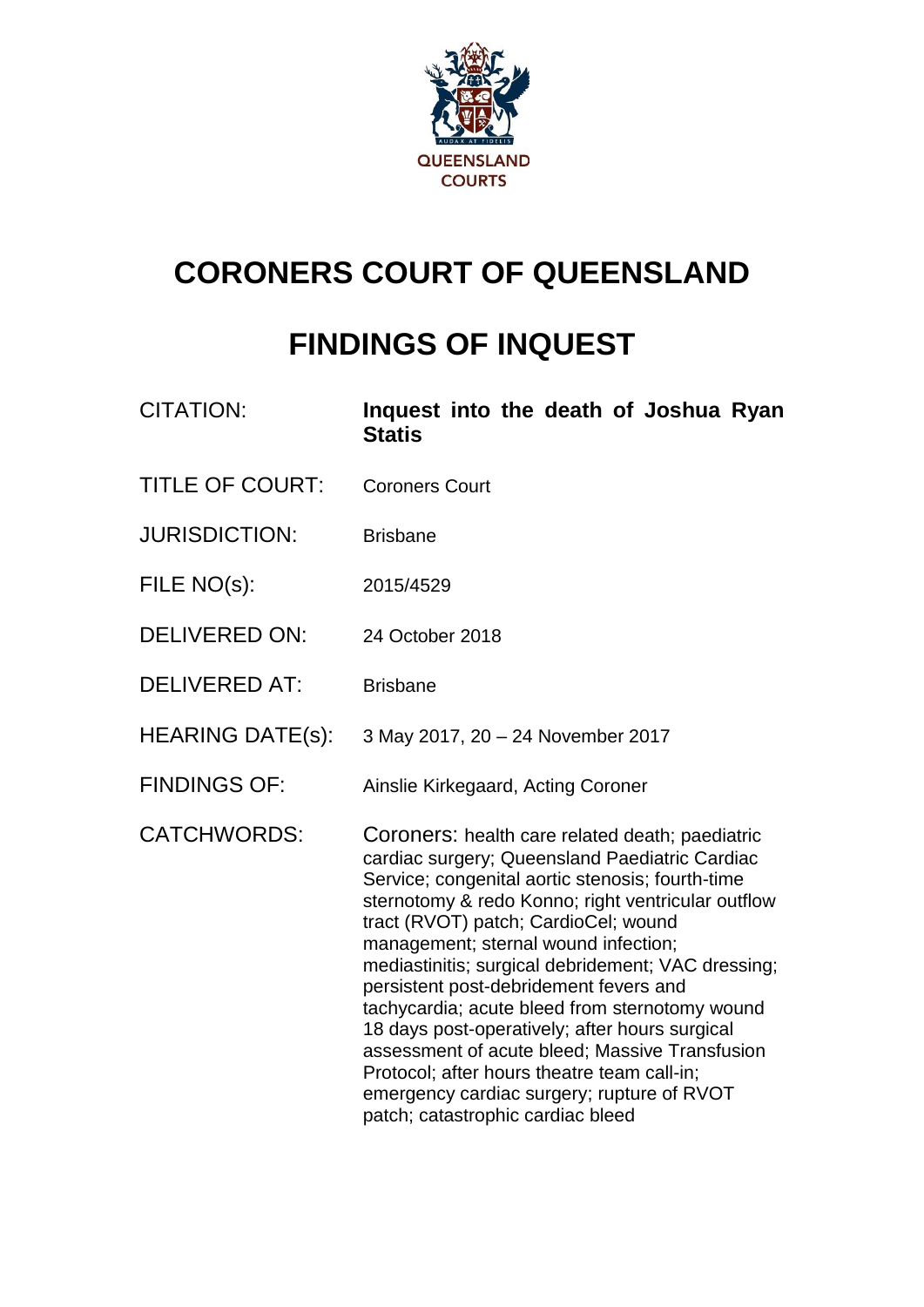## REPRESENTATION:

| <b>Counsel Assisting:</b>                                                            | Melinda Zerner                                                |
|--------------------------------------------------------------------------------------|---------------------------------------------------------------|
| Jacqui Statis & Irene Dalton:                                                        | Katrina Kluss, instructed by Caxton Legal<br>Centre           |
| <b>Children's Health Queensland</b><br><b>Hospital and Health Service:</b>           | Matthew Hickey, instructed by Minter Ellison<br>Lawyers       |
| Dr Balram Rajanbabu:                                                                 | Stephanie Gallagher                                           |
| Dr Christian Stocker:                                                                | Andrew Luchich, instructed by Ashurst<br>Australia            |
| Dr Michael Ranger:                                                                   | David Schneidewin, instructed by Avant<br>Law                 |
| <b>Registered Nurse Sarah</b><br>Duncombe & Registered Nurse<br><b>Jiby Matthew:</b> | Sally Robb, instructed by Roberts & Kane<br><b>Solicitors</b> |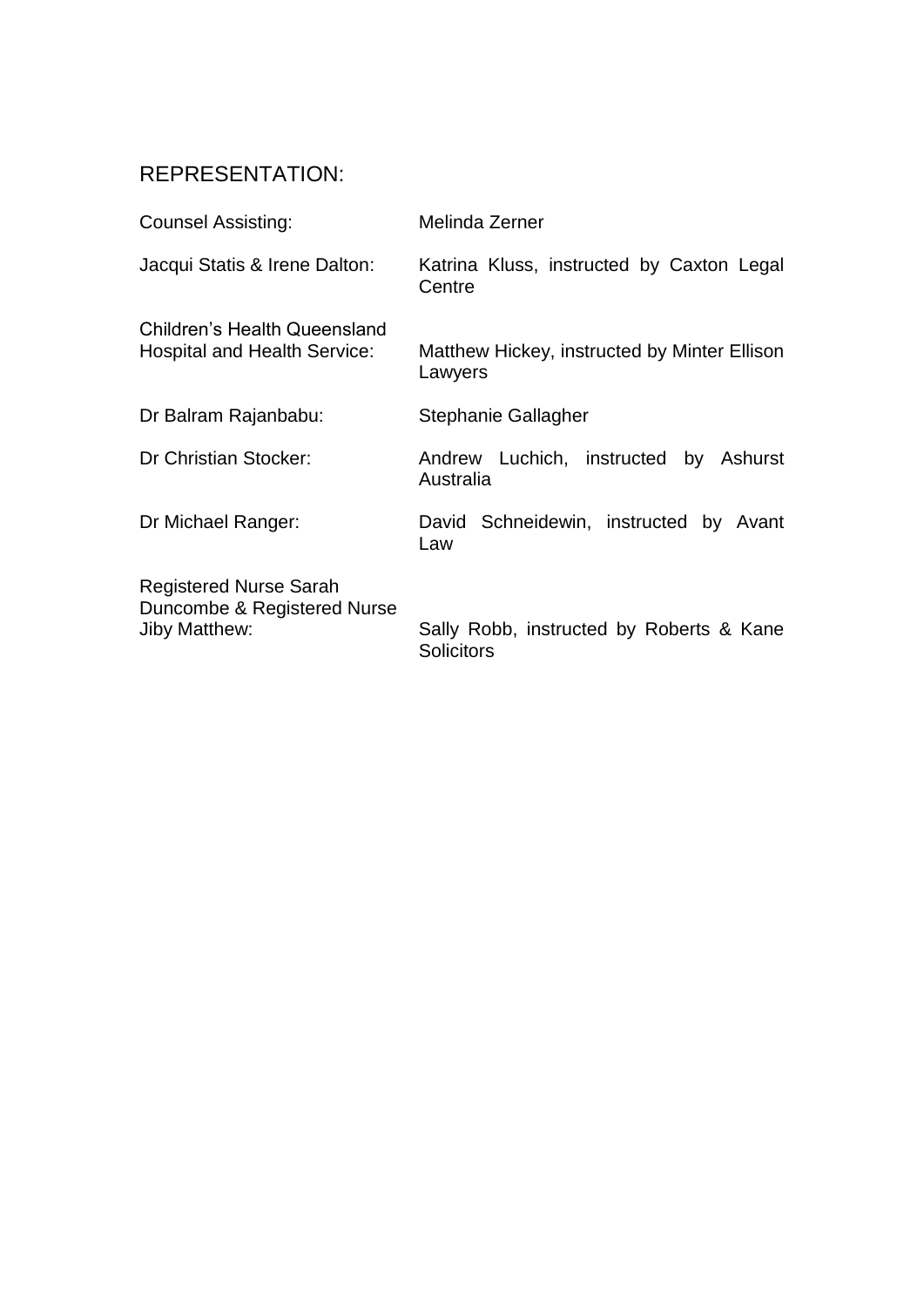| Extent to which the family is entitled to make submissions11             |  |
|--------------------------------------------------------------------------|--|
|                                                                          |  |
|                                                                          |  |
|                                                                          |  |
|                                                                          |  |
| The early post-operative period - 29 October - 2 November 18             |  |
| Joshie's management on the ward and return to $PICU - 2-6$ November  18  |  |
| Joshie's management on the ward – the weekend of 14-15 November29        |  |
|                                                                          |  |
| Changes implemented by Children's Health Queensland Hospital & Health    |  |
|                                                                          |  |
|                                                                          |  |
|                                                                          |  |
| Exercise of discretion under s.48 Coroners Act 2003 Reporting offices or |  |
|                                                                          |  |

## **Contents**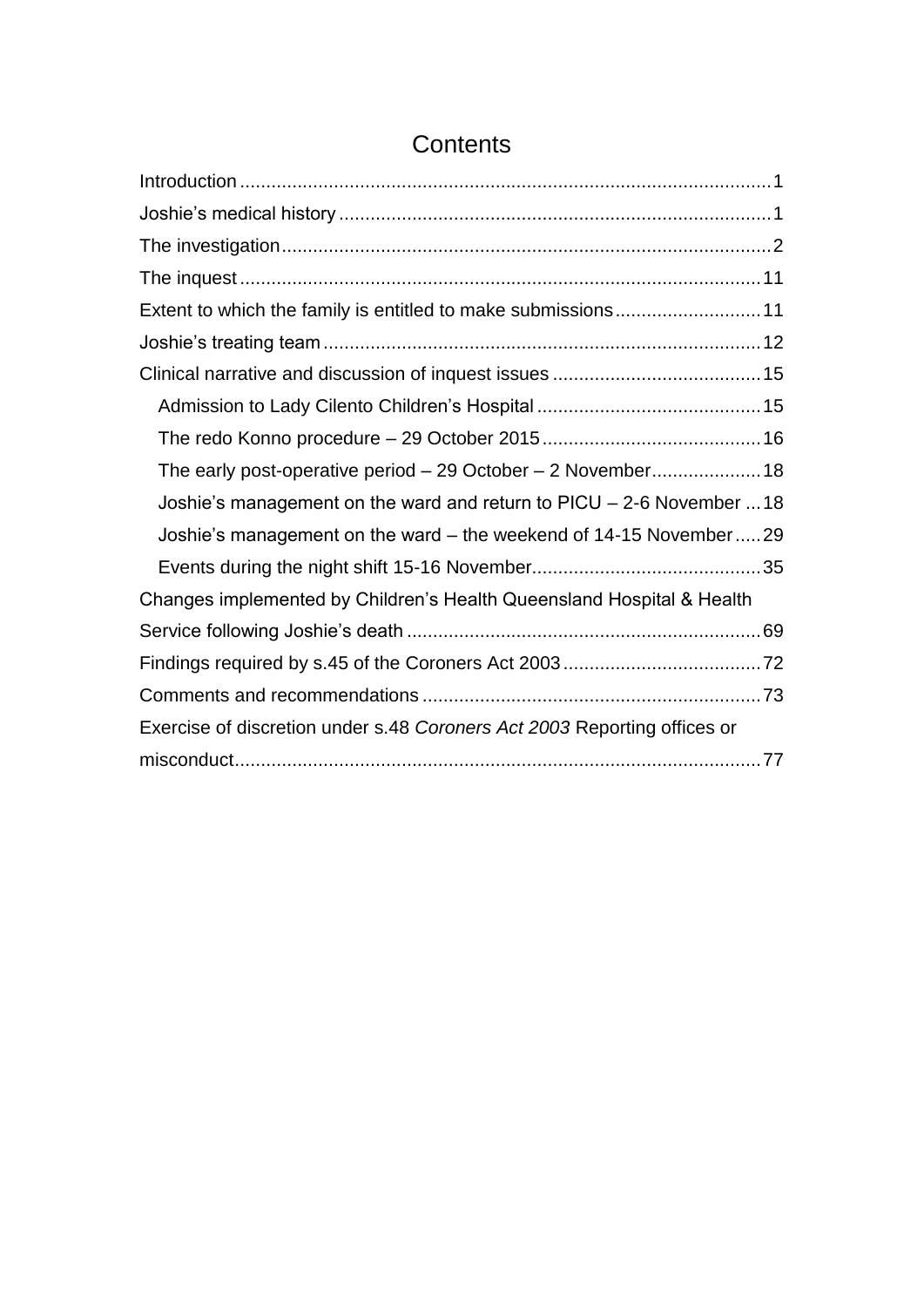## <span id="page-3-0"></span>**Introduction**

Joshua Ryan Statis was a 12 year old boy who died unexpectedly at the Lady Cilento Children's Hospital<sup>1</sup> in the early hours of 16 November 2015. At his family's request, these findings refer to Joshua as Joshie.

Joshie had been an inpatient since 26 October 2015 when he was admitted for complex open heart surgery for complications of a congenital heart condition. This surgery, performed on 29 October, involved replacing Joshie's mechanical aortic valve and placement of CardioCel patches to cover a ventricular septal defect and to enlarge the right ventricular outflow tract. His sternotomy wound started oozing on 7 November and was initially managed conservatively with antibiotic therapy. He was then returned to theatre on 13 November for debridement and VAC dressing of the sternotomy wound with a plan to return to theatre on 16 November to reassess the wound and change the VAC dressing. At around 2:00am on 16 November Joshie developed acute bleeding from the sternotomy wound into the VAC canister. Despite heroic efforts on the ward and in the Paediatric Intensive Care Unit (PICU), the bleeding was unable to be controlled and he died two hours later shortly after being taken back to theatre for emergency chest reopening. The catastrophic bleeding occurred because the CardioCel patch applied to the right ventricular outflow tract had ruptured. This complication was initially attributed to mediastinal infection.

Joshie was one of six children born to Jacqui and Nick Statis. He was a brother to Emmanuel, Irene, Faith, Anastasia and Jonathon. The children's maternal grandparents were closely involved in their lives.

Joshie had a complex medical history having been born with a severe congenital heart condition requiring three open heart surgeries before he was two years old. He also had developmental delay and had been diagnosed as being on the autism spectrum at age 4. He attended the Redcliffe Special School.

The statement provided by Joshie's grandparents describes a very much loved "complex quirky boy" with a cheeky sense of humour, the odd burst of colourful language when he became frustrated and active curiosity about life and his family's strong faith. To his family, Joshie was "just perfect". It is evident they were deeply dedicated to his care and happiness. Joshie is dearly missed by all who knew and loved him.

## <span id="page-3-1"></span>**Joshie's medical history**

Joshie was born with severe aortic stenosis and hypertrophy of his left ventricle. This had been identified antenatally. He underwent an aortic valvuloplasty at three days of age. He then had a mechanical valve

l <sup>1</sup> Since the inquest it has been proposed that Lady Cilento Children's Hospital be renamed Queensland Children's Hospital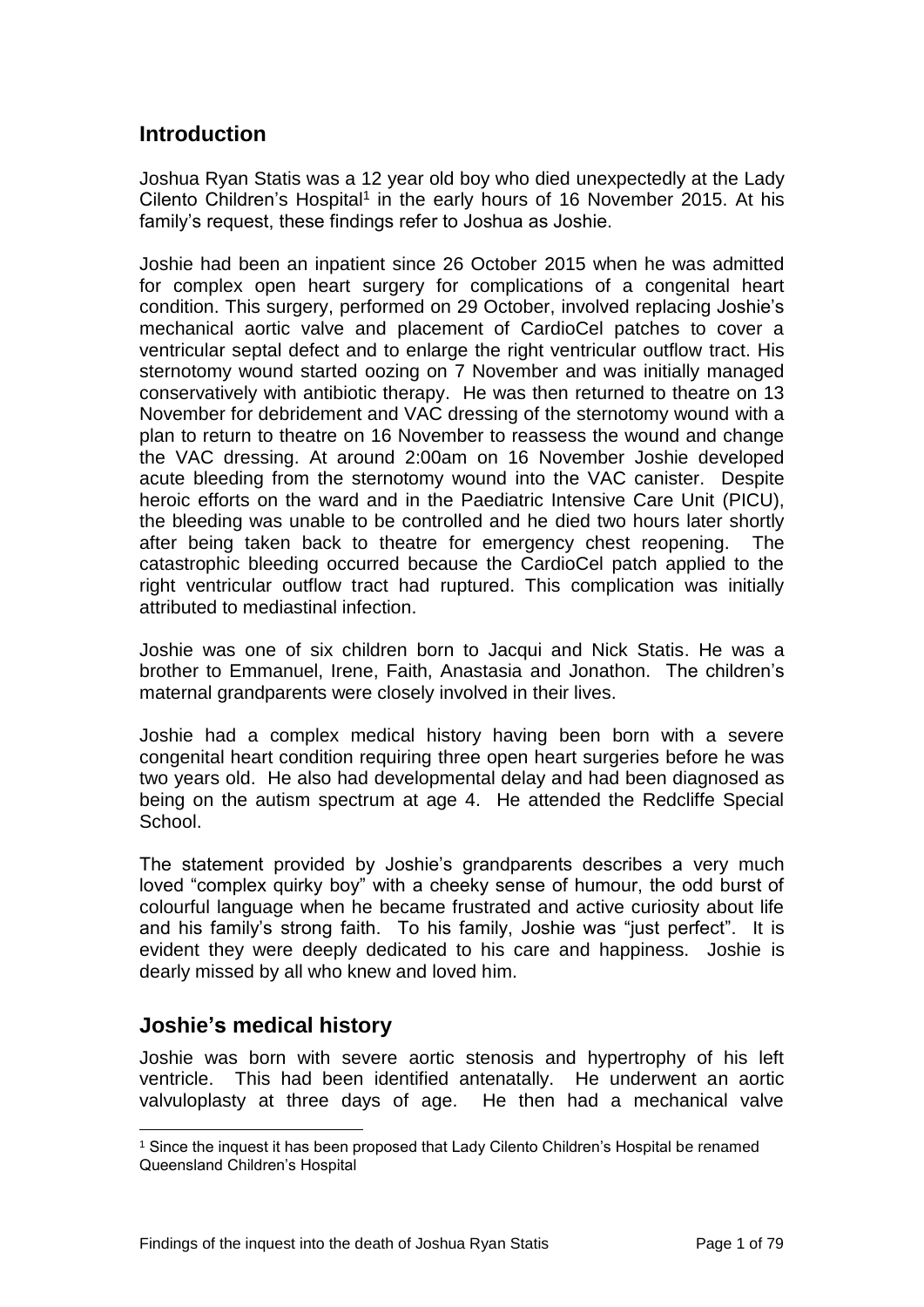implantation with a Konno procedure at three months of age. His aortic valve was replaced with a 16mm ATS mechanical valve. He subsequently developed right ventricular outflow tract (RVOT) obstruction related to the Konno procedure requiring revision when he was 13 months old. This involved enlarging the RVOT with a bovine pericardial patch. He had a primary left ventricular myocardial abnormality.

Joshie had been under the care of paediatric cardiologist Dr Rob Justo all his life. Dr Justo had cared for Joshie from birth at The Prince Charles Hospital and later at the Mater Children's Hospital.

As Joshie grew he developed progressive left ventricular outflow tract obstruction but remained stable. The concern was this would impact his exercise intolerance. It appears consideration was being given to further surgical intervention as at June 2014.

The Lady Cilento Children's Hospital (LCCH) opened in November 2014, amalgamating the former Royal Children's Hospital and the Mater Children's Hospital services.

In May 2015, Joshie was referred to Dr Nelson Alphonso, Director of the Queensland Paediatric Cardiac Service at LCCH. Dr Alphonso considered surgery was necessary to redo the Konno and upgrade the mechanical aortic prosthesis to a larger size, as Joshie had outgrown the valve that had been placed when he was three months old. It is described in the medical record as being clinically indicated due to diffuse gradients across the aortic valve.

As at October 2015, Joshie's regular medications were Lisinopril 5mg daily, Warfarin and Risperidone (which had been commenced when he was 10 years of age). Joshie had been on Lisinopril since his first surgery in February 2003. It was commenced at an infant dose and then changed to tablet form.

Obtaining peripheral venous access for Joshie was challenging. Medical interventions and being in hospital caused him considerable anxiety.

## <span id="page-4-0"></span>**The investigation**

Joshie's death was appropriately reported as a health care related death under the *Coroners Act 2003* due to the treating team's opinion that he died from cardiac haemorrhage resulting from sternal wound dehiscence in the context of recent cardiac surgery to manage complications of congenital aortic stenosis.

Being an extraordinarily rare and completely unexpected complication, Joshie's death was initially discussed with the on-call coroner who directed that it be reported by way of the Form 1A (Medical practitioner report of death to a coroner) process. This is a fast-track preliminary investigation to assess whether it is appropriate to authorise the issue of a cause of death certificate without coronial autopsy and further coronial investigation.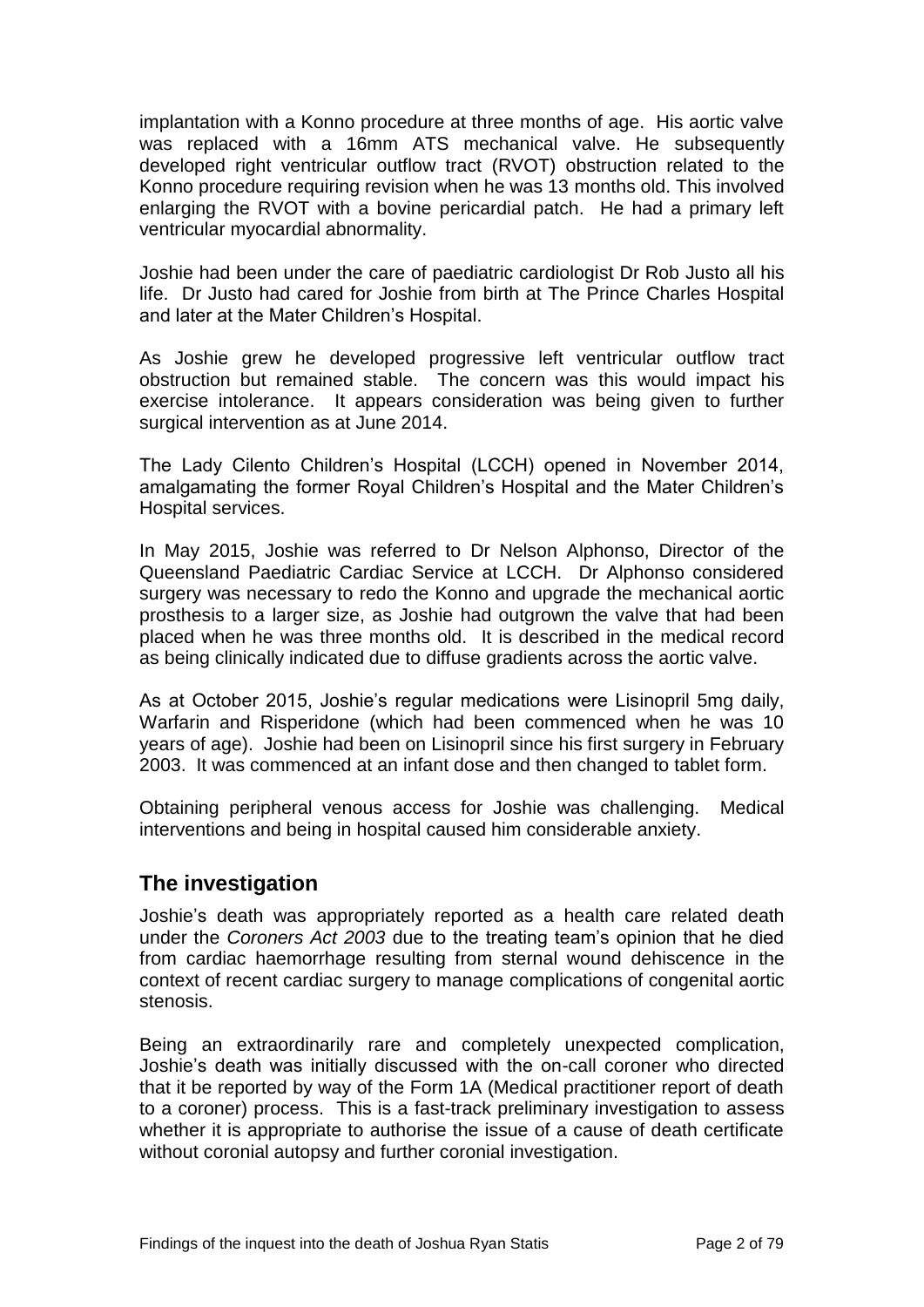Preliminary clinical review of the hospital record undertaken by an independent doctor from the Department of Health Clinical Forensic Medicine Unit (Dr Adam Griffin) identified concerns about aspects of Joshie's postoperative and emergency management, namely:

- 1. the adequacy of the management of the emergency response to Joshie's acute bleeding and deterioration on the ward in the early hours of 16 November 2015, including delay in identifying the site of the bleeding and the time taken to get Joshie into the operating theatre; and
- 2. potentially missed opportunities for earlier identification of the extent of mediastinitis revealed during the emergency surgery.

Having regard to this preliminary advice, the then Deputy Registrar of the Coroners Court of Queensland declined to authorise the issue of the proposed cause of death certificate and ordered a coronial autopsy and further investigation.

Joshie's family subsequently expressed concerns about his clinical management at LCCH, namely:

- the decision not to insert a Peripherally Inserted Central Catheter (PICC line) pre-operatively;
- adequacy of the wound management by nursing staff on the ward;
- the effect of the abrupt cessation of his Lisinopril medication after the surgical debridement on 13 November;
- Joshie kept complaining that his heart hurt but they were constantly told it was fixed and the pain was from his lung collapse; and
- whether Joshie was tested for, or symptomatic of infection with Mycobacterium Chimaera.

Joshie's care and the events leading up to his death were discussed by the Queensland Paediatric Cardiac Service Quality Assurance Committee on 9 December 2015. This meeting was attended by paediatric intensivists, anaesthetists, cardiology consultants and Fellows and the two cardiac surgeons and the two cardiac surgery Fellows involved in Joshie's care. The Committee identified a need to improve the hospital's Massive Transfusion Protocol, for a simulation of the cardiac surgical team call-in list and to establish a multidisciplinary working group to review the process for urgent cardiac surgery theatre team call-in.

LCCH also commissioned a Root Cause Analysis (RCA). This is a systemic analysis of what happened and why and is designed to make recommendations to prevent adverse health outcomes from happening again, rather than to apportion blame or determine liability or investigate an individual clinician's professional competence. It is conducted by a review team who had no involvement in the patient's care. The RCA team did not source expert and/or external opinion. The RCA was completed on 20 January 2016 before the autopsy report was finalised.

The RCA review team identified the following contributory factors and made a series of recommendations to address them: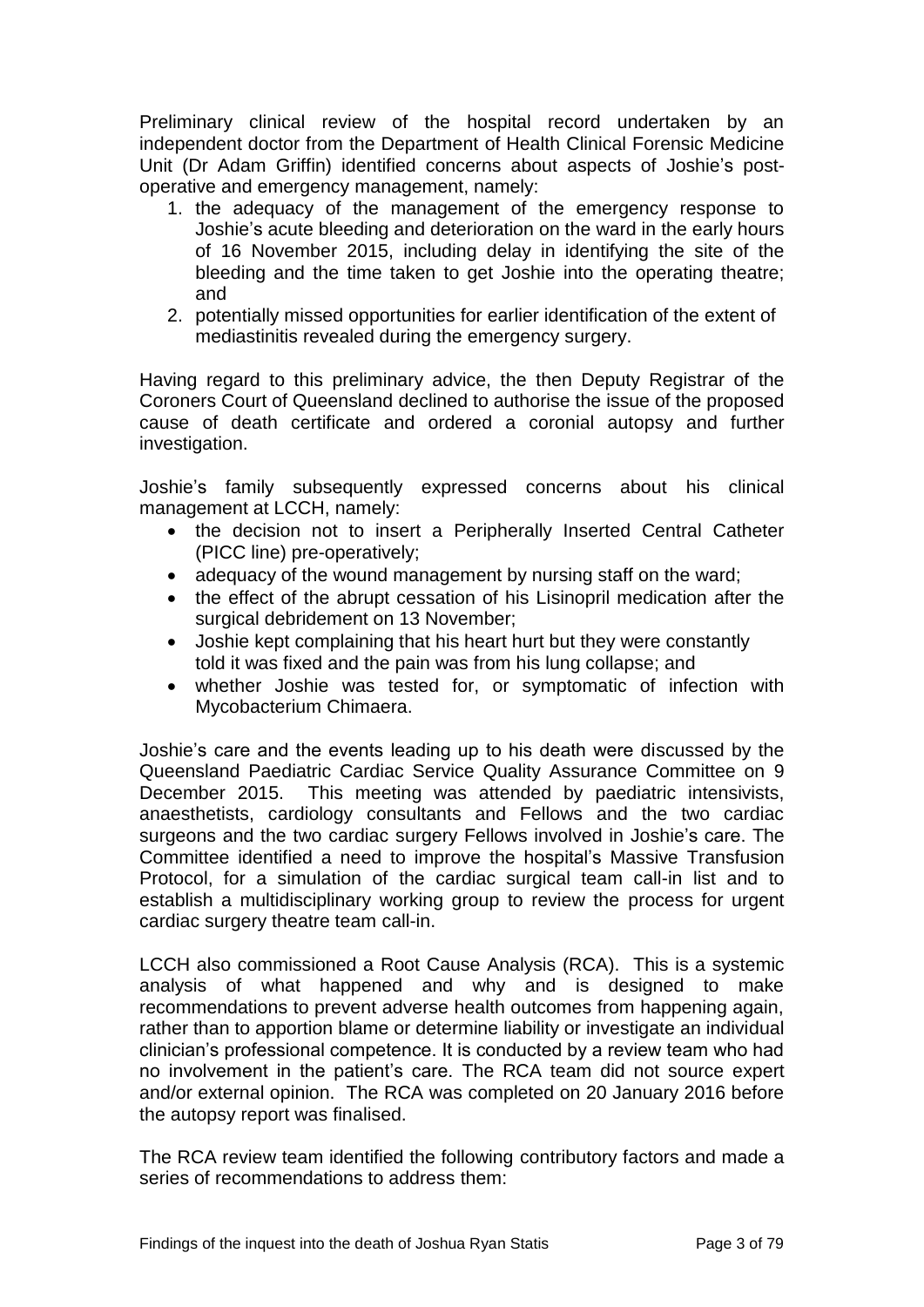- 1. *failure of integrity of the CardioCel patch* the RCA team considered several theories about what caused the RVOT patch to rupture – a specific flaw in the patch; cardiac motion causing rubbing on the patch leading to its rupture; or infection (with deep infection – mediastinitis – the mechanism of infection that could potentially contribute to patch dehiscence). It recommended investigation of the CardioCel patch with feedback to the Therapeutic Goods Administration.
- 2. *more robust interaction with the Infectious Diseases team* the RCA team considered Joshie had received the appropriate four doses of prophylactic Cephalozin and his post-operative fevers were managed appropriately. It identified undertaking a more robust interaction with the Infectious Diseases team as an area for improvement (while there was liaison with this team but no formal patient review) and recommended LCCH review the interaction between infectious diseases and all surgical services and theatre to identify opportunities for quality improvement.
- 3. *delay in calling in the full cardiac surgical theatre team* the RCA team observed there was no clinical consensus about whether a surgical cause for the bleeding was likely, so there was a delay in calling in the full on-call cardiac surgical theatre team. The RCA team noted that Joshie remained physiologically compensated for over 90 minutes, both initially while on the ward and during the initial phase of treatment in the PICU. Joshie's apparent physical condition did not align with the underlying severity of the situation. With hindsight, it was noted that bleeding from the RVOT patch rupture occurs at a pressure that is lower than the aorta so while the bleeding is massive, it occurs at a lower pressure allowing containment with pressure dressing without causing a tamponade; haemodynamic stability depends on maintaining blood volume which may explain how Joshie remained compensated for so long.

The RCA team observed that while some of the Medical Emergency Team (MET) considered a surgical cause for the bleeding to be most likely, there may have been diagnostic bias by others of the clinical team who were aware of the preceding wound infection, perhaps clouding consideration of a different, more serious cause for the bleeding.

4. *issues with then current processes for direct ward to theatre transfer for urgent cardiac surgery* – the cardiac surgical theatre team call-in could only be activated by designated surgical staff. The RCA team identified a poorly shared understanding about who could initiate an emergency cardiac surgical theatre team call-in and there was no emergency activation process for this particular team. There was a lack of clarity about theatre call-in processes and which team to activate. The call sheet was incomplete for on-call theatre staff on 15-16 November, with restricted access to the computer drive to access on call. Consequently, the RCA team recommended a review of the processes for the call-in of theatre staff after hours. It also recommended that consideration be given to the need for a 24/7 on site theatre team at LCCH.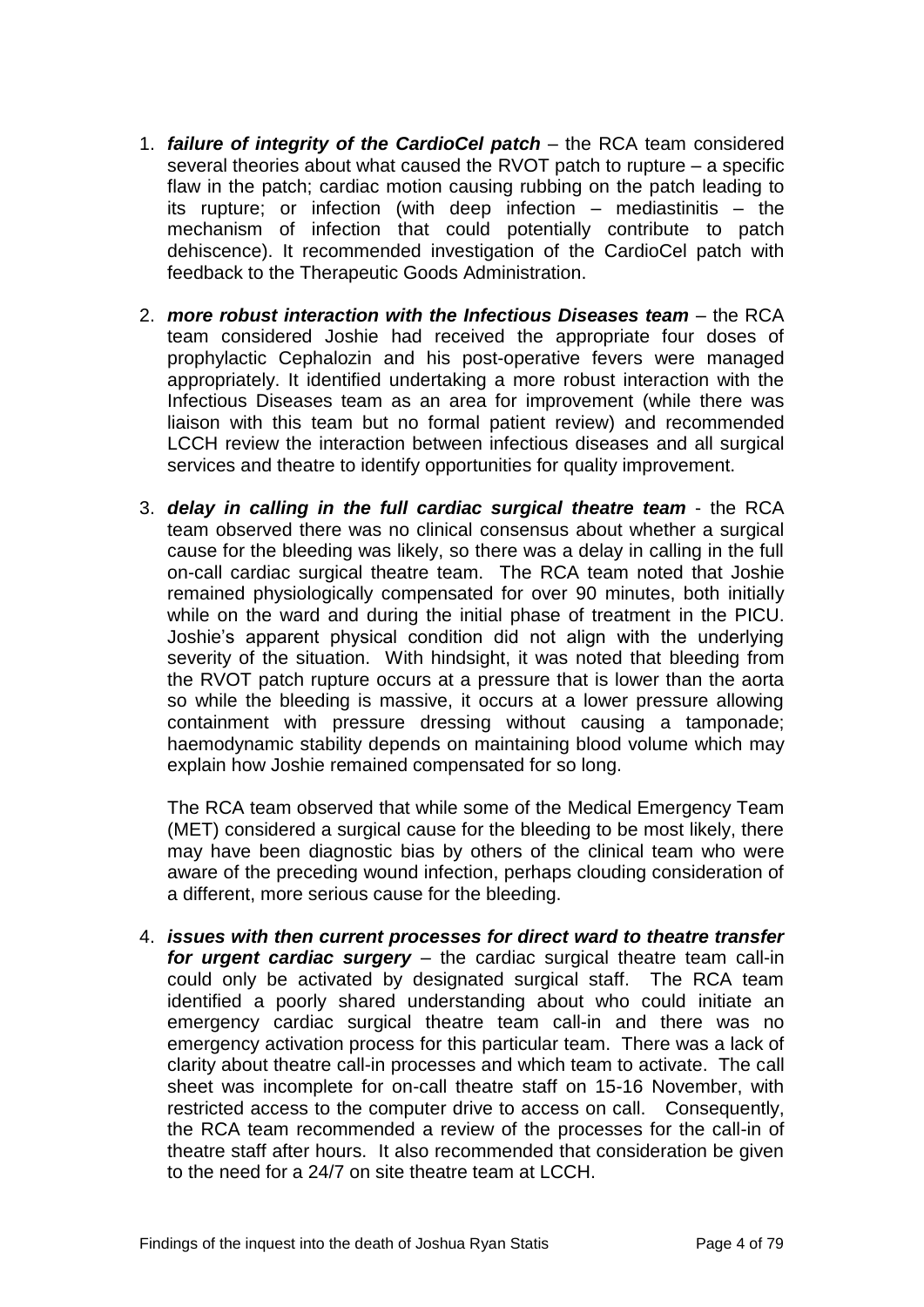5. *a lack of clarity around the Massive Transfusion Protocol (MTP) purpose, role delineation and processes for initiation, implementation and ongoing management* – the RCA team identified the execution of the MTP process was flawed resulting in delays in receiving adequate blood products. There was no central person responsible for liaising with the Blood Bank and after hours there were limited rostered Blood Bank staff which contributed to the confusion and communication breakdowns that led to delays in administering blood products. The RCA team recommended that LCCH review the process for MTP activation, implementation and management.

The RCA team also made recommendations for a standardised procedure for vascular line documentation and for a review of the LCCH cardiac theatre layout.

#### **Autopsy results**

An external examination and partial internal autopsy (chest only) was performed by an experienced forensic pathologist, Dr Nadine Forde, at the John Tonge Centre on 24 November 2015.

With the then Deputy Registrar's consent given under the *Coroners Act 2003,* section 21, the consultant paediatric cardiothoracic surgeon (Dr Venugopal) and the cardiac Surgical Fellow (Dr Rajanbabu) responsible for Joshie on the night he died were present at the autopsy as 'observers'. In complex surgical deaths, it is not unusual for the pathologist to seek the coroner's permission for treating surgeons to attend the autopsy to inform the pathologist's understanding of the surgery performed. In practice, the coroner's decision under section 21 of the Act is made having regard to both the forensic needs and integrity of the coronial investigation. I am satisfied the presence of Dr Venugopal and Dr Rajanbabu did not unduly or improperly influence Dr Forde's findings or cause of death determination. As such I do not consider it necessary to make the recommendation sought by the family to prevent treating doctors from attending coronial autopsies.

The final autopsy report issued on 13 December 2016.

The autopsy confirmed recent cardiac surgery including an aortic valve replacement, interventricular septal patch and RVOT patch. The surgical sutures present were all intact.

The RVOT patch showed a large defect centrally with friable remnants of the patch present at the periphery. Dr Forde reported her observations in the following terms "*On the anterior aspect of the right ventricle, is a full thickness defect, 35mm x 25mm. Around the periphery of the defect are the remains of a membranous surgical patch which formed part of the right ventricular outflow tract. The sutured margins of the patch appear intact, however the central region of the patch is absent, forming the defect described. Through this defect, a second roughly triangular shaped membranous surgical patch (35mm x 25mm) is seen in the interventricular septum adjacent to a*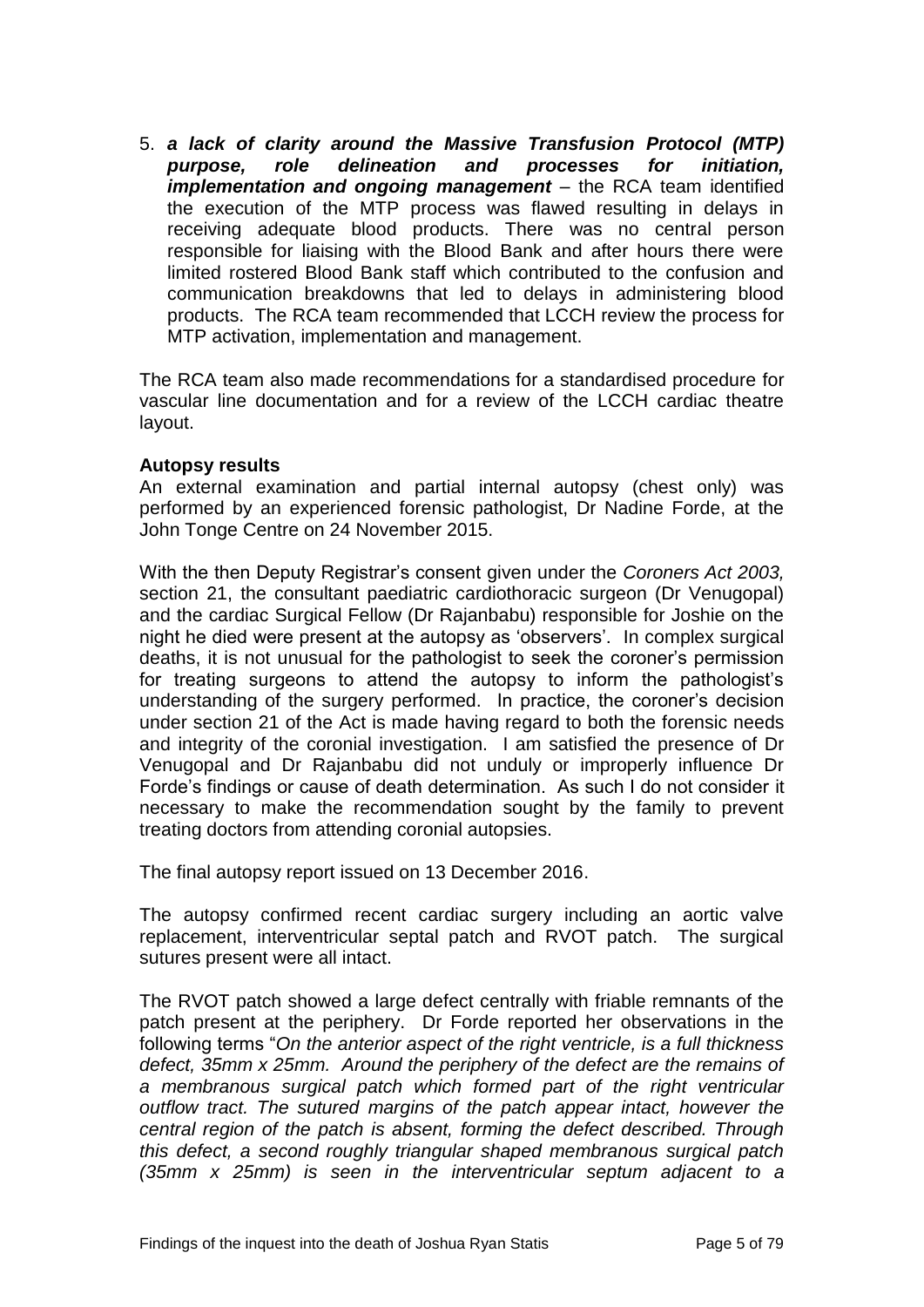*mechanical aortic valve. This patch has been inserted to expand the root of the aorta in order to fit the new valve. The interventricular patch appears to be intact. The valve appears well seated, with mobile leaflets, no thrombus formation and no disruption to the surgical line. Just superior to this valve, the two surgical patches meet and are sutured together. This suture line appears to be intact. There is no evidence of dehiscence along the sutured margins. The residual right ventricular outflow patch appears slightly friable however there is no adherent purulent material.* There was no macroscopic evidence of purulent material or other reason to explain the disintegration of the patch in this region.

The microscopic examination findings were reported as:

- lungs patchy lung collapse with no evidence of acute pneumonia
- RVOT patch "*Dense collagenous material with a florid acute inflammatory infiltrate and necrotic debris*"
- interventricular septum patch "*Dense collagenous material, the surface of which shows some endothelial growth. There is also acute inflammation, fibrin and necrotic debris, although less severe than that present on the right ventricular outflow patch*."
- aorta "*Arterial wall with some calcification. There is some acute inflammation, fibrin and apoptotic debris, as well as granulation tissue. Near the adjacent patch there is acute inflammation, necrotic debris and fibrin*."
- tissue on heart surface "*there are red cells and a few scattered white cells amongst eosinophilic material. In some adjacent fat there is a foreign body giant cell reaction with some giant cells surrounding foreign material. This may be suture material. There is also some haemosiderin deposition and chronic inflammation*."
- coronary arteries: '*there is mild intimal thickening of the right coronary artery. Otherwise normal morphology with no inflammation or thrombus formation*."
- heart: "*there is mild myocyte hypertrophy but no disarray. Many intramural vessels are thickened and show perivascular fibrosis. There is no evidence of acute infarction. There is no significant inflammation within the epicardial fat. Near the right ventricular outflow tract there is a mixed inflammatory infiltrate in the epicardial fat. Some foreign material is also seen in this region, consistent with suture material*."

In short, there was acute inflammation and necrosis in the region of the RVOT patch.

Post-mortem microbiology testing performed on the right ventricular outflow tract patch grew *Rothia dentocariosa* and *Corynebacterium* (the latter considered to be contamination). Dr Forde described the presence of *Rothia dentocariosa* as being of uncertain significance, suggesting that given it did not grow from tissue taken intra-operatively around the time of death, it may be a contaminant. However, it is an organism known to infect heart valves.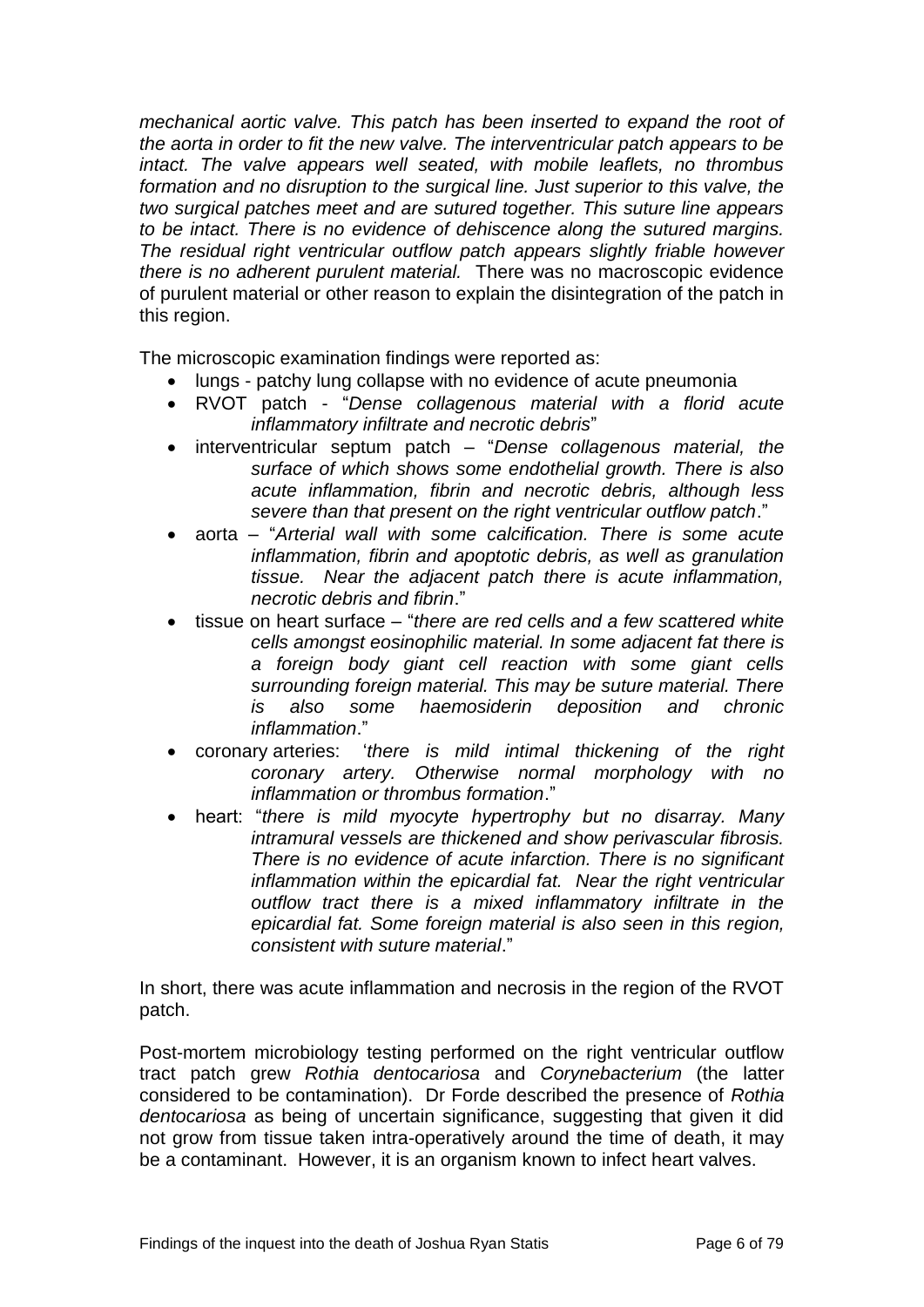Dr Forde was unable to identify a definitive cause for the degeneration of the RVOT patch. She considered infection remained a possible cause although no organism was grown from tissue taken at the time of the emergency surgery. She commented that given Joshie had been on a number of antibiotics, this may have inhibited growth. There was no definite evidence of pneumonia in the lungs. Dr Forde posited that the ongoing fevers Joshie experienced post-operatively may have been related to an infection of the patch.

Having regard to the autopsy findings and the clinical history, Dr Forde determined the cause of death to be cardiac haemorrhage due to or as a consequence of congenital aortic stenosis (surgically repaired).

#### *Further histology review*

On 2 May 2017, with my consent, Dr Alphonso met with Dr Forde, to review the histology sections of the CardioCel patches used in Joshie, being slides of the ruptured RVOT patch and the one that was still intact. Dr Alphonso showed Dr Forde pictures of previous CardioCel explants for comparison as part of this exercise. Dr Alphonso later advised the Therapeutic Goods Administration (TGA) that he observed marked inflammatory changes through one of the patches consistent with infection, and that as CardioCel is a biological material it will not be immune to infection. He advised the TGA that in their experience of nearly 350 implants, this is the only patch that has become infected. He proferred the opinion that this incidence was extremely low and he had no concerns in this regard.

Dr Forde provided a further report regarding her observations during the review of the histology slides with Dr Alphonso. She noted that the ruptured patch showed marked inflammatory change throughout the patch. The intact patch showed features similar to others Dr Alphonso had seen with some superficial inflammatory changes only. Dr Forde's impression was that Dr Alphonso felt reassured that the ruptured patch showed much more inflammation and was likely infected, rather than rupture spontaneously. Dr Forde clarified that as she had indicated in her autopsy report, she also felt infection was a possible cause of the inflammation and rupture, although a specific organism could not be identified. She did not consider it necessary to issue an amended autopsy report as she had no new objective information affecting the opinion expressed in her autopsy report.

#### **Notification to Therapeutic Goods Administration**

In May 2016, I formally notified the TGA about the circumstances of Joshie's death.

The TGA advised that as at July 2016 the CardioCel cardiovascular patch was classified as Class III (high risk) medical device intended for the repair of intracardiac defects including septal defects and valve and annulus repair. The TGA was in the process of assessing the manufacturer's application for conformity assessment. At that time the patch was included in the Australian Register of Therapeutic Goods as an export only device, meaning the manufacturer did not have approval to supply the patch in Australia. As an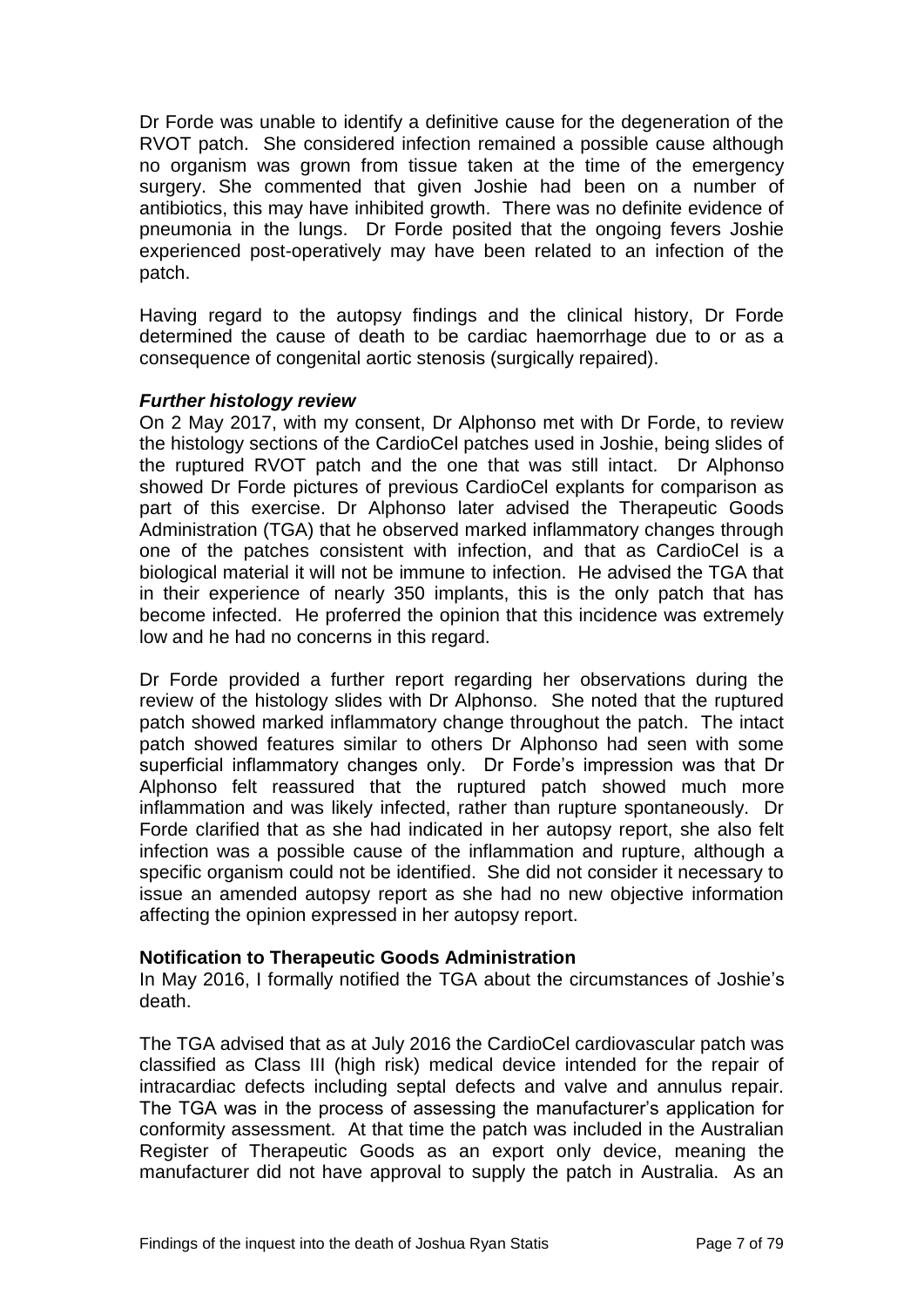'unapproved therapeutic good', it could only be supplied to Australian patients with Special Access Scheme exemption. It has been approved for use in Australian under the TGA Special Access Scheme and Authorised Prescriber Schemes since October 2012.

The TGA advised there was no record of Special Access Scheme notification for the supply of the patch to Joshie. However, there was approval under the Authorised Prescriber Scheme to supply the patch at LCCH. Under this scheme, prescribers have an approval to supply the patch to their patients under a particular set of approved indications for a period of 12 months. The prescribers do not need to report the details of individual patients supplied with the patch; they are only required to report the number of patches supplied over each six month period of approval.

The TGA advised it had received nine deidentified Device Incident Reports for the CardioCel patch used through the Authorised Prescriber Scheme. I have been provided with copies of the investigation reports which all note "*it appears that the current rates of adverse events, including restenosis and thrombosis are low compared to that seen in the published literature. The higher rate of adverse events in Australia as seen world-wide have been discussed and reviewed by Advisory Committee on the Safety of Medical Devices, the pre-market clinical team and post-market medical device team. The rate and pattern of adverse events will be monitored through the IRIS system, in addition to the pre-market team undertaking their clinical review of the application for inclusion on the ARTG*." None of the incident reports documents complications similar to those that occurred for Joshie.

Dr Alphonso independently made a notification to the TGA on 19 April 2017.

Dr Alphonso liaised with the manufacturer, Amedus Regen Ltd, including a visit to the Admedus facility in Perth on 16 May 2017. During this visit he received a demonstration of their quality assurance & control processes for CardioCel including a tour through the facility which lasted several hours. The technology and methods were explained to him by the inventor of CardioCel, Prof WML Neethling. Dr Alphonso also reviewed the batch release records for the two CardioCel patches that were implanted in Joshie. He subsequently advised the TGA he had no concerns about the testing processes and the structural integrity of CardioCel and indicated his continued use of it in his practice for the repair of congenital heart defects.

The CardioCel device is FDA approved and CE certified and commercially available in the USA, European Union and Canada. It is also registered and commercially available in Singapore, Malaysia, Hong Kong and several Middle East countries.

The manufacturer advised that over 8700 CardioCel patches have been implanted worldwide with no device-related adverse events in terms of structural integrity or sterility having been reported or questioned.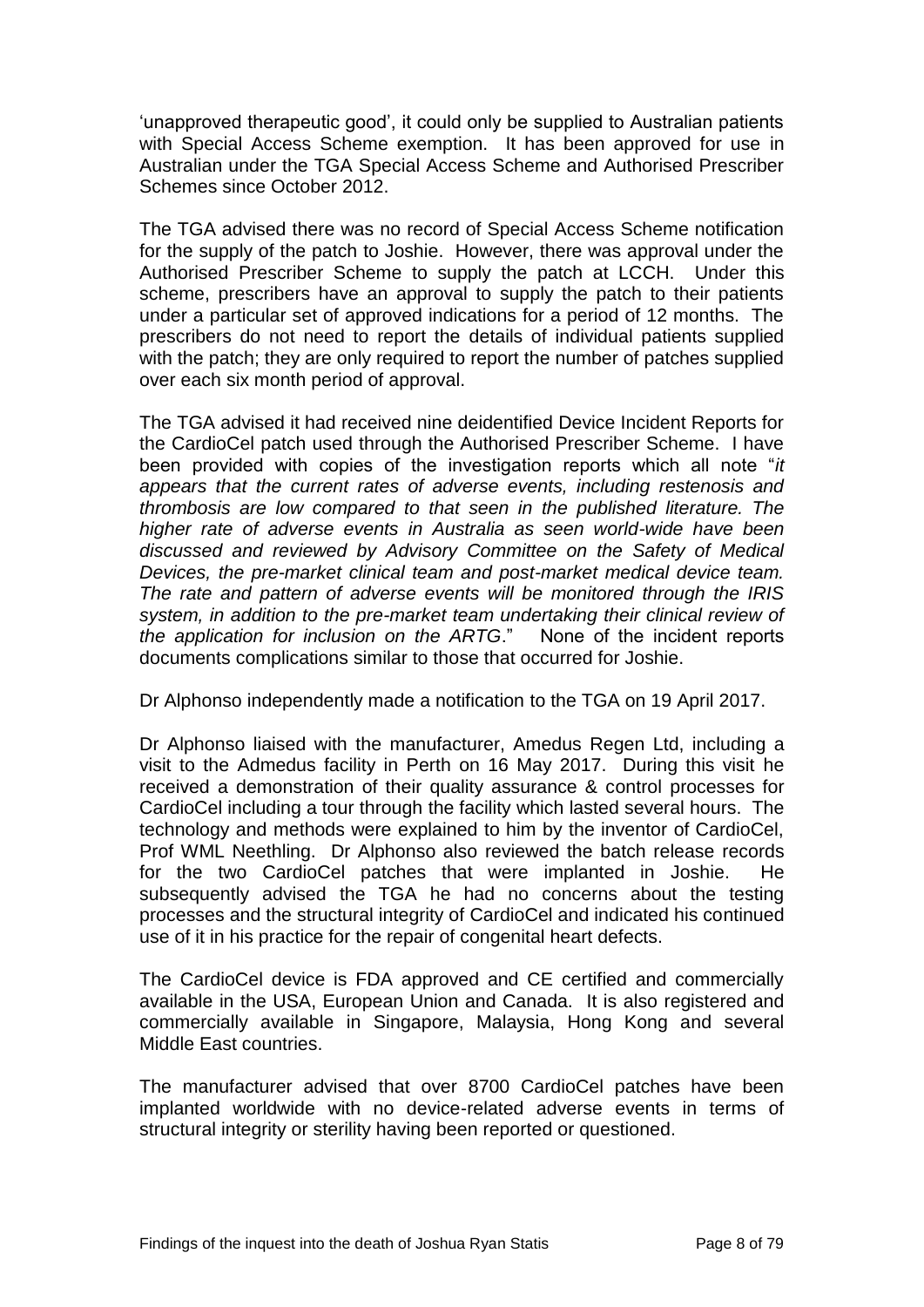The CardioCel patches implanted in Joshie were from batches M15050 and M15079. The manufacturer undertook a review of the batch details which determined there had been no Customer Events or Adverse Events associated with either batch. Its review of SAS Scheme data revealed 53 devices were used by the Princess Margaret Hospital for Children, Perth and the Royal Children's Hospital, Melbourne over the period 30 June 2015 – 30 June 2016 with no Adverse Events or Customer Events reported. Its review of the Authorised Prescriber Scheme data showed there were only two authorised prescribers over this same period – Dr Alphonso and Dr Venugopal, who between them had implanted 76 CardioCel patches over the 30 June 2015 – 30 June 2016, with no Adverse Events or Customer Events reported.

The manufacturer advised both batches were compliant with current manufacturing standards approved by the FDA and BSI (CE mark) and as at May 2017, the complications arising in this matter, are the only clinical adverse event to be reported on devices manufactured from either batch M15050 or M15079.

#### **Expert reports**

The investigation was further informed by independent cardiothoracic surgeon review and opinion provided by Clinical Associate Professor Richard Chard. A/Professor Chard is a senior consultant in the specialty with experience in both paediatric and adult cardiac surgery patients. A/Professor Chard practises in New South Wales including at The Westmead Children's Hospital. A/Professor Chard provided an initial report in August 2015 followed by two supplementary reports provided in March and November 2017. He provided these reports after reviewing material contained in the coronial brief of evidence.

In summary, A/Professor Chard considered that the RVOT CardioCel patch rupture was likely related to mediastintis, there having been clinical evidence of this infection starting from day 8 post-operatively and obvious by day 12 post-operatively. He was critical of the timing and adequacy of the surgical debridement. He felt the presence of a significant fever after the debridement and VAC dressing would have supported further exploration a day or two before the events of 16 November 2015. A/Professor Chard considered the cardiothoracic surgeon and his Fellow seriously underestimated the severity of Joshie's bleed in the early hours of 16 November which in his opinion warranted immediate surgical exploration with bypass available.

In June 2017 LCCH, through its legal representatives, engaged a joint expert review undertaken by Dr Kirsten Finucane, Paediatric Cardiac Surgeon and Surgeon-in-Chief, Starship Hospital in Auckland, New Zealand and Professor Igor Konstantinov, Paediatric Cardiac Surgeon, Royal Children's Hospital in Melbourne, both having significant experience in paediatric cardiac surgery.

In summary, the LCCH experts considered Joshie's post-operative management and timing of the surgical debridement were appropriate; it might have been advisable to open the sternum on 13 November 2015 despite it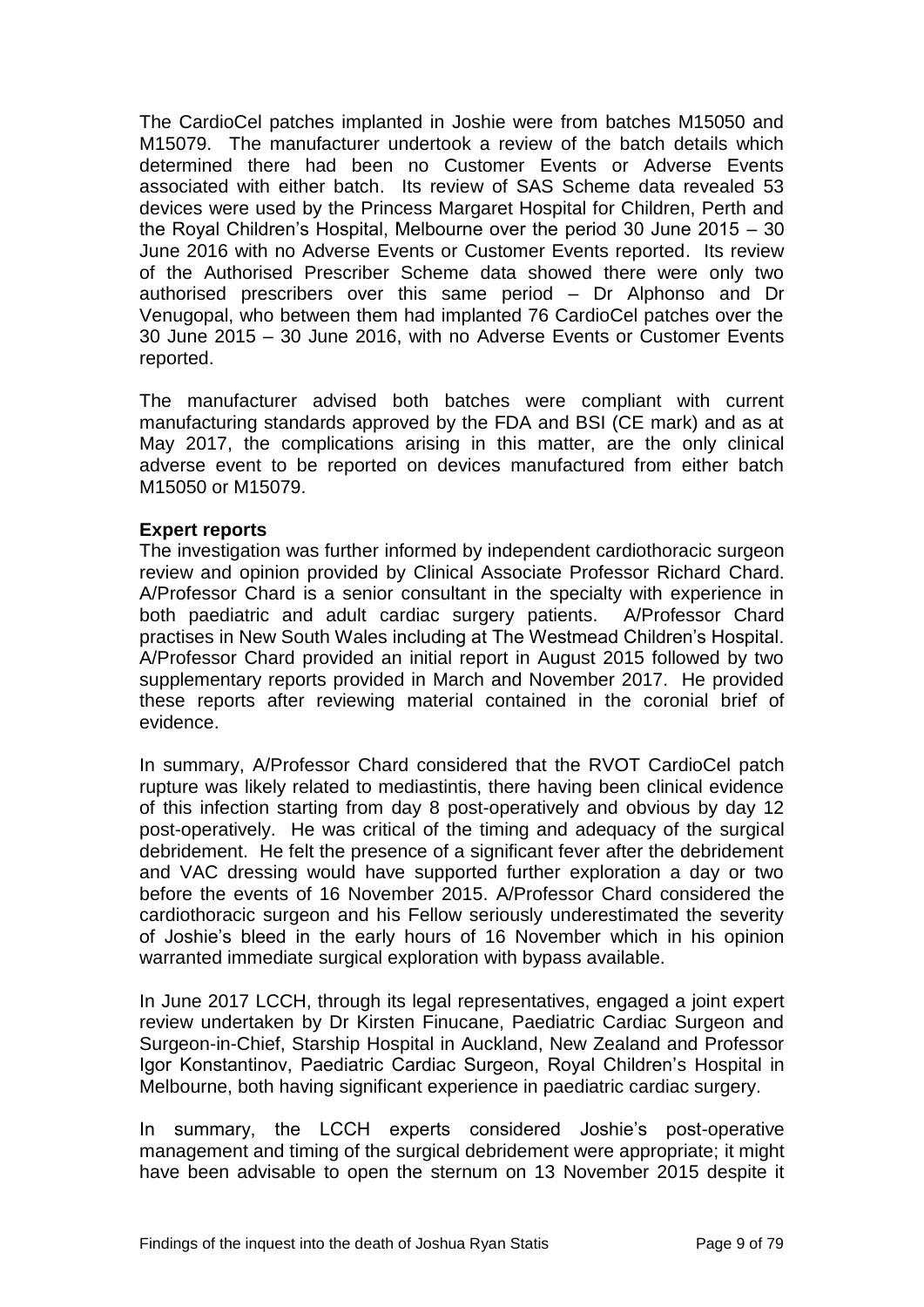being stable; it was not possible to conclude whether infection in the mediastinum was present and missed by the surgeons on 13 November; Joshie's management over 13-15 November would likely be very similar in any other paediatric cardiac surgical unit; there were several significant communication errors during the first hour after the MET call at 2:00am on 16 November leading the consultant cardiothoracic surgeon to believe the bleeding was superficial and could be dealt with in PICU; Joshie's initial management on the ward that night was excellent; and it was appropriate for Joshie to be transferred to PICU from the ward given it is not the practice for most paediatric cardiac institutions to keep a theatre open 24 hours and it would have been impossible to transfer him directly from the ward directly to theatre. The LCCH experts concluded it was very unlikely Joshie's life could have been saved in a situation they described as being extraordinarily rare.

The LCCH experts considered the likely cause of the RVOT CardioCel patch rupture was negative pressure due to a progressive sternal dehiscence (probably non-infective) after the surgical debridement performed on 13 November. They put forward a scenario in which there may have been a small breach that allowed the RVOT CardioCel patch to be sucked against the chest wall and towards the VAC dressing, this exposure to vacuum being known to create damage, tissue necrosis and a hole that can result in sudden bleeding. They were unable to completely rule out infection of the mediastinum but favoured the vacuum mechanism as a more compelling explanation given the post-mortem histology findings.

When commissioned by LCCH, Dr Finucane and Professor Konstantinov were asked to review not only the coronial brief of evidence but also other documents not available to the coronial investigation, to conduct a site inspection at LCCH and to interview people, a number of whom had already been identified as witnesses for this inquest.

It is evident from Dr Finucane and Professor Konstantinov's joint report that not all of the people identified in the Terms of Reference for their review were interviewed and at least three of the people who were had not been identified in the Terms of Reference (including the Director of Cardiology and the Director of Anaesthesia). Neither of the cardiac surgery Fellows involved in Joshie's care were interviewed. There is no audio or written record of the interviews or any clear indication of the documentary material these experts relied on. As observed by Counsel Assisting in her submissions, it is not possible from the report to establish the factual basis on which these experts relied in forming the opinions presented in that report.

Doctors, nurses and allied health personnel involved in Joshie's pre-operative and post-operative care and the clinicians involved in the emergency response to his acute bleeding on 16 November 2015 were asked to provide formal statements responding to the issues identified by the preliminary and independent expert reviews. Children's Health Queensland Hospital & Health Service was asked to provide a statement outlining its progress in implementing changes at LCCH to address issues arising from Joshie's death.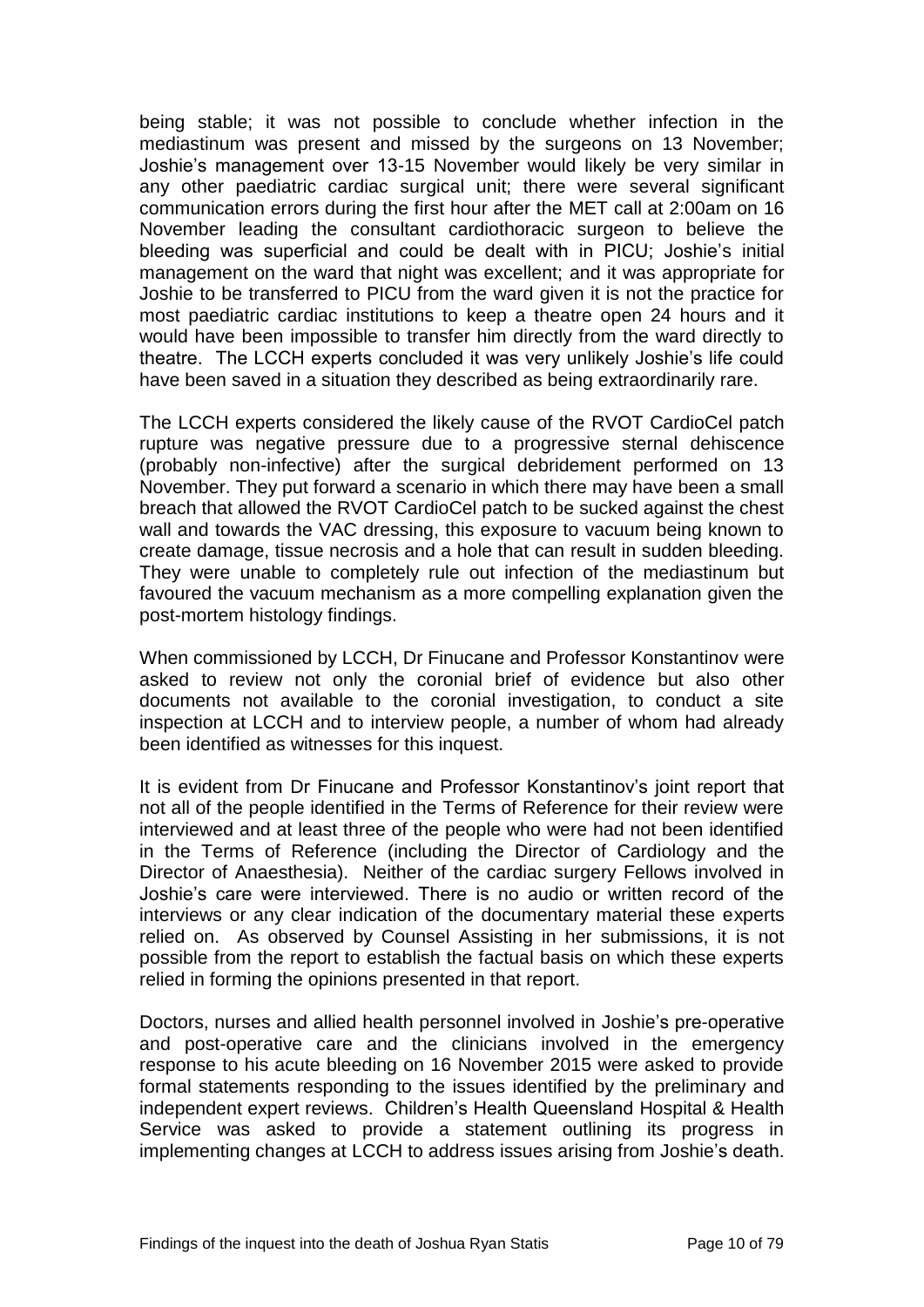Joshie's mother, Jacqui, and her mother, Irene Dalton, were present with Joshie during his hospital stay. Joshie's parents and Mrs Dalton provided statements about their observations and recollection of events over the course of Joshie's admission. Prior to the surgery, Jacqui and her sister created a Facebook page "Joshua's Journey" to keep friends and family updated on his progress. The Facebook pages relevant to the hospital admission were tendered as evidence.

## <span id="page-13-0"></span>**The inquest**

The inquest was held over five days, 20-24 November 2017. Surgical, medical, nursing and allied health staff involved in Joshie's care gave evidence, as did the three clinical experts, and the Executive Director Medical Services, Children's Health Queensland, Dr Andrew Hallahan. Joshie's mother and grandmother also gave evidence.

Due to the perceived unreliability of some of the information contained in the expert reports, the experts were examined at length regarding their opinions on a number of key issues. A/Professor Chard was present to hear the evidence of Drs Forde, Finucane and Konstantinov before giving his evidence. All three experts made a number of concessions based on the factual scenarios put to them.

Members of Joshie's family and friends attended each day of the hearing.

In addition to the findings required by the *Coroners Act 2003*, s. 45(2), the inquest examined the following issues arising from Joshie's clinical management and death at the LCCH:

- (a) whether the cardiac bleed was diagnosed in a timely way;
- (b) whether attempts to manage the cardiac bleed were undertaken in a timely way;
- (c) what was the cause of the cardiac bleed; and
- (d) whether the postoperative care provided to Joshie following the initial surgery on 29 October 2015 was otherwise appropriate.

## <span id="page-13-1"></span>**Extent to which the family is entitled to make submissions**

I have been greatly assisted by Counsel Assisting's comprehensive submissions and those provided by Counsel representing LCCH, separate Counsel for various clinicians involved in Joshie's care and Counsel representing the family.

In response to the family's submissions, Counsel Assisting submitted that section 36 of the *Coroners Act 2003*<sup>2</sup> should be read as maintaining the common law position espoused in *Annetts vs McCann*<sup>3</sup> that a family's legal

l

<sup>2</sup> [insert s.36]

<sup>3</sup> (1990) 170 CLR 596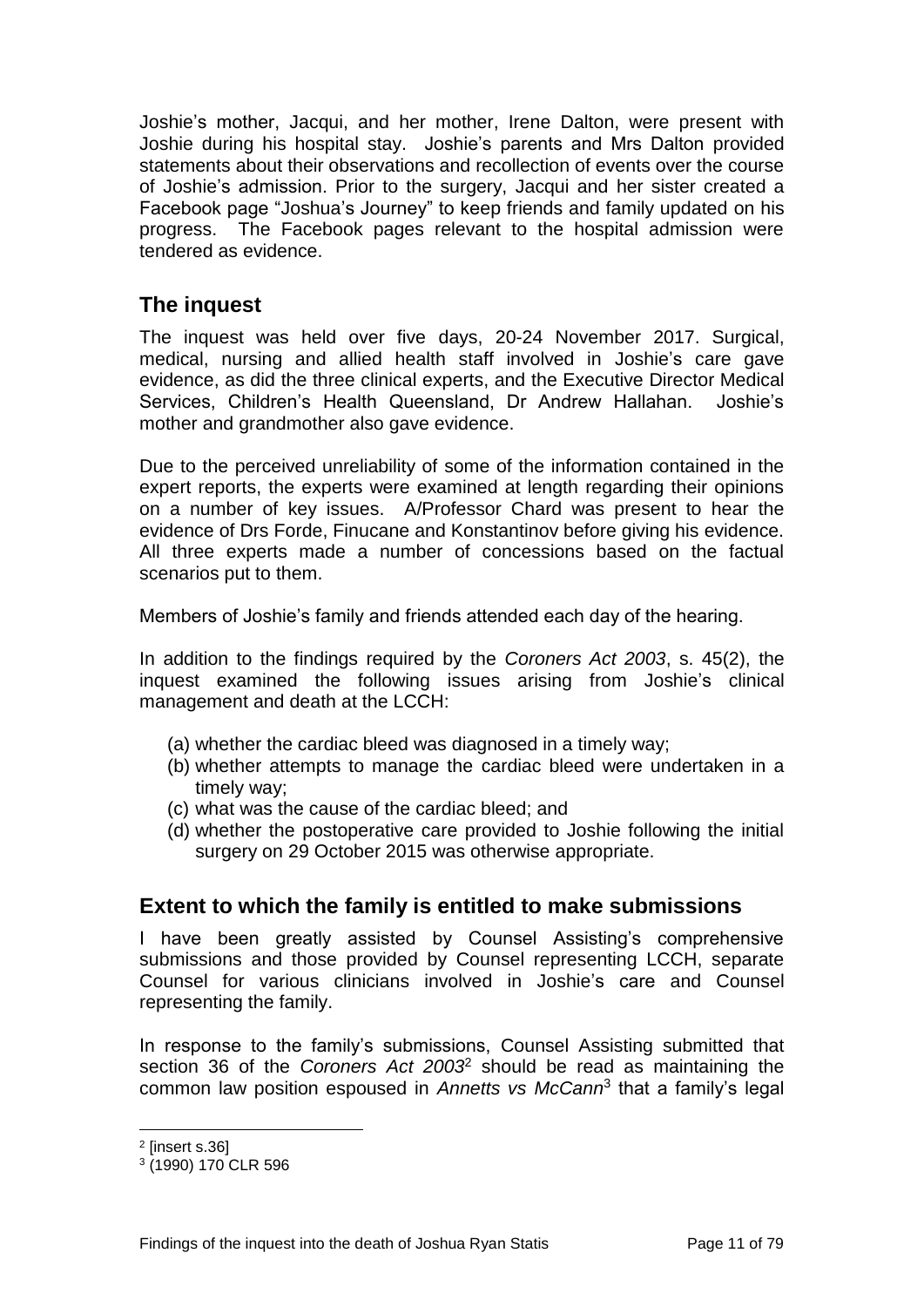entitlement is confined to making submissions in respect of matters which may be the subject of adverse findings against them personally or against the deceased, and further, as there is no evidence on which an adverse finding could be made against Mrs Statis personally or Joshie, I should regard the family's submissions.

In response, Counsel representing the family submitted the ability of a family member to make submissions at an inquest in Queensland is not limited by the decision in Annetts; rather the position in Queensland appears to have been deliberately broadened or at least distinguished from the position in Western Australia following Annetts so as to allow a family member to make submissions without the limitation imposed by the Annetts decision and later incorporated in the Western Australian legislation. Further, it was submitted that an interpretation of section 36 of the Coroners Act so as not to restrict or limit the matters about which the family can make submissions is consistent with Parliament's intention and the State Coroner's Guidelines.

The State Coroner discussed this issue in detail in his findings in the inquest into the death of Hamid Khazaei which were delivered after the parties had provided their submissions in this matter. In that inquest, the State Coroner considered a submission that the family's submissions extended beyond their right to make submissions and that they should be removed from the record. After considering relevant case law, the State Coroner concluded that the limitation on the right to make submissions that was held to exist in *Annetts v McCann* does not apply to an inquest under the Coroners Act 2003, a conclusion supported by consideration of the legislative history of section 36 and the State Coroner's Guidelines. The State Coroner held that in the absence of any limitation sought or imposed on the family in relation to the matters on which the family would be able to make submissions, the family had a sufficient interest to make submissions with respect to the factual findings which the coroner is required to make, as well as recommendations under s.46.<sup>4</sup> I adopt his Honour's reasoning in relation to the operation of section 36 which entitles to Joshie's family to make submissions in relation to those matters in this inquest.

## <span id="page-14-0"></span>**Joshie's treating team**

It must be acknowledged that paediatric cardiothoracic surgery is an extremely small specialty in Australia. At the time of this inquest, there were only two consultant surgeons registered in this subspecialty in Queensland, out of ten across Australia. Both surgeons, Dr Nelson Alphonso and Dr Prem Venugopal, were involved in Joshie's care once he was referred to the Queensland Paediatric Cardiac Service in 2015.

*Dr Nelson Alphonso* obtained his medical degree in India in 1991 and completed specialist cardiothoracic training in Ireland in 2003. He is licensed

l <sup>4</sup> State Coroner Ryan *Findings in the inquest into the death of Hamid Khazaei* 30 July 2018, paragraphs 29 – 46.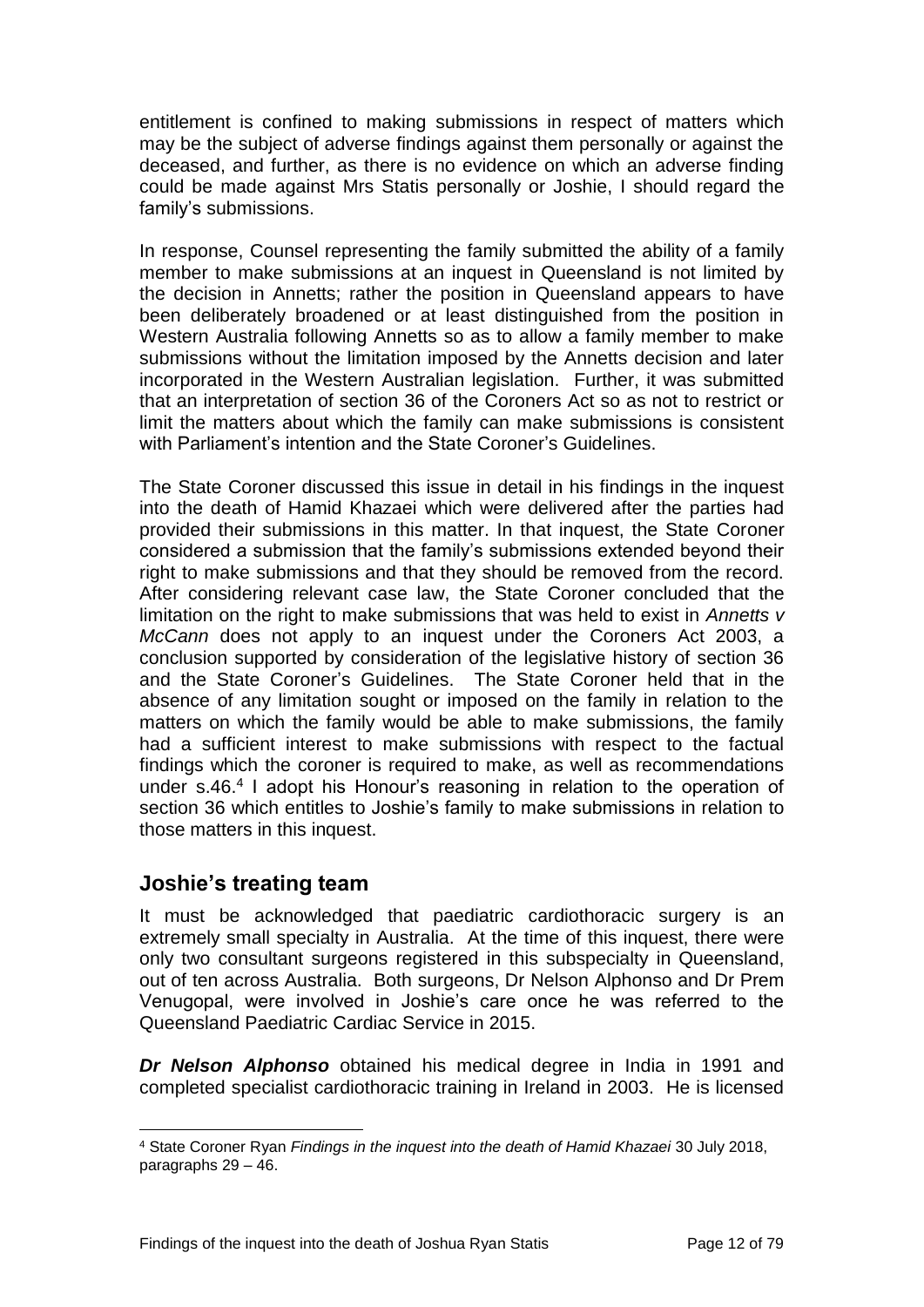to practise in the United Kingdom and California. He became a Fellow of the Royal Australian College of Surgeons in 2013. From June 2012, Dr Alphonso was employed as a Senior Medical Officer in Saediatric Cardiothoracic surgery at the Mater Children's Hospital and transferred to LCCH in this capacity when it opened in November 2014. He has held the position of Director of Cardiac Surgery since June 2012.

Dr Alphonso was Dr Venugopal's clinical supervisor. He explained that as Dr Venugopal had obtained his specialist Fellowship overseas, the Royal Australian College of Surgeons required that he be supervised for the first 12 months of his work in Australia. Dr Alphonso was part of the surgical team performing Joshie's initial surgery on 29 October 2015.

*Dr Prem Venugopal* obtained his medical degree and undertook specialist surgical training in India, completing a Masters in General Surgery in 1997 and a Masters of Cardiac Surgery in 2000. He became a Fellow of the Royal College of Surgeons (Edinburgh) in 2000 and a Fellow in Cardiothoracic Surgery in 2008. He completed his cardiothoracic surgery training in the United Kingdom in 2009 and practised as a consultant congenital cardiac surgeon there from June 2009 – August 2015. Before coming to Australia he was the Director of the Cardiac Surgical Unit and Service Lead (Cardiology & Cardiac Surgery) at AlderHey Children's NHS Trust in Liverpool, United Kingdom. Dr Venugopal commenced as a Senior Medical Officer in Paediatric Cardiac Surgery at LCCH in August 2015 under the supervision of Dr Alphonso and one of the cardiac surgeons at the Royal Children's Hospital in Melbourne.

Dr Venugopal performed the initial surgery on 29 October 2015. He was then involved in Joshie's daily post-operative care over 6-15 November. He was present in theatre during the surgical debridement performed on 13 November, observing and supervising the procedure. He was then involved in events following Joshie's acute bleed on the ward in the early hours of 16 November.

Dr Alphonso and Dr Venugopal had two Cardiac Surgical Fellows, Dr Sudesh Prabhu and Dr Balram Rajanbabu. Fellows are senior doctors completing their specialist training in preparation for becoming consultants in the specialty.

*Dr Sudesh Prahbu* obtained his medical degree and undertook specialist surgical training in India completing a Masters of Cardiovascular and Thoracic Surgery in 2012. He was employed as a Cardiac Surgical Fellow by LCCH as at October-November 2015. He was involved in Joshie's outpatient treatment prior to admission in October 2015. He performed the surgical debridement on 13 November.

*Dr Balram Rajanbabu* obtained his medical degree and undertook specialist surgical training in India, completing a Masters of Cardiothoracic Surgery in 2010. He held a cardiac surgery training position at The Westmead Children's Hospital for 12 months over 2014-2015 before taking up a cardiothoracic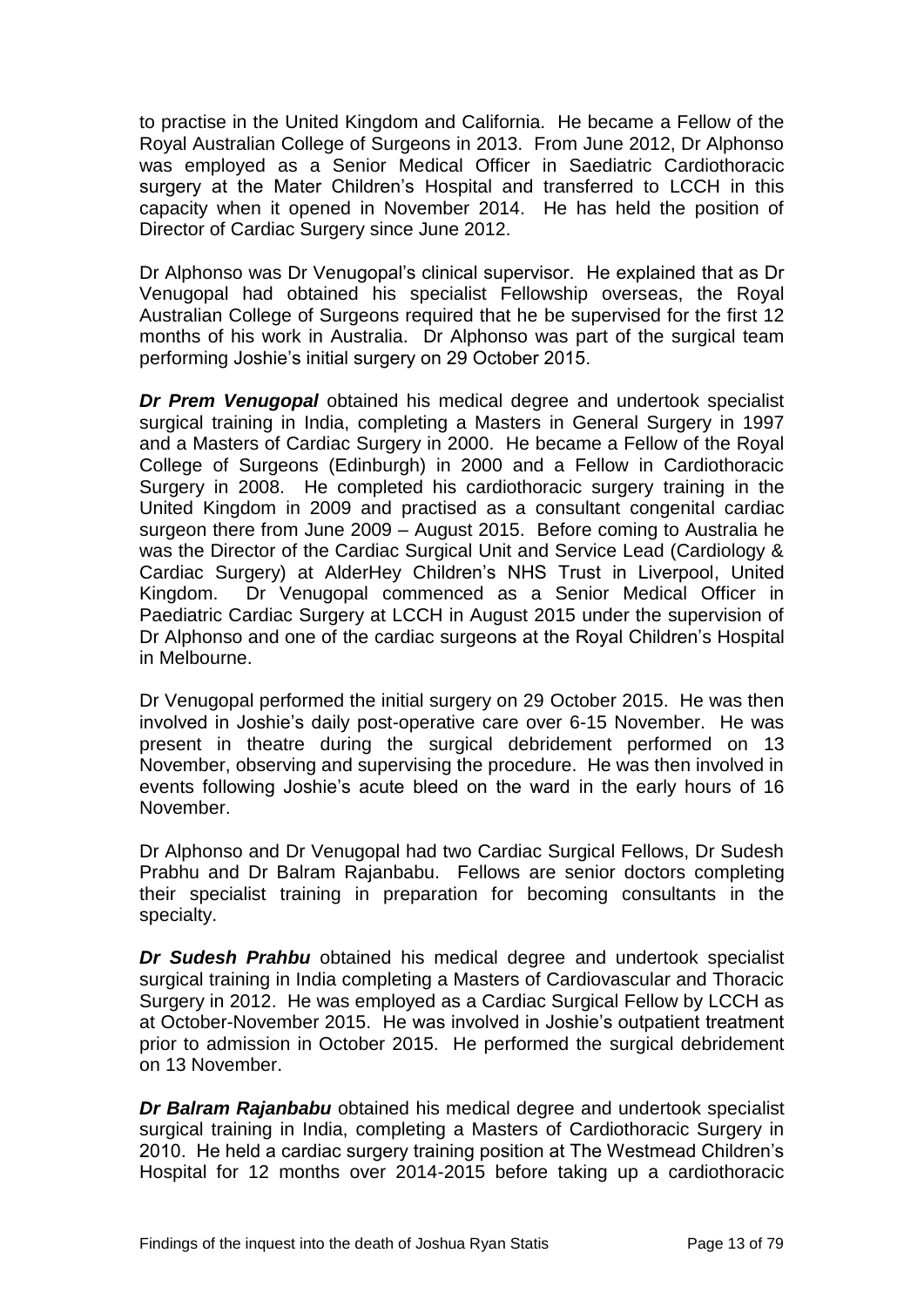Surgical Fellow position at LCCH in August 2015, under the supervision of Dr Alphonso.

Dr Rajanbabu assisted Dr Venugopal with the initial surgery on 29 October and as part of the surgical team attended Joshie following that surgery while he was in the PICU. Dr Rajanbabu was the cardiac Surgical Fellow on-call for the evening of 15-16 November 2015 and involved in the events following Joshie's acute bleed on the ward.

Joshie was managed under a shared model of care between the cardiology, cardiac surgical and PICU teams. In practice, this meant he was under the primary care of the cardiology team when on the ward and under the primary care of the intensivists while he was in the PICU. The cardiology team looked after him from a medical perspective. The cardiac surgical team were responsible for all aspects of his surgical care, including providing advice on surgical intervention, wound care and management, pacing wires, chest or mediastinal drains. The cardiology and cardiac surgical teams performed daily ward rounds though not always concurrently or together.

Although Joshie had been under the care of Dr Robert Justo since birth, the model of care practised by the Queensland Paediatric Cardiac Service was such that Dr Justo was not personally involved in his day to day management during this admission. Rather, the paediatric cardiology consultants were rostered on a weekly rotating system meaning Joshie passed through the care of four different consultants over the course of his 18 day admission, Dr Scott Fox, Dr James Morwood, Dr Alex Gooi and Dr Cameron Ward.

*Dr Alex Gooi* obtained his medical degree in 1994 and qualified as a paediatric cardiologist in Australia in 2005. He completed his core paediatric cardiology training in Australia, the United Kingdom and Canada. He is a Fellow of the Cardiac Society of Australia & New Zealand. He has been employed as a full time Staff Specialist Paediatric & Foetal Cardiologist/Echocardiologist at the LCCH since it opened. Dr Gooi was the cardiology consultant responsible for Joshie's care over the period 6-12 November.

*Dr Christopher Ward* obtained his medical degree and undertook his specialist paediatric training in Australia. He obtained his Fellowship of the Royal Australasian College of Physicians in 1992, specialising in paediatric cardiology. He has worked in Australia, Canada and the United States of America. In 1996 Dr Ward commenced a joint appointment at the Mater Children's and The Prince Charles Hospitals. He established the Queensland foetal echocardiography service and jointly established the Queensland paediatric interventional services. He transferred to the LCCH when it opened in 2014. Dr Ward was the cardiology consultant responsible for Joshie from Friday 13 November 2015 onwards. He attended cardiology ward rounds twice daily with paediatric cardiology Fellow, Dr Ari Horton, every day from 13 November.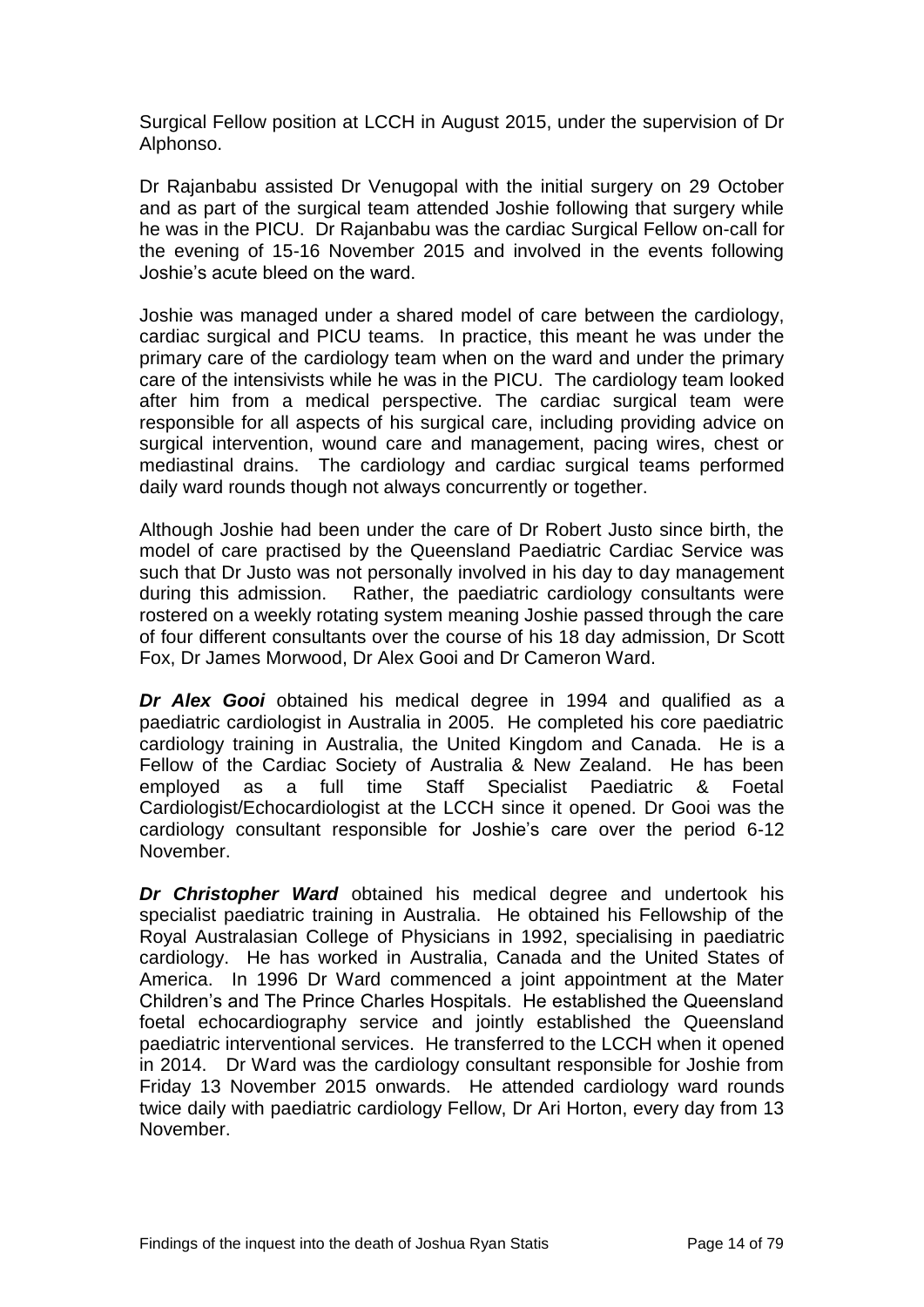*Dr Ari Horton* obtained his medical degree in 2008 and commenced his paediatric specialist training in Victoria in 2010 with dual training in general paediatrics and paediatric cardiology. As at November 2015, Dr Horton was a paediatric Registrar (Advance Trainee in the role of Paediatric Cardiology Fellow) at LCCH. Dr Horton was the Cardiology Fellow involved in the initial surgery on 29 October and performed a trans-oesophageal echocardiogram (TOE) during that surgery. He was part of the cardiology team who reviewed Joshie post-operatively. He was the cardiology Fellow on-call over the weekend of 13-16 November, with Dr Ward as his consultant on-call. Dr Horton performed the echocardiogram in PICU in the early hours of 16 November.

Collectively, the consultants and Fellows responsible for Joshie's care were highly qualified, experienced doctors within the paediatric cardiology and cardiac surgery subspecialties. It is evident that Drs Alphonso and Venugopal are enormously proud of the Service. Clinical witnesses from both teams attested to their dedication to their surgical patients, describing them as readily available and visiting the ward several times a day.

At the time of Joshie's admission, the accepted culture and practice within the Queensland Paediatric Cardiology Service was for the cardiology team to document in the patient record on behalf of both teams - this explains the absence of any entries in Joshie's progress notes by the cardiac surgical team for the entire admission. Despite the absence of documentation by the cardiac surgeons, the evidence given at inquest demonstrates Joshie was seen by a member of that team every day. Jacqui recalled seeing Dr Venugopal quite often. Her evidence was that she could raise any issues or concerns with the cardiology team during their daily rounds; the cardiac surgical team would also do a ward round but they were less interactive than the cardiology ward rounds.

## <span id="page-17-0"></span>**Clinical narrative and discussion of inquest issues**

In considering the evidence and making my findings, I have been mindful of both hindsight bias and outcome bias. Hindsight bias refers to the tendency of those with knowledge of an outcome to overestimate the predictability of what actually occurred relative to alternative outcomes that may have seemed likely at the time of the event. Outcome bias refers to the influence of knowledge of the eventual outcome on the retrospective evaluation of clinical care.

### <span id="page-17-1"></span>*Admission to Lady Cilento Children's Hospital*

In preparation for his open heart surgery, Joshie was admitted to LCCH in May 2015 for diagnostic cardiac catheterisation. An occupational therapist assessed his functional ability during this admission, noting Jacqui's advice that while Joshie usually communicated his needs quite well through a mix of speech and gesture or signing, his speech was the first thing to go when he was anxious. He generally had a high level of anxiety but this increased with medical procedures. The occupational therapist assessed Joshie was able to identify tasks that were causing him stress and communicated these well to her.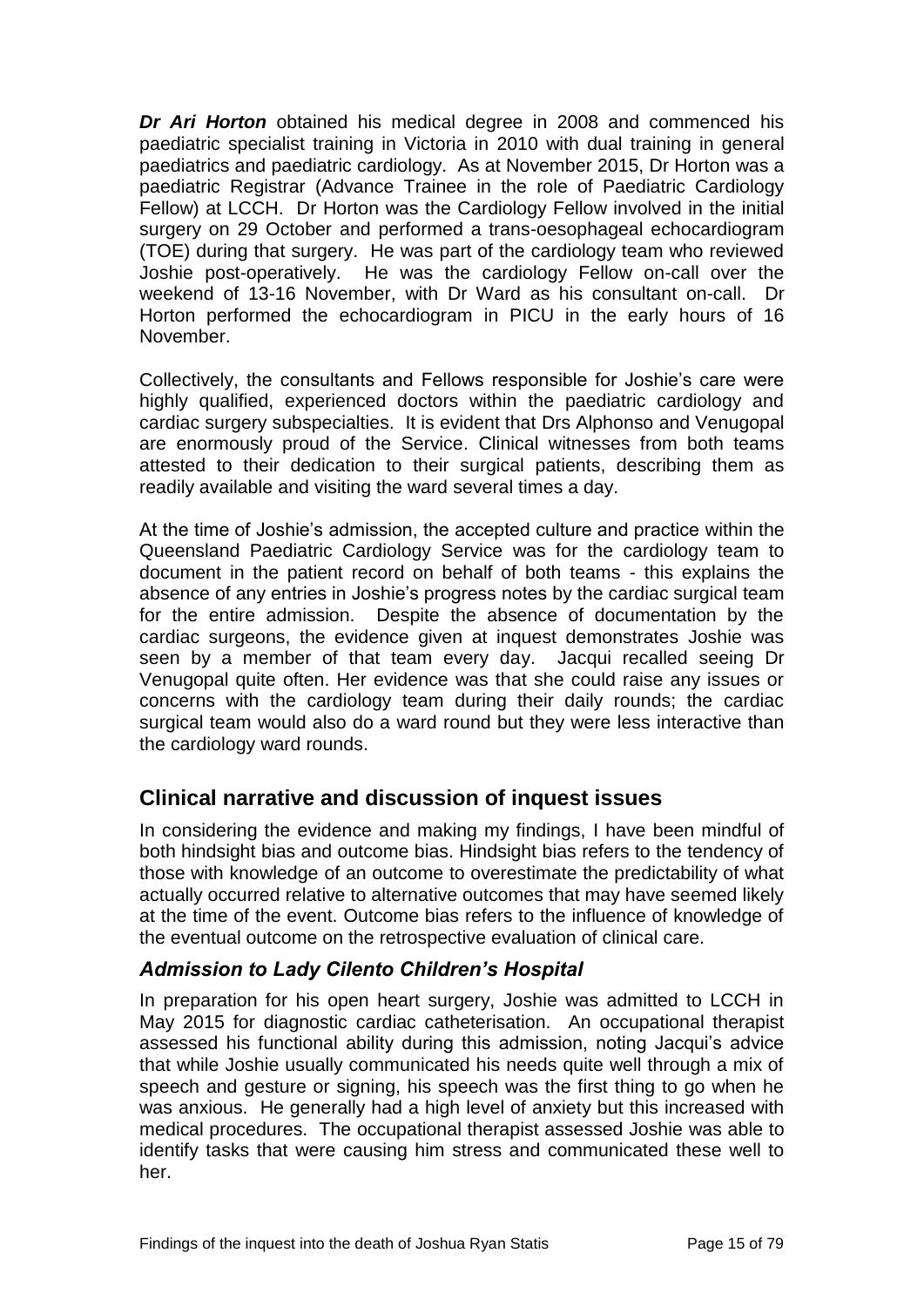Jacqui's evidence was that Joshie could speak quite clearly; he definitely knew what he did or did not want to do. While he may not have been able to talk in full sentences, he was able to get his message across. Jacqui said he was able to express his symptoms when in hospital, for example, if he was experiencing pain he would say "I'm sore".

Dr Venugopal indicated that because of Joshie's autism and behavioural issues, it was anticipated that ensuring his compliance with post-operative physiotherapy and mobilising would be more challenging for him than for other children.

Jacqui described the May 2015 admission as very traumatic for Joshie because there were many attempts to gain intravenous access or bloods. These efforts were sometimes managed with sedation and anaesthetic input.

Joshie was seen by Dr Alphonso and Dr Prahbu in the Outpatient Department on 19 August 2015. The conference was attended by Joshie's parents, Mrs Dalton, his paternal grandparents, Dr Alphonso, Dr Prahbu and a clinical nurse coordinator. His parents signed the surgical consent that day. Jacqui had raised concerns about the difficulty getting intravenous access and obtaining bloods from Joshie as occurred during the May admission. He had to be transitioned from his usual Warfarin to a heparin infusion in preparation for the open heart surgery. For this reason, the cardiac surgical team decided to plan for a Peripherally Inserted Central Catheter (PICC line). He was subsequently booked for a PICC insertion on 26 October 2015.

At some point, a decision was made to insert two midline peripheral cannulas rather than a PICC line. This change had not been communicated to Jacqui until Joshie was in the anaesthetic induction room, causing her quite some distress. While not relevant to how Joshie died, this event illustrates the importance of timely communication with patients and their carers about clinical decision making.

### <span id="page-18-0"></span>*The redo Konno procedure – 29 October 2015*

Joshie was returned to the operating theatre on 29 October 2015. Dr Venugopal was the primary surgeon, assisted by Dr Rajanbabu and Dr Alphonso.

The procedure was to replace the mechanical aortic valve through redo Konno and enlargement of the right ventricular outflow tract (RVOT). It involved a fourth time redo sternotomy, removal of the previously placed mechanical valve and placement of a larger 22mm ATS valve, enlargement of a patch to cover a ventricular septal defect (a hole between the two lower chambers of the heart) and the enlargement of the RVOT with CardioCel. During the surgery a subclavian central line and peripheral intravenous cannula were inserted.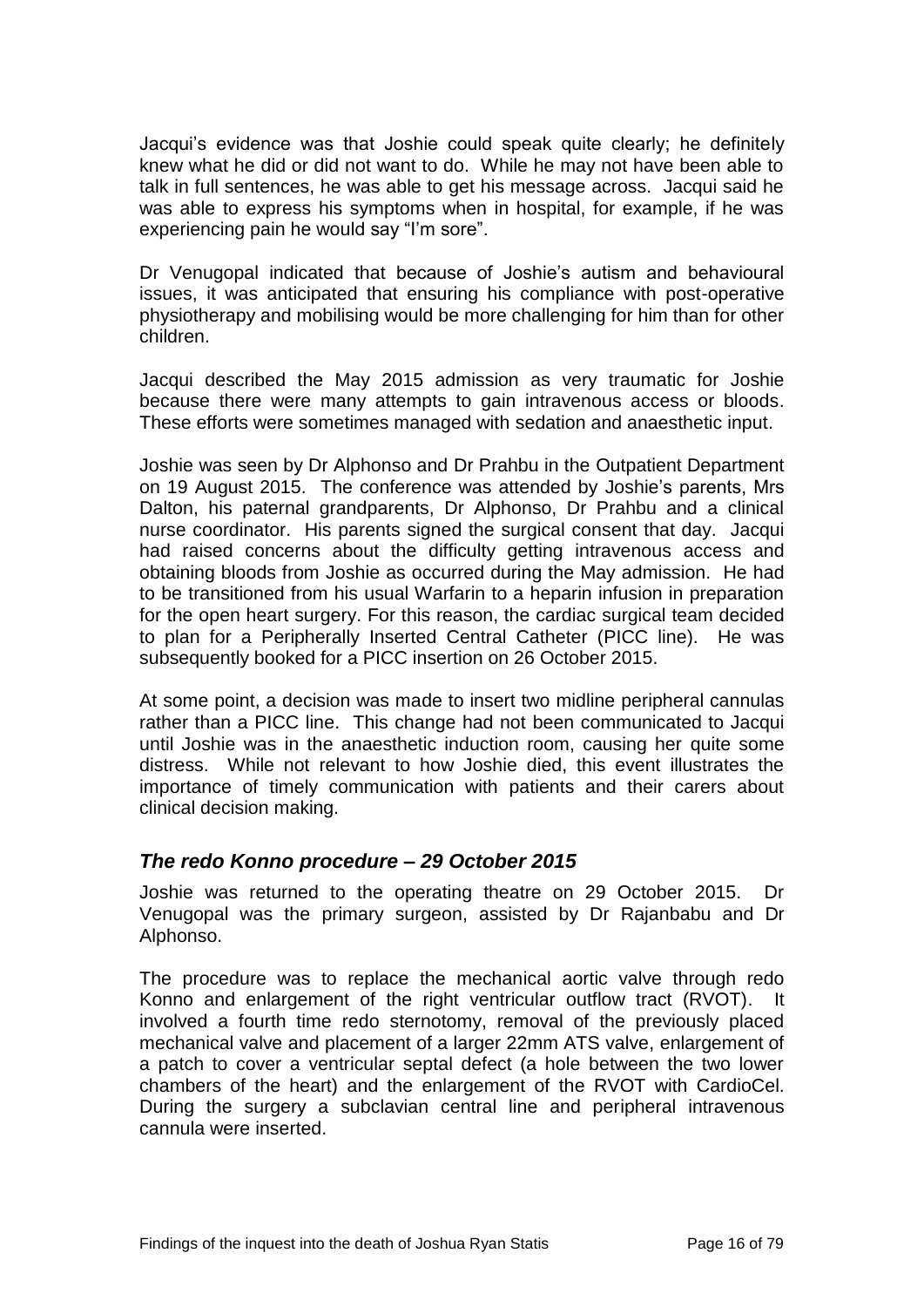Dr Alphonso and Dr Venugopal described this type of surgery as a very complex and technically demanding procedure. In Dr Venugopal's experience, there are probably only one or two paediatric Konno procedures undertaken each year in the whole of the United Kingdom. It is reportedly so uncommon that the Congenital Cardiac Audit database for the United Kingdom does not record it as an individual procedure. He estimated there would be, on average, less than one of these procedures done annually in Australia.

Paediatric redo Konno procedures are even rarer. Dr Venugopal had personally performed two redo Konno procedures, both with successful outcomes.

In contrast, the placement of an RVOT patch, which was part of the procedure, is commonly performed and performed for various congenital cardiac conditions, not just in Konno procedures.

The CardioCel patch was made from bovine pericardium. It is a patch used in Brisbane and Melbourne paediatric hospitals. This product had been used at the LCCH for approximately two years. Dr Venugopal had not identified any substantial difference between this patch, compared to those he had used in the United Kingdom, through his use of this product in previous cardiac surgeries.

Dr Venugopal said the surgery was always going to be difficult and challenging given Joshie had already had three previous open heart surgeries.

The intraoperative findings demonstrated very dense cardiac adhesions, particularly around the aortic root and RVOT. There were areas of calcification of the previous patch used for the Konno repair. There was also calcification of the RVOT patch. The previous prosthetic valve was well positioned and seated. The aorta was noted to be extremely thin and fragile, which was expected. Joshie received the first of the standard doses of prophylactic intravenous cephalozin during the appropriate intraoperative period and a subsequent three post-operative prophylactic doses as per the Paediatric Cardiac Surgical Antibiotic Prophylaxis Guideline.

Dr Venugopal was happy with the surgical outcome and the team considered Joshie's surgery to have been a success.

Dr Venugopal advised that the thin aorta increased the risk of bleeding in the immediate post-operative period (24-48 hours following surgery) given the extensive suture lines required for the repair. It was possible that a suture could give way or for the thin aorta to bleed. For this reason, Joshie was admitted to the PICU post-operatively to be kept sedated and still and to control his blood pressure over the evening following surgery. Neither of these immediate post-operative risks eventuated.

I have no concerns about the initial surgery.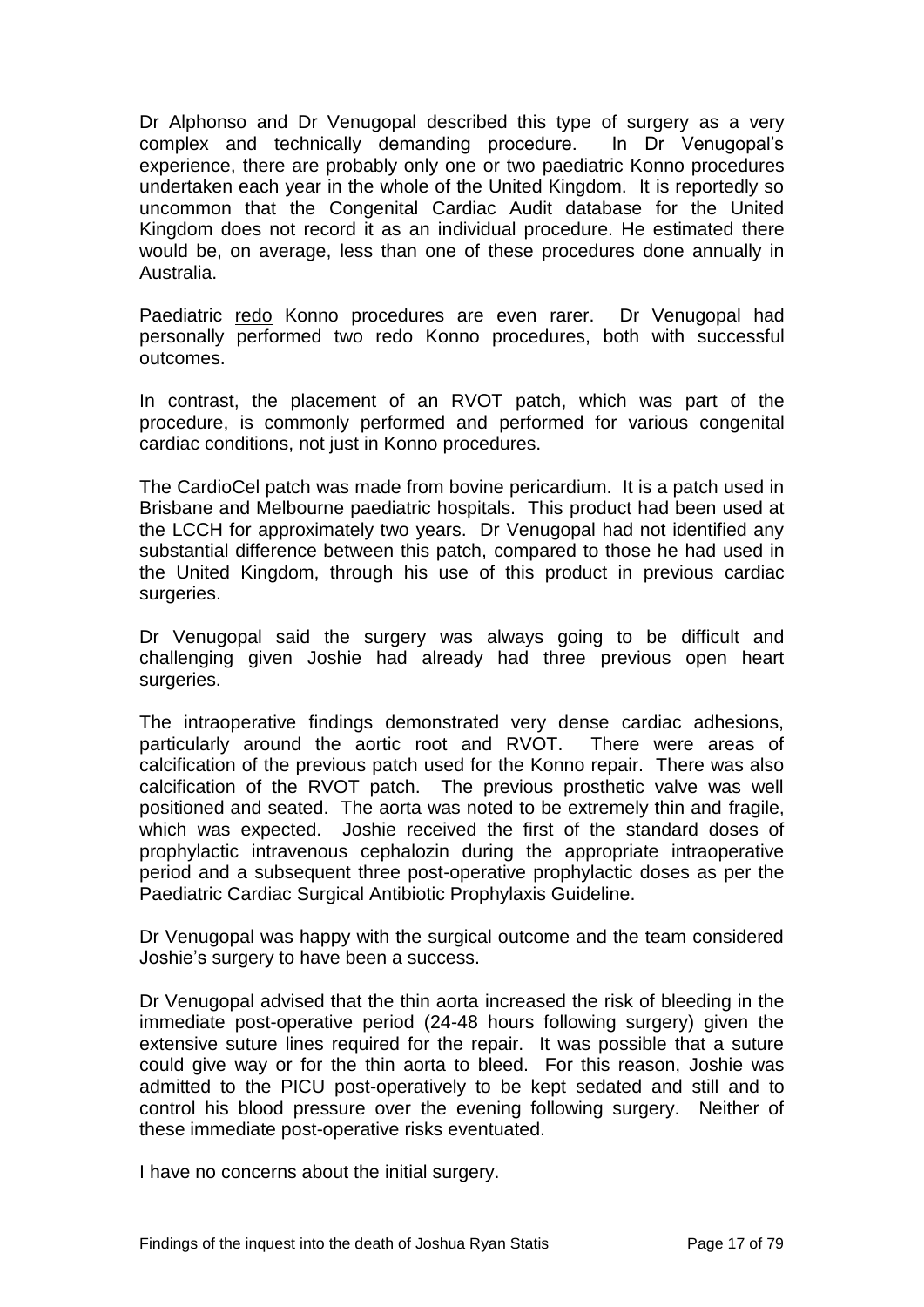## <span id="page-20-0"></span>*The early post-operative period – 29 October – 2 November*

Joshie was transferred to the PICU post-operatively where he was under the primary care of the intensivists with daily rounds by the cardiac surgical team.

There were some initial challenges controlling Joshie's blood pressure. It was not until Jacqui spoke to a PICU nurse about the usual effectiveness of Joshie's regular Lisinopril that it was identified this medication had not been charted. This was rectified immediately and recommenced on 1 November (day 3 post-op), with good effect.

Joshie continued to receive his prophylactic antibiotic therapy. Over the course of 30 October (day 1 post-op), he progressively became febrile with an elevated white cell count and inflammatory markers and an increasing ventilation requirement. A chest x-ray demonstrated left lower lung consolidation. He was commenced on additional intravenous antibiotics (Piptaz and Vancomycin) and regular chest physiotherapy.

By 31 October (day 2 post-op), Joshie had improved haemodynamically but continued to spike a fever. One of the intravenous long lines was removed because it had become blocked. The mediastinal and left chest drains were removed and his warfarin was recommenced. Joshie was extubated that day to high flow oxygen. His sternotomy wound was intact with no ooze.

The Vancomycin was ceased on 1 November (day 3 post-op) and Joshie was discharged back to the cardiac ward the next day (day 4 post-op), where he was placed in a close observation room. His remaining chest drain was removed, his morphine infusion was discontinued and his analgesia changed to oxycodone PRN and regular paracetamol. The heparin was ceased. He remained on intravenous PipTaz.

### <span id="page-20-1"></span>*Joshie's management on the ward and return to PICU – 2-6 November*

Joshie was cared for in Ward 10B. Nursing Unit Manager, Kirk Larkin explained this ward uses surgical care pathways to assist documentation by nursing staff. If the patient is progressing as expected then completion of the pathway is sufficient; if there is any deviation from the pathway, nurses are expected to write in the progress notes and some document in both locations. In evidence, NUM Larkin acknowledged the clinical pathway for Joshie was not completed at various times over the course of his admission and variances in his observations were not documented on the clinical pathway or in the progress notes.

Joshie commenced mobilising with physiotherapy input once back on the ward. However, he remained febrile with progressive tachypnoea and tachycardia over the course of the day on 3 November (day 5 post-op). A repeat chest x-ray showed persistent left lower lobe collapse/consolidation and small bilateral pleural effusions. Maintaining venous access was difficult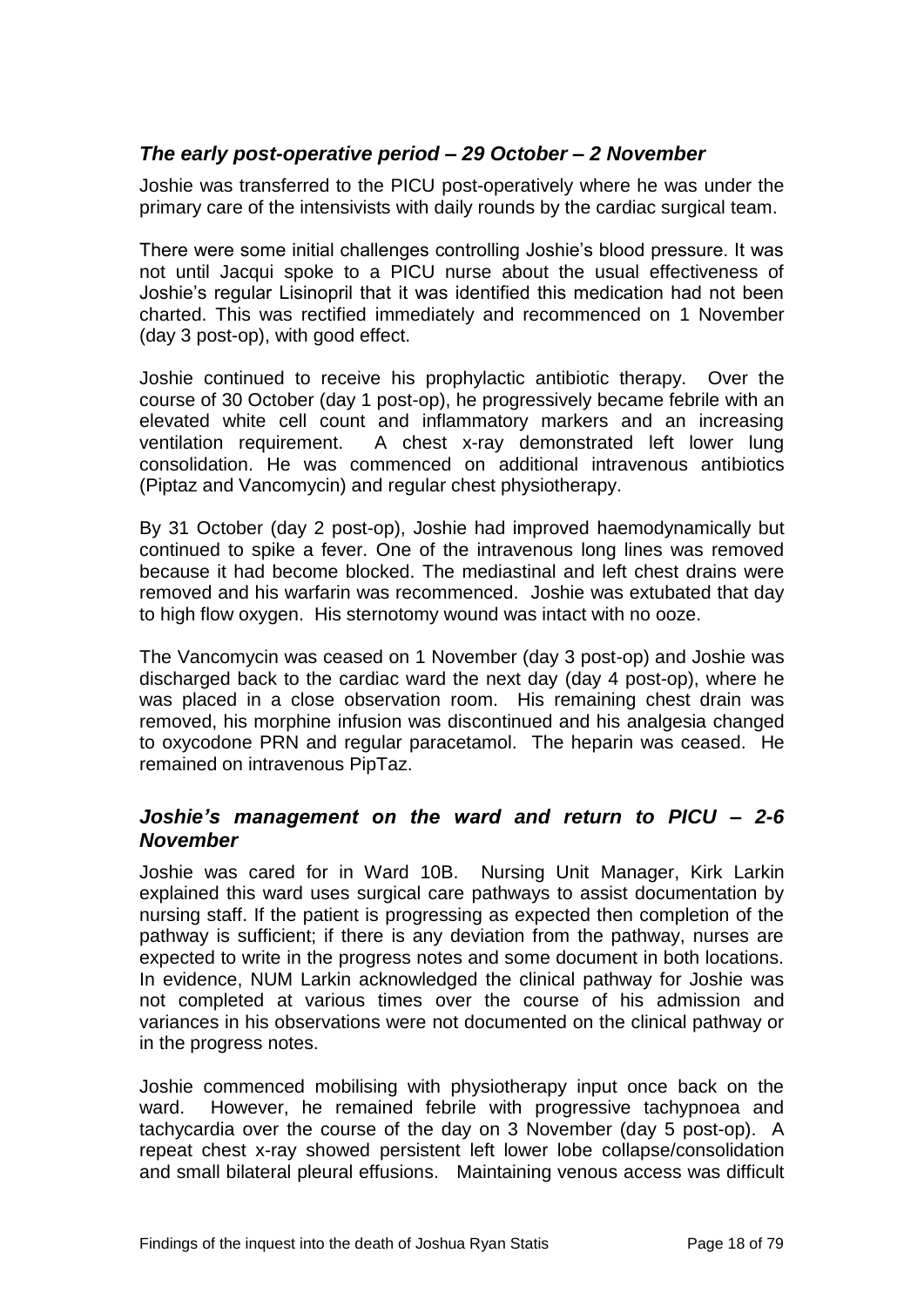with the remaining line tissuing and being removed. He was switched to oral Augmentin for two doses until a new vascular line could be placed.

Joshie's condition deteriorated with a prolonged desaturation episode that evening culminating in a MET call and transfer back to the PICU for high flow oxygen support. He was diagnosed with nosocomial pneumonia. He had a PICC line inserted under general anaesthetic on 4 November (day 6 post-op). He continued to mobilise regularly while in PICU.

He was discharged back to the ward on the afternoon of 5 November (day 7 post-op). He remained on intravenous Piptaz. His observations remained stable and he was afebrile. The drain sutures were removed.

Jacqui observed Joshie was becoming more like his usual self by 6 November (day 8 post-op). He was noted to be mobilising well with encouragement. Jacqui was determined to get Joshie home as soon as possible so she and other family members continued mobilising him regularly and in between physiotherapy attendances once he was back on the ward.

Jacqui explained that a 'lap of the ward' involved mobilising him around the cardiology and oncology units on that floor. She estimated this would take a couple of minutes at Joshie's slow speed.

#### *The sternotomy wound starts to ooze – Saturday 7 November (day 9 post-op)*

The sternotomy wound developed an ooze, first noticed and documented on day 9 post-op. The ooze progressed over the following five days, changing in appearance and volume. Although initially managed conservatively, Joshie was returned to theatre on Friday 13 November for wound exploration and debridement and a VAC dressing.

Although the cardiac surgical team were responsible for Joshie's wound management, they did not make a single entry regarding their observations of the wound or their management plan. Rather, it was the nursing staff and physiotherapists who documented the fact of the ooze and, though not consistently, information about its appearance and instructions given to them about how to manage it. Not even the cardiology team documented information about the volume or appearance of the wound ooze though they did include brief references to aspects of the surgeons' wound management plan in their ward round entries.

The sternotomy wound was covered with a clear dressing. Dr Venugopal confirmed the cardiac surgical team were reviewing the wound each day. Jacqui recalled seeing Dr Venugopal or the Surgical Fellow looking at the wound when they reviewed Joshie. Her evidence was that staff were aware when it started to ooze and they were keeping an eye on it.

Joshie was febrile (38.7) overnight on 6-7 November. When seen by Dr Gooi and the cardiology team on the morning ward round, Saturday 7 November, he was noted to have no increased work of breathing at rest. By this stage he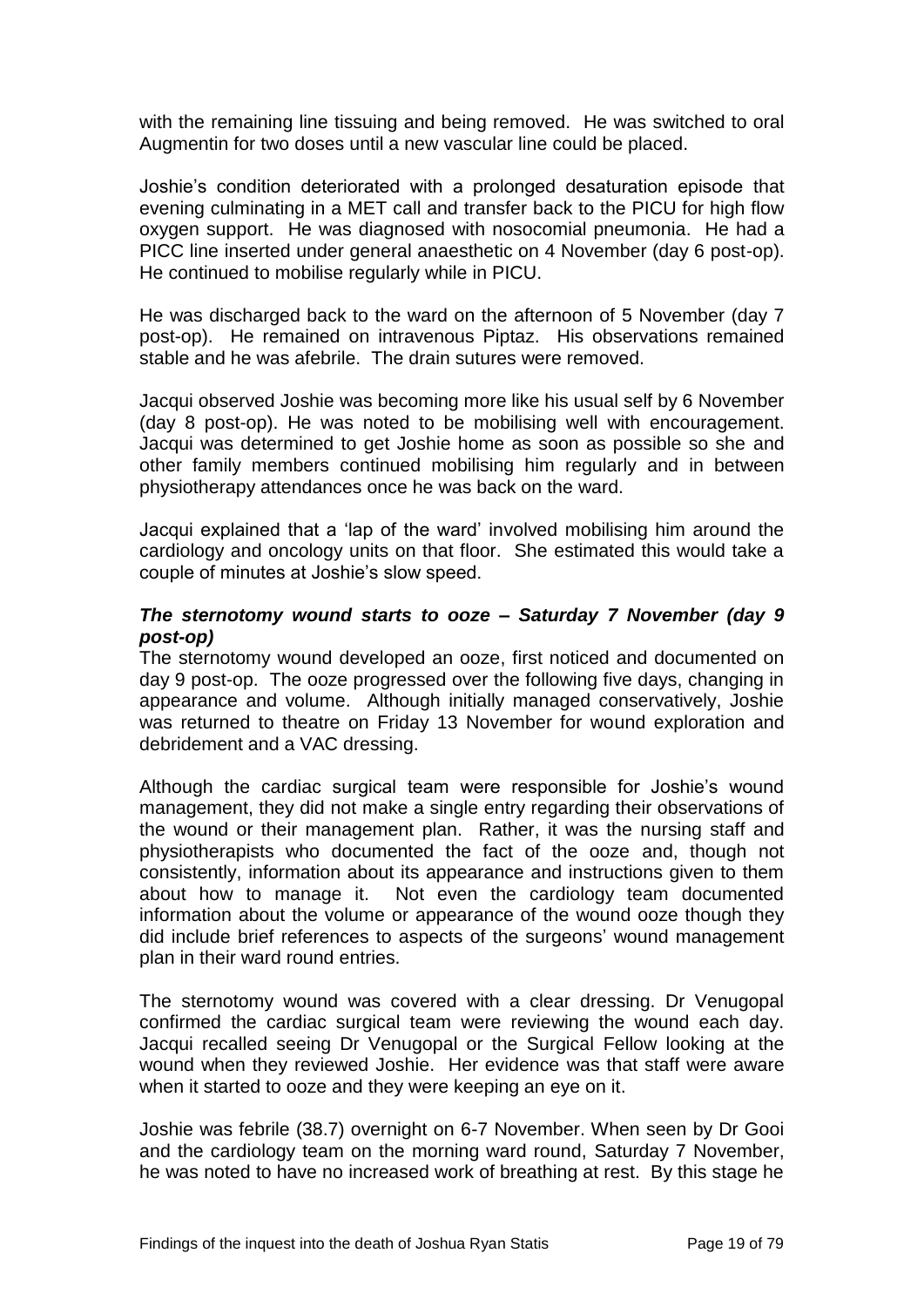had received eight days of PipTaz. The plan was to continue the intravenous antibiotics and ongoing chest physiotherapy, with blood cultures to be taken if Joshie became febrile. Repeat bloods and chest x-ray were ordered. There is a notation for the team to consider consulting the Infectious Diseases team depending on the results of those investigations.

Joshie was moved from the close observation room to room 4 after the morning ward round. Mrs Dalton was with Joshie during the day. She recalled he complained that his chest hurt and she saw ooze coming from his sternotomy wound.

A nursing entry made at 2:34pm that day notes Joshie remained tachycardiac when awake (up to 140bpm) with rattly breath sounds and a moist cough. The entry notes "*ooze from sternotomy with coughing – dressing reinforced with gauze and tegaderm*". The physiotherapist's entry documented Joshie's report of feeling hot and nauseous that morning and Jacqui's report of "*new ooze bubble under dressing on sternum Drs aware*". Neither entry describes the amount or appearance of the ooze.

Joshie was noted to be mobilising well that day. His observations were stable, he remained afebrile and he was eating and drinking well. He was commenced on a heparin infusion overnight for a low INR.

On the morning ward round, Sunday 8 November (day 10 post-op), the cardiology team documented "*concerns regarding ooze from surgical wound*". They noted the repeat chest x-ray showed improving left-sided pneumonia. The plan remained the same (continue antibiotics, chest physiotherapy and warfarin stabilisation, blood cultures if febrile) and for the surgeons to review the wound ooze.

Joshie had lots of visitors that day. He continued to mobilise around the whole ward and spent much of the day sitting out of bed. Joshie's observations were stable, apart from a low grade temperature of 37.6.

A nursing entry made that afternoon noted "*sternotomy started oozing again this afternoon, contacted cardiac surgical fellow, ordered to cover Dx with gauze and tegaderm and change prn or 3 x day*".

A subsequent nursing entry documented that at 7:30pm the gauze over the lower half of the sternotomy was intact. However, at 8:00pm there was a small amount of ooze. A nurse went to clean and change the gauze before Joshie went to sleep. When she removed the gauze exposing the bottom half of the sternotomy, she noted "*ooze ++, sticky haemoserous discharge from the bottom quarter of the dressing*.' Jacqui told the nurse the ooze had doubled since the wound was reviewed eight hours earlier.

Nursing staff requested the Night Ward Call doctor to review the wound ooze. The entry from this Resident Medical Officer (RMO) is the only doctor-made entry in the entire record to actually describe the wound. It documents that the treating team saw the wound ooze and planned for surgical review in the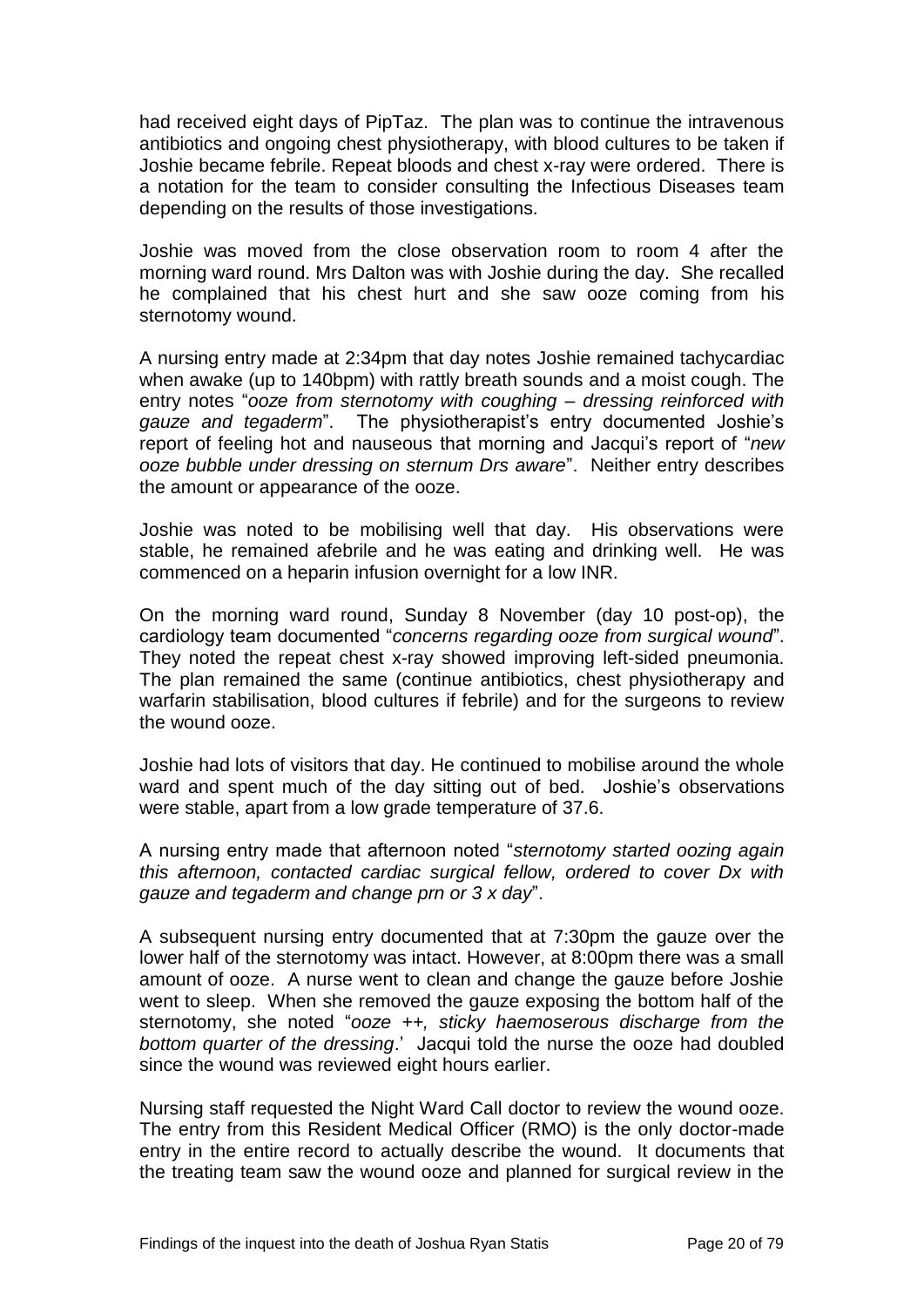morning. However, nursing staff reported the oozing had increased since then. Joshie was noted to be afebrile with no signs of infection. His observations were within normal limits. On examination, there was oozing underneath the dressing described as "*spilling over from the sides, appears to be haemoserous, no infection, total appears to be about 10-15ml*". The RMO documented a discussion with Jacqui indicating there were "*no obvious signs of infection, don't want to run into trouble if taking down dressing, already for surgeons to review in the morning, even if surgeons called overnight, uncertain if going to be doing anything other than redressing.*" Jacqui is noted as agreeing with this. The RMO documented a plan for more absorbent dressing only overnight at present. If there were any changes, for example soaking through another layer of dressing, then she would come back with the general paediatric Registrar for review and possible consideration of taking the dressing down.

Nursing staff commenced a specific wound observation chart, documenting hourly observations of the wound from 7:00pm. The nursing entry notes the dressing remained intact overnight with nil ooze observed until 5:00am and 6:00am, when there was visible ooze causing the Alleven dressing to be raised. The next entry on this chart is not made until 8:30am on 12 November, some three days later.

Joshie was seen by Dr Gooi and the cardiology team the next morning, Monday 9 November (day 11 post-op), on their morning ward round. The only reference to the events overnight in the ward round entry is "*concerns regarding ooze from surgical wound*." There were no changes to the management plan at that time.

RN Elizabeth Andresen recalled the surgical team reviewed the wound that morning and changed the dressings. She said it did not ooze during her shift (which finished at 7:30pm). A wound swab was sent for microbiology cultures that morning.

Joshie continued to spend most of the day sitting out of bed and mobilising regularly, three laps of the ward at a time. At Jacqui's request, he was given 3mg oxycodone at 12:20pm as a pre-emptive measure before he went for a walk around the ward. He received a further 3mg oxycodone at 6:50pm, possibly because he was going for another walk around the ward. Mrs Dalton visited with Joshie during the day and stayed with him overnight. It was his first day without supplemental oxygen and he was exhausted after working hard at physiotherapy. She recalled he continued to complain of chest pain, though this specific complaint is not documented in the nursing notes.

RN Rachael Johnson cared for Joshie during the night shift, 9-10 November. She recalled being told at handover that there had been some ooze at the bottom quadrant of Joshie's sternotomy wound. Knowing this, she kept a close eye on the wound throughout her shift. Joshie was stable overnight apart from remaining tachycardic. RN Johnson noted the tachycardia as having been *"..a long standing issue and team aware. All other observations stable.*" The nursing entry notes no complaint of pain and that the wound had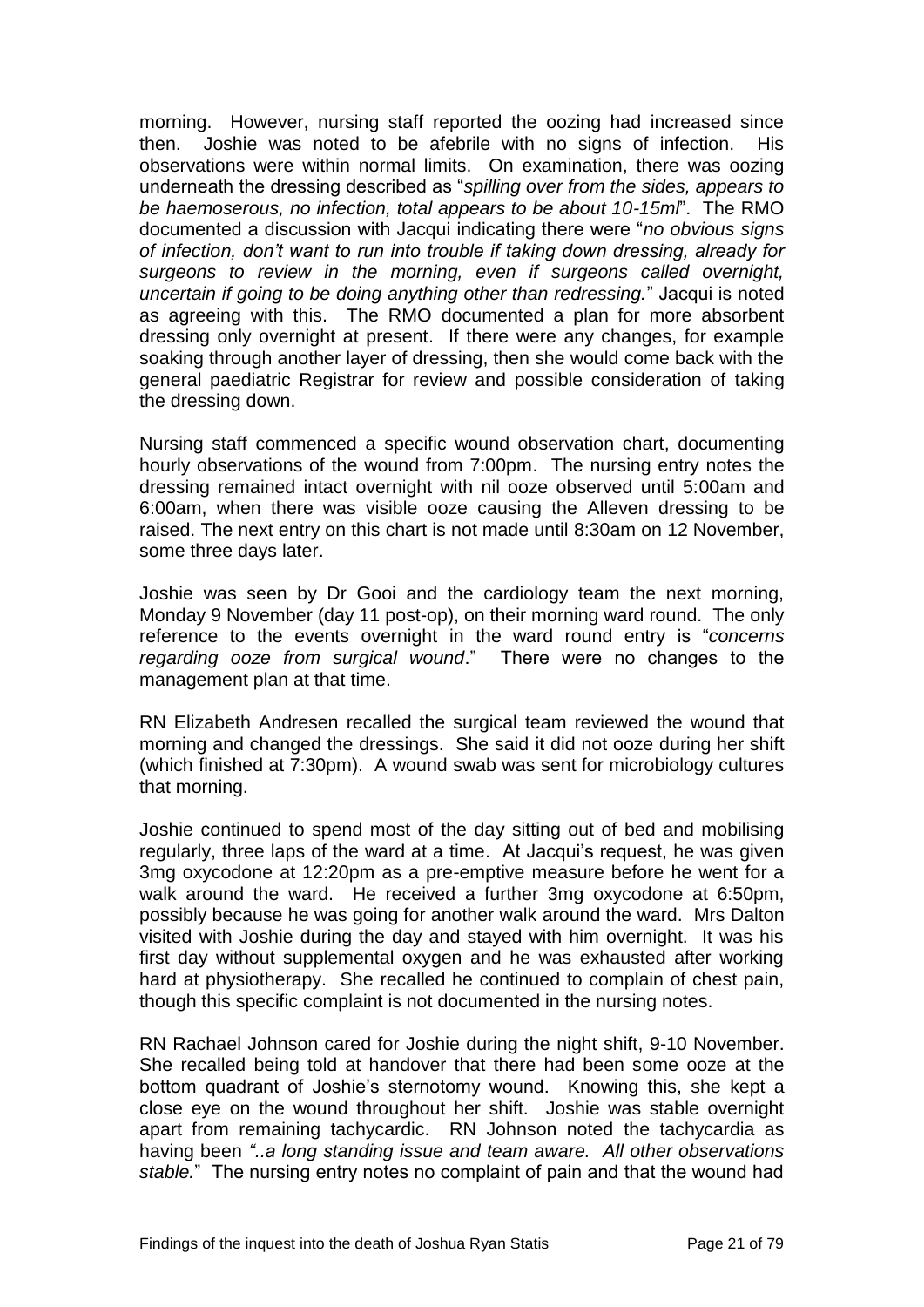not oozed overnight. Joshie was given another 3mg dose of oxycodone at 6:45am on 10 November (day 12 post-op).

On Tuesday, 10 November (day 12 post-op) Joshie was commenced on oral Flucloxacillin 1g, six hourly, (to cover staphylococcal bacterial infection). Dr Venugopal explained that any wound discharge is a concern particularly for patients with prosthetic material in their chest. This is why they have a very low threshold for initiating antibiotic treatment and doing a wound swab to rule out any deeper extension of an infection. The decision to commence Joshie on oral Flucloxacillin was "prophylactic" while they were waiting for the wound culture results. The medication chart indicates he received six doses of Flucloxacillin, with the final dose given at midday on 11 November.

The cardiology ward round that morning noted Joshie was complaining of central chest pain. An ECG showed no concerning changes. A repeat chest x-ray showed persisting left lower lobe collapse, a disheartening finding for Jacqui who was hopeful of getting him home by the weekend. He was seen again by physiotherapy who noted his oozy wound. The aim was to have him mobilising fast every two hours, regular repositioning while sitting out of bed and PEP breathing. He would become quite short of breath with moderate exertion, needing regular rests. The cardiology team noted an intention to consult with the respiratory team if he did not improve. The wound swab cultures were still not available.

A nursing entry made that evening noted Joshie remained tachycardiac (120- 140bpm) but was afebrile. It documents "*wound small ooze – dressing in tact – drs aware*".

At the cardiology team's request, Joshie was reviewed by the respiratory team on Wednesday 11 November (day 13 post-op). By this time he was only on oral flucloxacillan having already completed 10 days of Piptaz. A repeat chest x-ray showed some improvement compared with previous imaging on 7 and 10 November. The respiratory team considered his atelectasis was improving and recommended commencing Joshie on intravenous Cefotaxime for four days followed by oral Augmentin, supplemented by chest physiotherapy and cough and sputum clearance. He was started on the Cefotaxime that night after receiving a final dose of oral Flucloxicillan at midday.

The physiotherapist who attended Joshie that morning noted he was mobilising well, completing three full laps of the ward independently. Her entry noted he was complaining of "*heart hurting', indicating pain at base of sternum".* There is no mention of this complaint when he was seen by a different physiotherapist in the afternoon. She noted Joshie had been mobilising well with family members but was breathless with increased distance and speed. He had received some pain relief before that session.

The sternotomy wound dressing was changed twice during the day on 11 November – in the morning by the surgical team and in the afternoon by a nurse. The nursing entry notes a *moderate amount of yellow ooze* present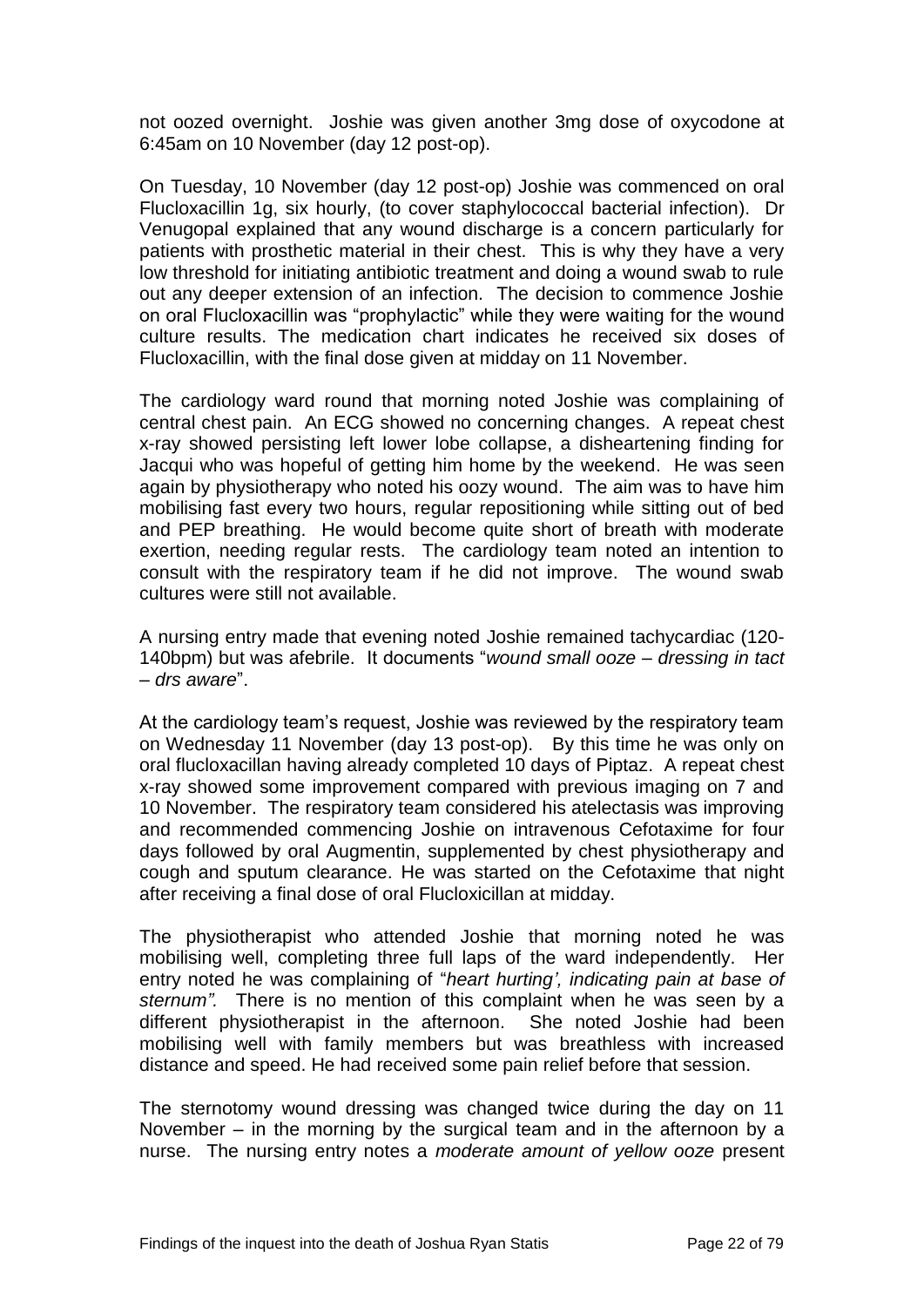under the dressing in the afternoon. Although Joshie was afebrile, he was noted to look pale and warm to touch. His heart rate was 120 when settled.

Jacqui's Facebook post commented Joshie was not impressed by having to do 'a ton of physio'. It also mentioned the cardiac surgical team having reviewed the wound ooze and their intention to open the wound, flush out and put on a vacuum dressing if the wound kept oozing.

Mrs Dalton described Joshie as not looking well that day. She stayed the night with him. He was missing his family and seemed very sad. She recalled he was complaining of chest pain but there is no reference to this specific complaint in the overnight nursing notes.

The wound swab results were still pending.

## *Decision to take Joshie back to theatre for wound exploration +/ surgical debridement – Thursday 12 November (day 14 post-op)*

The sternotomy wound observation chart notes the surgeons changed the dressing ("*ooze+++")* on the morning of Thursday 12 November (day 14 postop).

The physiotherapist noted Joshie was in generally good spirits and mobilising well having mobilised two laps of the ward that morning at a good pace with his family.

Jacqui's evidence was that she requested a surgical review of the wound that day because the ooze was increasing in volume and requiring more dressing changes. By 12 November it had "*pooled into a bubble sort of over the scar*" rather than running out. This was the first time the surgeons took down the clear dressing. The smell and appearance made Jacqui feel like passing out. She described it as yellow with the consistency of snot.

Two things struck her as strange – firstly, she expected the wound to be hot and red and bumpy like you would expect from an infection but she observed the wound was just a thin light pink scar. Secondly, there was no opening to indicate where the ooze was coming from, "*it was just like a perfect scar*". It took one of the surgeons running his finger down the scar to see where the ooze was coming from.

Although afebrile that morning, Joshie spiked a fever of 38.4 at midday, rising to 39.2 at 1:00pm. His temperature remained significantly elevated until 6:30pm that evening.

It appears the cardiac surgical team reviewed the wound at 12:30pm and again at 6:30pm, on both occasions cleaning it and changing the dressing ("*ooze+++"* noted on the sternotomy wound observation chart). Blood cultures were taken from the PICC line and another swab taken from the wound when it was redressed. A urine sample was also taken.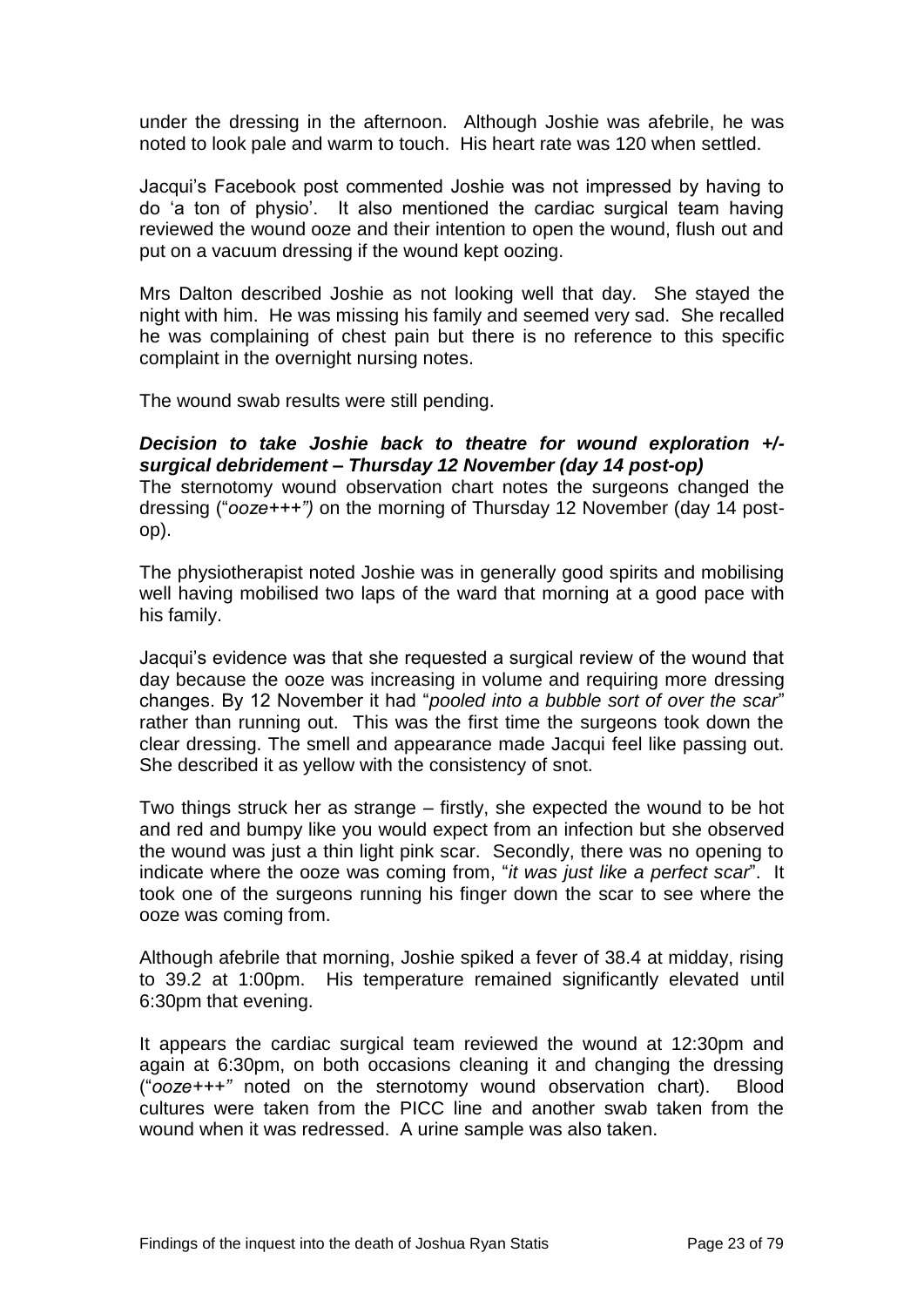The nursing entry made at 5:20pm that evening notes Joshie had complained of a *"sore scar*" throughout the day for which he was given PRN oxycodone with good effect and voiced no further complaints of pain. That entry documents "*oozing out bottom of dressing when patient stands up/walks (dressing reinforced). ooze mucky/pussy, nil offensive smell. patient complaining of it being sore*."

This nursing entry is the first documented reference to a possible washout/VAC dressing of the sternotomy wound as Joshie was to be nil by mouth from 6:00am in anticipation of this. Dr Venugopal clarified the plan was made that evening in order for Joshie to go back to theatre the next day.

Dr Venugopal described the decision to take Joshie as part of a stepwise escalation of treatment from conservative management with wound swabs and antibiotic therapy and if there was no improvement then to wound debridement. He accepted that by 12 November Joshie had evidence of wound infection. He explained that patients with prosthetic materials in the heart are highly susceptible to infective endocarditis due to transient bacteraemia which carries a very high mortality. As such, the rationale for taking Joshie back to theatre was to assess the extent of the wound infection – was it superficial or deep? If deep, how deep was it? If the wound was not obviously infected, it could be ruled out as the source of Joshie's fevers.

#### *Joshie returns to theatre for surgical debridement – Friday 13 November (day 15 post-op)*

Joshie remained febrile overnight and throughout the next day, 13 November. The wound continued to ooze overnight but the dressings remained intact.

The cardiac surgical team changed the dressing that morning. A nursing entry documented *'large amount of "snotty" looking exudate'* at this time. Joshie is noted to have done physiotherapy with his family that morning and thought to be progressing well with it. An echocardiogram performed that day showed aortic insufficiency.

Jacqui provided consent for sternal wound re-exploration +/- sternal rewiring +/-vacuum therapy application under general anaesthetic that day.

A debridement is laying open of the surgical wound, removing necrotic tissue if present, and opening up any pockets of collection in the tissues.

A VAC dressing is a special type of dressing used to accelerate the wound healing process. This is a process by which a foam dressing in the wound is kept dry by a vacuum removing fluids from the dressing and into a collection canister. It produces a constant negative pressure in the wound, evacuating all secretions from the wound and also accelerating new granulation tissue formation which aids in wound healing.

Dr Venugopal clarified that the scope of the surgical consent obtained from Jacqui was to keep the surgical team's options open depending on what they encountered once they opened the wound.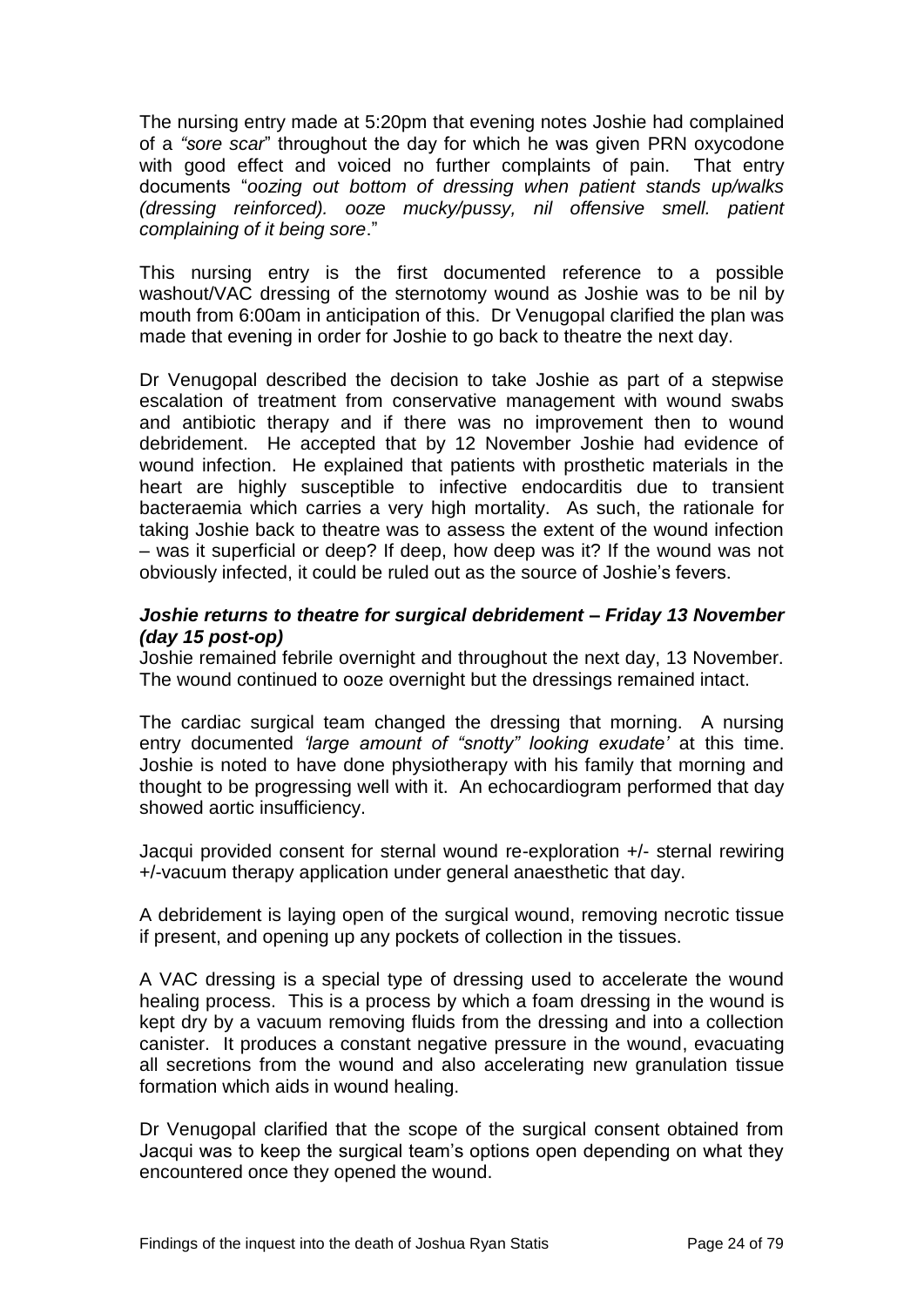Joshie went to theatre at around 5:00pm.

The procedure was performed by Dr Prahbu under Dr Venugopal's direct supervision. Dr Venugopal was not scrubbed so could not physically inspect the wound himself. The plan was for Dr Prahbu to debride the wound with Dr Venugopal looking on and if it was a deeper infection, Dr Venugopal would scrub in and take out the sternal wires. They discussed the "obvious concern" it could be mediastinitis, a life-threatening condition causing inflammation of the tissues of the mediastinum. It is a rare post-operative complication with a reported rate of 1.4-1.9% in the clinical literature, but one which carries a very high mortality rate (40%).

Dr Venugopal recalled the sternotomy wound looked like a healing scar – the skin was intact without any redness. He was initially standing at Joshie's head and then moved to stand behind Dr Prahbu once Dr Prahbu opened the wound. He said from this position looking over Dr Prahbu's shoulder he could see exactly what Dr Prahbu was seeing so he was confident he had a good view of the wound.

Dr Prahbu explained he began by performing the "two finger test" to test the stability of the sternum. This involved him placing his hands on either side of the sternotomy wound and pushing down to see if there was any independent mobility or rocking motion with the sternum. Dr Prahbu said he did not detect any sternal instability.

He then opened the lower two-thirds of the wound as this is where the ooze was coming from. Two swabs were taken for cultures. Both surgeons saw evidence of soft tissue infection with pus and slough present in the fat tissue. Dr Prahbu described seeing infection in the fat tissue but no evidence of infection in the muscle. Dr Venugopal watched Dr Prahbu debride the affected tissues until he achieved healthy bleeding, meaning he had reached healthy tissue. He stopped at the periosteum or membranous coverage of the sternum. He then used forceps to "poke around" for any sinuses leading away from the wound into deeper areas. He said there were none.

The wound exploration and debridement only went as high along the wound and as deep as it took to reach healthy tissue. The surgeons explained they did not want to disrupt normal healing tissue. At this point in the procedure, they were both satisfied it was only a superficial wound infection and there was no need to open the full length of the wound or to open the sternum. The operation note indicates this part of the procedure was done in nine minutes (5:06pm – 5:15pm).

Dr Venugopal considered there was no strong clinical evidence of mediastinitis to warrant opening the sternum and risk contaminating a sterile mediastinum. In addition to what he observed during the debridement, Joshie was not behaving clinically like someone with mediastinitis. He said he was also aware of Joshie's very thin aorta and the fact he was anticoagulated and the challenges they experienced controlling haemostasis during the initial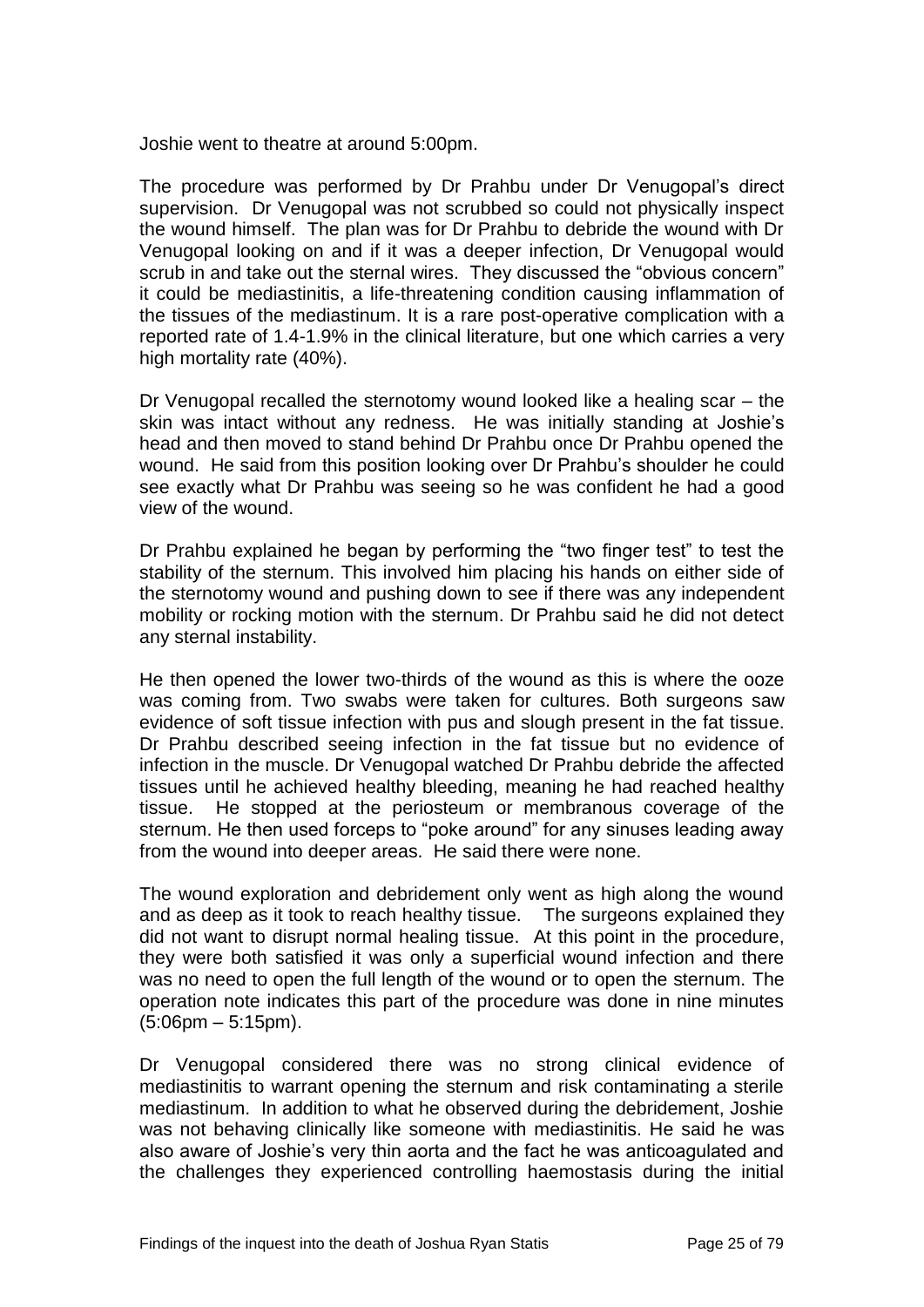surgery. These were all reasonable factors against opening the sternum at this time.

The VAC dressing was then applied with a suction pressure of -125mmHg. The VAC dressing compromised a clear dressing covering a black wedge of material over the wound. The clear dressing extended a couple of inches either side of the wound. The operation report indicates the wound dressing took 13 minutes (5:14pm – 5:27pm). The plan was to return Joshie to theatre for a VAC dressing change on Monday, 16 November.

Joshie was returned to the cardiac ward that evening. He was continued on intravenous Cefotaxime.

#### **Should the wound ooze have been treated more aggressively prior to surgical debridement on Friday 13 November?**

Despite the absence of any clinical documentation by the cardiac surgical team, the evidence supports a finding that they were actively checking the sternotomy wound each day and well aware of the fact and progression of the wound ooze.

By Saturday 7 November when the wound started to ooze, Joshie had been on intravenous Piptaz for eight days. The ooze began as haemoserous in appearance and doubled in volume over the course of the following day. It was initially managed over the weekend by applying additional dressings over the clear sternotomy dressing. A swab was taken the following Monday, 9 November, and Joshie was commenced on oral Flucloxacillin the following day pending the swab results. While it is not particularly clear from the medical record how many dressing changes Joshie was needing on 9 and 10 November, by Wednesday 11 November he was requiring at least two dressing changes. By 11 November, the ooze had come yellow and by Thursday 12 November, its consistency changed to become mucky/pussy/snotty and required more frequent dressing changes. It was once Joshie became febrile on 12 November, in the context of the changing wound discharge despite antibiotic therapy that the cardiac surgical team decided to proceed with surgical exploration and debridement of the wound. At no point was the sternotomy wound itself noted to be raised, hot, inflamed or to have dehisced. There was no positive growth on the wound swab.

The evidence of Drs Alphonso, Venugopal and Prahbu was consistent regarding the cardiac surgical team's very low threshold for swabbing a wound suspicious for infection and commencing antibiotic therapy pending the swab results. Dr Prahbu suggested that the absence of obvious infection (the wound was not red, hot, inflamed) informed the team's decision to start Joshie on oral rather than intravenous Flucloxacilin, opting to wait for the swab results before changing from oral to intravenous delivery. Dr Alphonso explained it depends on how the wound looks; as soon as it is identified as looking "mucky, pussy" the patient needs to go to theatre for surgical exploration.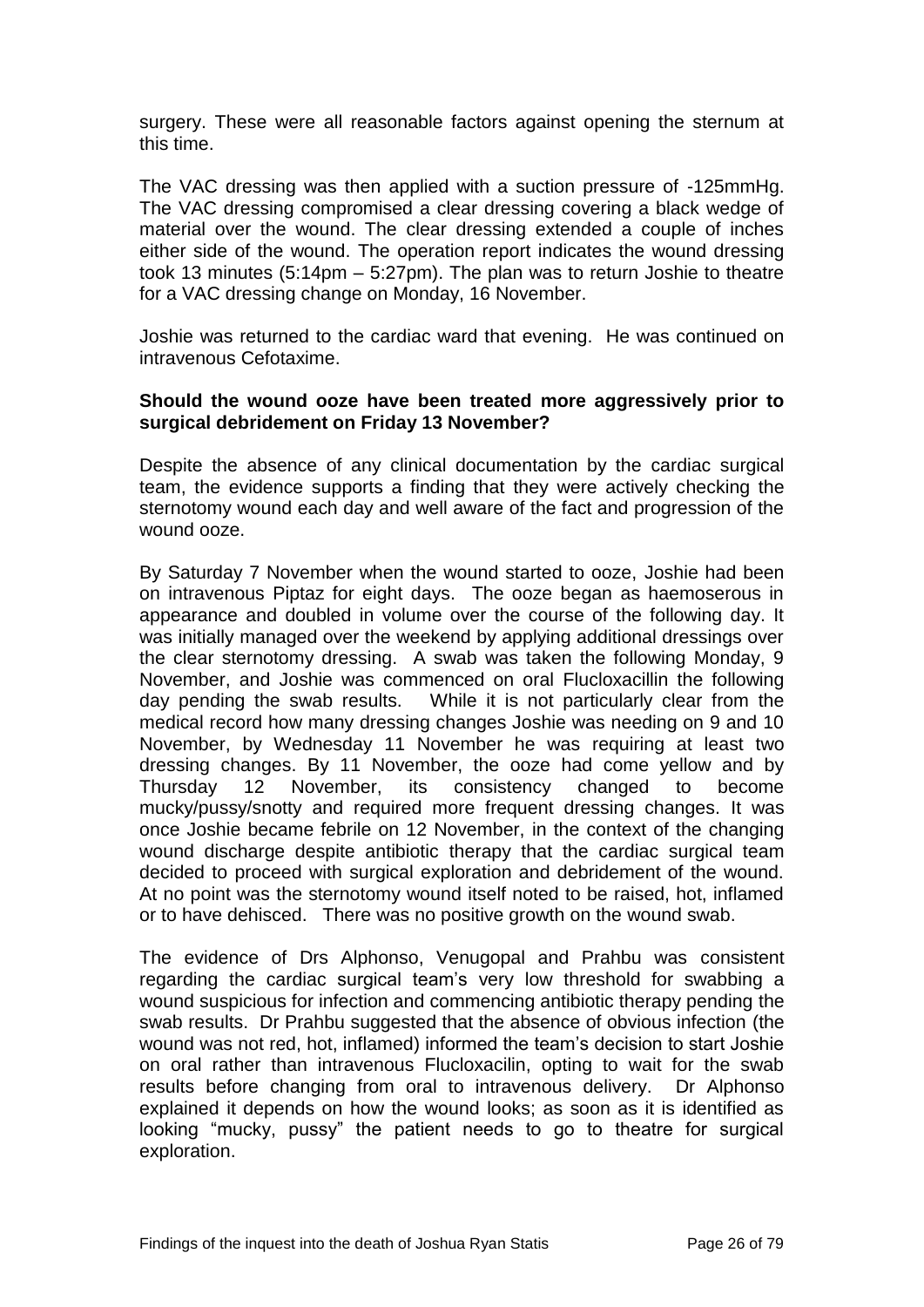Dr Venugopal explained there was no clinical indication for a CT scan of the chest prior to taking Joshie back to theatre on Friday 13 November – he was not systemically unwell and there was no evidence of a more deep seated infection.

The expert evidence supports the reasonableness of the cardiac surgical team's approach to managing the wound ooze up to their decision to return Joshie to theatre on 13 November:

- a small amount of wound ooze can be due to fat necrosis, a superficial problem;
- a small amount of wound ooze does not 'translate' to immediate wound debridement;
- when there is a small increase in the amount of ooze, the first step is to prescribe antibiotics and wait a couple of days to see if there is an improvement;
- Flucloxacillan was an appropriate antibiotic choice;
- the decision to use oral or intravenous antibiotics depends on the volume of ooze – Dr Finucane considered the use of oral antibiotics for a relatively small amount of ooze in a child with difficult intravenous access was a very reasonable course of action; however, if the patient was requiring two or three dressing changes a day, she would definitely use intravenous prophylactic antibiotics;
- it is not unusual to have ooze from a sternotomy wound but when there is enough to require multiple dressing changes a day that is cause to consider infection involving deeper structures; and
- with an increase in wound ooze, despite antibiotic therapy, the next step was wound exploration – Drs Finucane and Konstantinov did not consider CT imaging of Joshie's chest was warranted before the surgical exploration on 13 November. Professor Konstantinov thought it would be an *'extraordinary strange thing'* to do a CT scan before wound debridement for an oozing wound and potential wound infection. They both identified CT scan as being an option for further investigation after wound debridement.

Dr Finucane and Professor Konstantinov both confirmed that the intravenous antibiotic therapy Joshie had been on previously (Piptaz) and was subsequently placed on by the respiratory team (Cefotaxime) would also treat a wound infection and further, antibiotics tend to suppress wound infections but not necessarily prevent them and can actually making the diagnosis of them quite a lot more difficult.

Having regard to the wound ooze progression, Drs Finucane and Konstantinov considered the timing of the decision on 12 November to return Joshie to theatre for surgical exploration the next day was reasonable in the circumstances. That said, Professor Konstantinov qualified his opinion by saying it was very difficult to judge when action should have been taken without being present and knowing what the ooze looked like and the amount of ooze. A/Professor Chard said he would have investigated the wound sooner than 12 November because he considered it unusual to get significant discharge from a sternotomy wound at any age and if left untreated, it is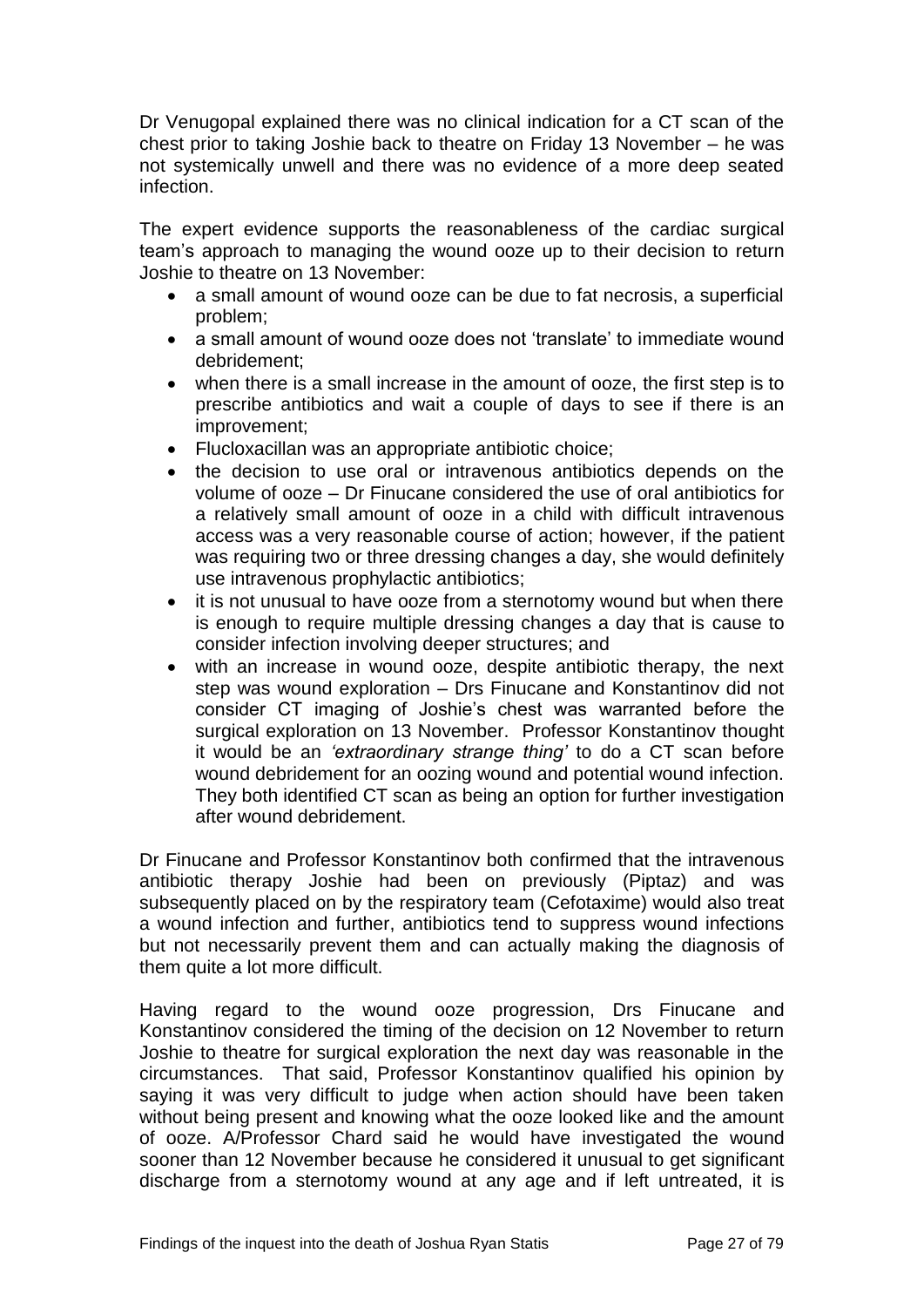possible it will progress. That said, he conceded, and all the experts agreed, it is a matter of clinical judgement for the person inspecting and assessing the wound.

The absence of regular and consistently documented descriptions of the amount and appearance of the wound ooze has presented somewhat of a challenge in independently assessing the reasonableness of the bedside clinicians' judgement and decision making, after the event. However in circumstances where the ooze was not accompanied by obvious localising signs of infection and Joshie remained systemically stable, I am satisfied his management up to Friday 13 November was reasonable and consistent with accepted clinical practice.

One of the clinical management issues explored during this treatment phase was whether Joshie should have been changed from oral to intravenous Flucloxacillan on 11 November after the wound ooze changed in appearance and in amount (requiring at least two dressing changes a day). Given Joshie was commenced intravenous Cefotaxime that day, an antibiotic which Drs Finucane and Konstantinov advised would also treat a wound infection, I am comfortable this aspect of his care is not an issue of any outcome changing significance.

#### **Adequacy of the surgical debridement on Friday 13 November**

Dr Venugopal's evidence is that he and Dr Prahbu went into the surgery that day with the intention of ruling out mediastinitis. A key issue for the inquest was whether the wound exploration and debridement should have extended to opening the sternum in order to achieve this objective.

The evidence of both surgeons is that the sternum was stable and neither saw evidence of deeper extension of the superficial infection. As such they were both satisfied there was no clinical indication or need to open the sternum.

The experts' evidence about surgical practices in other centres demonstrates that the fact a Surgical Fellow performed the wound exploration and debridement in the presence of a consultant who was not scrubbed, but who could scrub in if required, is not an unusual or concerning practice.

All of the experts agreed the decision whether to open the sternum is a clinical judgement call by the surgeons reviewing the wound before them. I accept this is a major undertaking with not insignificant risks, not least of all exposing sterile structures to possible infection. Dr Finucane described it as a careful balancing exercise at day 15 post-operatively.

Sternal instability is a cardinal sign of mediastinitis. Dr Finucane's evidence is that it is extraordinarily rare for the bone not be involved and for at least one or two sternal wires not to be a little bit loose. The bone softens and these are indications there is pus in behind the sternum. While the evidence of all the surgical witnesses was to the effect that if the sternum is stable there cannot be mediastinitis, each of the expert witnesses had experienced a patient who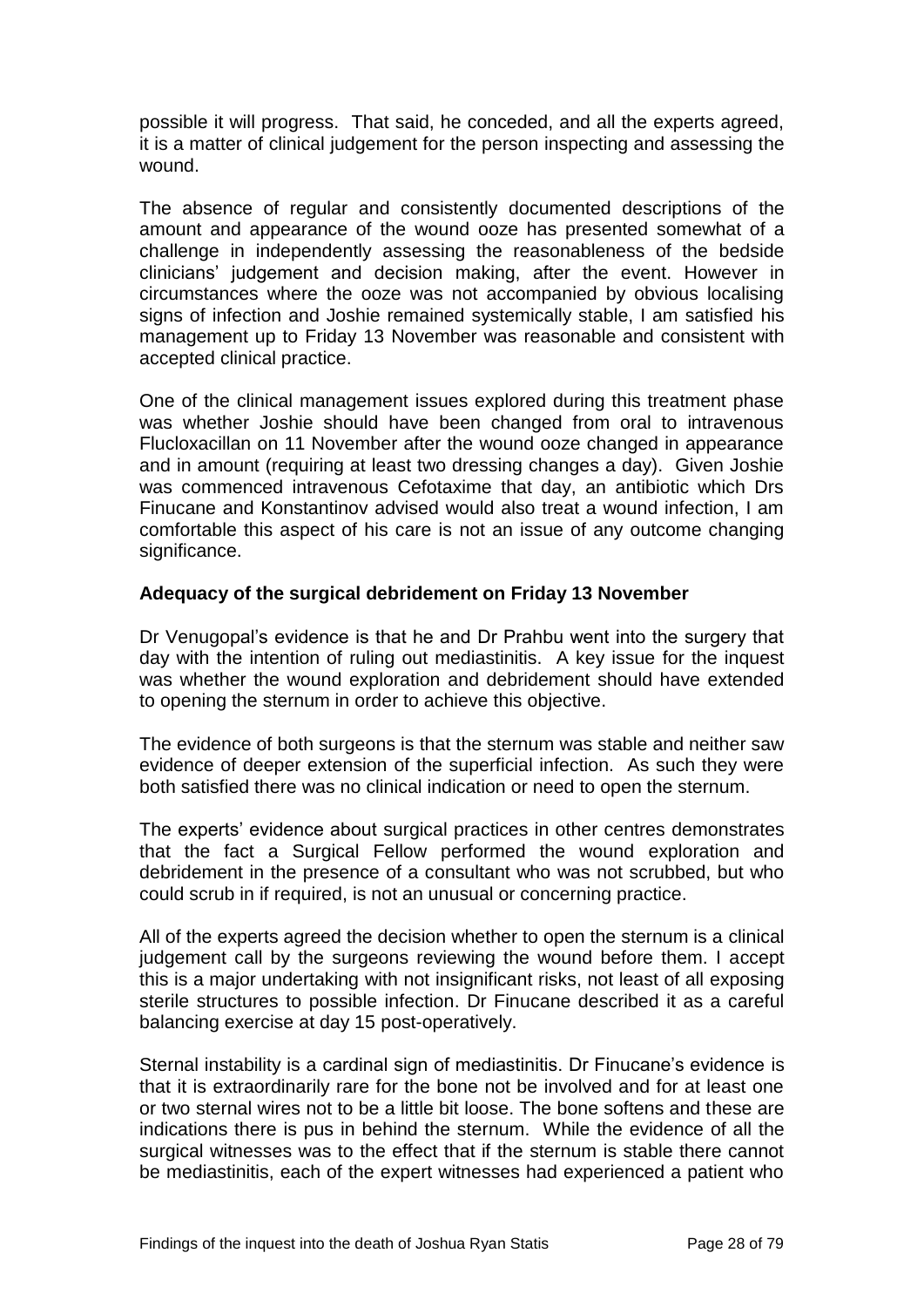did have mediastinitis without sternal instability. Professor Konstantinov said while a stable sternum does not exclude mediastinitis or deep tissue infection, it makes it unlikely; the vast majority of mediastinitis cases will have some degree of sternal instability. In the experts' collective experience, it is a very rare occurrence otherwise.

Each of the experts considered Dr Prahbu's surgical approach of examining the wound layer by layer until he reached healthy tissue and stopping at the periosteum of the sternum to be reasonable. Dr Finucane explained that only opening two-thirds of the wound was acceptable because in a thin child a collection is fluctuant. She explained another sign of mediastinitis is fluid welling up into the base of the wound from underneath the sternum as this demonstrates there is a communication through into the deep layers of the chest. There is no evidence of this finding in Joshie's case.

While acknowledging the use of a VAC dressing in a paediatric cardiac surgical patient is not common, none of the experts were critical of its use in Joshie's case.

I am satisfied that in the context of a patient who was not behaving clinically as having mediastinitis, the surgical findings of sternal stability and debridement of superficial infection to the periosteum of the sternum reasonably informed the surgeons' decision to leave the sternum closed and treat Joshie as having a superficial wound infection as at Friday 13 November.

#### <span id="page-31-0"></span>*Joshie's management on the ward – the weekend of 14-15 November*

Dr Horton was the Cardiology Fellow on-call over the weekend from 4:00pm Friday 13 November with Dr Ward as his consultant on-call. Dr Rajanbabu was the Surgical Fellow on-call over this period, with Dr Venugopal as his consultant on-call.

Joshie's INR was subtherapeutic at 1.7 on the Friday evening so he was commenced on a therapeutic heparin infusion. He was seen by the RMO overnight who discussed him with Dr Horton who advised to continue the heparin at the current rate and repeat coagulation studies in the morning. He was afebrile and his observations remained stable and within normal range overnight. His regular Lisinopril was ceased on the Friday.

On the morning cardiology ward round, Saturday 14 November (day 16 postop) Joshie was noted to be miserable but afebrile with no work of breathing. The plan was to cease the heparin, repeat blood tests and blood cultures and biochemistry.

Following the ward round, Dr Ward performed a repeat echocardiogram, predominantly to check the aortic valve as there had been a mildly abnormal flow noted on the imaging performed the previous day. It did not show any concerning findings. Dr Ward recalled the echocardiogram took quite some time and he had to press quite hard on Joshie's chest to obtain the images as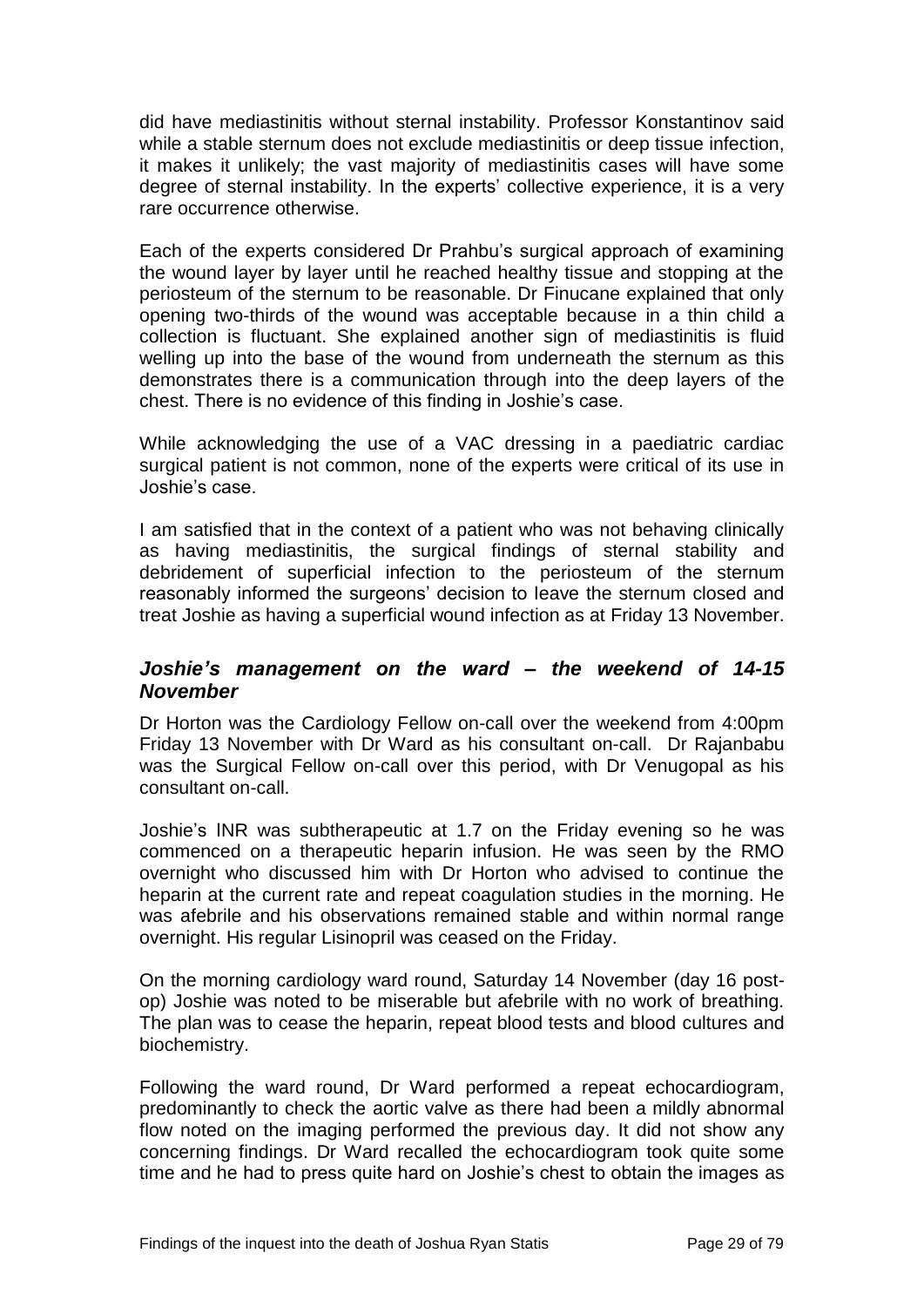he had "difficult windows". He recalled Joshie was quite cooperative and did not show any discomfort during this process.

Joshie was seen by the physiotherapist that day who noted Jacqui had mobilised him two laps around the ward, he had been sitting out of bed and done his PEP exercises. He had a dry cough with very mild work of breathing. He was asleep both times the physiotherapist came to see him.

By 5:00pm that afternoon Joshie had become febrile (38.2) and tachycardic (pulse 148). By 6:00pm, his temperature was up to 38.4 and pulse 138. He was normotensive. He was maintaining his oxygen saturations. His chest was still rattly with slightly decreased air entry on bases, but improving. There was no work of breathing. Blood cultures were taken. He was noted to be complaining of chest pain when mobilising during the day shift, prompting review by the Medical Registrar who increased his oxycodone dose from 5mg 4-6 hourly (maximum 20mg per day) to 5-7.5mg 4 hourly (maximum 45mg per day). In addition to some Panadol in the morning and afternoon and some Clonidine, Joshie had received one 5mg dose of Oxycodone at 12:10pm and after being medically reviewed, received one 7.5mg dose at 4:00pm (total 12.5mg).

Dr Horton was informed about the elevated temperatures and ordered 2-3 peripheral blood cultures and broadened the antibiotic cover with Vancomycin. The Vancomycin was commenced six hourly from 9:00pm. This was in addition to the continuing Cefotraxime. Dr Horton explained his rationale was to better cover for potential hospital acquired bacterial infection given the length of Joshie's hospital stay and his multiple access points.

Joshie remained febrile overnight and the following morning, Sunday 15 November (day 17 post-op). His temperature at 6:10am was 38.5. It was noted his only complaint of pain overnight was when changing position. He was mobilising to the toilet.

When seen on the morning cardiology ward round, Joshie was noted to be alert, vigorous and well perfused. He had bronchial breath sounds and crepitations to the left base but no work of breathing. There is a notation "heart racing" and "drain output about 100ml inaccurate".

Joshie remained febrile and tachycardic through the day, his temperature peaking at 39.5 and his pulse rate 175 at 1:05pm. Dr Horton was notified and asked for Joshie to be placed on telemetry which demonstrated sinus rhythm. Joshie's blood pressure was slightly low but stable. He was maintaining his oxygen saturations at 95% and above with no increased work of breathing. The VAC dressing was noted to be intact with no redness at the wound site and approximately 100ml in the chamber in the morning.

When seen by the physiotherapist at around 2:30pm, Joshie was unable to mobilise the distances he had on previous days. Jacqui reported he had been sitting out of bed for much of the day and had mobilised short distances with her twice but became tachycardic on both occasions, prompting the nursing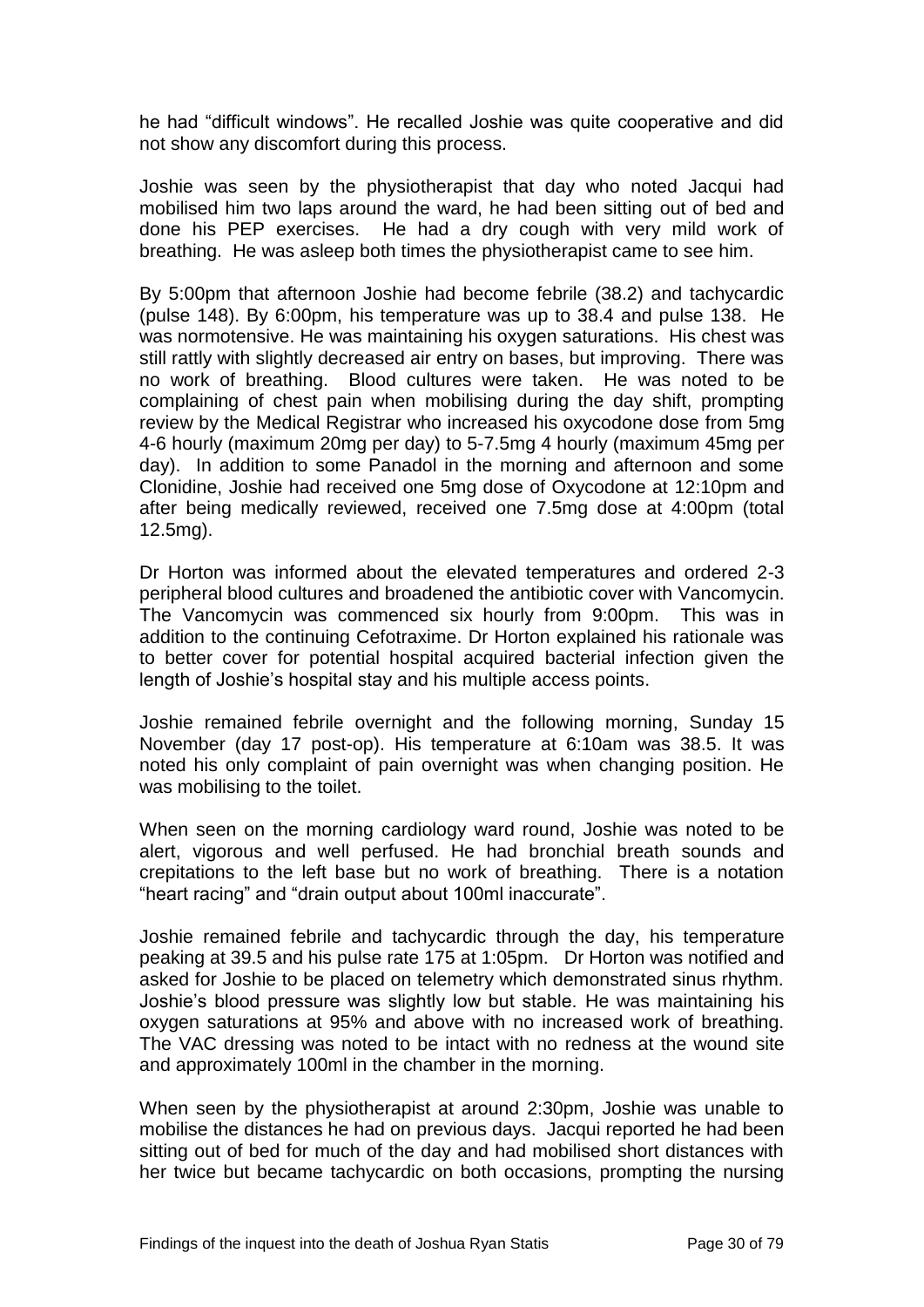staff to tell her to return him to bed. This had not happened previously. He was doing his PEP regularly. The physiotherapist noted Joshie was alert and cooperative. He mobilised approximately 30m with her but became tachycardic with a pulse ~200 and was returned to his room. He was noted to have mild work of breathing on mobilising, something that has not been documented previously. The plan was for him to continue to sit out of bed and for short walks outside the room if nursing staff were happy with his heart rate (<150bpm 10 minutes post-walk).

RN Andresen contacted Dr Horton during the afternoon to let him know Joshie remained febrile. Joshie was medically reviewed and a septic screen performed with repeat blood cultures, urine culture, nasal swab and repeat chest x-ray. He was also commenced on a third antibiotic, Piptaz to cover for pseudomonas. The chest x-ray subsequently showed resolving left lower lobe collapse.

Joshie received two doses of Oxycodone during the day shift – one 7.5mg dose at 9:30am and another 7.5mg dose at 5:45pm (total 15mg). When asked to consider Joshie's analgesia requirement that weekend, Dr Horton explained that the increasing dose of oxycodone was consistent with managing a slightly increased amount of pain as opposed to severe pain.

RN Andresen's notes made at 7:50pm that evening noted Joshie was not keen to mobilise for long distances but that Jacqui was helping encourage him to take short and frequent walks. She documented the pain in his chest as improving.

Joshie's temperature settled briefly but spiked again after 7:00pm and remained above 38 for the rest of the night. Similarly his tachycardia, which hovered between 130-140 while awake and down to 120 when sleeping. He was noted to be warm and well perfused with no increased work of breathing.

Dr Horton and Dr Ward had discussed the situation that afternoon. In evidence they explained they were not certain of the cause of Joshie's ongoing fevers for which there were a number of potential sources, noninfective and infective. Differentials considered and managed prior to that weekend included pneumonia, actelectasis (a process of lung collapse without necessarily an infection in the lung), wound infection and physiological postsurgical response. The echocardiograms performed on 13 and 14 November ruled out an intra-cardiac source of infection. Dr Ward said they were concerned about an infective cause for the fevers. They weren't convinced it was a respiratory source, this explaining why they added the Vancomycin on the Saturday, but when the fevers had not settled with the Vancomycin on the Sunday, they reconsidered whether it might be respiratory. As there had been a previously diagnosed respiratory infection, they spoke to the respiratory team again on the Sunday and extended the antibiotic coverage by adding PipTaz. They discussed whether to involve the Infectious Diseases team at that time but decided to speak with the respiratory team in the first instance and then take up with the Infectious Diseases team the following day, Monday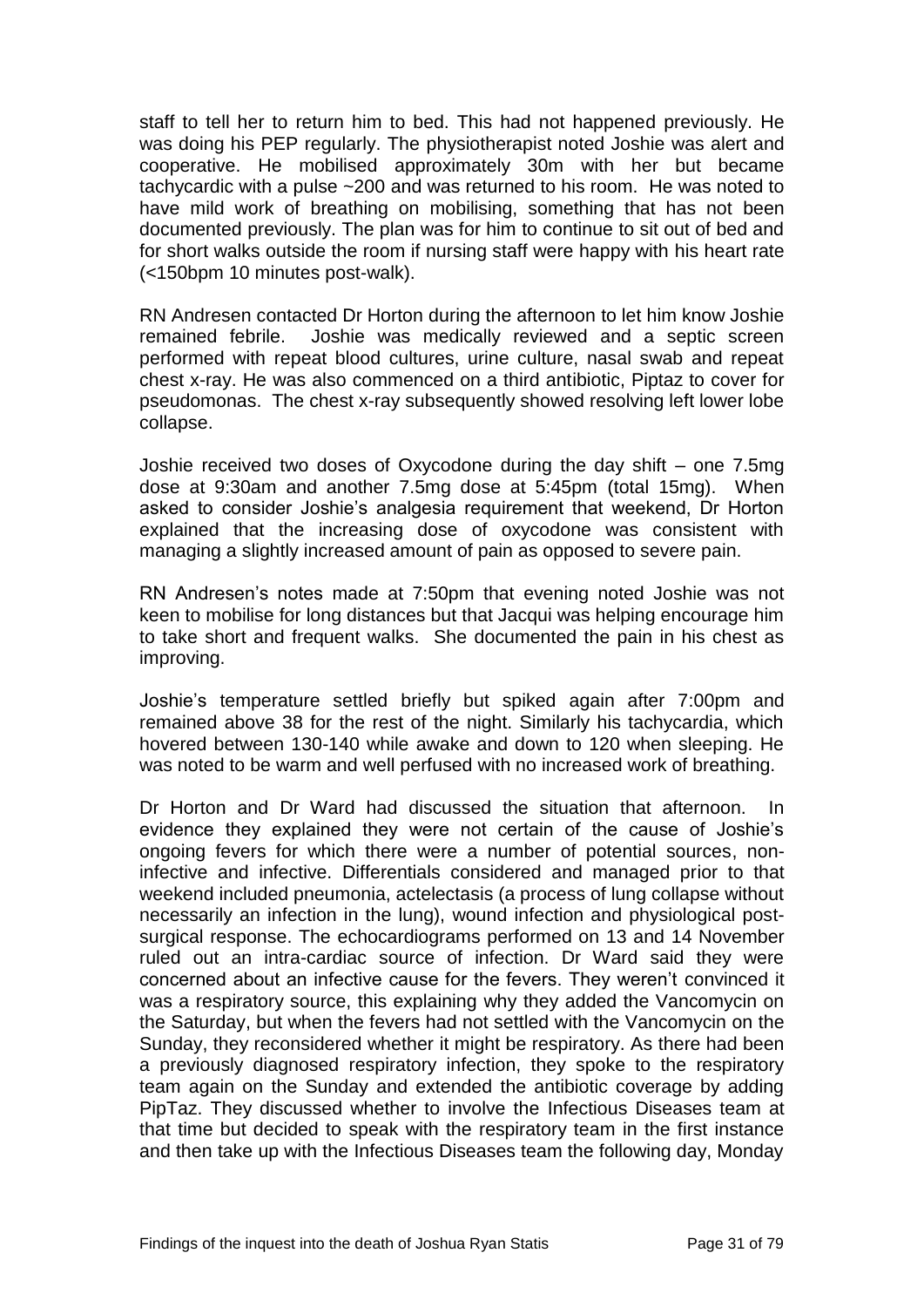16 November to "dig deeper". Dr Ward confirmed the Infectious Diseases team was available over the weekend.

Dr Venugopal and Dr Rajanbabu also reviewed Joshie over the weekend. While Dr Venugopal recalled those attendances, Dr Rajanbabu did not. Dr Venugopal's evidence was there was nothing unusual or unexpected over the weekend. They examined the VAC dressing noting there was a collection in the drain but not such that it raised any concern. This is consistent with references to the VAC dressing in nursing entries over the weekend which variously describe the dressing as intact, no redness or ooze, draining well and 100ml in the canister. It is also consistent with Jacqui and Mrs Dalton's recollections of there being no significant increase in the volume in the drain.

Dr Ward, Dr Horton and RN Andresen all described Joshie as more interactive and looking better on Sunday than the day before. To them he seemed "quite well". RN Andresen recalled he was singing along to music when she finished her shift that evening. From a clinical perspective, Joshie did not appear septic in the sense his clinical observations were not demonstrating cardiovascular compromise. While he had fevers and was tachycardic, he was not also concerningly hypotensive.

Jacqui and Mrs Dalton saw things differently. They both describe changes in Joshie that weekend including his reduced mobility and tachycardia on mobilising, there were dark circles under his eyes, he was more irritable and less friendly, he started needing a bed pan because he didn't want to mobilise to the toilet, he was sleeping on and off during the day and not wanting to watch television or visit a baby on the ward who he liked to see every day. They recall him complaining about pain in his chest saying "*my heart hurts*" and them approaching the nursing staff for pain relief. Jacqui recalled talking to a junior doctor on the Sunday expressing her concern that while Joshie wasn't getting any worse at that time, he certainly wasn't getting any better. She was disheartened by not seeing improvement despite him being on three antibiotics. She really wanted to get him home.

Jacqui described Joshie's chest pain complaints as more frequent after the VAC dressing was applied and they found themselves asking when he could have his next dose of pain relief. In evidence she had asked about Joshie's pain during a ward round and was told it was quite reasonable for him to be saying "*my heart hurts here*" given his sternum had been opened four times, he'd had left lower lung collapse and there could even be a dragging, pulling sensation with the VAC dressing.

Jacqui recalled there was clear fluid with a fair bit of blood collecting in the VAC canister. Her Facebook post that day included the comment "*vacuum dressing still pumping gunk*". Mrs Dalton recalled Dr Ward making a comment at some stage over the weekend about the contents of the canister to the effect "*gee, there's still a lot of blood coming from that, isn't there*." Dr Ward did not specifically recall saying this but acknowledged he may have. In crossexamination by Counsel for the family, Dr Venugopal recalled there was 50- 100ml of clear fluid in the canister over the weekend. He explained the VAC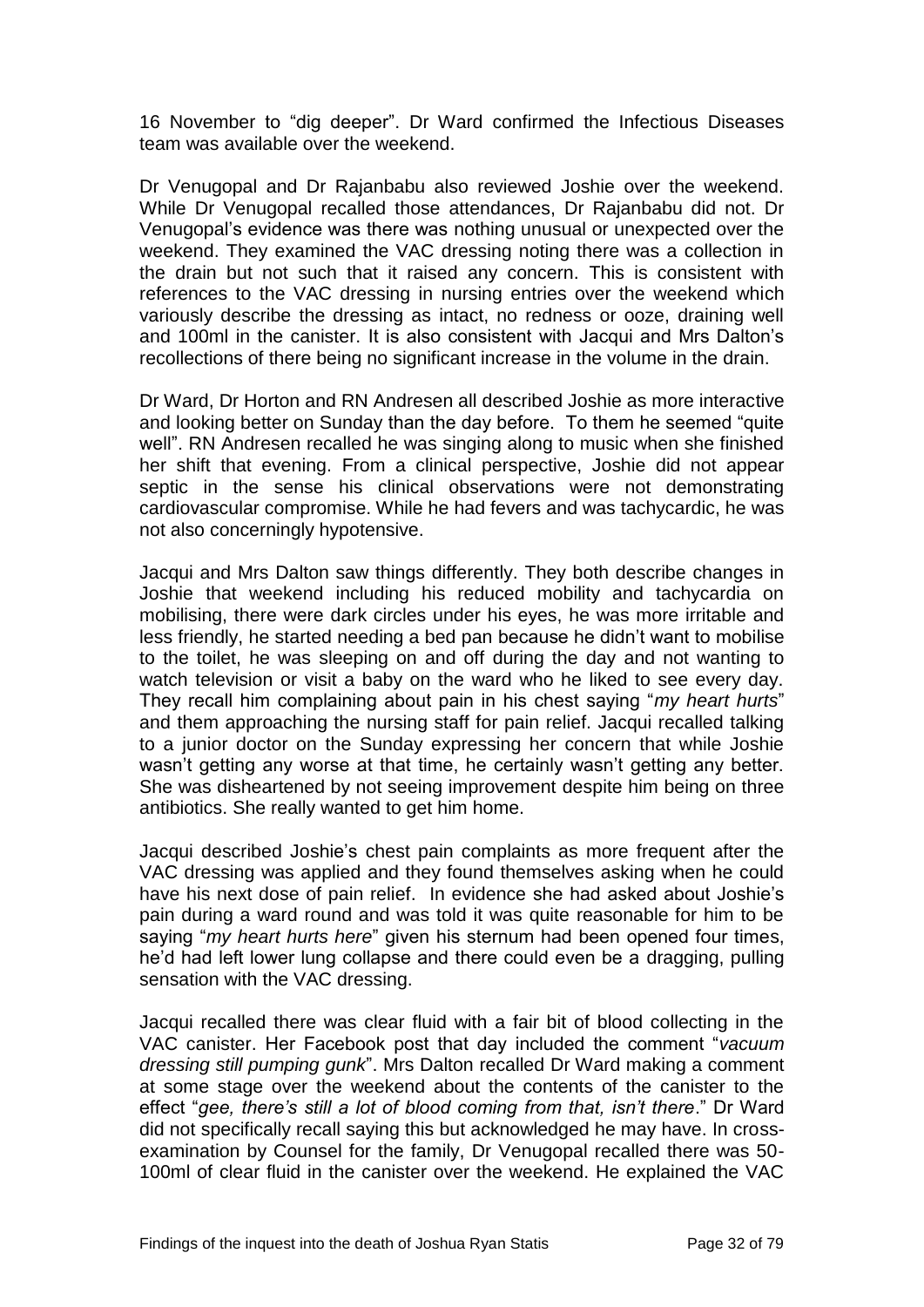canister contains a gel which swells when it contacts fluid, making an accurate volume assessment difficult.

None of the clinical witnesses involved in Joshie's care that weekend recall the family's specific observations about Joshie's behavioural changes or his complaints of pain (other than that documented by RN Andresen). None of them recall Jacqui or Mrs Dalton expressing any particular concerns.

Joshie's doctors were not unduly surprised by his decreasing mobility, pain, lethargy and ongoing fevers over the weekend of 14-15 November given he had undergone another general anaesthetic and debridement on 13 November. Dr Venugopal explained it is not unusual for a post-debridement patient to develop fevers and tachycardia as a physiological response to the release of cytokines following the disturbance of settled tissues by the debridement. He qualified this by saying if the fevers and tachycardia were persistent then they would look at it closely but at this stage Joshie was being taken to theatre on Monday for a VAC dressing change in any event.

It must be acknowledged that Joshie's family and his treating team were seeing his presentation over the course of the weekend from different perspectives. The clinical evidence and the family's observations of Joshie's behavioural changes demonstrate a change in his condition over that period. While his clinical signs were consistent with an expected post-operative physiological response, Dr Horton acknowledged that with the marked reduction in mobility with tachycardia on the Sunday and the ongoing fevers there was a deterioration in Joshie's overall picture that was "slightly greater" than he was expecting.

#### **Was Joshie's condition over the weekend of 14-15 November managed appropriately?**

I am satisfied the cardiology team was alert to the change in Joshie's condition and were investigating and managing it closely by commencing a septic screen, broadening his antibiotic therapy and consulting with the respiratory team with intention to involve the infectious diseases team the following day.

At some stage Dr Venugopal and Dr Ward were at the bedside together and had a discussion about how the VAC dressing worked as Dr Ward was not familiar with it. There is no evidence of any focussed discussion between them or other members of their respective teams about the fact of Joshie's fevers and potential causes, including whether it could be the wound or inside the chest. Indeed, Dr Venugopal was not aware the cardiology team were concerned about an infective cause and had commenced a septic screen. While the cardiology team were investigating a number of potential causes, active consideration of the wound in the overall picture was the responsibility of the cardiac surgical team, not theirs. On Dr Venugopal's evidence, the surgeons were not concerned about or actively considering the possibility of wound infection or mediastinitis over the course of the weekend. Even had he been made aware of the cardiology's concern about infection, he said he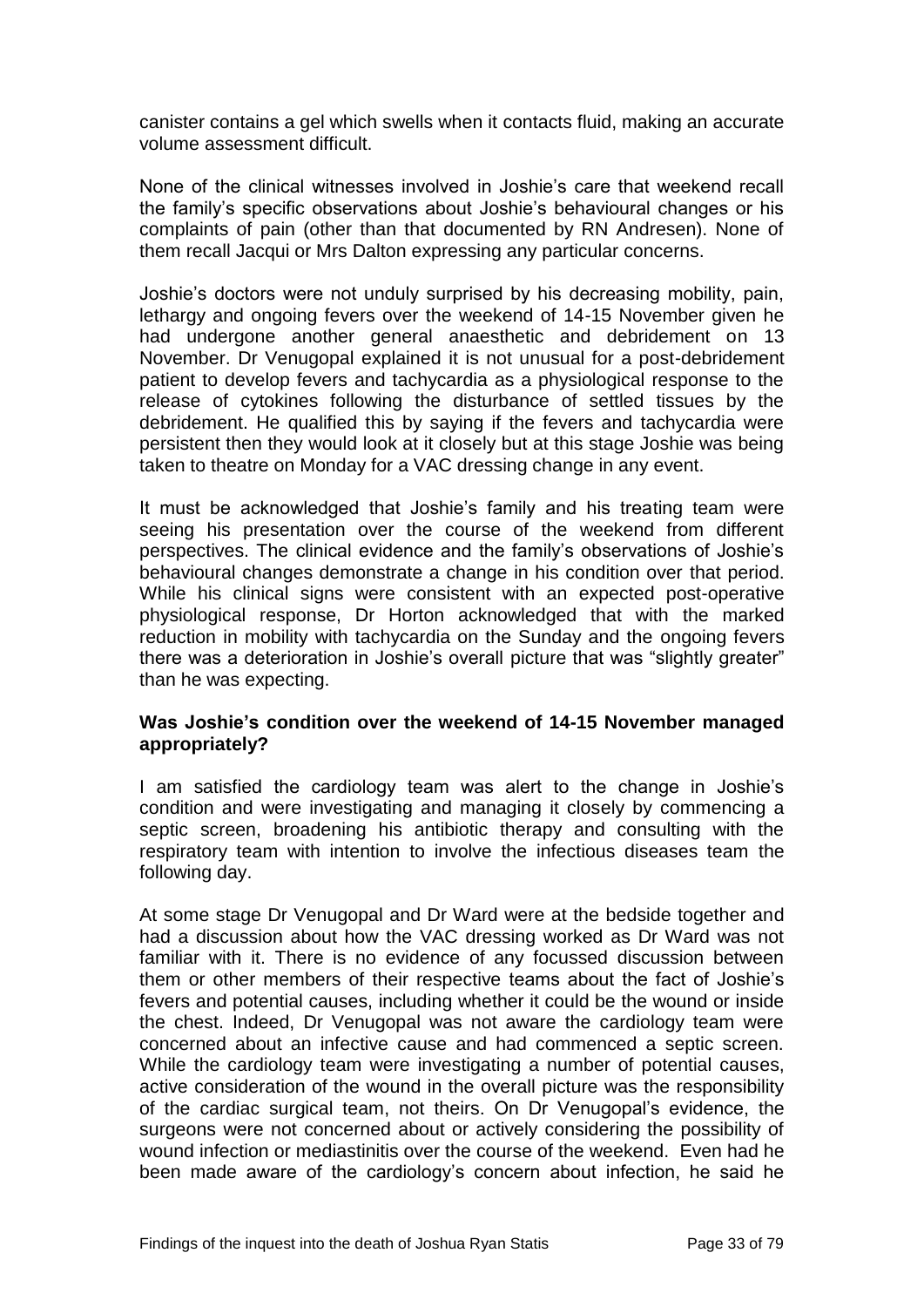would not have changed the plan to examine the wound again on Monday 16 November. On his evidence there was nothing to give him cause him to reconsider that plan.

Drs Horton, Ward, Venugopal and Alphonso were each asked to consider the possibility of the wound as a potential cause of the ongoing fevers and tachycardia:

- after being examined on Joshie's clinical observations and the progress notes, Dr Horton agreed it was theoretically possible to link them but difficult to be definitive. In expressing this opinion Dr Horton, like Dr Venugopal, acknowledged there was already a plan to return to theatre on 16 November to change the VAC dressing and reassess the wound;
- Dr Ward agreed that despite the negative blood cultures and wound swabs it was possible Joshie still had significant infection;
- Dr Alphonso accepted that if there was no source identified, it was possible the fevers were coming from the wound; and
- with the benefit of knowing the autopsy findings and the overall clinical picture, Dr Venugopal considered it was "very unlikely" Joshie had an early sepsis or a missed mediastinitis.

The experts' opinions about possible causes of the ongoing fevers and tachycardia can be summarised as follows:

- notwithstanding the autopsy findings, Drs Finucane and Konstantinov were not prepared to rule out the lungs as a possible cause of the fevers as it is possible for actelectasis to cause fever;
- in the context of negative blood cultures and the echocardiogram findings endocarditis was an unlikely cause;
- while it was not possible to rule out intravenous access as a potential source of infection, there is no indication in the medical record of any clinical suspicion or need for the access to be removed;
- while Dr Finucane thought the tachycardia might be due to a combination of fever and low haemoglobin, A/Professor Chard did not consider a haemoglobin of 8.6 to be low enough to cause significant tachycardia;
- A/Professor Chard considered an undiagnosed sepsis was a high probability for Joshie's tachycardia, particularly on Sunday 15 November. The other alternative was some sort of atrial arrhythmia but given the ECG report of sinus tachycardia he doubted this was an issue. He thought on the balance of probability the most likely cause of the fevers was the wound. Dr Finucane accepted that given Joshie's presentation on 15 November, a developing sepsis as result of the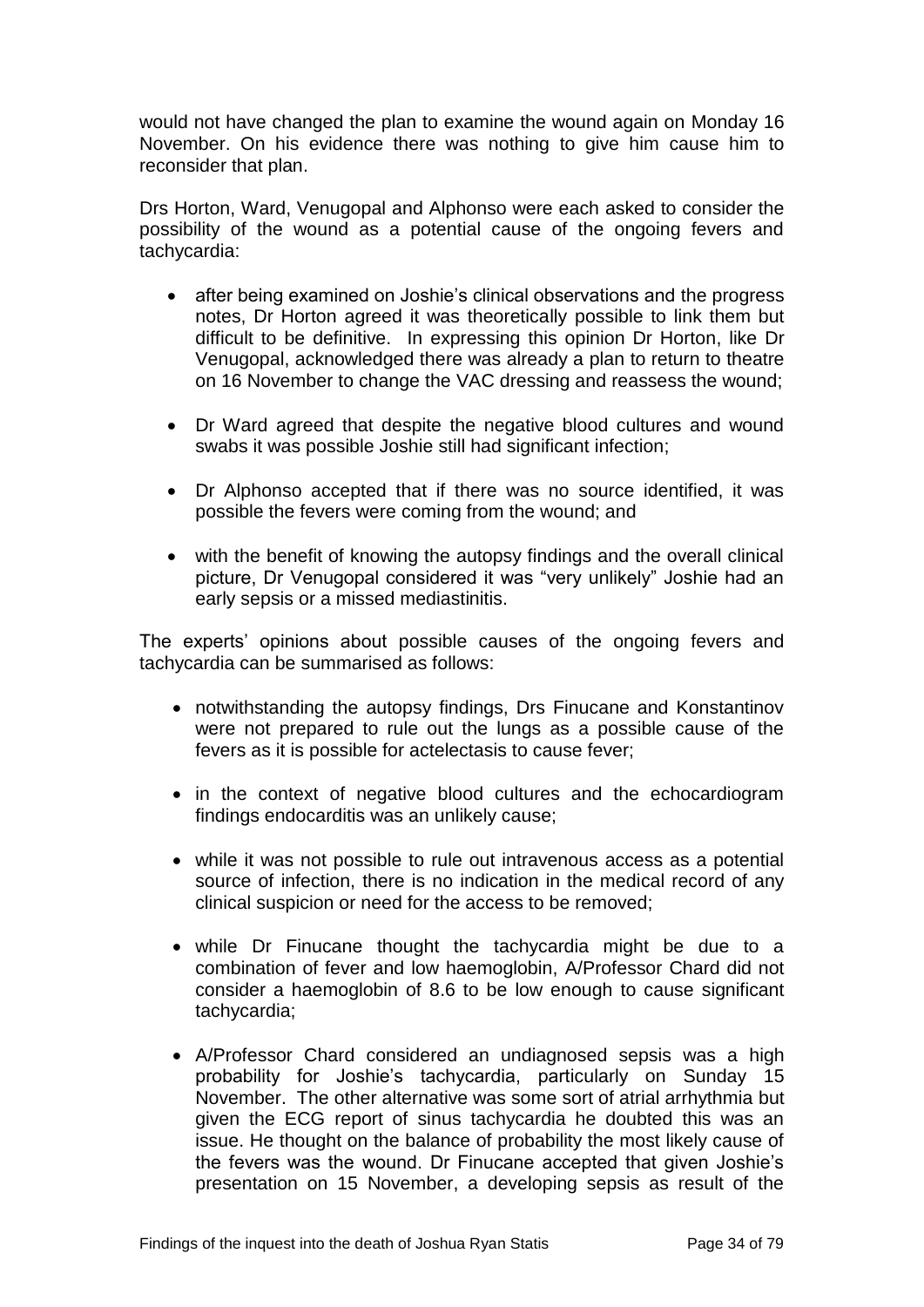wound was definitely high on the list of possibilities but by no means confirmed. Dr Finucane thought despite the debridement it was possible that infection was coming from the wound and that the surgeons had missed infection behind the sternum. Both Dr Finucane and Professor Konstantinov agreed it was more probable than not that the wound was the source of infection; and

 Dr Finucane advised that of patients who have a wound sample taken in the context of investigating mediastinitis, 75% would grow an organism and of the 25% who didn't most were on antibiotics.

Dr Finucane advised that you would expect post-wound exploration fevers to settle within 24-48 hours. After a couple of days of ongoing fevers she would be starting to investigate further with either a return to theatre to look behind the sternum or CT scan. She considered the plan to take Joshie back to theatre on Monday 16 November to review the wound was reasonable.

A/Professor Chard agreed with Dr Finucane that fever 24 hours after the exploration could be related to the disturbance from the surgery. However, with the prolonged fevers and tachycardia on 15 November (noting Joshie's normal resting heart rate was 80 beats per minute), he would have been deeply suspicious of an uncontrolled infection and it would have been worthwhile considering further exploration of the wound that day. His greatest concern was the development of bacteraemia which can be catastrophic and as such he would have been keen to control any septic focus.

It is important to assess the situation that was unfolding over the course of the weekend prospectively – fevers with associated tachycardia are not unexpected post-debridement; notwithstanding the ongoing fevers and tachycardia and some increased but not severe pain, Joshie was not presenting as acutely or systemically unwell; there was no redness or ooze from the wound nor any significant change in the contents of the VAC canister; nothing had grown on the blood cultures or wound swabs; there was nothing concerning on repeat echocardiogram on the Saturday; the repeat chest x-ray on Sunday showed resolving left lower lobe collapse; the cardiology team were actively considering infection as a possible cause and by Sunday afternoon Joshie was on triple intravenous broad spectrum antibiotics. While there appears to have been little or no discussion between the consultants and their teams about the possibility of infection per se or the wound being the cause, I accept the change in Joshie's condition wasn't so acute as to warrant bringing forward the planned return to theatre to reassess the wound the next day.

# *Events during the night shift 15-16 November*

# *The 2:00am MET call*

RN Alison Martin was rostered on the night shift and allocated to Joshie and one other patient. Unfortunately she was not able to be located to provide a statement or give evidence at the inquest.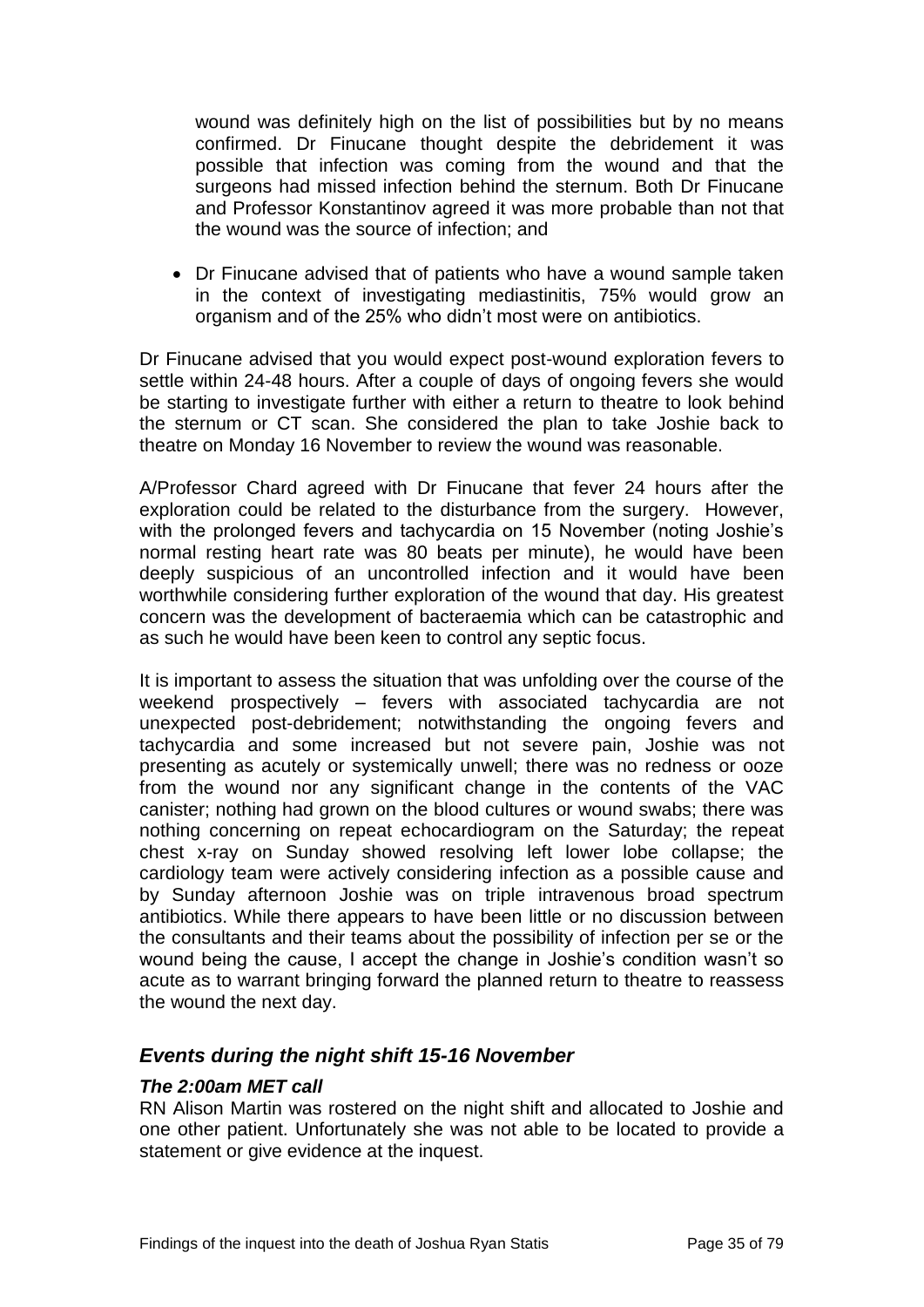The nursing handover identified Joshie as a patient of concern noting he had been febrile during the day and was on triple intravenous antibiotics. As such, he was seen at around 9:00pm by RN Jodie Murray in her capacity as Clinical Nurse Consultant Safety. She noted he was febrile at that time but his oxygen levels were good. There had been no change in his condition since the start of the night shift.

Mrs Dalton was staying with Joshie that night. At around 11:00pm, he woke for his usual cuppa. He said he was very thirsty so she offered him a glass of milk. He drank it and drifted off to sleep again. She did too.

Just before 2:00am Mrs Dalton was woken abruptly by the sound of Joshie's breathing which she described as "*changing and raspy*". She immediately activated the call buzzer. RN Martin was the first to arrive. Mrs Dalton recalls RN Martin checked Joshie's temperature. She then pulled down the sheet and they both saw fresh blood under the VAC dressing. Mrs Dalton described it as the size of an adult hand pooling under the intact clear dressing. RN Martin activated the nurse assist buzzer to which four nurses responded immediately - CN Cara Sizeland, RN Rachael Johnson, RN Yvette Canning and RN Lisa Doeblien.

RN Johnson recalled seeing Joshie in the bed and Mrs Dalton and RN Martin in the room. Joshie looked grey and cyanosed like he was not getting enough oxygen. RN Johnson applied an oxygen mask while RN Martin took a set of observations. Mrs Dalton told the nurses Joshie wasn't breathing right.

RN Johnson observed a circular pool of fresh blood under the clear dressing approximately at the centre of the wound nearly to the edge of the dressing and the VAC canister was full of blood. She could not estimate the volume of canister. We now know the canister held 300mL. CN Sizeland estimated at first the collection of blood was the size of a 20 cent piece. Both nurses described it as increasing in size over minutes. CN Sizeland recalled RN Martin telling her the canister had been empty an hour earlier when she had checked it. CN Sizeland had not seen the canister earlier that evening but felt what they were seeing was not consistent with Joshie having been bleeding for an hour; rather the bleeding increased very quickly over the short time they had been in the room.

This is consistent with RN Martin's description of the bleeding in her retrospective nursing entry made at 4:43am "*On initial assessment, VAC dressing observed to be intact with no sign of ooze. VAC pump also examined and appeared to be working well. RN Johnson also visualised VAC. Nil concerns raised…At 1000hrs, VAC dressing had nil ooze and VAC canister was empty…lights turned on and I immediately noticed blood pooling at VAC dressing site…Bleeding worsening within 1-2 minutes*."

The nurses present set about attaching Joshie to a portable monitor.

RN Doeblien arrived shortly after RN Johnson and said they needed to stop the bleeding. She and RN Johnson put on gloves and applied pressure to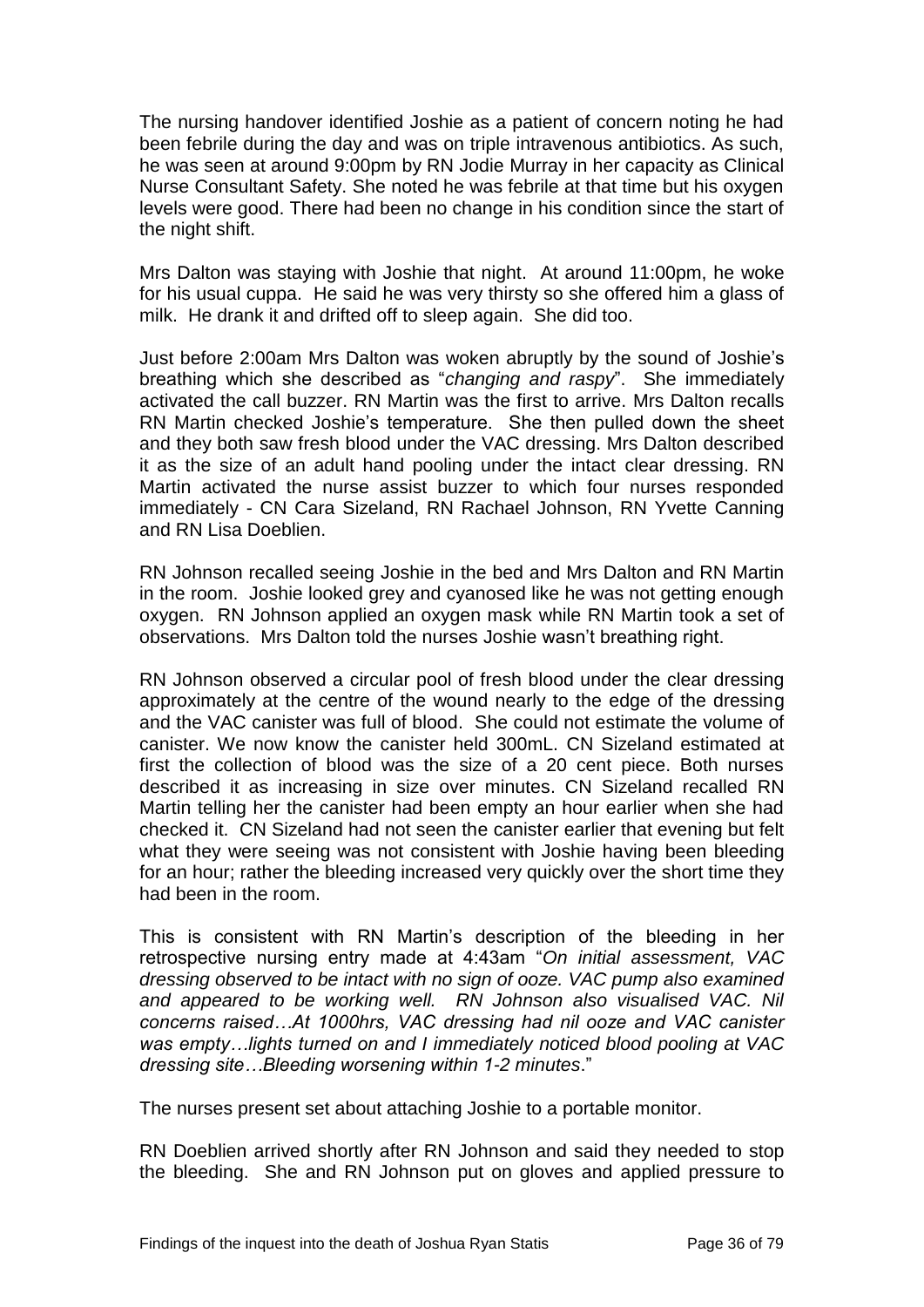Joshie's chest with their hands while other people were getting gauze packs. From this time on these two nurses did not remove pressure from Joshie's chest until they were asked to by Dr Venugopal once they were in theatre two hours later.

RN Johnson said they were having to apply quite a lot of pressure. They were standing either of the bed soaking up the blood that was now coming out each side of the clear dressing. They were using gauze squares (5cm x 5cm) and thicker, more absorbent combine dressings (10cm x 20cm) and having to change them very frequently. Mrs Dalton was helping the nurses by unpacking some of the gauze packs. Mrs Dalton said she was doing her best to stay calm as Joshie was looking up at her and she did not want to alarm him. RN Johnson was holding Joshie's hand on top of her hand on his chest, trying to calm and reassure him "*to make sure he knew he was safe*." Mrs Dalton told the court Joshie "just loved" RN Johnson.

In the meantime, CN Sizeland had left the room to phone Dr Rajanbabu from the nurses station. She recalled Joshie's telemetry monitoring was alarming at this time. She made the call at around 2:00am. She told him words to the effect *"there's an issue with the VAC, it's full of blood, he's bleeding from the chest*" and "*he's having trouble breathing*". He suggested they might need to repack the wound. At this point in the conversation RN Martin approached the nurses station saying Joshie was not looking well and asked whether they should call a Code. CN Sizeland agreed and told Dr Rajanbabu she was going to hang up in order to call a Code. She told him he needed to come in now.

CN Sizeland immediately called a Code Blue and RN Martin pressed the emergency buzzer in the room. She then took a resuscitation trolley into the room and commenced documenting Joshie's observations on the Medical Emergency Record. The first set were respiratory rate 52, oxygen saturation 95%, pulse 163, blood pressure 117/58 and temperature 38. Joshie was pale but conscious and able to speak. The nurses and Mrs Dalton were all reassuring him. Mrs Dalton contacted Joshie parents telling them to come in quickly. Jacqui was coming from Margate and Nick from Deception Bay.

The PICU MET team, comprising the PICU Junior Registrar and the PICU nurse, left the PICU immediately to attend the call. The PICU Fellow, Dr Sebastian Rimpau, accompanied them. The MET call came just as PICU consultant Dr Christian Stocker was preparing to leave for the night. He decided to stay in case his input was required.

The MET team comprised teams from PICU, the emergency department and the ward. The Medical Registrar, Dr McGrath was the first to arrive, followed by the emergency department team (a doctor and a nurse) and then the PICU team. The MET team was assembled at the bedside within minutes of the call being activated. RN Murray and Bed Manager, Jo Owen, arrived next.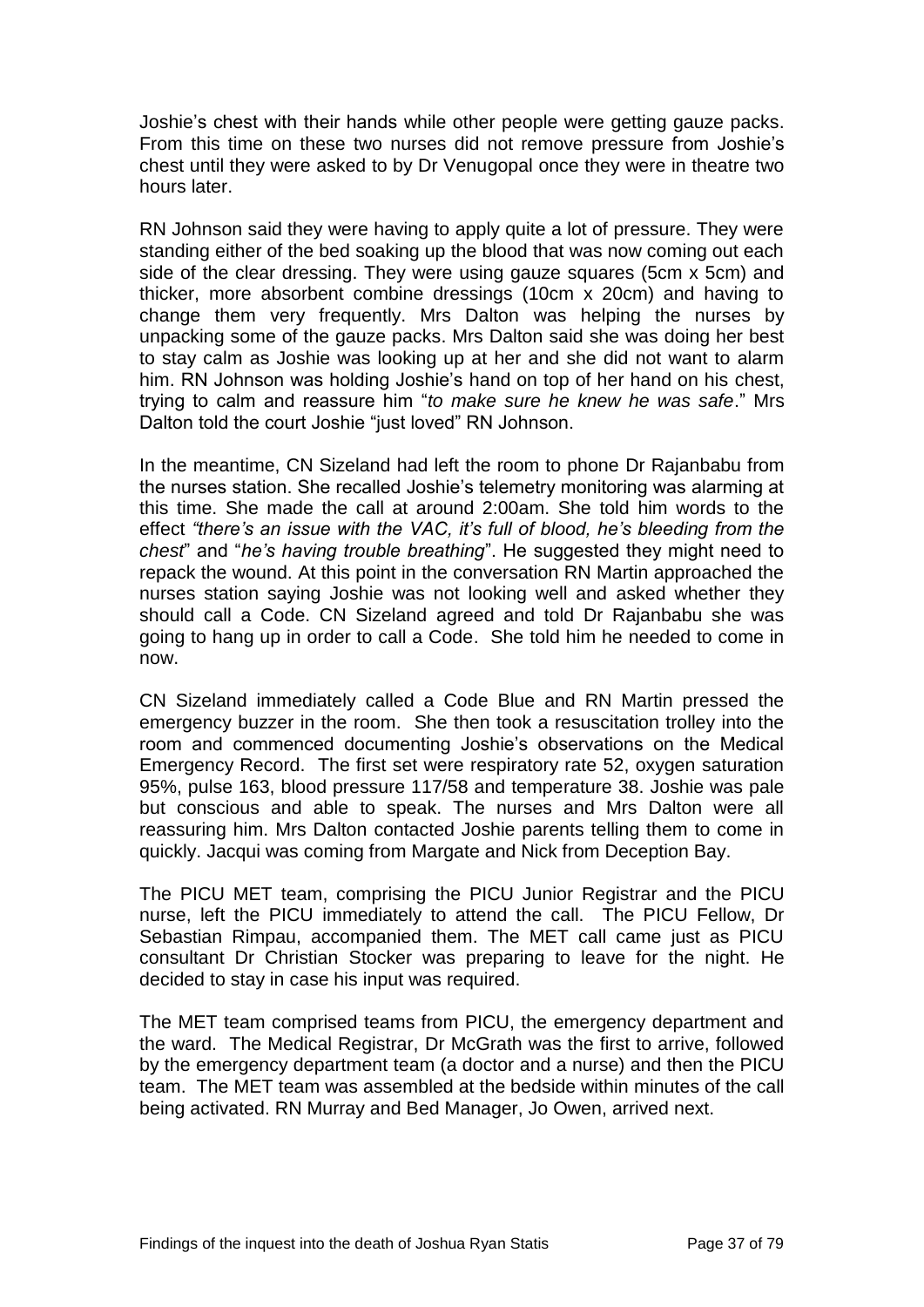CN Sizeland and RN Martin provided a handover to the team outside the room, including that Dr Rajanbabu had already been contacted and was on his way.

On entering the room Dr Rimpau observed Joshie was awake, responsive and orientated. He was able to speak to Joshie, get appropriate answers and reassure him. Joshie was on his back, semi-recumbent in the bed with multiple pillows behind his head. He was pale. He saw two ward nurses holding white dressings on to Joshie's chest. While unable to say whether the dressings were bloody, he did not think they were drenched. He did recall the clear dressing was bulging with dark blood pooling behind it but was not pulsating. He couldn't be sure if he saw at the time there was bleeding from the side. He too saw the VAC canister was filled with blood. He described the situation as both reassuring – because Joshie was awake, oriented, able to talk and he had good blood pressure – but alarming. His initial sense of relief slowly dwindled as it became apparent to him this was a quite serious situation.

Dr Rimpau led the resuscitation. He immediately asked Dr McGrath to call the Blood Bank to ask for a Group and Hold and packed red blood cells. She faxed a Request Form to the Blood Bank and followed up with a phone call to alert them the request was on its way and that the products were needed for a MET situation. Dr Rimpau recalled being told the requested blood products would not be available for 30 minutes because they didn't have an active cross-match. A nurse told him there were O-negative blood products in the operating theatre fridge on level 4 that had been reserved for another patient. Dr Rimpau instructed Dr McGrath to tell the Blood Bank they would use that O-negative blood while they waited for the blood products.

PICU nurses RN Mike Bingham and RN Samantha Tenison-Woods brought the Albumin and O-negative blood to the ward. They both stayed to assist in the resuscitation, including by collecting equipment and drawing up blood into syringes to administer to Joshie.

As Joshie only had a small PICC line, the MET team's next priority was obtaining intravenous access. Dr Rimpau recalls access was difficult but he was able to site a 22G cannula in the left hand. Intravenous fluids were commenced at 2:20am followed by four 60ml boluses of O-negative blood from 2:25am (equivalent to one unit of blood) and then two 60ml boluses of Albumin, the last of which was recorded as being given at 2:38am.

At some point the nurses started using towels instead of gauze and combine dressing to keep pressure on Joshie's chest. CN Sizeland explained this was because a towel being bigger was easier to use rather than opening up packets of combines. She could not say whether they ran out of dressings while Joshie was on the ward. She didn't think they had change the towels while he was there because she did not recall there being soaked towels when she cleaned up the room later.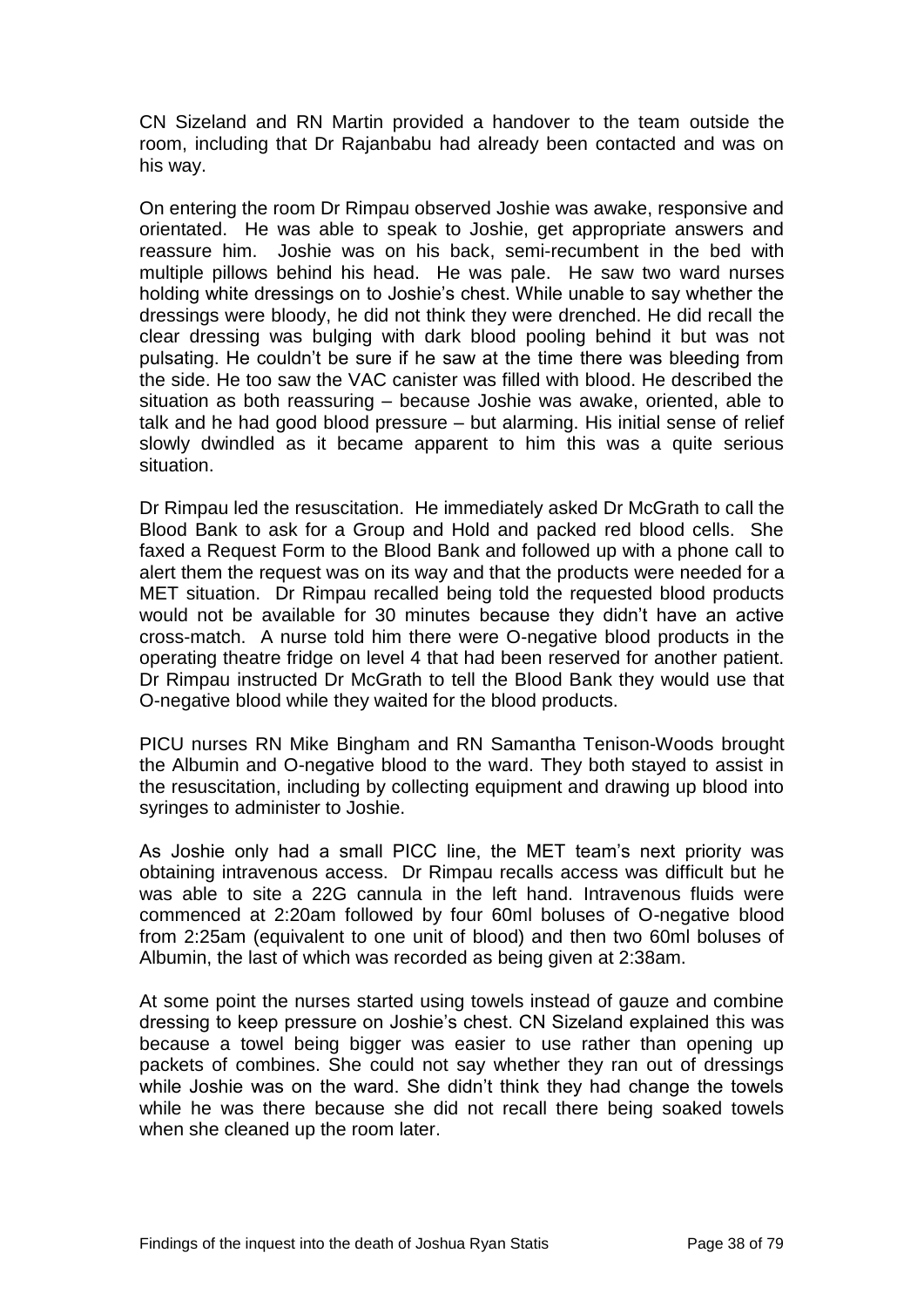Within ten minutes of the MET call, Joshie's heart rate had increased to 205 beats per minute. Apart from the elevated heart rate his observations remained stable. He was still awake and talking. When asked to consider Joshie's observations over the course of the resuscitation, Dr Rimpau thought his respiratory rate possibly reflected that Joshie was guarding but his oxygenation was fine; he attributed the significantly elevated heart rate to hypovolaemia and anaemia and he observed that Joshie's blood pressure remained quite reasonable up until around 2:35am, commenting that children can maintain their blood pressure for quite some time.

While the MET team were prepped to intubate on the ward, Joshie's condition at that time did not require it.

Dr Rimpau spoke briefly to Dr Stocker early in the resuscitation to ask him to stay as although he didn't have a full understanding of what was going on he knew he would need him.

In the meantime Dr Rajanbabu had run approximately one kilometre from his residence to the hospital. He said he left straight after the phone call from CN Sizeland, arriving at the hospital at around 2:16am. He was getting into the ground floor lift when he received another call on his mobile from the nurse asking where he was. He went straight up to Joshie's room. The MET team were all in attendance by this time.

Dr Rajanbabu came to the bedside and stood beside Dr Rimpau. Dr Rimpau recalled him looking at Joshie, the monitor and the wound from that position. CN Sizeland was standing on the other side of the room at this time holding the MET call record. She did not specifically remember telling him Joshie's observations but they were visible on the portable monitor.

Dr Rimpau and Dr Rajanbabu conferred briefly at the bedside. Dr Rimpau's recollection is Dr Rajanbabu was hopeful that it was oozing from the wound but when asked his opinion Dr Rimpau responded saying it could be but he didn't think so. He thought it was a surgical bleed. They also discussed whether to administer Prothrombinex to reverse the warfarin. Joshie's last recorded INR was 2.1, a level Dr Rimpau described as not particularly high. He said Dr Rajanbabu did not want to do this because of the mechanical aortic valve.

Dr Rajanbabu said he saw three things – how much blood was in the canister; there was an unusual amount of blood under the dressing and Joshie looked pale. He recalled seeing someone applying pressure to Joshie's chest to mop up blood that was coming out of the side of the clear dressing. He had never seen something like this before so he felt it important to get his consultant in to do the assessment.

At some point the suction on the VAC dressing was switched off.

# *The 2:19am phone call*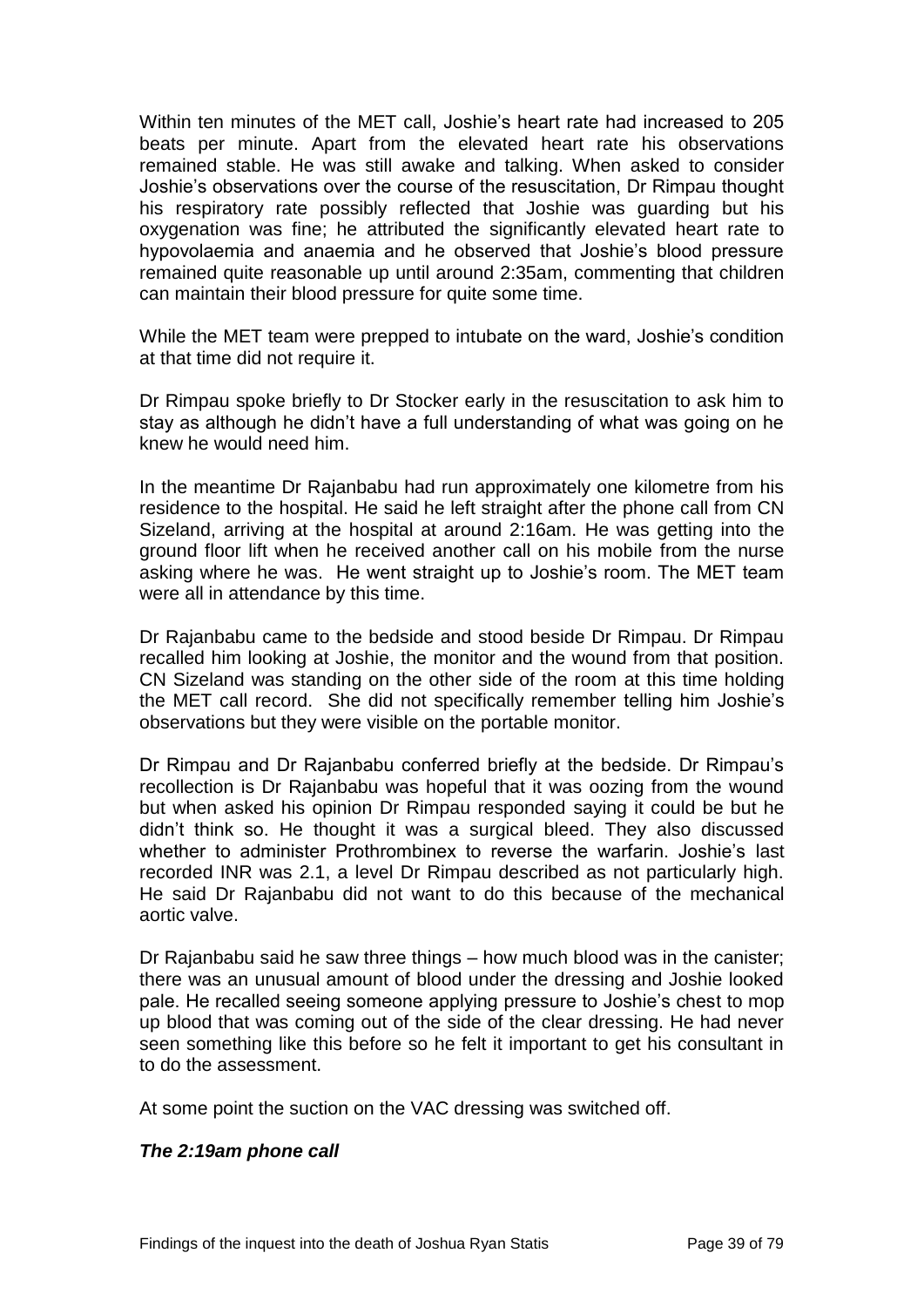Dr Rajanbabu then phoned Dr Venugopal. This call was made at 2:19am.

Neither doctor could recall the exact conversation.

The doctors agree the following information about Joshie's presentation was exchanged during the call:

- there was blood collected under the dressing:
- there was blood in the VAC canister; and
- Joshie was tachycardic.

There is conflict between their evidence about whether the following information was conveyed at this time:

- Joshie's vital signs Dr Rajanbabu said Dr Venugopal asked him if Joshie was stable, this prompting him to ask the MET team about Joshie's blood pressure and then tell Dr Venugopal Joshie was pale and tachycardic but his blood pressure was stable. Dr Venugopal said he asked how Joshie was doing clinically but denies being told Joshie's vital signs, other than being told he was "slightly tachycardic" and sitting up and talking to his grandmother;
- Joshie's INR Dr Rajanbabu said Dr Venugopal asked for the INR prompting him to ask a nurse and then tell Dr Venugopal. Dr Venugopal said he was not given the INR at this time but rather he asked Dr Rajanbabu to call him back with the INR and the vital signs;
- the description of the blood under the dressing Dr Rajanbabu recalled seeing blood collected below the dressing with some blood leaking out the side. The two nurses were still applying pressure to the wound at the time. He could see they were using something to mop up the blood that was coming out. He said he told Dr Venugopal there was blood under the dressing. Dr Venugopal said he was told Joshie had significant ooze and soaked dressings;
- the amount of blood in the canister Dr Rajanbabu said he thought Dr Venugopal asked how much blood was in the canister and he told him 200-300mls. Dr Venugopal did not recall being told this, saying he asked Dr Rajanbabu to call him back with the INR and amount of drainage in the canister. His evidence was had he been given this information during this phone call he would have come straight into the hospital rather that sit at home waiting for the next phone call. There is no evidence they discussed the appearance of the blood, for example, was it blood-stained fluid or frank blood? In cross-examination by Counsel for the family, Dr Venugopal said information suggesting the canister was full with red fluid "..*would be a concern, but it's not something which would alarm me, because it just means that the VAC dressing is sucking out the serous fluid from the wound, if it's haemoserous, and that's – that would be a normal presentation if you put somebody on a wound infection*"; and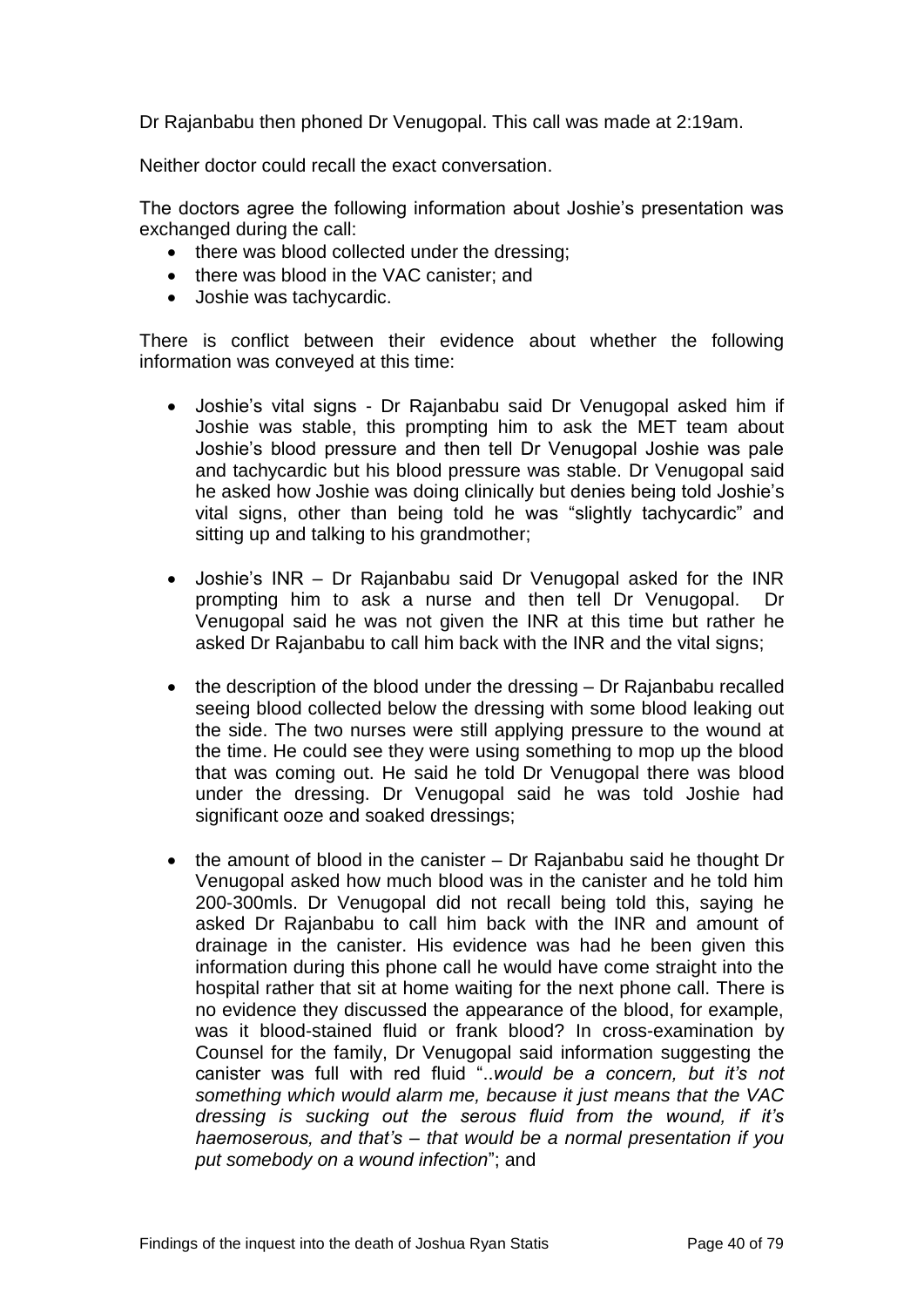$\bullet$  the MET team was in attendance  $-$  Dr Rajanbabu said he reported that that Joshie was being resuscitated with blood and fluids. Dr Venugopal denies being told a MET call had been made.

The doctors agree they discussed possible causes of the bleed being either the wound site or from inside the chest, with specific consideration of bleeding from the thin aorta (a catastrophic event).

Dr Rajanbabu explained a wound bleed in a warfaranised patient could be from the edges of the sternum, periosteal edges, skin edges where there are capillaries or from granulation tissue. He was aware it was an acute bleed. His preliminary thinking was it from the fragile aorta. His evidence is consistent with that of Dr Rimpau who described their shared impression at that time this was more than a "medical bleed" and needed surgical intervention.

But Dr Venugopal did not consider a bleed from the aorta as a "top priority" because a bleed of this kind so long after the initial surgery was unlikely. Further, had it been the aorta he would have expected a far more catastrophic bleed than he perceived there to be from the information he said he was given and for Joshie to be far more haemodynamically compromised than sitting up and talking. In evidence he explained "the more common possibility" for bleeding in a boy with an open wound with a VAC dressing with negative pressure suction and on anticoagulation was oozing from the granulation surface of the wound at a time post-operatively when new granulation tissue was forming, which was collecting in the VAC canister.

Dr Venugopal did not sense any urgency about the situation. Based on the information he says he was given at that time "*it looked unlikely that it was a more sinister bleeding*".

The doctors agree that Dr Venugopal asked that Joshie be taken to the PICU for the dressing to be taken down to inspect the wound and for Dr Rajanbabu to then update him further. In requesting the transfer to PICU, he was thinking about the potential for Joshie's INR to complicate things, him being on both anticoagulation and antibiotics. There is no evidence to suggest they discussed the possibility of Joshie needing to go to theatre even though Dr Rajanbabu was already aware the emergency/trauma team was being called in. He did not tell Dr Venugopal the call-in had been activated.

By the end of the phone call, Dr Rajanbabu understood the plan was to transfer Joshie to the PICU for further assessment including an echocardiogram and an inspection of wound in PICU. Although Dr Venugopal could not recall any discussion about an echocardiogram he conceded in cross-examination he might have ordered it because it would give some indication whether there was any collection behind the sternum.

By the end of the phone call, Dr Venugopal's expectation was that Dr Rajanbabu would arrange for the PICU team to attend the ward to transfer Joshie and then contact him again once Joshie was in the PICU, he had taken down the dressing and would have "more numbers" (the INR, haemoglobin,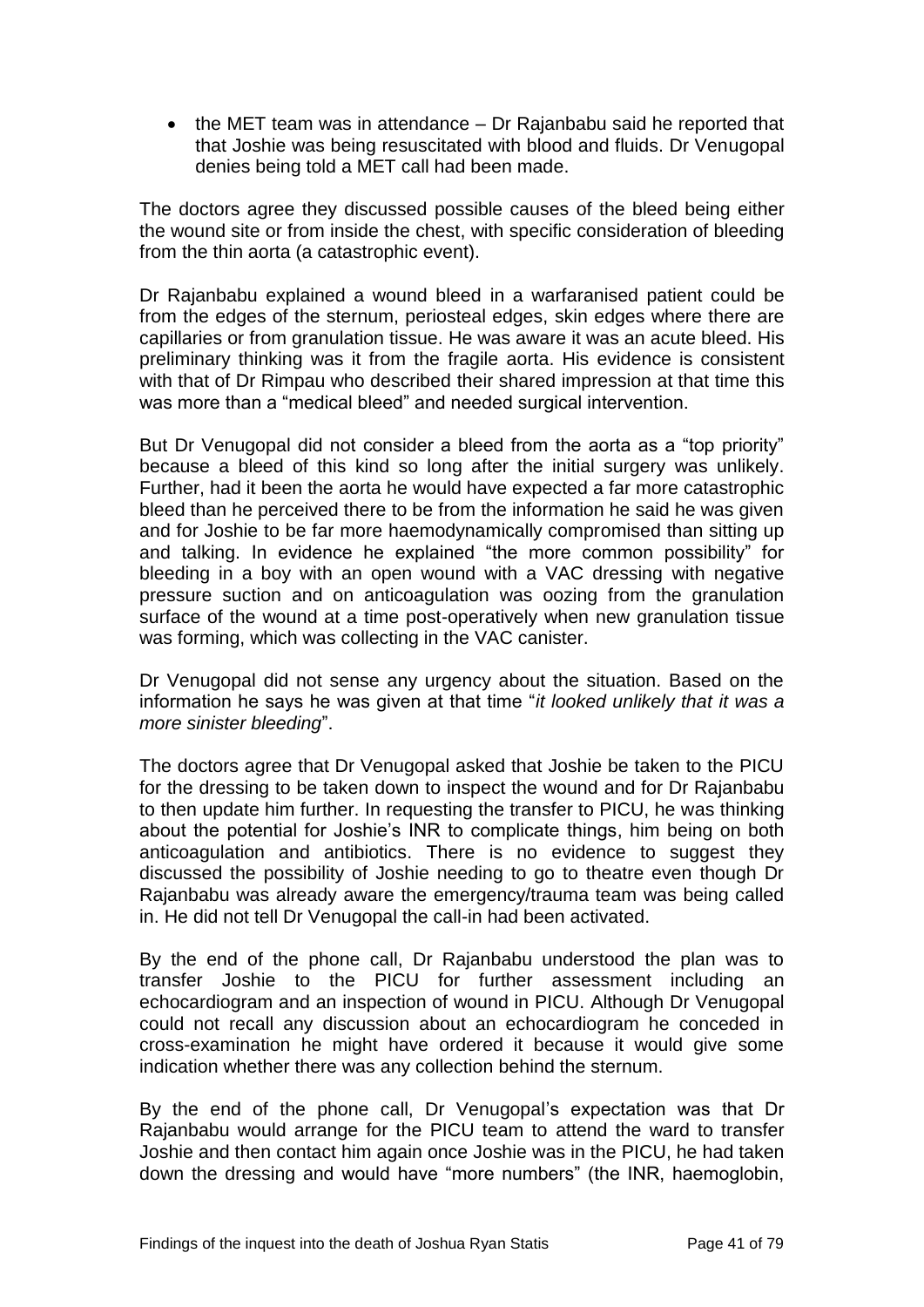blood pressure and pulse rate) to give him as well as where he thought the oozing was coming from.

Dr Rimpau said Dr Rajanbabu told him they thought it was the wound and would assess it further with a chest exploration or chest opening in PICU. He then asked Dr Rajanbabu to go to PICU to organise things there while he concentrated on managing Joshie. Dr Rajanbabu then left the ward.

Dr Rimpau explained they had done chest openings in the PICU previously to manage cardiac tamponade or for the surgeons to wash out and explore a bleeding source. In this situation he felt PICU was the safest place for Joshie and although theatre wasn't thought necessary at that time, he felt if the bleeding continued the way it was the cardiac surgical team would change their minds and take Joshie to theatre. The theatres are collocated with PICU.

Dr Rajanbabu contacted Dr Horton at around 2:26am just as he was getting into the lift on level 10. Dr Horton was asleep in the hospital at that time having come in earlier to review another patient.

Dr Rajanbabu then phoned the on-call theatre nurses. He spoke first with RN Jiby Matthew at around 2:32am. His rationale for contacting the nurses at this time was because he was almost sure they would need theatre support, or at least the theatre nurses, and he wanted to give them time to get ready. He explained that while he may not need them for a dressing change, he would need them for a chest opening in the PICU. At that time he was undecided about what he would do. RN Matthew said he told her there was a possibility she might be required for a VAC dressing change but he did not give her any other information about the patient. She then phoned the second theatre nurse, RN Diane Rejimon.

Dr Rajanbabu went from level 10 to the change rooms on level 5 to get into scrubs.

He then went to PICU on level 4. Joshie was already there when he arrived.

Dr Rajanbabu phoned RN Matthew again to tell her an echocardiogram was being performed and he would let her know the outcome. She updated RN Rejimon. Although they had not yet been told to come in to the hospital, both theatre nurses had already started getting ready.

#### *Events on the ward after Dr Rajanbabu's departure*

Joshie stayed conscious and alert throughout the resuscitation on the ward. He remained tachycardic (pulse rate above 190) with an elevated respiratory rate but good oxygenation and his blood pressure remained stable.

Dr Rimpau phoned Dr Stocker. Dr Stocker recalled this conversation occurring approximately 20 minutes after the MET call. Dr Rimpau told him the bleeding had stabilised, Joshie now had a good blood pressure and pulse but that it was significant bleeding and he thought theatre was required and someone was organising that.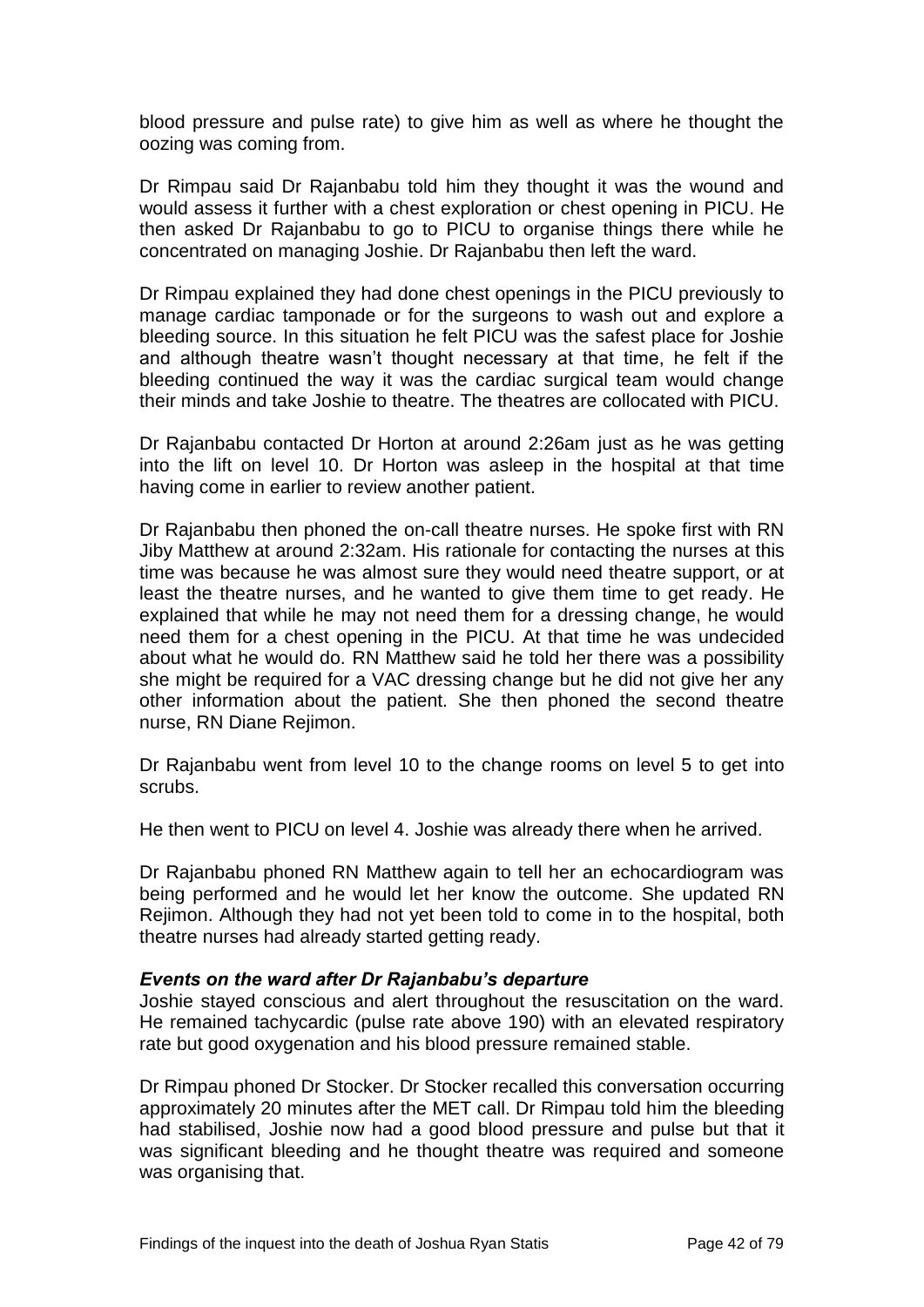Dr Horton arrived on the ward at around 2:28am. He did not specifically recall reviewing Joshie there. He was told Joshie was unstable and there was blood in the VAC dressing and they wanted an echocardiogram. Dr Horton then left the ward to set that up in PICU.

Dr Rimpau phoned the Senior PICU Registrar, Dr Andrew Hughes, to ask them to get ready for Joshie's arrival. RN Owen contacted the PICU Team Leader to ensure a bed space was set up to receive him.

When asked whether at that time there was any sense of urgency about getting Joshie to theatre, Dr Rimpau said he was hopeful that by the time they arrived in PICU the surgeons would have a plan in place given Dr Rajanbabu had left some 15-20 minutes earlier.

## *An on-call theatre team is activated*

From the start, RN Murray assumed Joshie would be taken to theatre for repair of what she assumed was a deshisced wound. There were four on-call theatre teams at LCCH – emergency/trauma, liver and transplant, ECMO/cardiac surgical and cardiac catheter laboratory teams. She was looking for guidance about which team to call in.

Dr Rimpau had a brief discussion with RN Murray and RN Owen before he went into the room to assess Joshie. He recalled agreeing to a suggestion made at this time that the trauma team should be activated. He was inclined to accept the nurses' assessment that Joshie might need to go to theatre. His thinking was the trauma team could respond quickly and could always be stood down if it turned out they weren't needed. RN Murray's recollection is Dr Rimpau did not decide this until after he had assessed Joshie and when they were arranging additional intravenous access.

RN Murray and RN Owen had started calling the emergency/trauma team before Dr Rajanbabu left the ward. They did this from the nurses station with reference to the call-in lists in the Bed Manager's folder. They told the team members they thought it was a deshisced wound requiring surgical repair. Most of those RN Murray spoke to indicated they could be there within 15-20 minutes. However, RN Owen told her she was receiving calls from various trauma team members advising they do not come in for cardiac patients and the cardiac surgical team should be contacted instead.

RN Owen recalled waiting to speak to Dr Rajanbabu while he was on the phone with Dr Venugopal. Once he finished the call, she told him she had already called the trauma team and wanted to know if he wanted the cardiac theatre team to be called. On the evidence of RN Murray and RN Owen, Dr Rajanbabu indicated he did not as they were taking Joshie to PICU.

Shortly before Joshie left the ward for PICU, RN Owen sought further clarification from Dr Rimpau about the theatre team call-in. It was at this time he decided the cardiac surgical team should be called in. He felt this situation was more than something they could manage with just blood products. In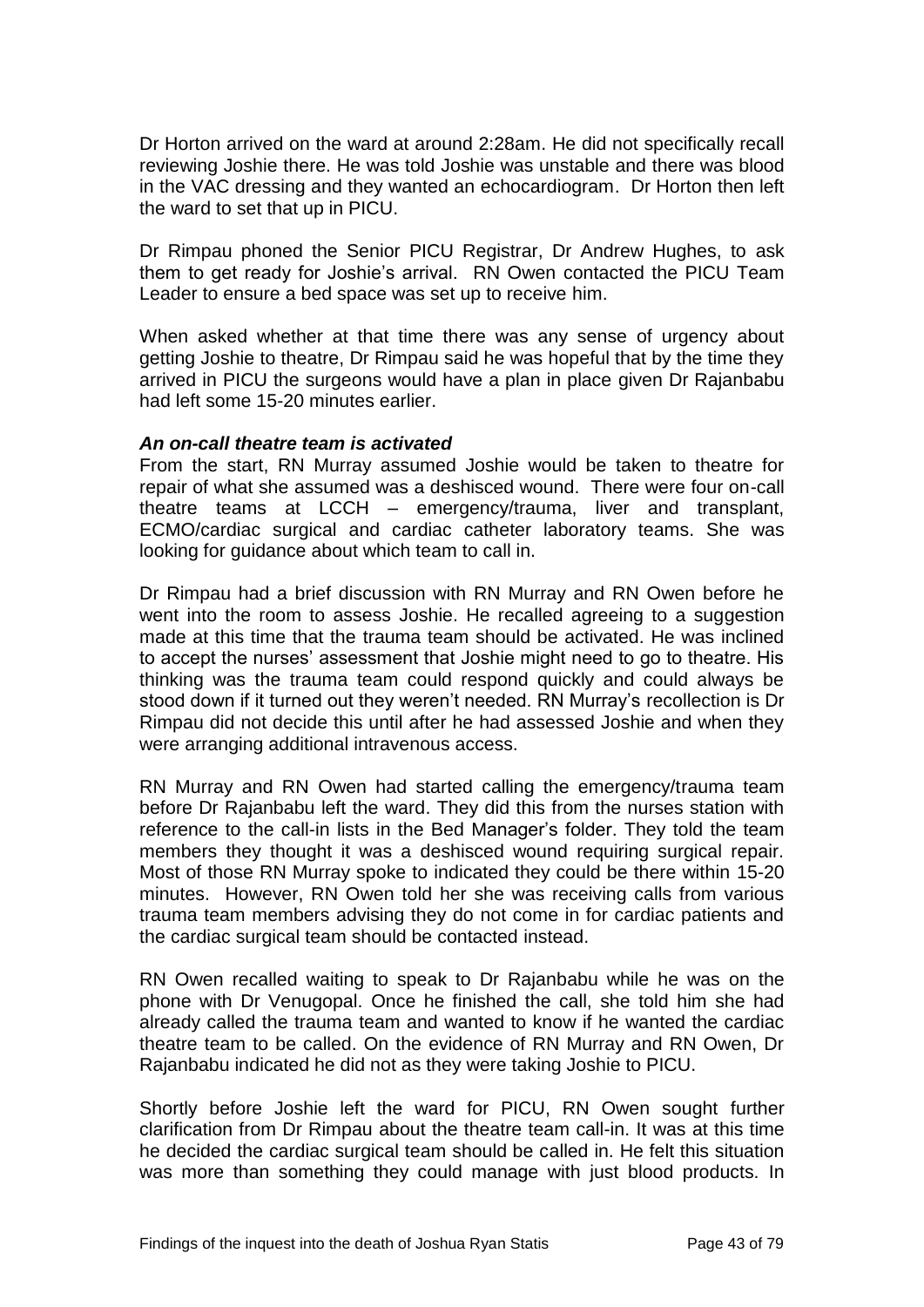evidence he confirmed his thinking at this stage was not informed by any indication from Dr Rajanbabu about the need for that team to be mobilised. This is consistent with the evidence of RN Murray who said she and RN Owen had different instructions coming from each Fellow at that point. They decided to listen to Dr Rimpau given he was leading the resuscitation. RN Owen stood the trauma team down.

At that time there was no specific call-in list for the cardiac surgical team, but there was one for the ECMO team. The ECMO and cardiac surgical teams were the same, except for a perfusionist who was part of the ECMO team only. The decision to activate the cardiac surgical team lay with the Surgical Fellow or another member of that team.

CN Sizeland recalled seeing the two nurses at the nurses station at around 2:35am trying to figure out who to call. RN Murray contacted the hospital switchboard for assistance but they only had the same on-call lists. She and RN Owen then decided to start phoning everyone on the ECMO team. RN Murray phoned the first theatre nurse, RN Matthew who said she would be there in 20 minutes and would phone RN Rejimon. RN Matthew had already received the call from Dr Rajanbabu and knew this call was about the same patient. She could not recall whether RN Murray told her the patient was bleeding profusely. A short time later, RN Matthew received a third call from Dr Rajanbabu asking her to come in. She phoned RN Rejimon who by then was ready to drive in.

RN Murray next phoned the perfusionist, Carla Zazulak. Ms Zazulak explained it for unusual for her to be contacted by anyone other than the cardiac surgeon or cardiac Surgical Fellow. She was not given any information about the volume of bleeding. It was at this point RN Murray became aware they were getting ready to transfer Joshie so she returned to the room to help.

The transfer took approximately 10 minutes and was uneventful apart from intravenous access in Joshie's hand being lost. RN Johnson and RN Doeblin continued to apply pressure to his chest. Joshie remained conscious and alert. Mrs Dalton went with him.

The PICU observation recording commenced from 2:44am – the monitors record observations every minute as soon as they are connected to a patient. Using this as a benchmark, Joshie arrived in PICU sometime between 2:40am – 2:45am.

#### *Joshie's arrival in PICU*

Joshie was awake and able to talk when they arrived in PICU. The team was met by Dr Stocker, Dr Hughes, Dr Shane Gardiner (another Senior PICU Registrar), Dr Greg Nolan (the PICU retrieval registrar) and PICU nursing staff.

Mrs Dalton remained out by the nurses station as there was no room in the bed space with so many people around Joshie. RN Owen was supporting her.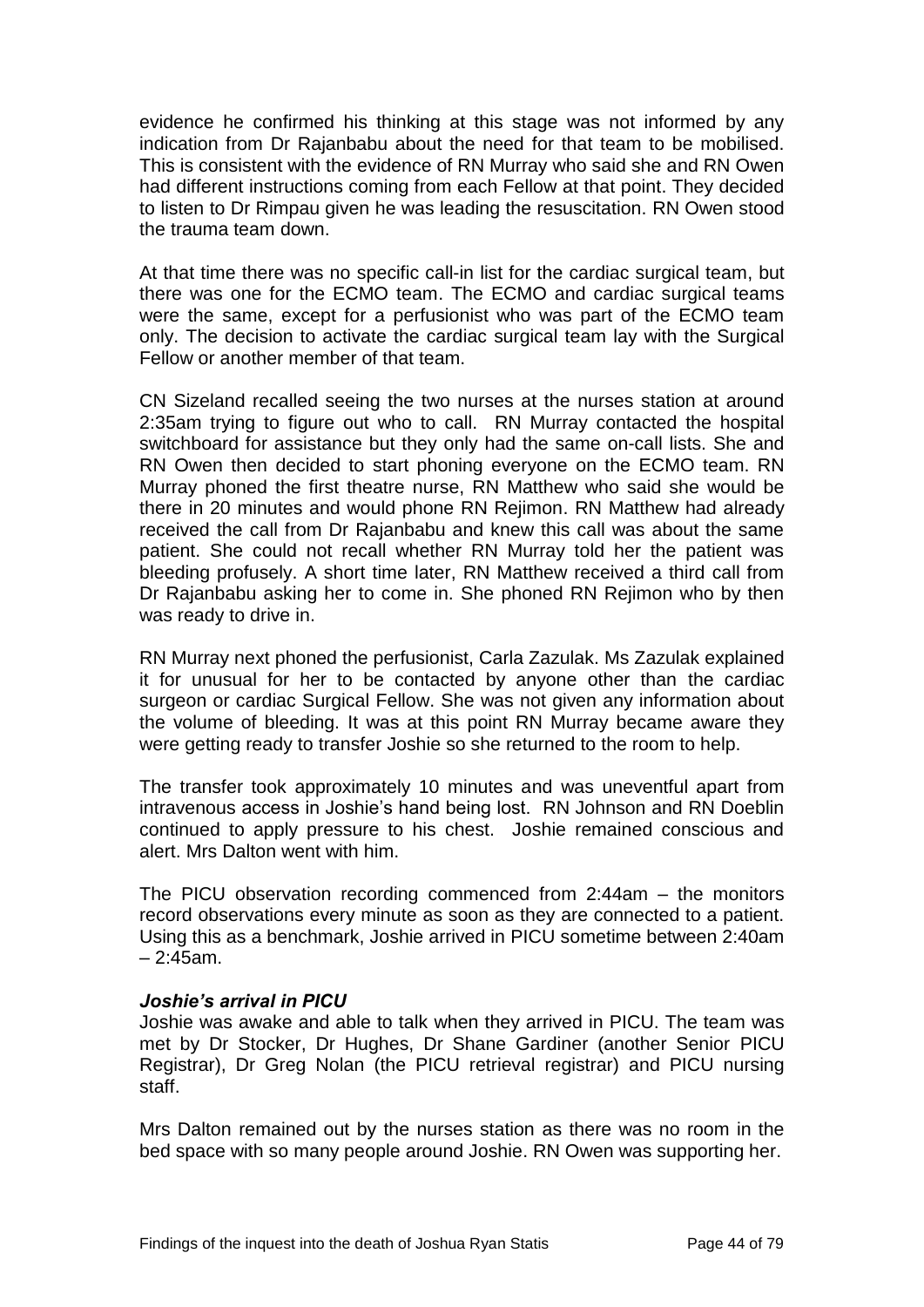Dr Stocker immediately assessed Joshie. He felt Dr Rimpau's earlier assessment was correct. From his inspection and patient assessment "*this was serious bleeding, not just superficially but coming from deep.." -* it was a serious situation. Joshie was still talking. He had a measurable blood pressure under a lot of effort with volume and adrenaline. At that time, Dr Stocker was under the impression the cardiac surgeon was on his way.

Within five minutes of Joshie's arrival, Dr Stocker initiated the Massive Transfusion Protocol (MTP). This activates the urgent delivery of packs of blood products from the Blood Bank. Dr Stocker explained he did this because he assessed Joshie as meeting the criteria of 'critical bleeding', meaning life threatening major haemorrhage. Dr Stocker described the situation as "*he already had several probably litres of fluid in him and still profuse bleeding from his chest wound, and we had to give volume ongoing. We had to give blood ongoing. We had to – had him on an adrenaline infusion and additional gave adrenaline [indistinct] so this bleeding was massive and would have met the criteria of critical bleeding*."

According to the MET record, Joshie had received 240ml of blood and 120ml Albumin in addition to normal saline running at 100ml per hour while on the ward. The fluid balance chart in PICU was not completed and no other documentation able to be located regarding fluid or drug administration so it is difficult to establish what fluids Joshie had had or was receiving when Dr Stocker assessed him.

Dr Stocker then assigned various PICU staff to different resuscitation roles. His aim was to stabilise Joshie haemodynamically. He described the PICU staff who were rostered on this shift to be some of the most experienced and highly qualified staff they had.

There is a paucity of clinical documentation for the period from around 3:00am until Joshie's death. Dr Stocker had appointed one of the PICU nurses to scribe once Joshie arrived in PICU. However, this nurse was called out to another patient in the PICU soon afterwards leaving no one else available to scribe – all other available staff were either assisting with Joshie or attending to other patient who they were unable to leave. It was not possible for those staff attending Joshie to maintain contemporaneous notes without the assistance of a scribe. This is why most of the clinical record for this period was documented retrospectively by the staff involved.

Dr Gardiner described the appearance of Joshie's dressing by now as a large bubble of blood under the clear plastic dressing which was 10-15cm and two nurses were mopping up the blood escaping from the sides of the dressing.

Dr Rajanbabu arrived in PICU after Joshie. He immediately spoke with the Dr Stocker. He did not recall being given an update or reviewing Joshie himself before this conversation. Dr Stocker said he asked how long it might be until the cardiac surgical team arrived and was advised they wanted to do the echocardiogram first. He recalled clearly expressing his opinion that regardless of the echocardiogram findings, Joshie needed to go to theatre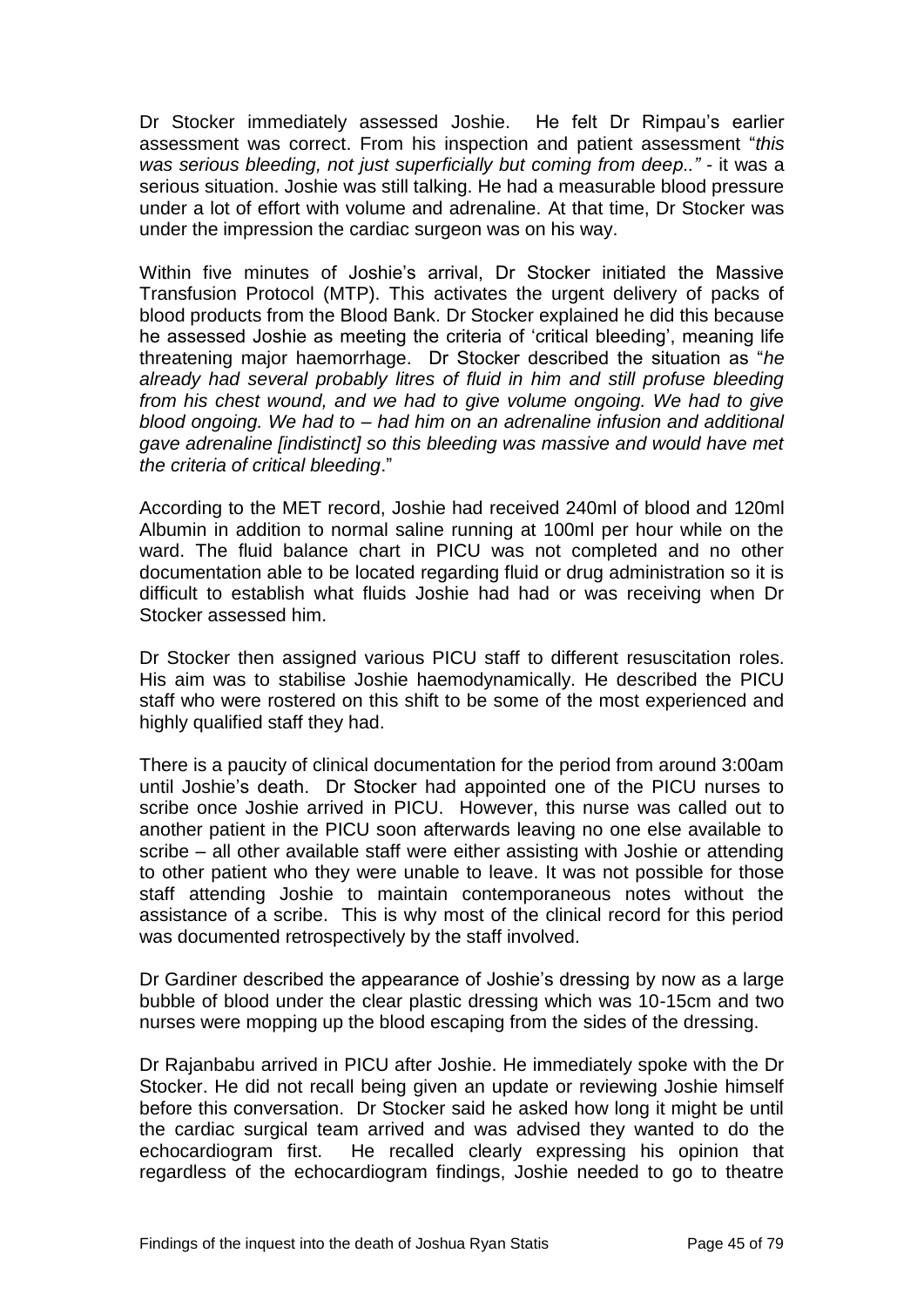because the bleeding was not oozing but massive bleeding potentially from deeper down. Dr Rajanbabu could not recall being told about massive or catastrophic bleeding and did not think they discussed the echocardiogram. He agreed Dr Stocker indicated he was not happy for the wound to be inspected in PICU; that Joshie needed to be taken to theatre for investigation and the theatre needed to be activated. He estimated their discussion took several minutes because it canvassed two different plans – inspecting the wound in PICU or in theatre.

While Dr Stocker did not think the echocardiogram was necessary as the deep bleeding was obvious, he conceded if it had been ordered by a consultant, he as a consultant would expect the more junior doctor to carry out his order.

There is no evidence to suggest Dr Stocker told Dr Rajanbabu during this conversation that he had activated the MTP.

It happened that Dr Horton was performing the echocardiogram at around this time. He understood the echocardiogram was requested to investigate Joshie's heart function and whether there was pericardical effusion. He described performing the procedure in difficult emergency circumstances. Joshie was unstable, there were many resuscitation team members performing various tasks around him and it was complicated by the dressings on the chest, where the echo probe is usually placed. The nurses were still applying pressure to the chest. He did not remove or adjust any of the dressings because the "*ultimate importance was to tamponade the amount of bleeding."* His memory of the dressings was "*it was all soaked in blood. Certainly a very large amount of blood loss there*." This meant he was unable to obtain the standard views but did obtain windows from the lateral axilla and subcostal regions. The images were sufficient for him to determine quickly there was good hyperdynamic heart function and no pericardial effusion. Dr Horton reported these findings to Dr Rajanbabu, Dr Stocker and Dr Rimpau.

Dr Rajanbabu went over to see the echocardiogram before he phoned Dr Venugopal. He said he was standing in front of Joshie but said he did not have time to perform a formal assessment of him. In evidence he described the situation as "*it was difficult to assess, because the team was giving fluid, and I didn't have a chance to look at the canister or in the –thing*." After viewing the echocardiogram images, Dr Rajanbabu's priority was to start activating the theatre "on a priority basis" and he left the bed space to make phone calls from out near the nurses station.

It was not clear from his evidence whether he realised the MTP had been activated or that he understood what that was.

#### *What Dr Rajanbabu did next*

Dr Rajanbabu explained it takes approximately 45 minutes to an hour to assemble an on-call theatre team to be ready to operate at night. It was the Surgical Fellow's responsibility to initiate the call-in.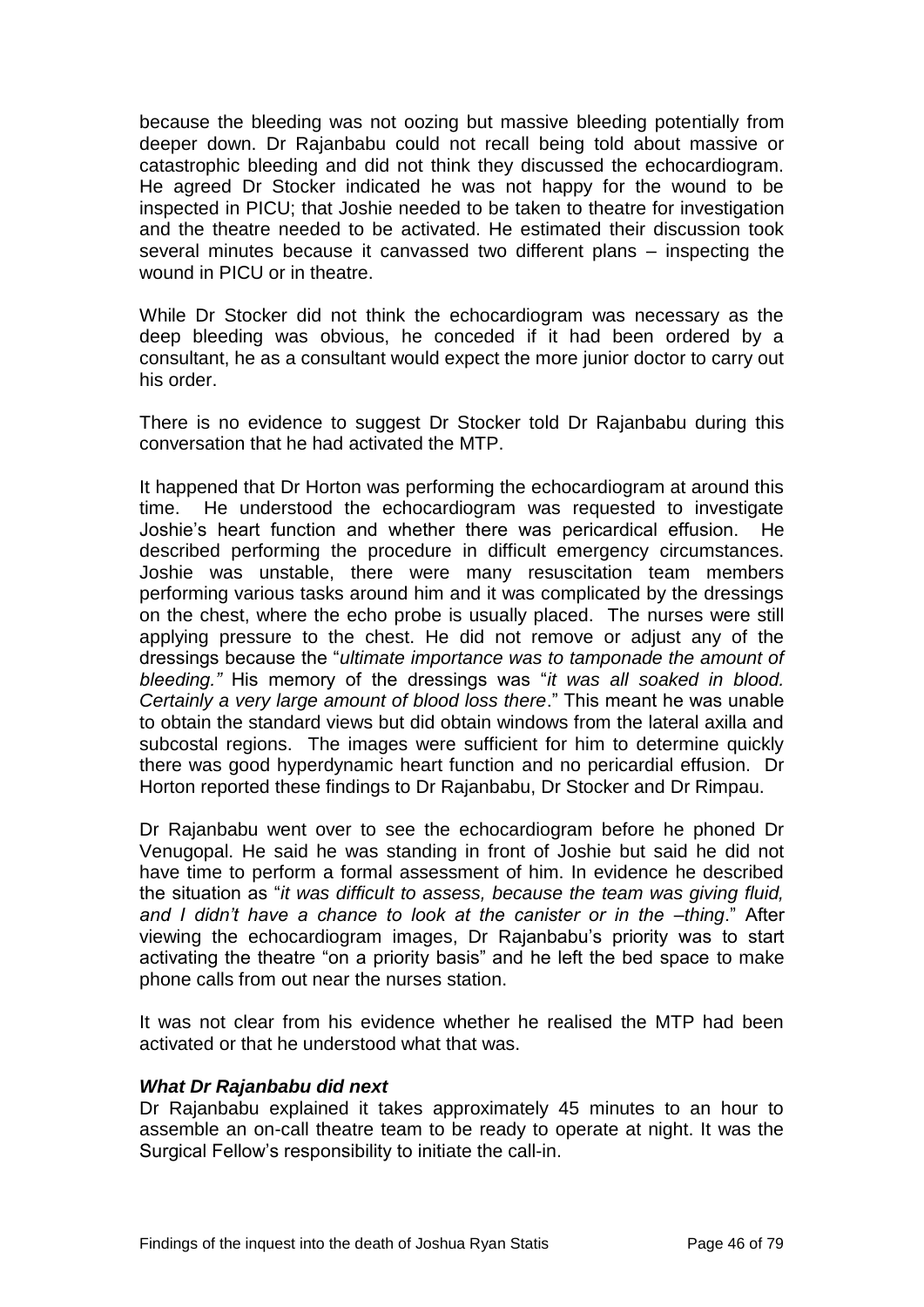He contacted the theatre nurse first because they needed to set up the theatre. He phoned RN Matthew at 2:46am and told her to come in. She then phoned RN Rejimon who was by then ready to leave home.

Dr Rajanbabu was about to phone Dr Venugopal when he received a call from Ms Zazulak. According to Ms Zazulak's mobile phone log, this call was made at 2:47am. She was asking for more information about the patient and what was required of her. His evidence was he cut the call short in order to speak to Dr Venugopal first and then call her back. Ms Zazulak's evidence suggests a slightly longer conversation that left her with the impression she perhaps wouldn't be needed because it was going to be a dressing change with a theatre nurse. She conceded she couldn't be sure he didn't tell her this and instead needed to speak to the consultant to work out the plan first.

Dr Rajanbabu then phoned Dr Venugopal. In his initial statement made on 11 January 2016, he said this call was made at 2:49am. This is consistent with Dr Venugopal's recollection informed by reference to his mobile phone call log. However, in a subsequent statement made on 22 November 2017, Dr Rajanbabu said the phone call was made earlier at 2:47am. When this was put to Dr Venugopal, he maintained having received the call at 2:49am. Unfortunately phone records were unable to be retrieved to clarify this issue. Taking into account the timing of Joshie's arrival in PICU, Dr Rajanbabu's arrival, conversation with Dr Stocker, observation of the echocardiogram and prior phone calls with the theatre nurse and Ms Zazulak, I find the phone call was more likely to have been made closer to 2:49am.

Dr Rajanbabu estimated the call took 1-2 minutes.

The doctors agree they discussed the following information:

- Dr Stocker was not happy for the wound inspection to be done in PICU - Dr Rajanbabu described the purpose of this call as him conveying information between Dr Stocker and Dr Venugopal; and
- Dr Venugopal agreed to activate the theatre and was coming in to the hospital.

Dr Venugopal recalled being told the wound was still oozing. He said he did not get a sense of urgency from their conversation. Dr Rajanbabu couldn't recall much of the conversation including whether he explained why Dr Stocker held the view he did about where the inspection should be done. In evidence he acknowledged "*Obviously he told me that this patient is bleeding; "This patient needs to go to the theatre, and you need to get the theatre team*."

Dr Venugopal did not ask for any further information about the bleeding during this call. He said "*in retrospect, maybe I should've asked that. I didn't, because at that stage, I'd already made the plan that he's going to theatre anyway.*" In cross-examination he accepted he could have asked Dr Rajanbabu anything about Joshie's condition including vital signs and INR, and could have asked to speak with Dr Stocker. While he was surprised by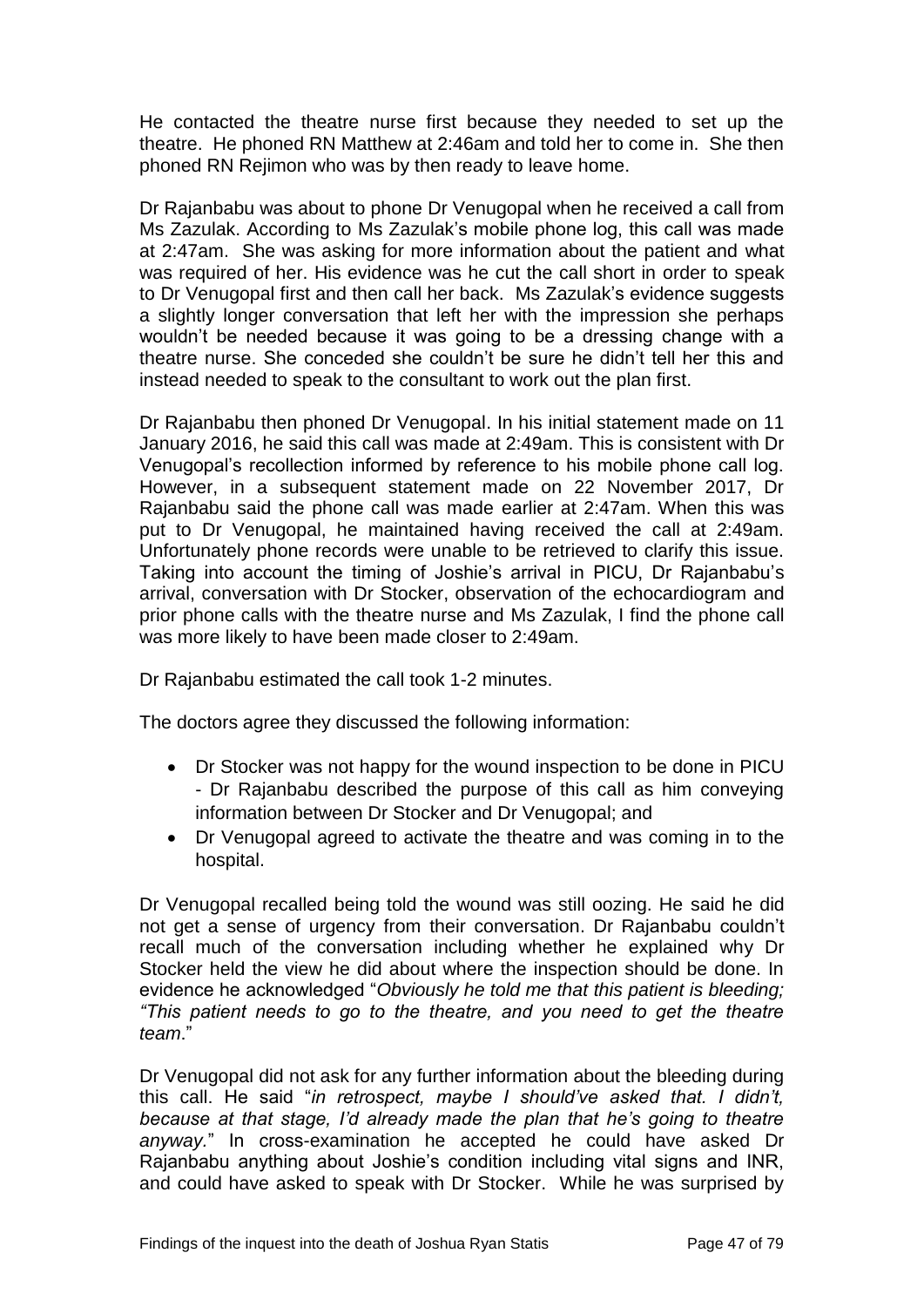Dr Stocker's view he did not want to have a difficult conversation or get into an argument when he knew he knew he was going in to the hospital to inspect the wound anyway.

He said had he been given information such as the MTP having been activated and that Joshie was tachycardic and hypotensive it would have changed how he approached things – he would have been mentally prepared to come in as an emergency and would have immediately changed into scrubs before going to the PICU so he was prepared to shift the patient immediately. He would also have spoken to Dr Stocker. This would have given him a full picture and they would possibly have come up with a joint plan including the use of ECMO or opening the chest.

Dr Rajanbabu then contacted the on-call anaesthetist, Dr Mike Ranger, via the hospital switchboard. Dr Ranger said he told to come in as Joshie was draining blood into his VAC dressing. He was simply told it was urgent but not given any other information about the patient. He explained at that time in the morning that was all he needed to know. Dr Ranger advised he was an hour away. He left immediately to drive to the hospital.

Dr Rajanbabu then spoke to Dr Stocker about Dr Ranger's estimated time of arrival. Dr Stocker told him there was an anaesthetic registrar available in PICU would could manage the anaesthesia until Dr Ranger arrived. Dr Rajanbabu phoned Dr Ranger again to let him know and told him not to rush. RN Murray overheard this, later documenting in her contemporaneous note of the night's events as "*cardiac surg – told anae - don't rush not urgent*." Dr Ranger could not recall being told this; he was operating under the understanding he was required to attend urgently.

Dr Rajanbabu said he then phoned Dr Venugopal at 2:59am, he thinks to update him about Dr Ranger. Dr Venugopal did not recall this phone call. He was in his car at the time, and on checking his mobile phone since claimed there was no record of a call received at this time. In the absence of phone records, the fact of this call could not be verified.

# *Perceived delay in delivery of blood products to PICU*

Joshie's resuscitation continued in the meantime. He remained awake, alert and quite calm.

On the first set of PICU observations recorded at 2:45am, Joshie's pulse was 188 and his non-invasive blood pressure was 88/45. Dr Rimpau recalled the blood pressure reading from the arterial line was much lower than had last been recorded by the cuff on the ward (100/43). It was not clear whether this represented a change in recording mechanism or a change in clinical condition.

Once the MTP was activated, the team's priority was to stabilise Joshie haemodynamically. On his arrival in PICU they took steps to enhance his vascular access with the addition of an intraosseous line (inserted by Dr Rimpau) and a central line and left femoral arterial line (sited by Dr Gardiner).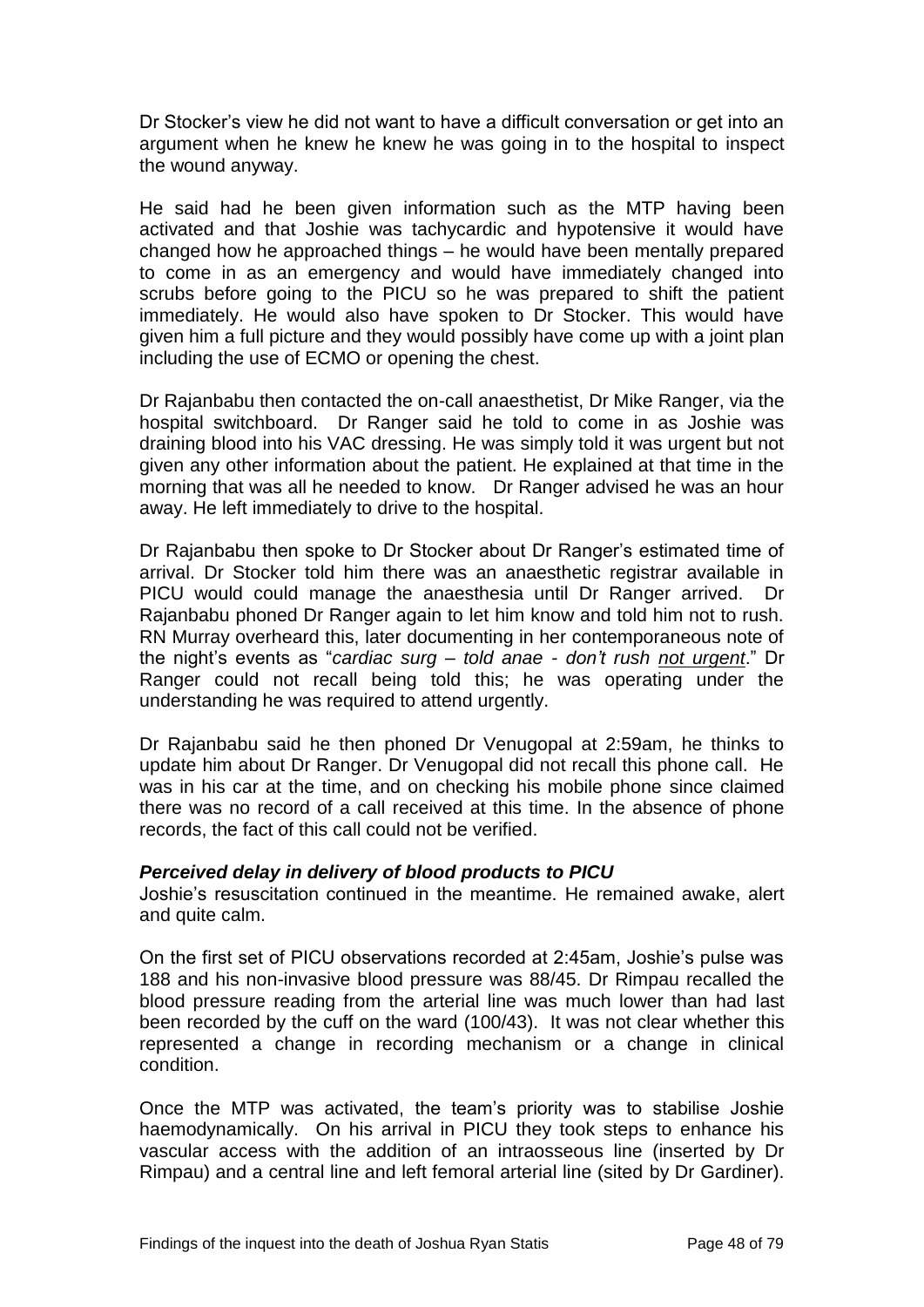During the line insertion Joshie became briefly unresponsive with seizure-like activity lasting approximately 20 seconds. Joshie then regained consciousness. He was commenced on an adrenaline infusion.

Once Dr Stocker activated the MTP, staff were assigned to various roles – Dr McGrath was liaising with the Blood Bank; RNs Murray and Duncombe were allocated to receiving, safety checking and preparing the blood products for administration. This involved taking the blood products out of the pneumatic transport system (PTS) in the PICU, checking the product against the form sent with the product from the Blood Bank, signing and returning the form through the PTS, drawing up the blood product for use, labelling the syringe with Joshie's name and handing the syringe to the team for use. At some point, Dr McGrath was replaced by another doctor as she was called away to another patient.

A Medirest porter had been sent to the Blood Bank but returned without any blood products because they were being delivered to PICU by the PTS. There was a lamson located immediately outside Joshie's bed space. RN Duncombe said people were constantly asking for blood but it had not arrived. RN Johnson recalled Dr McGrath was periodically on the phone requesting more blood and becoming frustrated. Dr Gardiner recalled there was a problem with blood products arriving as the team was looking for platelets in particular (they needed to replace platelets to establish clotting). Dr Rimpau described sometimes finishing a syringe and wanting a new one but it wasn't available. That said, he and Dr Gardiner both confirmed in evidence they were always giving Joshie fluids including Albumin when blood products weren't available.

Dr Stocker did not recall any delay and thought blood conserves from the ward may still may have been running when Joshie arrived in PICU. There is no documentary evidence to support the administration of further blood products after the last 60ml bolus administered at 2:38am and the arrival of the first blood products under the MTP – two units PRBC and three units of cryoprecipitate – at 3:05am.

Joshie's family arrived in PICU at around 3:00am. Joshie was still awake and talking. RNs Johnson and Doeblien had put towels over him to try to make the scene less confronting for his parents when they arrived in PICU.

A blood gas was taken at 3:02am. It revealed a low haemoglobin (57; normal range 135-175) and Joshie was in metabolic acidosis. This was in the context of the whole unit of blood and Albumin already administered, suggesting there was ongoing significant bleeding.

When asked to consider whether Joshie's bleeding changed from the time he arrived in PICU to the time the arterial line was inserted and recording arterial blood pressure (3:07am), Dr Rimpau recalled *"..we had to give blood fluid volume [indistinct] blood faster and faster and more and more to maintain blood pressure and circulation. And also because of the bleeding – we changed the towels as some point. I think it became clear that the bleeding – more and more, I think, because of regulator speed up on resus*."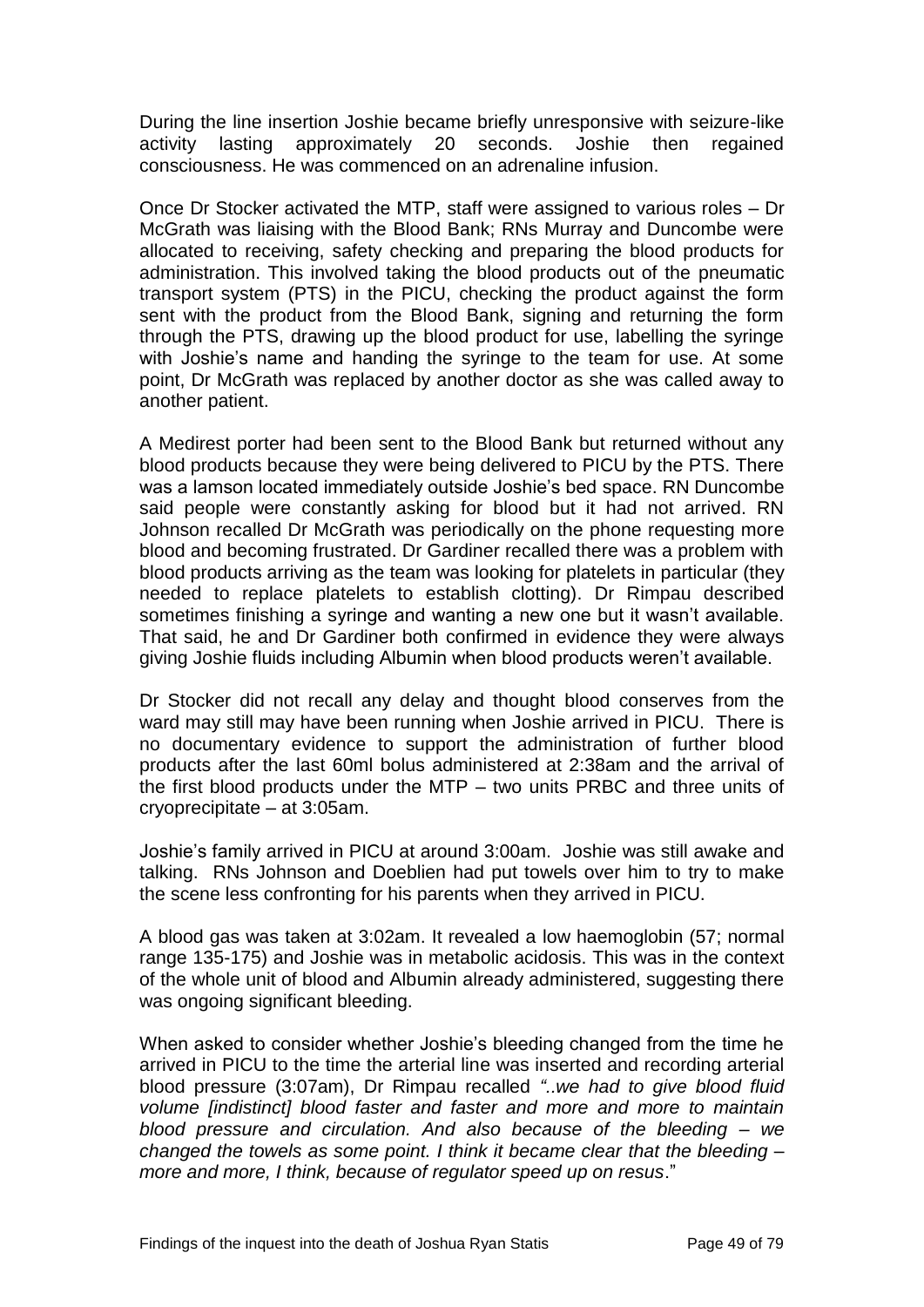Dr Horton remained to assist at Dr Stocker's request. He recalled calling out four times for someone not involved in the resuscitation to update Dr Ward by phone. Dr Ward was not notified about Joshie's condition until around 3:55pm.

## *The 3:05am phone call*

Dr Rajanbabu returned to the bed space for an update on Joshie's condition. He saw the blood was leaking much more than it had been previously – it was collecting on the bed sheet and staff were continuously giving fluids to maintain Joshie's blood pressure. He asked for the blood gas. To him, the combination of continuous blood loss, continuous need for fluid and blood products and the low haemoglobin led to him being *"..100 per cent sure that this is not something simple; we are dealing with something really bad*." It was at this time he thought things were out of control and he thought Joshie needed to be intubated. He immediately phoned Dr Venugopal who at this time was on Coronation Drive on his way in to the hospital.

Both doctors agree the following information was discussed:

- Joshie's haemoglobin was low in cross-examination Dr Venugopal conceded Dr Rajanbabu may have told him the haemoglobin was 5;
- Dr Venugopal was on his way; and
- the dressing was not to be opened.

Dr Rajanbabu maintains he told Dr Venugopal words to the effect of "*I have a bad feeling about this bleeding. This is definitely from the mediastinal*". In contrast Dr Venugopal said he did not seek further information about the blood gas because Dr Rajanbabu told him the haemoglobin was low and everything else was fine. This made him think it was a significant ooze from the wound but that Joshie was relatively stable. Given he was almost at the hospital, this information did not make a material change to what he was going to do. He was not aware Joshie was receiving blood or the MTP had been activated.

When asked about his understanding of the instruction not to open the dressing, Dr Rajanbabu explained that the tamponade effect of the intact dressing was one of the factors keeping Joshie alive.

#### *Joshie is intubated*

At about this time, the resuscitation team decided to intubate Joshie – he was becoming more haemodynamically unstable and it would help save time when he was moved to theatre. He was awake and talking right up to being intubated and Jacqui, Nick and Mrs Dalton had the chance to give him a kiss goodbye. He was intubated successfully on the first attempt and remained cardiovascularly stable during the intubation.

#### *The cardiac surgical theatre team assembles*

After speaking to Dr Venugopal, Dr Rajanbabu phoned the Blood Bank to arrange bypass blood products. He then phoned Ms Zazulak. While there is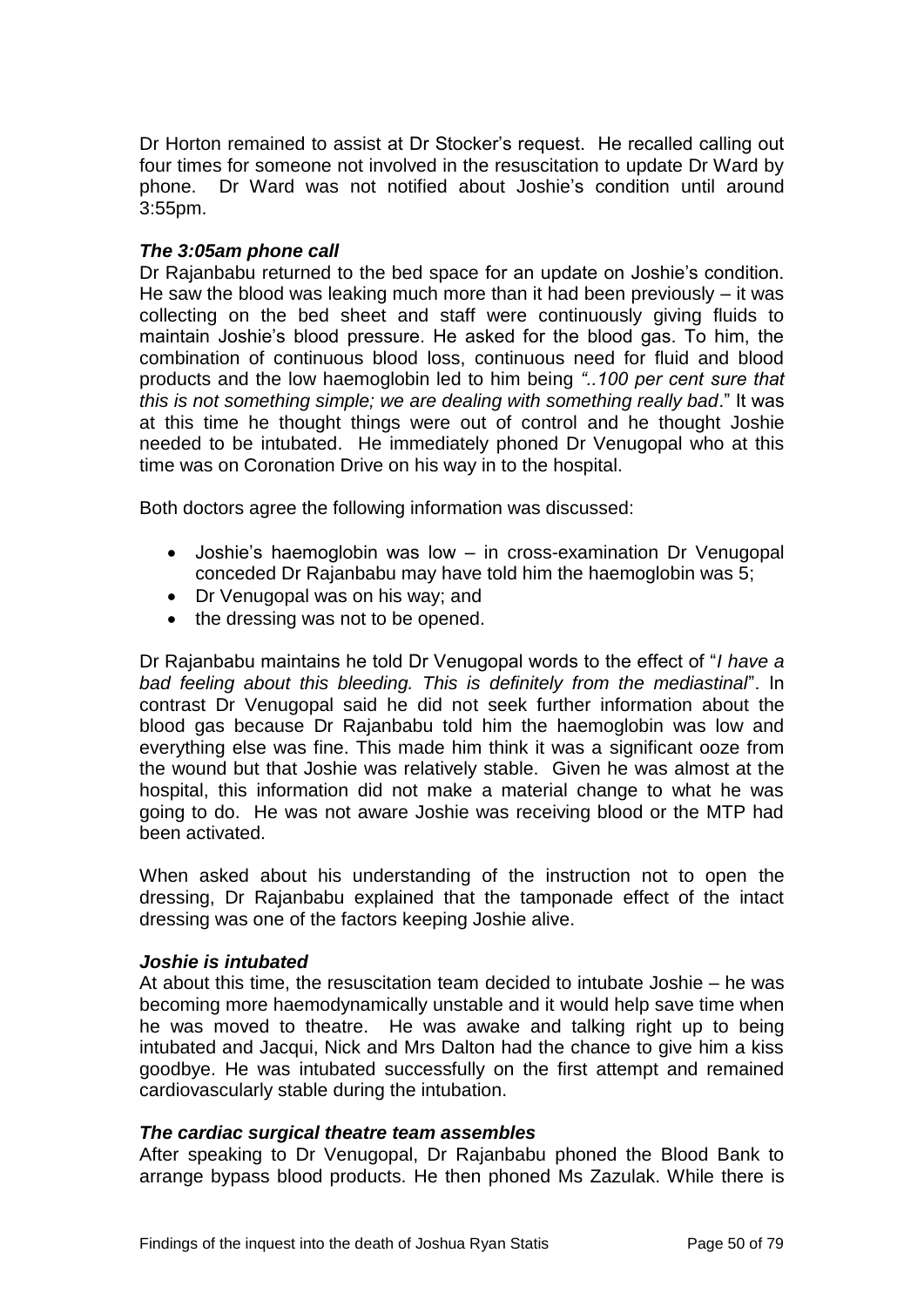some discrepancy about the time this call was made I am satisfied it was after the 3:05am phone call to Dr Venugopal. He asked her to come in. She recalled being told about the blood gas haemoglobin level and that theatre was being arranged. She advised him she lived 14 minutes away and would come immediately.

Dr Rajanbabu then left PICU to collect a surgical consent form from his office on level 7. At this time he received a phone call from Dr Ranger asking him to phone the anaesthetic technician as he had been unable to make contact with her. He took this opportunity to ask about Joshie's progress and was told they were just about to or had just anaesthetised him for intubation and ventilation. Dr Ranger advised he was still 30 minutes away from the hospital. It was a short phone call.

Dr Rajanbabu returned to PICU to complete the consent with Jacqui. Joshie was intubated by this time. The consent was for emergency re-exploration of sternal wound +/- resternotomy +/- cardiopulmonary bypass +/- peripheral cannulation +/- intraoperative procedures as needed. Dr Rajanbabu explained that through peripheral cannulation, bypass can take over the function of the heart before the wound is opened allowing the heart to continue to beat but without blood flowing through it. Jacqui could not recall much of the conversation other than being told Joshie was being taken to theatre and Dr Venugopal was on his way.

Dr Gardiner recalled the team asking Dr Rajanbabu to go to the theatre and come back when it was ready. Dr Rajanbabu phoned the anaesthetic technician through the hospital switchboard. He phoned RN Matthew who advised they were already in the theatre. Dr Rajanbabu put this series of phone calls as occurring at around 3:21am. He then went to the theatre.

RNs Matthew and Rejimon had arrived at the hospital at around 3:11am, encountering each other in the lifts. They went to straight to PICU. They were met by Dr Rajanbabu who asked them to prepare the theatre immediately. He told them the rest of the cardiac surgical team were also coming. They could see Joshie surrounded by a team of people and although at that time they did not what procedure was being undertaken in theatre, they went to level 5 to change into scrubs and went straight to the theatre on level 4. This took several minutes. They entered the theatre via the scrub room via a corridor that was lit with a sensor dimmer light which activated as they walked along it. Upon entering the theatre, RN Rejimon turned on the light. They then attended to setting up the theatre which involved turning on the ambient lights (not the operating light) and monitors, checking the equipment, turning on the diathermy, collecting the sterile instruments from the sterile stock room and setting up the trays, disposables and equipment for the procedure. RN Matthew scrubbed for surgery.

On entering the theatre, Dr Rajanbabu told the nurses to get ready with an open heart tray and aortic grafts to prepare for a major procedure. He had asked them to check what prostheses they had in stock so RN Rejimon took him into the stock area to show him what was available.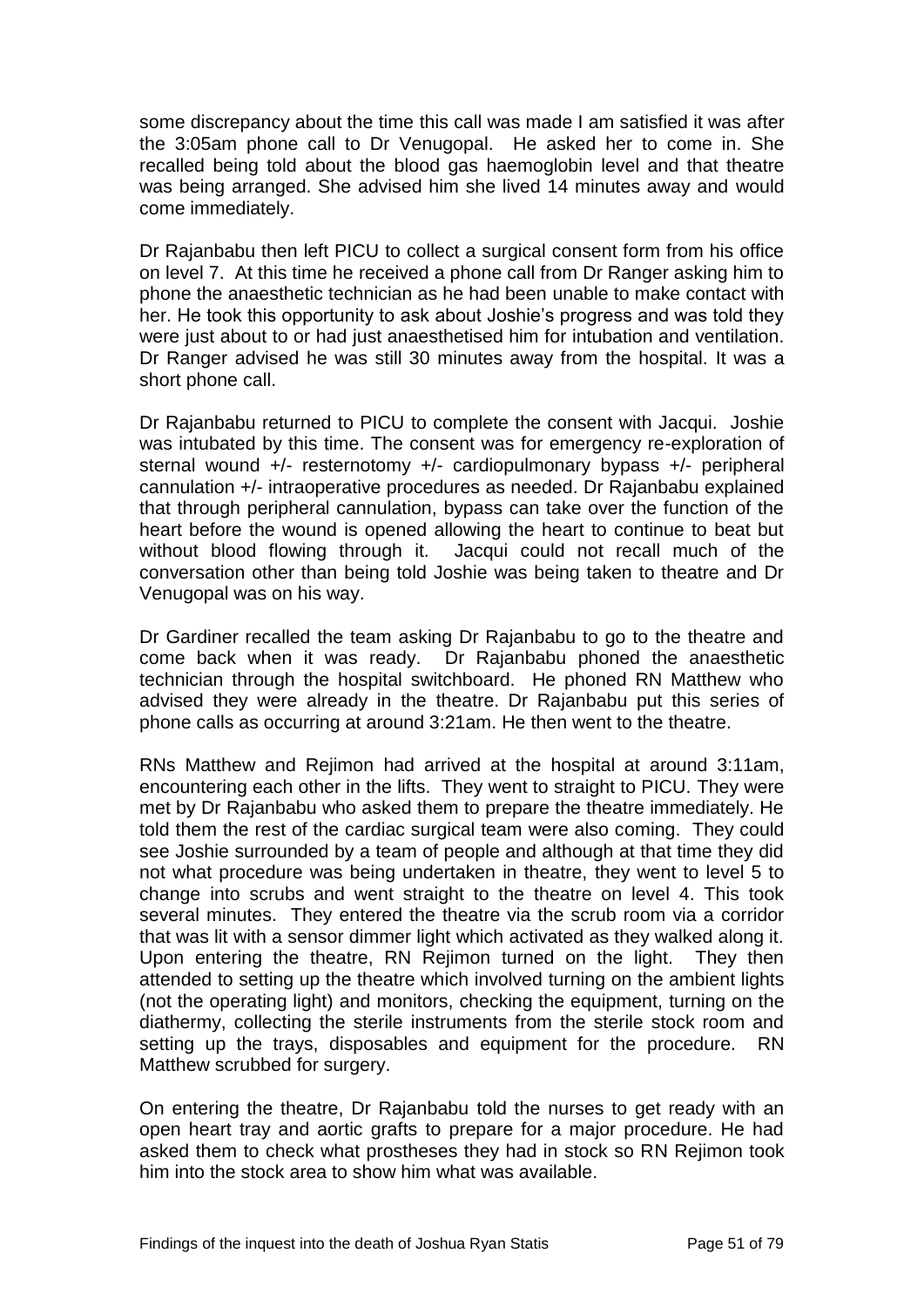Ms Zazulak was at the hospital and changed into her scrubs by around 3:25am. On entering the theatre room she saw the lights were on and the theatre nurses opening up theatre packs. She spoke to them to ask the patient's name so she could check the previous perfusion records in order to check what size bypass equipment was required. While in an adult operating theatre the perfusion circuit is set up awaiting any emergency surgery (because perfusion equipment for adults is often 'one size fits all' and there are more emergency surgeries associated with the adult cardiac population), this is not possible in the paediatric environment because the size of perfusion equipment depends on the size of the patient, there being significant variation in paediatric patients.

Ms Zazulak knew Joshie was bleeding so she went into to the collocated cardiac perfusion room to get the cell saver machine ready and moved up to the anaesthetic induction room. She had not yet been told they needed bypass.

Dr Venugopal had arrived in PICU while Dr Rajanbabu was in the theatre. On his evidence he had left home at around 2:50am and based on the call he received while on Coronation Drive at 3:05am, estimated he arrived at the hospital at around 3:10am – 3:20am. He went straight to the PICU.

Dr Venugopal arrived expecting to see a stable boy going to theatre in a relatively stable situation for a dressing removal and wound inspection. Instead he was presented with a child who was intubated and ventilated with lots of bleeding coming from his chest wound and with 2-3 nurses applying swabs to his chest wound to try and stop the bleeding.

He saw Joshie then spoke with Jacqui. He told her he was taking Joshie to theatre and hoped it was just a wound-edge bleed. He explained his assessment as being hopeful this was the case but he was prepared for the fact it could be something deeper. This is reflected in his later comment to Jacqui to the effect "*here's hoping it's not his aorta*". Jacqui described their conversation as having an air of complacency. She was disturbed by what she had seen and felt he wasn't taking it as seriously as all the other staff working on Joshie; a wound edge bleed did not equate to her perception of the seriousness of the situation.

Dr Venugopal had already spoken to Jacqui when Dr Rajanbabu returned to the PICU. He was there when Dr Venugopal asked for Joshie to be moved to the theatre straight away.

On Dr Rajanbabu's evidence he asked Dr Venugopal at around this time whether they should peripherally cannulate before they opened the dressing. He said Dr Venugopal was fairly confident it was a leak from the aorta; something they could control with a finger. Dr Venugopal could not remember this because there was so much happening. When asked about this possibility, Dr Rajanbabu also thought it was the aorta.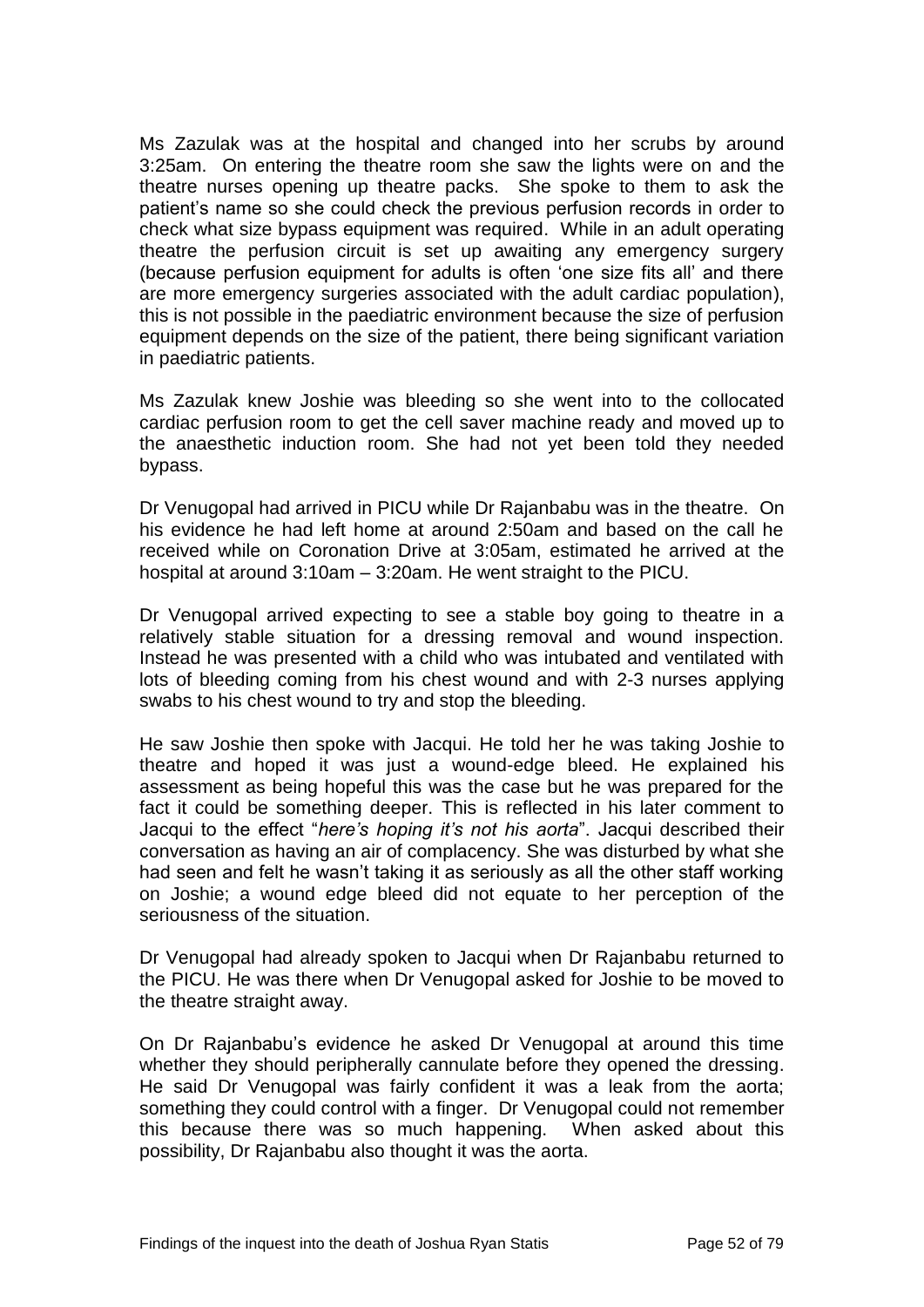Dr Venugopal left PICU to change into scrubs and then went to the theatre. He expressed uncertainty about the situation, indicating they might need bypass and asked them to prepare a bypass tray. He also asked RN Matthew to prepare pledgeted sutures (specially designed to prevent tearing of tissues in bleeding cases).

Dr Rajanbabu acknowledged in evidence that he didn't know what was happening towards the end in PICU because he was busy with getting the theatre activated.

## *Joshie is moved to theatre*

While the theatre was being made ready Joshie became more haemodynamically unstable with increasing tachycardia and hypotension.

The next packed red blood cells arrived at around 3:25am, together with two units of fresh frozen plasma but no platelets.

A blood gas taken at about this time returned a haemoglobin level of 55 and indications of hypovolaemia. This was despite four staff continuously pushing blood products through three access lines simultaneously and ongoing pressure on the chest wound. A calcium infusion was started to treat hypovalaemia. Joshie continued to receive fluids, blood products and escalating doses of adrenalin.

Dr Stocker described Joshie as having been deteriorating constantly since his arrival in PICU and the resuscitation team just barely managing to keep his blood pressure in a low-normal range. He said they realised they couldn't keep up with the blood loss. Various members of the resuscitation team were heard making statements to the effect of "*we can't hold on for much longer*", "*he's getting much worse*".

Witnesses described the situation by now as "*very hectic*". While there was some conflicting evidence about some brief discussion between the teams about whether to stabilise Joshie before he was moved into theatre, even if it did occur this does not appear to have delayed steps to get him moving. There was general agreement to get him into theatre even though the anaesthetic team were still on their way in.

Dr Gardiner recalled Dr Rajanbabu returning to the PICU and confirming the theatre was ready. The team quickly packed up what they needed and transferred Joshie to theatre. According to RN Matthew, this process started after 3:25am, this being the in-suite time recorded on the operation report which in practice reflects the time the doctor is told the patient is on their way. The "*in Anaesth. time*" on this report (3:35am) was when Joshie had arrived at the anaesthetic induction room beside the theatre.

Blood products continued to be administered by four staff and RNs Johnson and Doeblin continued applying pressure to Joshie's chest during the transfer. Jacqui described there being so many people they could barely all fit down the corridor.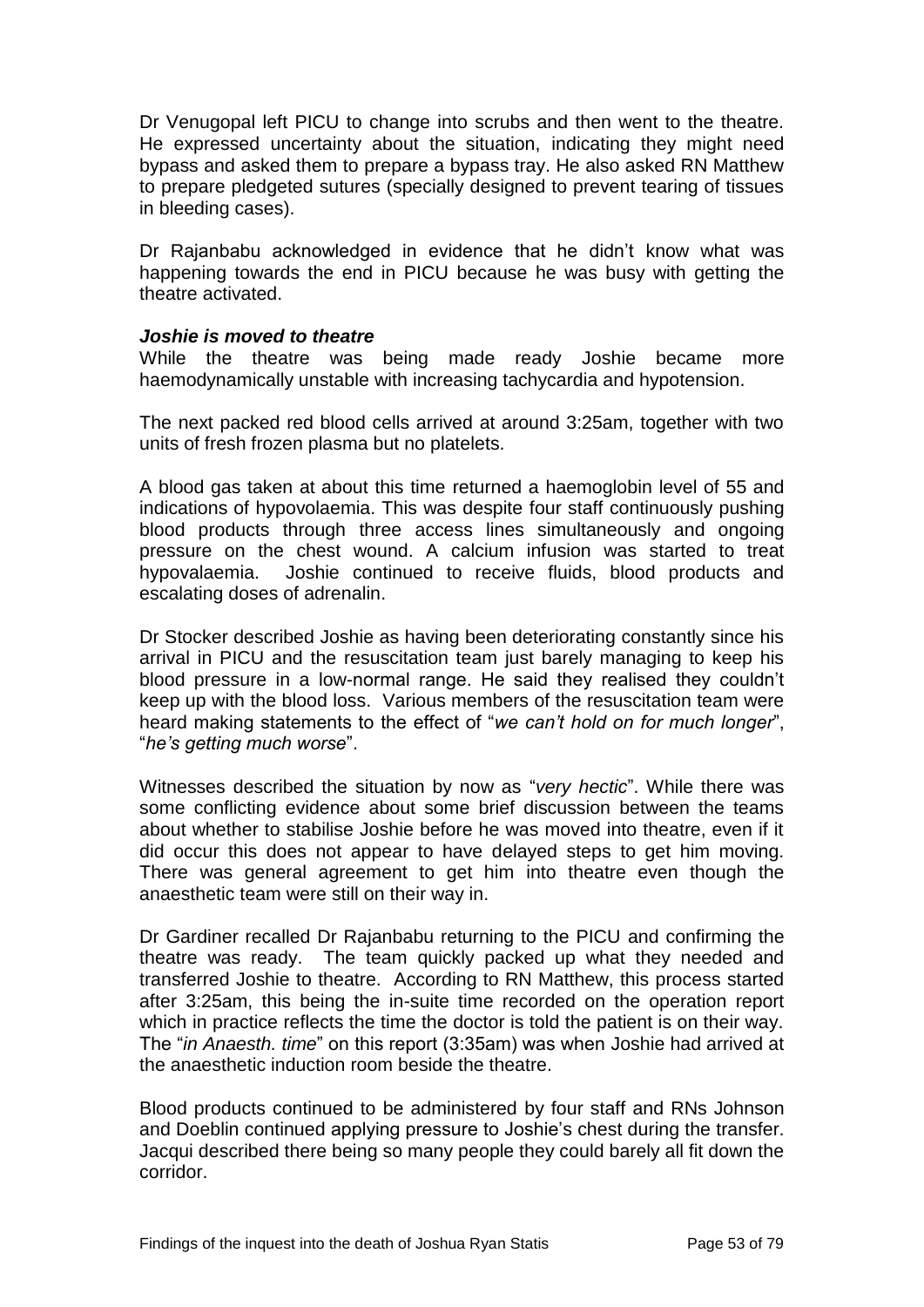Ms Zazulak happened to see Joshie being moved down the corridor. She had just received a phone from Dr Rajanbabu checking she was on her way to the hospital. She explained that the mere fact of the perfusionist being called in does not mean the patient will be going on bypass as the perfusionist can be required for a range of procedures including ECMO. The usual process is for the consultant or Surgical Fellow to communicate whether the plan involves bypass.

At this stage Ms Zazulak had not been told whether Joshie required bypass. However, on her own initiative informed by what she saw coming down the corridor she decided to start preparing the bypass machine. This is a twostage process involving dry assembly and priming (to de-air the machine). It takes approximately 20 minutes in an emergency situation unnot less there are two perfusionists available to perform each stage. She explained you would normally be adding blood products during the priming stage but can get by without for a short time in an emergency situation. Ms Zazulak commenced the dry assembly stage. This was done in the perfusion room.

The last recorded PICU observations at 3:38am correspond with the operation report "*in OR time*" confirming this is when Joshie arrived into the theatre. While the perception of some members of the resuscitation team was the theatre was in darkness as they brought Joshie in, the evidence clearly shows the theatre was ready to receive him when he arrived via the anaesthetic induction room.

# *The events in theatre*

Joshie had become more unstable during the transfer to theatre losing cardiac output and requiring CPR and multiple stat doses of adrenaline and an increased infusion rate.

Dr Gardiner immediately commenced Joshie on the anaesthetic machine. Joshie was put on the anaesthetic ventilator and the anaesthetic machine monitor. It was very quick and uneventful process. Dr Ranger and the anaesthetic technician both arrived in the theatre at 3:55am, just as Dr Gardiner was siting a neck access point. Joshie was anaesthetised by this time. Dr Ranger took over from Dr Gardiner.

While this was happening, Joshie was prepped and draped ready for the wound exploration. Dr Stocker was there, ensuring the supply of drugs, fluids and blood products to Joshie. The operating table had been moved as Joshie remained on the PICU bed for the procedure.

Shortly after Dr Ranger's arrival, Dr Venugopal asked him to attempt to place a central venous line via internal jugular vein to provide additional intravenous access. This was unsuccessful despite using ultrasound as the vein on the right side was completely collapsed due to hypovolaemia. Resuscitation continued from the already established access.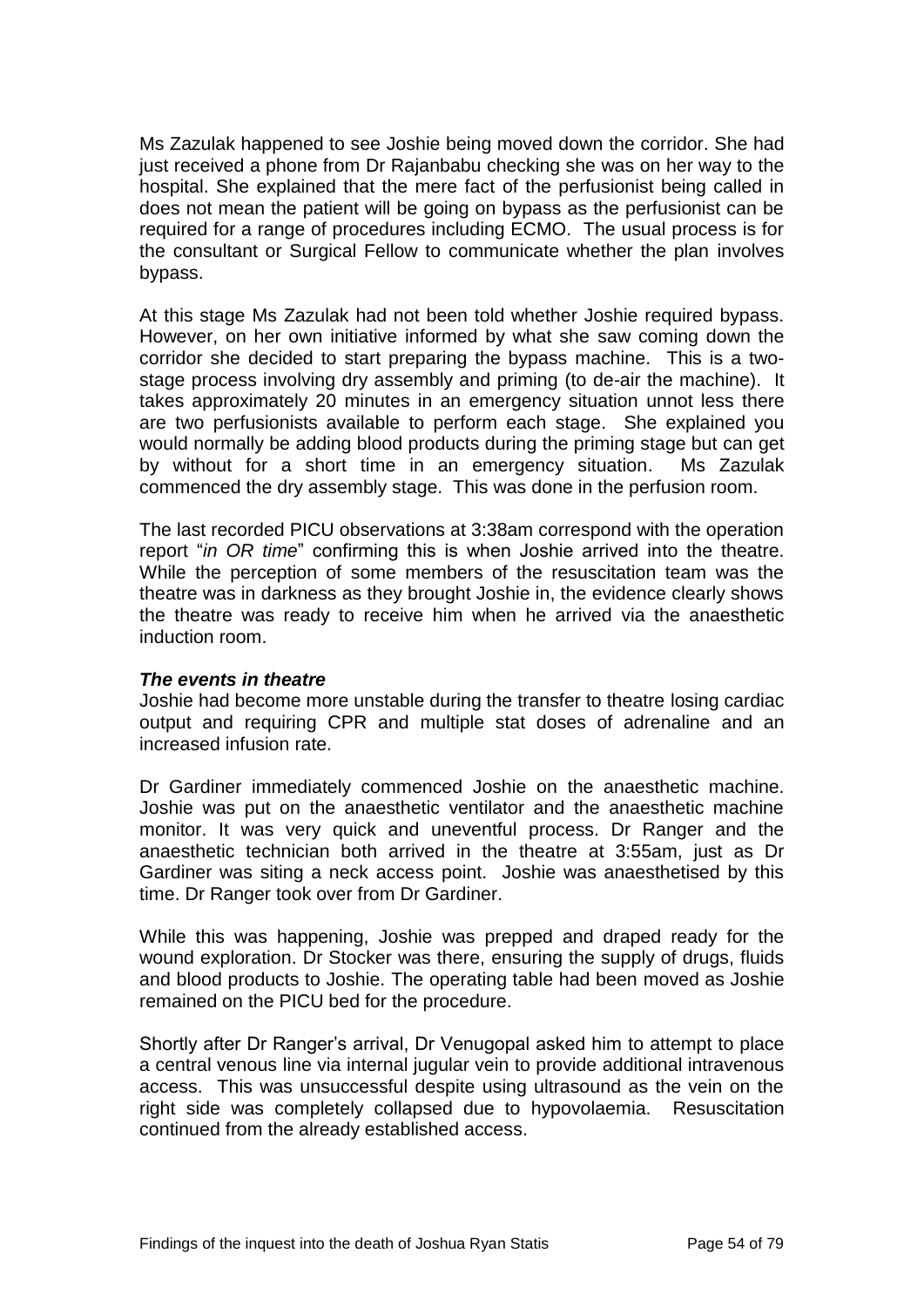Dr Horton had accompanied Joshie to theatre, continuing to provide fluid resuscitation. Once Joshie was draped and prepped, he was no longer required. He immediately phoned Dr Ward. This call was made at around 3:55am.

It was not until the sterile draping was in place and preparation for the exploration of the chest had commenced that Dr Rajanbabu told Ms Zazulak she should get the bypass machine ready. The bypass machine was still in the perfusion room and she was yet to start the priming process. She sensed an urgency to get the machine ready. At around 4.02am, Ms Zazulak phoned the second on-call perfusionist to come in. She continued getting the bypass machine ready.

By now Joshie was extremely unstable with hypotension and bradycardia, requiring boluses of adrenaline to maintain cardiac output. Dr Venugopal could see there was massive bleeding. He said his desperate hope was that it was coming from a hole in the thin aorta, something he could quickly control by opening the chest and placing his finger on the aorta while they put Joshie on bypass and he could then close the hole.

RNs Johnson and Doeblin took their hands off the chest. As soon as the dressing was removed, effectively ceasing the tamponade effect, there was bleeding from the lower part of the sternal wound. At this point Joshie's blood pressure dropped significantly and he lost cardiac output. The sternum was quickly re-opened and Dr Venugopal undid the sternal wires. There was "torrential bleeding" coming from the heart. Dr Venugopal put his finger on what he presumed was the bleeding source. This is when he realised there was a large defect in the RVOT patch, which he later described in his operation report as easily admitting three fingers. Dr Venugopal was unable to suture the hole closed because the edges of the RVOT patch were extremely friable and would not hold any sutures. He tried several times but the tissue kept falling apart. RN Matthew recalled seeing him putting his fingers on the tissue in an attempt to control the bleeding and suture at the same time. Joshie was bleeding out rapidly.

Several of the witnesses described this as amongst the most extreme emergency situation they had even been involved in and the first time they had even seen a patient experiencing a bleed of this kind.

Dr Venugopal spoke with Dr Ranger and Dr Stocker who agreed it was not possible to save Joshie. Once the decision was made to cease active treatment, Joshie died quite quickly. He was declared deceased at 4:04am.

Dr Ward and Dr Horton examined the echocardiogram images again at around 5:00am. Dr Horton's retrospective entry in the medical record notes "*no signs/indications of pathology – extra-pericardial Would not expect to see on this ECHO the RVO patch dehiscence*." Dr Venugopal also examined the images, noting they did not show a collection behind the sternum.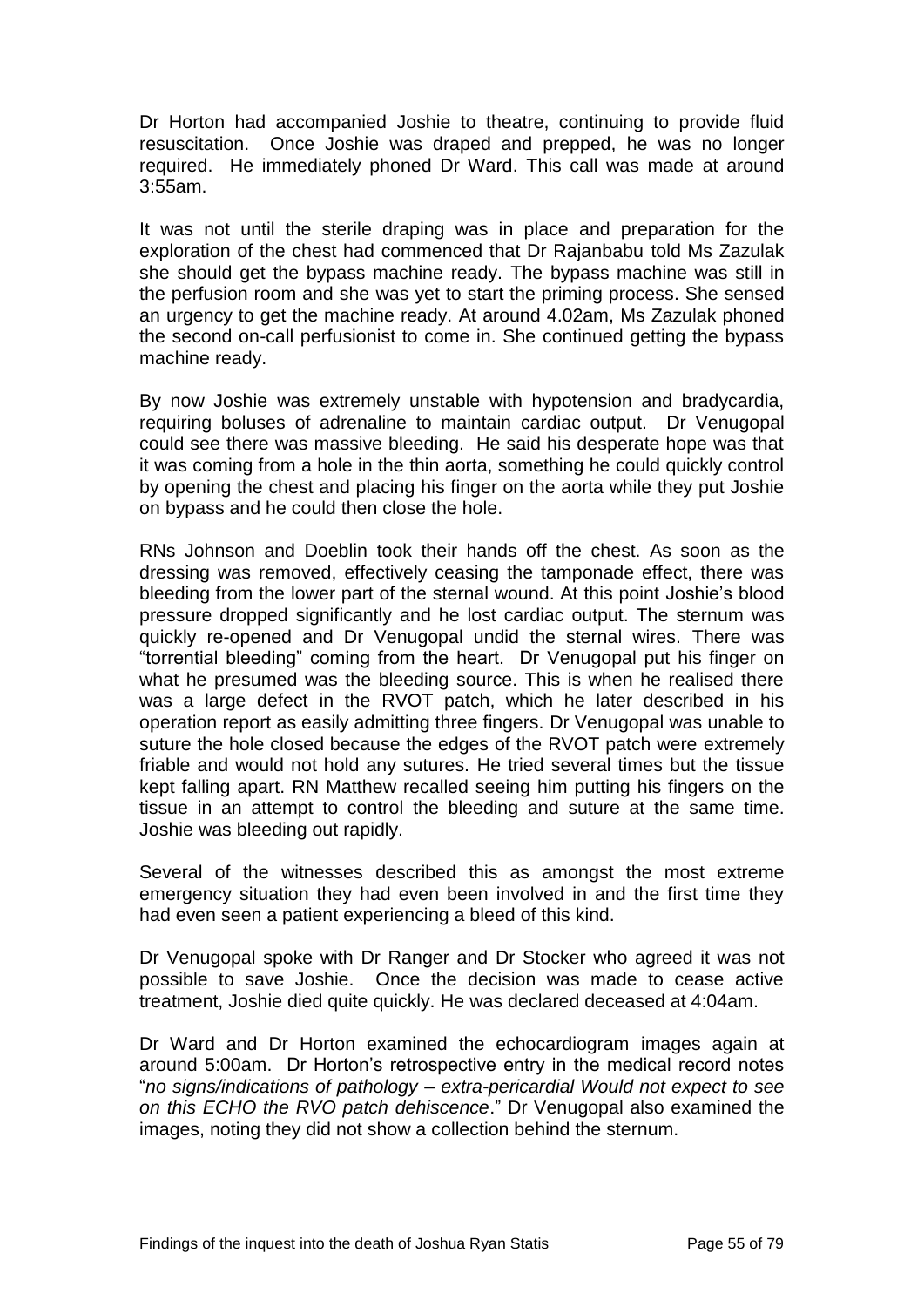## **Appropriateness of the emergency response to the acute bleed in the early hours of 16 November**

## *Adequacy of the MET call response*

I am satisfied the bleed was an unheralded event that occurred acutely not long before Mrs Dalton was woken at around 2:00am. The response of the Ward 10B nursing staff in contacting Dr Rajanbabu, activating a Code Call and applying pressure to the chest to contain the bleeding was immediate and clinically appropriate. It is a great credit to them collectively that they responded to a highly unusual situation with such presence of mind and team work, working to keep Joshie calm and most importantly putting in place measures that ultimately played a significant role in keeping him alive over the next two hours. Without detracting from the efforts of all the nursing staff involved from this point onwards, I wish to acknowledge in particular the extraordinary clinical focus and physical efforts of both RN Rachel Johnson and RN Lisa Doeblin who together maintained pressure on Joshie's chest from then until told to take their hands off him in theatre two hours later.

The MET call team responded swiftly and quickly recognised and responded appropriately to the potential seriousness of the situation pending the cardiac surgical team's assessment and plan.

Dr Rajanbabu responded immediately to advice that a Code was being called.

## *Was the cardiac surgical team's assessment of the bleed reasonable in the circumstances?*

When Dr Rajanbabu first saw Joshie, the clinical picture was one of a boy on anticoagulation and antibiotics who had developed an unexpected, acute ongoing bleed that had filled the VAC canister, quickly collected under the dressing and had started to leak out the sides of that dressing. Two nurses were applying pressure to the by now soaked dressings on his chest while others supplied them with additional dressings and then towels to help mop up the blood. Joshie was febrile and tachycardic with an elevated respiratory rate but was maintaining his blood pressure and remained alert and responsive. He was being actively resuscitated with fluids and blood products.

Dr Rajanbabu had only a brief conversation with Dr Rimpau but did not undertake his own full assessment of Joshie before speaking with Dr Venugopal, a call made within several minutes of him arriving on the ward. His suggestion to Dr Rimpau that he was hopeful it was just a wound ooze indicates he did not immediately consider it to be a significant bleed even though Dr Rimpau indicated his view otherwise. Nonetheless, it was a situation Dr Rajanbabu had not encountered before, so he appropriately notified his consultant and did so within minutes of his arrival on the ward.

While the two surgeons did consider the possibility this was a deep bleed from the aorta, the key piece of information informing their initial assessment was that Joshie was awake and talking to his grandmother and was maintaining his blood pressure. Notwithstanding there was blood in the canister and collecting under the dressings which were described as being soaked, this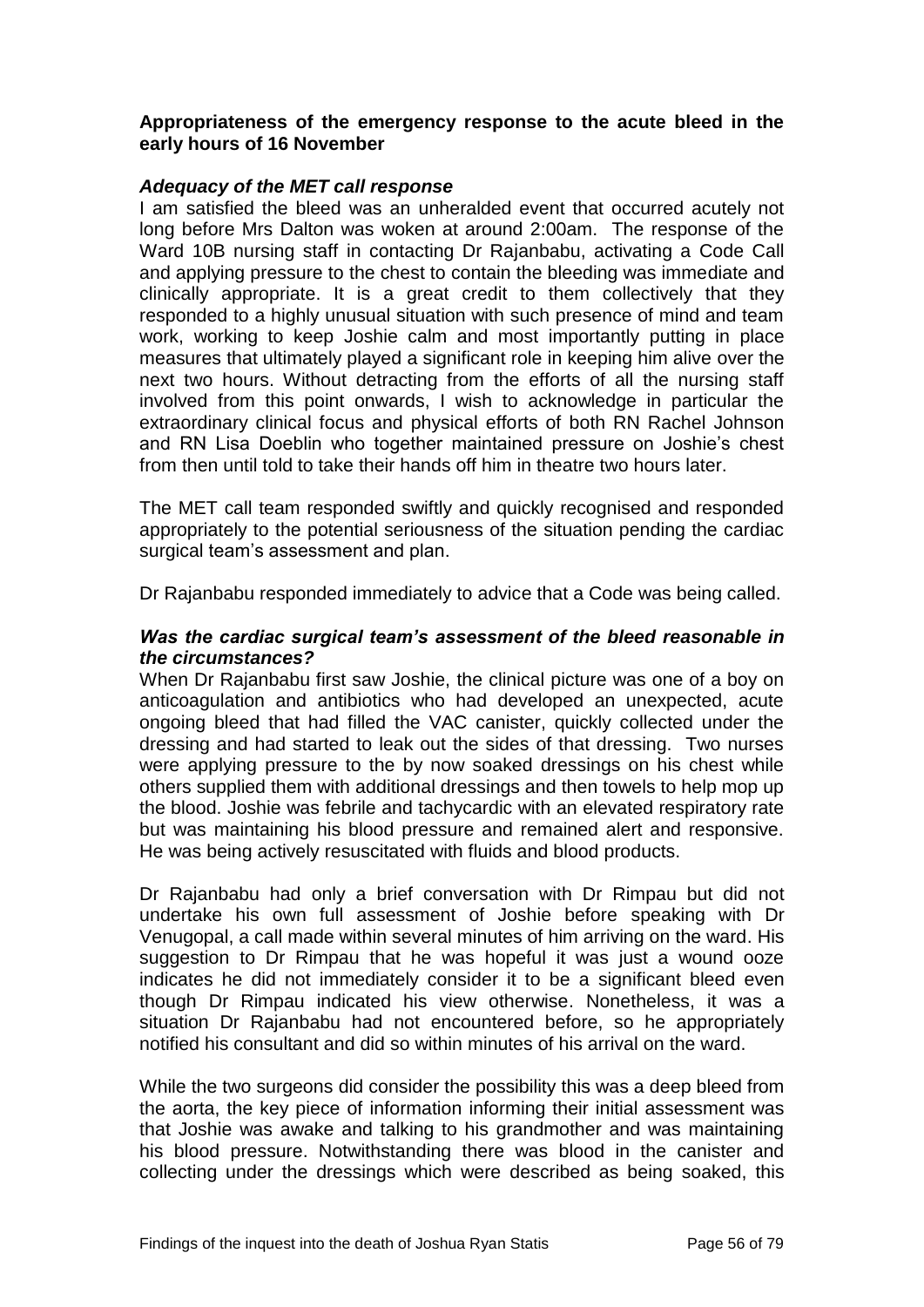was reassuring to Dr Venugopal; that Joshie was apparently haemodynamically stable supported the "more common possibility" of significant wound ooze in an anticoagulated patient. Regardless of whether Dr Rajanbabu quantified the amount of blood in the VAC canister during that conversation or not, on Dr Venugopal's evidence under cross-examination, the fact of the VAC canister being full of red fluid was not of itself alarming to him in the context of Joshie's apparent haemodynamic stability.

Dr Venugopal maintained he was not told there had been a MET call. Counsel Assisting and Counsel for Dr Rajanbabu both submitted it was difficult to accept that that Dr Rajanbabu failed to convey that a resuscitation was underway. I am inclined to agree – a MET team was in attendance when he arrived, he had already spoken to the senior clinician leading the resuscitation being carried out in front of him and on his evidence, he was asking for information from that team during the phone call with Dr Venugopal. However regardless of whether he did give Dr Venugopal this context or not, I am not convinced it was information that did or would have impacted Dr Venugopal's initial impression that this was a wound bleed. At that time he did not consider Joshie was behaving clinically as though he had a catastrophic deep bleed.

The experts were asked to consider the adequacy of the communication between the two surgeons during the 2:19am phone call and its outcome.

A/Professor Chard said that on being called by a Surgical Fellow regarding wound bleeding, he would want to know the patient's overall haemodynamic and clinical condition. Dr Finucane acknowledged that as a consultant in that situation, receiving a call in the middle of the night, she has asked "is the child stable?" just as Dr Venugopal did, and if told yes, "*you tend to accept that*." Professor Konstantoniv explained it is common practice by consultants and consequently very appropriate for Dr Venugopal to ask an experienced Fellow whether the patient was stable.

Dr Finucane considered it would have been reassuring to Dr Venugopal to be told Joshie was sitting up in bed talking to his grandma. However, by the time of the 2:19am phone call, Joshie's pulse rate was above 200 (204 at 2:20am). Dr Finucane considered had Dr Venugopal been told what the heart rate was then and over the next half hour that would have indicated Joshie actually wasn't stable. Professor Konstantinov explained that when a consultant is told by an experienced Fellow who is at the bedside that the patient is stable, the questioning immediately de-escalates rather than seeking further information about specific vital signs.

Dr Finucane confirmed that the process of VAC dressing can create granulation in the wound which can cause surface bleeding. Blood drainage from superficial bleeders in the wound is well-reported in the clinical literature.

Professor Konstantinov confirmed that when a sealed VAC dressing is in place, anything coming from the wound, whether exudate or blood, will go into the VAC canister first and once that is filled, the only place for output to go is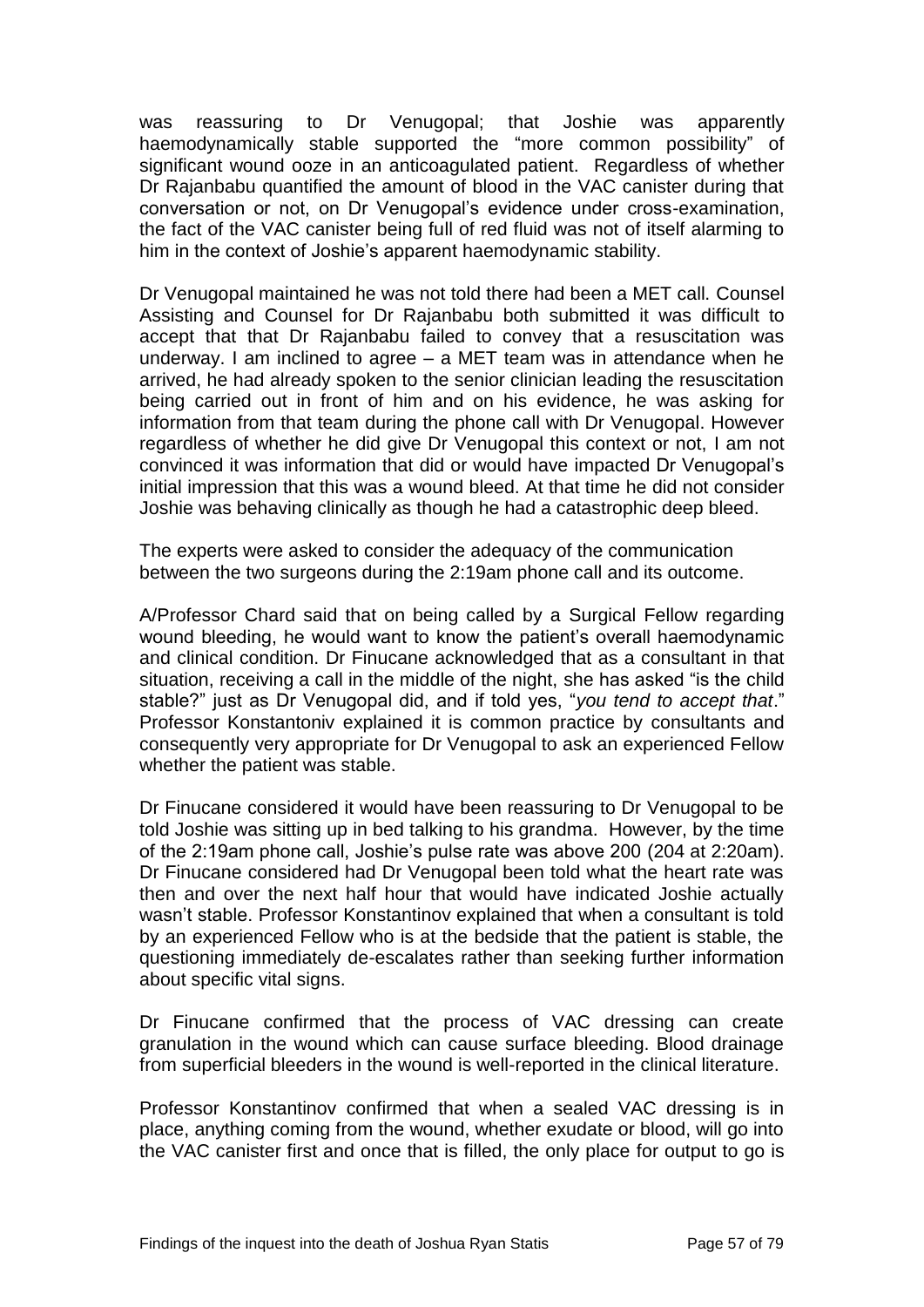to leak out the sides of the dressing. Once the vacuum is not applied anymore, it will leak outside the dressing.

The experts all agreed it was important to try to work out upfront the extent of the blood loss, particularly when given information about blood under the VAC dressing leaking out. As Dr Finucane expressed it *"the obvious thing to do is to actually ask what volume of blood loss do you think there has been*." It would be Professor Konstantinov's first question in this situation "*how much blood is there? How much blood loss has happened?"* They agreed that in the presence of a functioning VAC dressing it was reasonable to estimate what was happening with blood loss with that VAC drain. Professor Konstantinov confirmed that 200ml of blood in the canister would indicate massive bleeding but clarified that it is sometimes difficult to distinguish between blood and very blood-stained fluid such as that from a pericardial effusion. A/Professor Chard said he would be asking how much was in the canister and whether on observation there was evidence of active bleeding filling the wound. He clarified that while wound bleeding can come from granulating tissue, this tissue does not have a major blood supply connected to it. For this reason, if there was copious bleeding, this was concerning for bleeding from a larger structure such as the heart rather than simply the wound. He calculated 200ml blood loss to represent 8% of Joshie's blood volume, constituting copious bleeding. He would have expected to have been told a MET call was underway. He felt further interrogation was required at this stage.

Dr Finucane considered it was reasonable for Dr Venugopal to exclude bleeding from the aorta as it would have been extraordinarily unlikely for this vessel to have given way so long post-operatively. However, she agreed with A/Professor Chard that they needed to be working backwards from the worst case and there probably was an error in judgement in terms of deciding it was probably superficial rather than deep bleeding. That said, she acknowledged that what happened to Joshie is such a rare event for a child that their decision was an understandable one.

I accept it was not unreasonable at that time in the morning for Dr Venugopal to enquire whether Joshie was stable and be reassured by Dr Rajanbabu's advice that Joshie was awake, talking to his grandma and maintaining his blood pressure. It is understandable why these pieces of the overall clinical picture were falsely reassuring and led him to quickly discount the extraordinarily unlikely but potentially catastrophic possibility of a deep bleed in favour of the more common and less serious possibility of a superficial wound bleed exacerbated by anticoagulation. However, I accept the expert consensus that Dr Venugopal needed to have focussed more effort on exploring with Dr Rajanbabu the extent and nature of the blood loss before the call ended; that he didn't contributed to their collective underestimation of the seriousness of Joshie's condition at that time. Had he asked Dr Rajanbabu to describe the bleeding, information that the VAC canister was full of frank blood as opposed to blood-stained fluid would likely have brought him in to the hospital half an hour earlier to assess the situation himself and have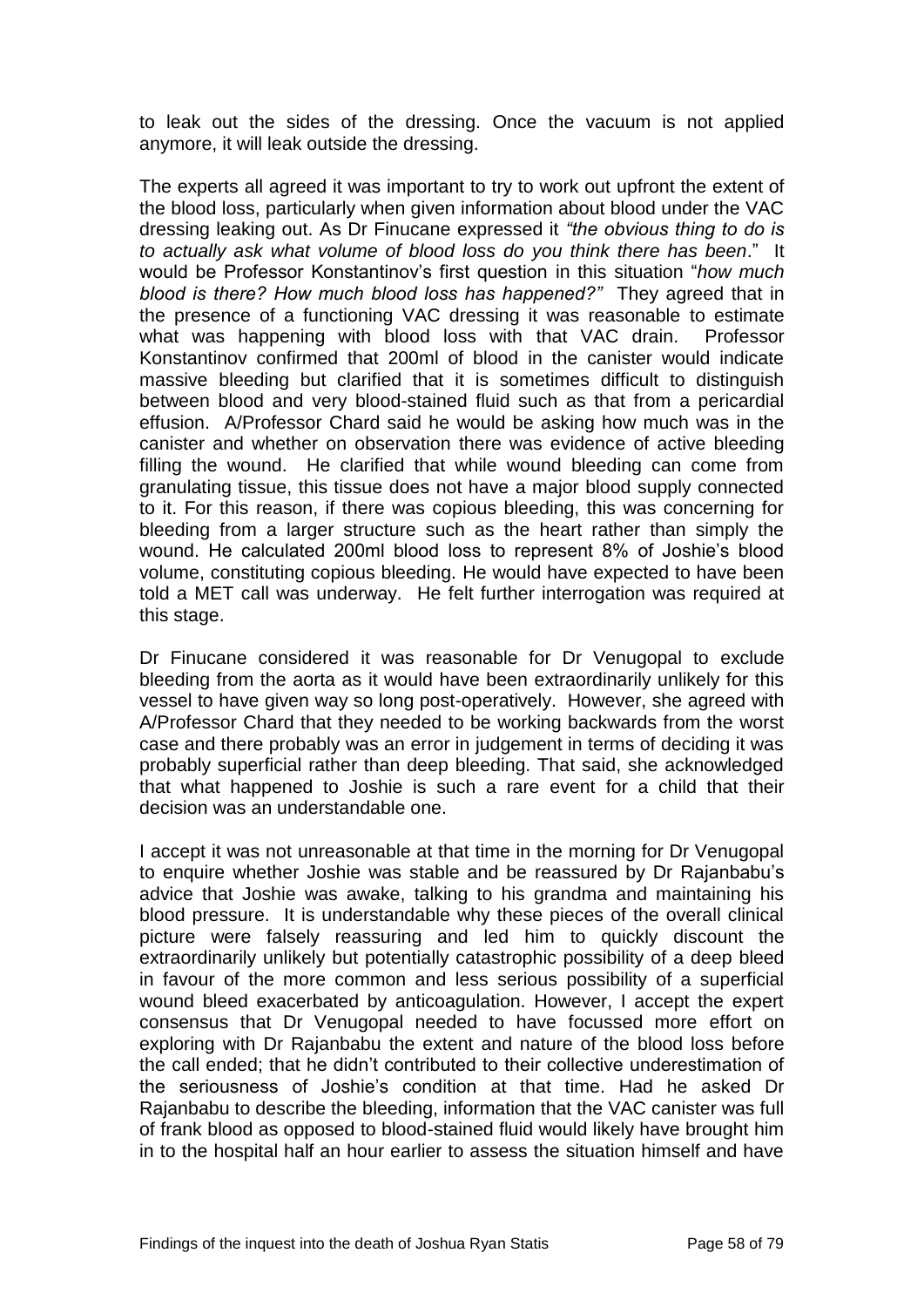a consultant-consultant discussion with Dr Stocker about the management plan.

## *Was the decision to transfer Joshie to PICU reasonable in the circumstances?*

The inquest heard it takes 45 minutes to one hour to assemble an on-call theatre team and have a theatre ready to commence a paediatric patient on cardiopulmonary bypass. Further, it is not possible to have a bypass machine ready on standby for paediatric patients given it needs to be assembled to accommodate the size of each patient.

There is consensus between medical, surgical and expert witnesses alike that the decision to move Joshie to PICU at that time was appropriate and reasonable in the circumstances.

I am not critical of the decision to move to Joshie from the ward to PICU in the first instance. I agree it was the place best equipped to deal with an evolving clinical situation and placed Joshie in a clinically appropriate environment where he could be further assessed and managed until the cardiac surgical team cemented their plan. It was a place where a chest opening, control of superficial bleeding and a VAC dressing change could all be undertaken safely. While the decision to transfer Joshie to PICU was in fact made to action the cardiac surgical team's plan for an echocardiogram and wound inspection with no expectation of emergency surgery, it was simply not possible at that time in the early hours of 16 November to take Joshie straight to theatre given the time required to assemble the on-call cardiac surgical team and have a theatre ready to receive him from the ward.

There is no evidence to suggest Dr Rajanbabu was anything other than reassured by Dr Venugopal's assessment at this time. This is reflected in his actions upon leaving the ward after informing the resuscitation team of the plan to move Joshie to PICU to explore the wound – he alerted the theatre nurses that they might be needed ostensibly for a chest reopening in PICU or maybe VAC dressing change.

Before leaving the ward, the resuscitation team had assessed the bleed as one requiring surgical management, meaning it was not something that could be managed medically with fluid and blood product resuscitation alone.

The resuscitation team moved swiftly to ready Joshie for transfer to PICU. He remained alert, responsive and still had adequate blood pressure albeit with ongoing resuscitation with fluids, Albumin and blood products. He remained stable during the transfer.

I am satisfied that the time taken from the activation of the MET call to Joshie's arrival in the PICU sometime between 2:40am – 2:45am was reasonable in the circumstances.

# *Should Joshie's chest have been opened sooner and would this have changed the outcome for him?*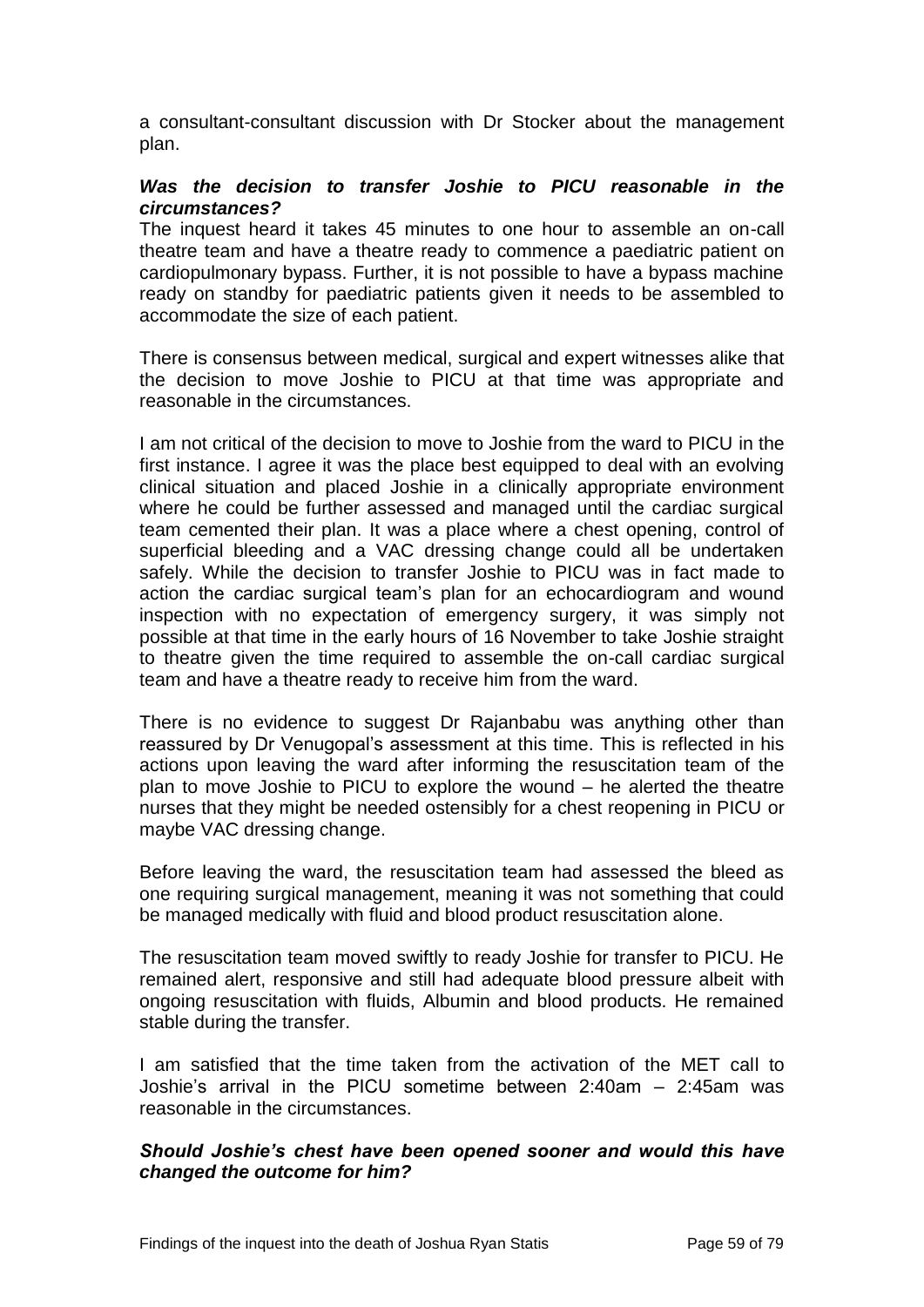Dr Stocker immediately assessed Joshie's condition as critical and appropriately activated the MTP. While there were problems with the timely delivery of blood products, particularly platelets, I am satisfied Joshie was constantly receiving fluids, Albumin and blood products sufficient to keep him resuscitated. I do not consider the issues arising during the MTP activation to have impacted at all on the outcome for Joshie. Rather, the collective efforts of the team of doctors and nurses working together to support Joshie's ongoing resuscitation in spite of these problems deserve recognition. It is because of them, Joshie's parents had the opportunity to see and speak to him and kiss him goodbye before he was taken to theatre.

The experts agree that by the time Joshie arrived in PICU and the MTP had been activated, it was apparent the bleeding was extensive and there was no role for echocardiogram. However, Professor Konstantinov clarified that prior to the extent of the bleed being established it was reasonable to ask for an echocardiogram to exclude a large pericardial effusion that could be oozing from the wound. While an undiagnosed pericardial effusion was unlikely, it was something that could accumulate quickly and contain blood-stained fluid.

The echocardiogram result did not change the clinical assessment of a significant bleed requiring surgical management. It could not be relied on to exclude intrathoracic bleeding. However, I am satisfied that it was not an unreasonable investigation to order at a time when the extent of the bleed had not yet been fully appreciated by either the resuscitation or surgical teams. As Dr Horton was able to set it up in anticipation of Joshie's arrival in PICU and had it underway when Dr Rajanbabu came to the bedside, there was no time lost by proceeding with it.

While Dr Finucane considered Dr Horton should have called in Dr Ward, she did not appear to have been aware of Dr Horton's evidence that he had asked on four occasions during the resuscitation for Dr Ward to be contacted but this did not occur. As Dr Horton was fully engaged in assisting the resuscitation efforts immediately after the echocardiogram I am satisfied he made appropriate efforts to notify his consultant.

The experts considered the communication between Dr Rajanbabu and Dr Venugopal at 2:49am. Professor Konstantinov identified this as a missed opportunity for Dr Venugopal to have been told the MTP had been activated. To his mind, the key issue was not that Dr Stocker was not happy for the wound inspection to happen in PICU – this was irrelevant – but the fact the MTP had been initiated indicated there was massive bleeding. This should automatically trigger notification to the surgeon and escalate the situation immediately in their mind and the mind of the whole surgical team.

The evidence indicates Dr Rajanbabu had not appreciated the MTP was in place at this time. It must be acknowledged he was not present in PICU when Dr Stocker initiated the MTP as he had gone to change into scrubs first. Dr Stocker did not tell him this had happened, rather their exchange centred on where the wound exploration should be performed. Although Dr Rajanbabu was in the bed space looking at the echocardiogram and speaking with Dr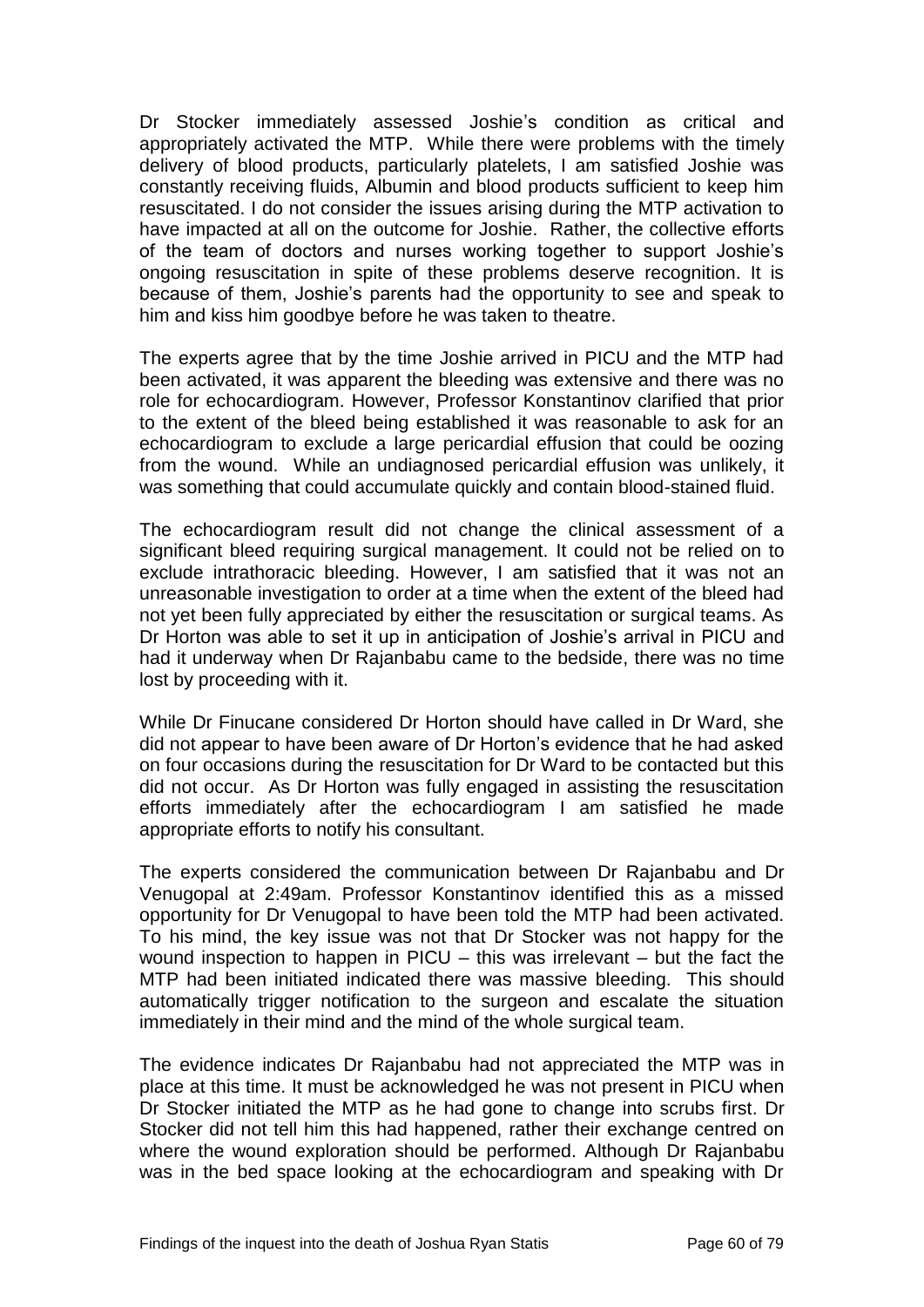Horton, this was before the first blood packs from the Blood Bank arrived in PICU (the first not arriving until nearly 15 minutes after Dr Rajanbabu phoned Dr Venugopal).

While Dr Rajanbabu may not have seen or noticed activity indicating the MTP had been activated, I find it more likely than not that in discussion with him, Dr Stocker did express concern they were dealing with massive bleeding rather than a superficial wound bleed. While Dr Rajanbabu could not recall any reference to massive bleeding, on his evidence the conversation lasted several minutes as they canvassed two different plans.

Dr Rajanbabu acknowledged he did not reassess Joshie at this juncture. In his words, he had only had a ''s*ingle point assessment*" for two minutes on the ward prior to attending PICU. He described the process of surgical decision making as being based on how the bleeding progresses over an hour, considering the haemoglobin, lactate and how much fluid resuscitation the patient needs. His plan up to then was to see Joshie and see the echocardiogram and then decide the next step.

I consider Dr Rajanbabu should have taken a step back at this point to properly reassess the overall clinical picture in light of his discussion with Dr Stocker. At best, he may have recognised the seriousness of the situation unfolding in PICU with particular reference to the level of resuscitation Joshie was requiring; at the very least it would have positioned him to provide Dr Venugopal with more fulsome clinical context when relaying Dr Stocker's view about where the wound exploration should be done. Instead, knowing the echocardiogram results and the PICU consultant's views, Dr Rajanbabu was focussed on his priority to get the theatre activated, a process he commenced immediately by recontacting the theatre nurses before he phoned Dr Venugopal. Thereafter he was focussed on his consultant's instruction to get the theatre and the theatre team ready to receive Joshie, a process that took him away from the bedside during most of the rapidly evolving clinical situation.

Professor Konstantinov acknowledged the difficulty of Dr Rajanbabu's situation commenting *"this poor fellow found himself in extremely difficult situation when he had to communicate with 10 people at the..same time talk to the family and look after the patient…it's mission impossible*." He explained the process at the Royal Children's Hospital in Melbourne is for the hospital switchboard to manage the theatre team call-in once a MTP is activated by a MET team or a PICU consultant. A similar process operates at Dr Finucane's hospital in Auckland. I agree with their observation that relieving the Surgical Fellow of the call-in responsibility frees them up to care for their patient. I consider Dr Rajanbabu's focus on meeting these responsibilities distracted him from properly assessing and reassessing the clinical situation unfolding in PICU.

I agree with the experts that a consultant-to-consultant discussion would have been more beneficial at this time. It is a common practice when a patient is transferred to PICU, at which time the intensivist becomes the primary care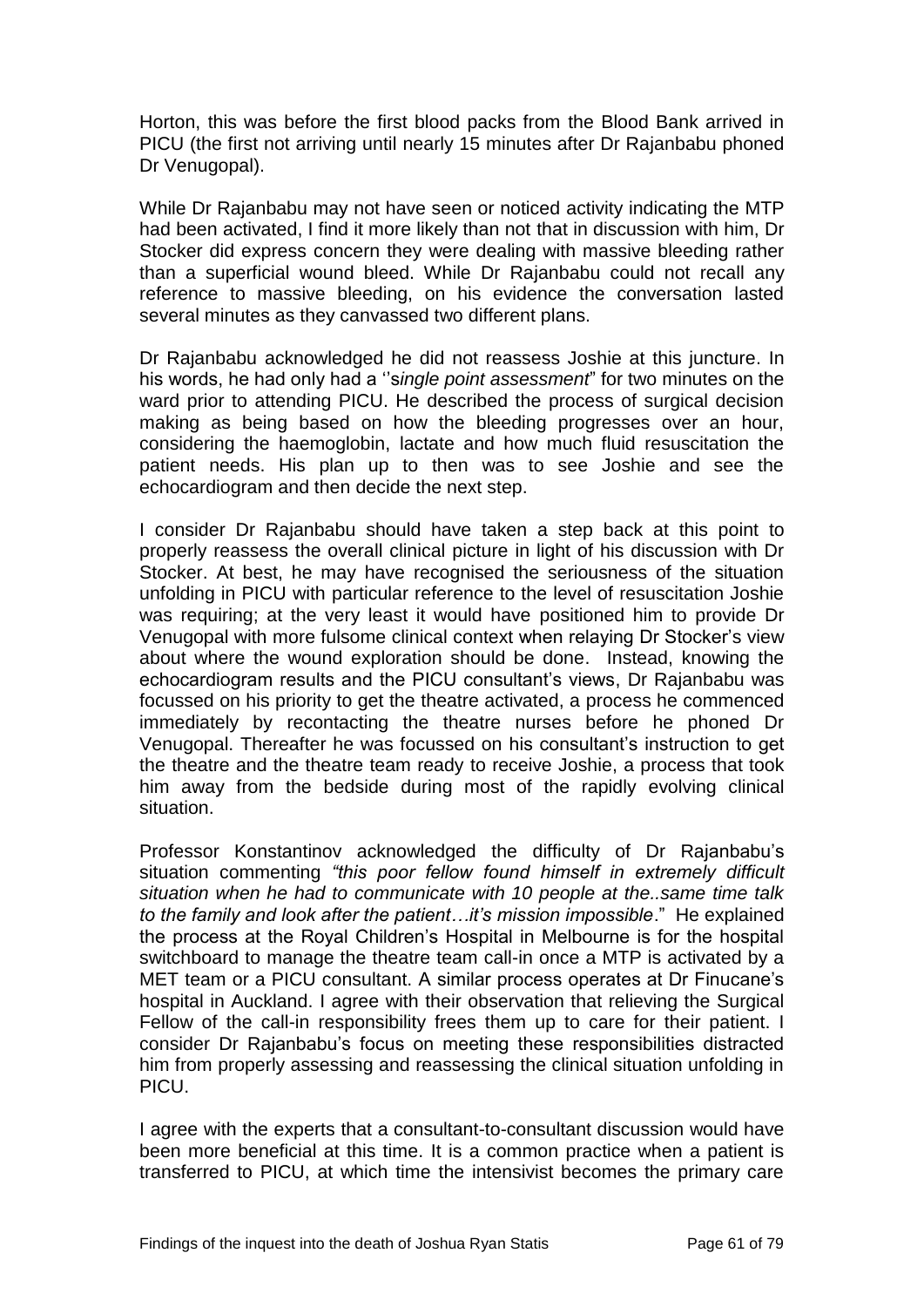clinician under the shared care model operating at LCCH. Dr Finucane said she will often phone the consultant when she is in the car. She felt it would have been better for Dr Venugopal to call Dr Stocker given the major clinical demands of the resuscitation. She considered Dr Stocker did an extremely good job of managing Joshie's resuscitation. Given the criticality of the situation, it was reasonable for Dr Stocker to rely on Dr Rajanbabu to communicate with Dr Venugopal. Dr Stocker said he would have taken a call from Dr Venugopal during the resuscitation had Dr Venugopal wished to speak with him.

When questioned about this issue, it was clear Dr Venugopal wished he had spoken with Dr Stocker directly. It would have equipped him with a better informed assessment of the seriousness of the bleed and enabled a joint discussion about the management plan. It would have better prepared him and the theatre team mentally for the surgical situation they were to encounter. Although surprised when told Dr Stocker was not happy for the wound exploration to proceed in PICU, Dr Venugopal decided not to clarify the situation with Dr Stocker directly but to activate the theatre team and come in straight away. There is no evidence available to me to explain why Dr Venugopal was anticipating it would "a difficult conversation" with Dr Stocker. It is difficult to understand why, when his evidence was there was no information available to him at that time suggesting the urgency of the situation had changed, he did not take the opportunity to better understand Dr Stocker's position.

Dr Venugopal identified ECMO (extra-corporeal membrane oxygenation) as part of a joint management plan that could potentially have been developed had he and Dr Stocker spoken directly. ECMO is a procedure similar to bypass that re-routes the blood to bypass the heart, oxygenate the blood and pump that blood back into the body while the heart is operated on. The ECMO machine has a centrifugal pump that will not push blood out when there is significant amount of air in the circuit. There is also a need for a certain blood volume for the ECMO to be established.

Dr Venugopal explained that haemodynamically unstable patients can be placed on ECMO for an emergency chest re-opening in PICU – if the patient is extremely haemodynamically unstable, they do not shift them but rather bring all the facilities to that area if technically feasible.

Dr Stocker confirmed that had the cardiac surgical team decided they wanted to place Joshie on ECMO and open the chest in PICU this could have been done. When asked to consider whether this was a viable option for Joshie once he arrived in PICU, Dr Stocker said at the time he would have thought not given his assessment of the seriousness of the bleed and his understanding that the cardiac surgical team were already on their way; had he deemed ECMO to be a priority and initiated a ECMO call-in, it would have been the same team on the way in. However, because Joshie was still talking and had a measurable blood pressure albeit with a lot of volume and adrenaline support, his cardiorespiratory status did not trigger an ECMO call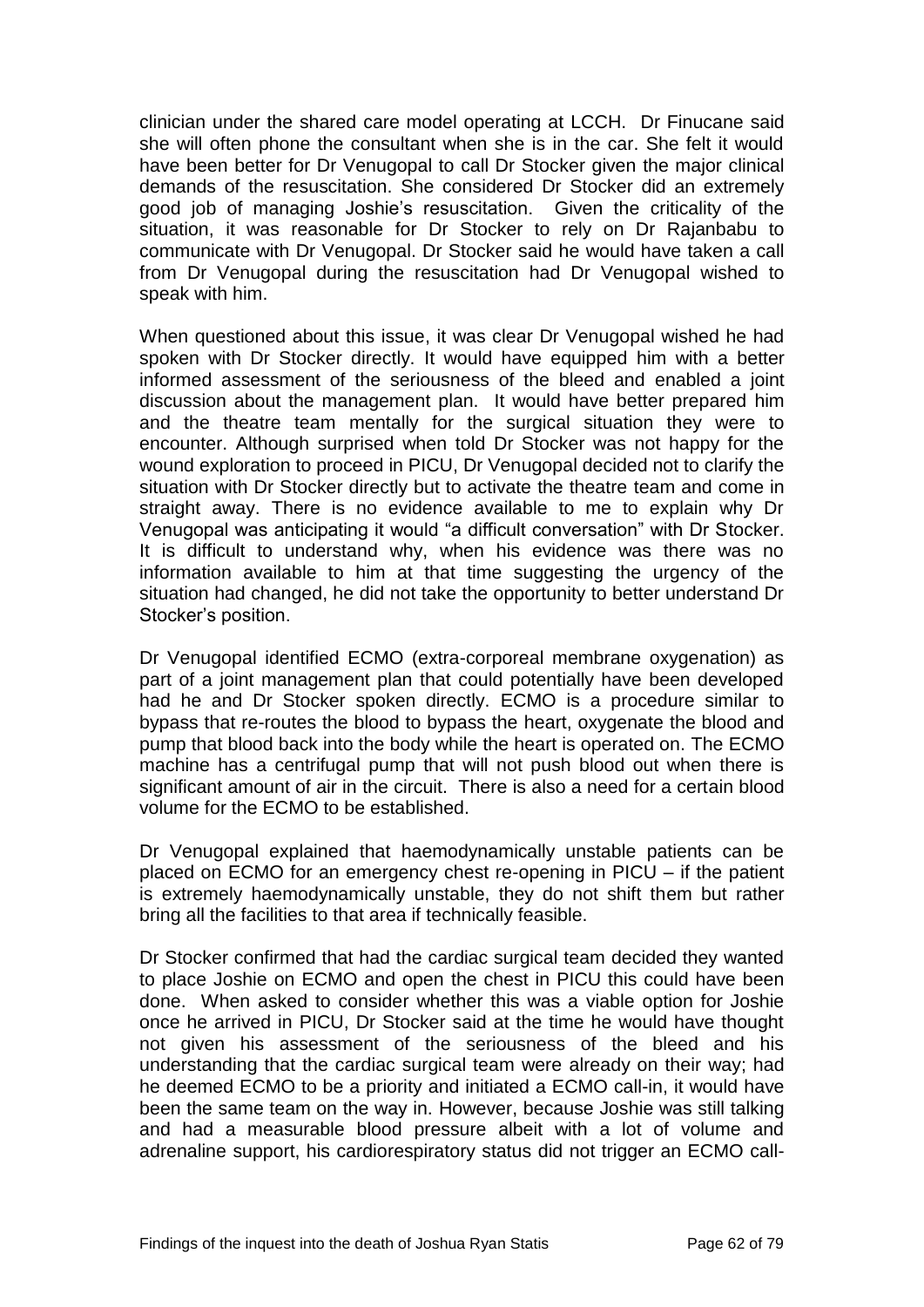in. Dr Stocker was waiting for the cardiac surgical team to arrive so they could discuss whether ECMO was the way to go or theatre.

Dr Finucane explained that while ECMO is used routinely in most postoperative cardiac emergency arrest type situations, it will not work when there is major bleeding from the right side of the heart. Now knowing the RVOT patch had ruptured, the venous line that would have been inserted in the groin would suck air through from the hole in the right ventricle causing the ECMO circuit to shut down. Having regard to the management of adult patients with ventricular ruptures and bleeds, she considered peripheral bypass through the groin to be *"..the most successful way to salvage the situation if it ever is salvaged.*"

Despite there not having been any active consideration or discussion about the possible role of ECMO in the management plan, it would not have worked in any event.

Dr Finucane and Professor Konstantinov's joint report posited that once Joshie was intubated, the positive pressure ventilation probably exacerbated the bleeding. Dr Stocker disagreed, explaining that usually positive pressure ventilation keeps blood out of the heart and lowers the blood pressure meaning you'd expect less bleeding not more bleeding as a result of intubation. Both experts explained how the positive pressure ventilation will have increased the right ventricular pressure; this may well have stabilised the blood pressure if it was aortic bleeding but given it was actually right ventricle bleeding then it may have exacerbated that bleed. However, both experts clarified that in making this statement they were not critical of the decision to intubate Joshie - in a situation of massive bleeding the resuscitation team did not have the luxury of choice; the airway needed to be secured and it was all properly managed. They acknowledged the team had no way of knowing it was right ventricle bleeding and even had this been known, Joshie still needed to be intubated.

The next question is whether it was possible to have put Joshie on peripheral bypass sooner. The answer hinges on whether there was ever going to be enough time for the perfusionist to assemble and prime the bypass machine and cannulate him to establish bypass before they opened the chest.

Given it is not possible to have a bypass machine ready on standby for paediatric patients, it would have taken no less than 45 minutes to an hour to have the theatre ready to receive the Joshie and for the perfusionist to be able to commence bypass, noting even with the machine set up it takes anywhere between 6-15 minutes to cannulate the child and get onto bypass.

Dr Finucane and Professor Konstantinov identified the MTP activation as the point in time when the cardiac surgical team needed to have been called in for emergency surgery with bypass. Accepting Counsel Assisting's submission that Joshie arrived in PICU around 2:40am – 2:45am and that Dr Stocker had activated the MTP within five minutes of his arrival, the earliest opportunity for the full team call-in process to commence was around 2:45am – 2:50am. This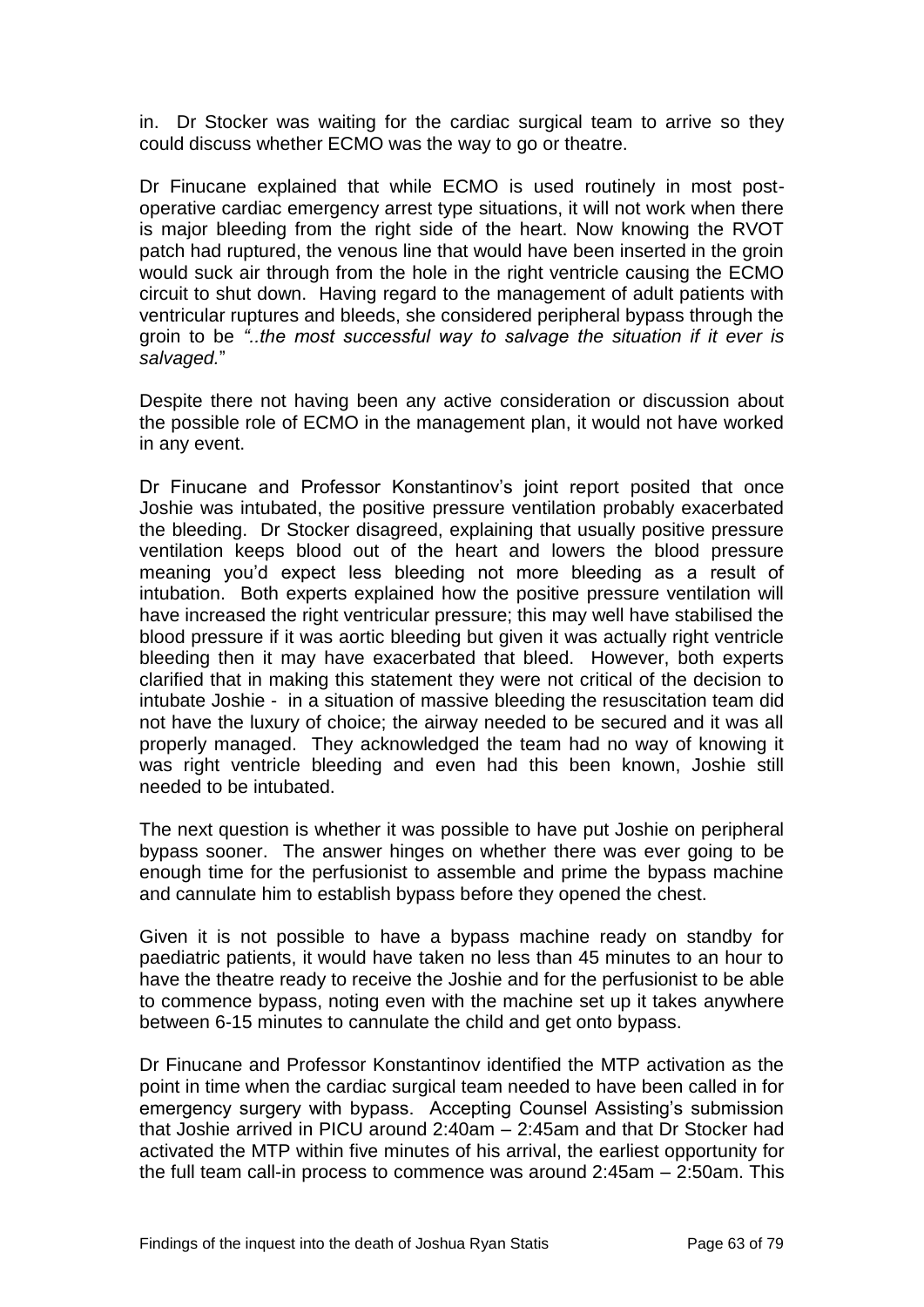corresponds with Dr Rajanbabu's second phone call with Dr Venugopal at around 2:49am, the outcome of which was Dr Venugopal's instruction to activate the cardiac surgical team. In reality, the call-in process had already begun albeit in a haphazard fashion when Dr Rajanbabu first phoned RN Matthew at 2:32am and the perfusionist was phoned by RN Murray not too long after that.

Under cross-examination by Counsel for Dr Stocker, Professor Konstantinov accepted there was no missed opportunity to activate the cardiac surgical team simply because there was no direct communication between Dr Venugopal and Dr Stocker. Dr Finucane identified the "missed opportunity" as the perfusionist not knowing upfront that bypass was needed because the only way the bleeding problem was going to get fixed was with a bypass machine. Her concern was that consultant-to-consultant communication at this time about the seriousness of the bleed might have triggered Dr Venugopal to consider the need for bypass. In her experience discussion between senior clinicians helps trigger thought about what might be needed in an emergency situation.

Ms Zazulak was asked to come in by Dr Rajanbabu not long after the 3:05am phone call with Dr Venugopal and arrived in the operating suite not long after 3:25am. She was getting the cell saver machine ready when she saw them bringing Joshie to theatre and on her initiative, started assembling the bypass machine. By the time Joshie was prepped and draped in the theatre she had almost finished the dry assembly but needed another 10 minutes to prime the machine which was still in the perfusion room. Had Ms Zazulak been told at 2:50am she was required for surgery with bypass, she would have phoned a second perfusionist and then been at the hospital within 14 minutes to start that process by 3:05am - 3:10am. On her estimation, the two perfusionists may have had the bypass machine ready in under twenty minutes, so by around say 3:25am - 3:30am. It was at around this time Joshie was being readied to move to theatre arriving in theatre some eight minutes later, intubated and ventilated with an anaesthetic Registrar ready to commence the anaesthetic induction. Ms Zazulak would still have needed time to cannulate him and establish bypass.

Dr Venugopal was asked to consider whether having the bypass machine ready would have given them more time in theatre. He felt that while there may have been a very, very remote chance they could have achieved that state of readiness in time, from what he saw intraoperatively the die was cast from the minute Joshie started to bleed out. Even had the call-in been activated earlier, he felt they would have been "..*really pushing it. There's the – there would have been a very, very slim chance of making him survive*."

With the benefit of hindsight, Dr Rajanbabu felt it was a bad decision for them to have moved Joshie to theatre from PICU given Joshie decompensated during the transfer. Dr Venugopal did not think managing the surgical intervention in PICU rather than theatre would have made a difference to the outcome because they would have still encountered the same situation of such rapid exsanguination.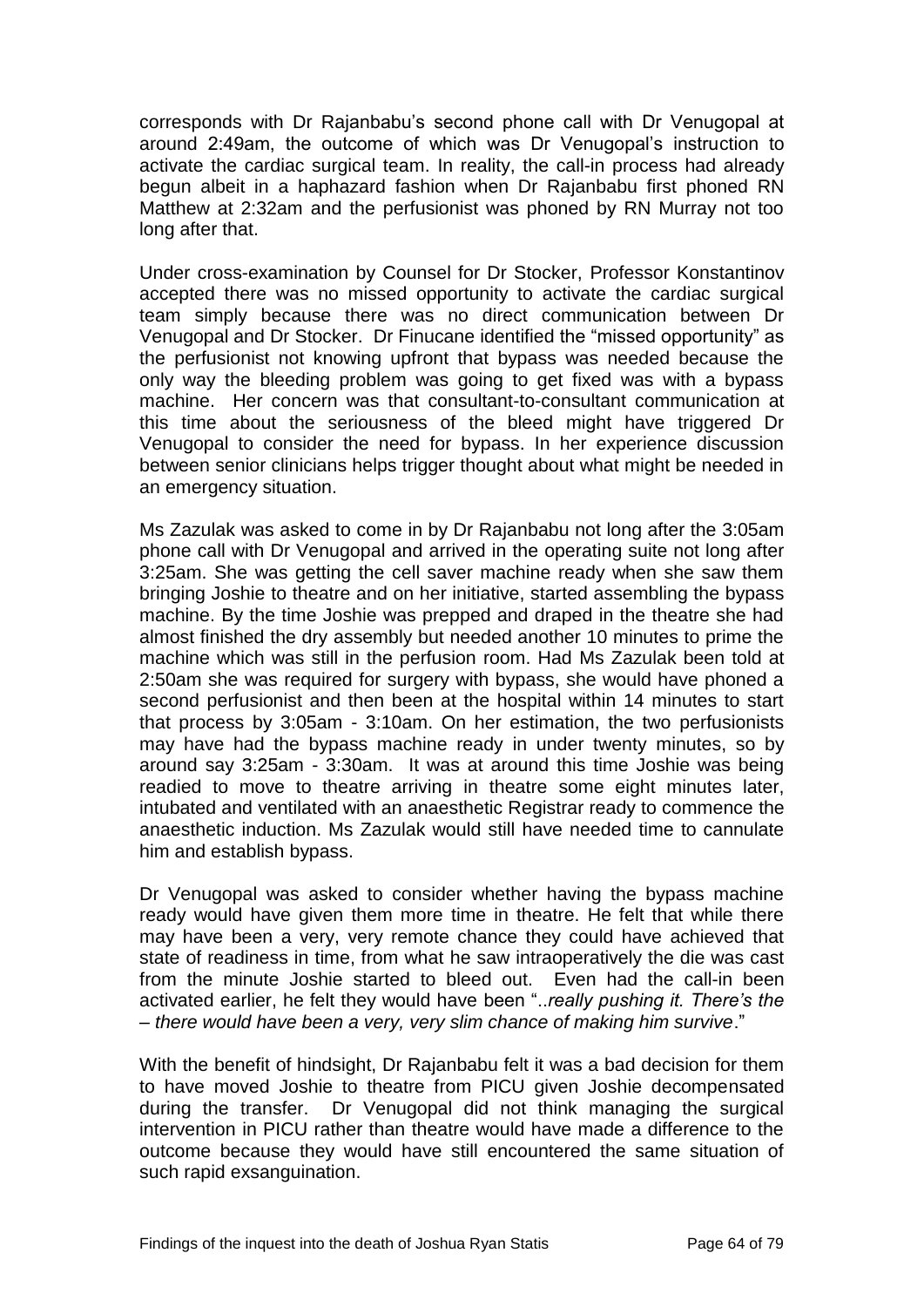Both Dr Finucane and Professor Konstantinov concluded it was highly unlikely Joshie's life would have been saved even if the whole team had been mobilised an hour earlier and Joshie taken to theatre sooner with a bypass machine available. To paraphrase Dr Finucane, Joshie's only chance was if things had been expedited extremely quickly and fallen into place extremely smoothly, something very difficult to achieve in the middle of a weekend night. She considered it was possible Joshie could have been salvaged had the rupture occurred in daylight hours with the theatre team available and able to be mobilised quickly over that hour. Professor Konstantinov agreed; the only way to save Joshie's life was to emergently put him on cardiopulmonary bypass and repair the rupture. Noting the events occurred over two hours from the time the bleeding started in the middle of the night, he felt it would have been extremely difficult to save Joshie's life.

A/Professor Chard considered that even if the theatre was activated after Dr Rajanbabu's first phone call with Dr Venugopal at 2:19am, the chances of Joshie surviving were remote; emergency treatment of a situation like this would involve femoral bypass and reopening and repairing and unless there is a full team virtually standing by when the incident occurs, the chances of survival are not great. A/Professor Chard said that had Joshie's chest been opened on Sunday 15 November, it was possible the RVOT patch could have ruptured at that time. He could not say whether the bleeding could have been controlled at that time; it would depend on the degree of clinical suspicion for a serious problem with the heart and having a bypass machine ready *"..but it may well be that the reopening at that stage was greeted by the patch falling to bits, and that would have been that.*"

While I am satisfied Dr Venugopal's decision to activate the cardiac surgical team at 2:49am was timely, it was not made with an understanding that this was a surgical emergency requiring bypass. The 2:49am phone call was a missed opportunity to activate the perfusionist and have the bypass machine ready before they opened Joshie's chest. Dr Rajanbabu did not provide Dr Venugopal with the full clinical picture and Dr Venugopal did not question or seek to clarify the information he was given at that time. I agree with Dr Finucane that consultant-to-consultant communication at this juncture may have triggered consideration of the need for bypass and potentially bought Ms Zazulak an additional 20 minutes to prepare the bypass machine.

However, even had the bypass machine been ready when Joshie was brought into the theatre, Ms Zazulak still needed time to cannulate him and establish bypass. This was estimated to take anywhere between six to 10-15 minutes and Joshie was extremely hypovolaemic. Dr Venugopal acted immediately to try and control the massive bleeding which he assumed was coming from the aorta, rather than wait for bypass to be established. He could not possibly have anticipated the right ventricular bleed and rapid exsanguination that ensued, leaving no time or opportunity to get Joshie on to bypass. As such I consider that although there should have been earlier consideration of the need for bypass, even had it been ready and Joshie connected to it before his chest was opened, the catastrophic bleed he turned out to have was such that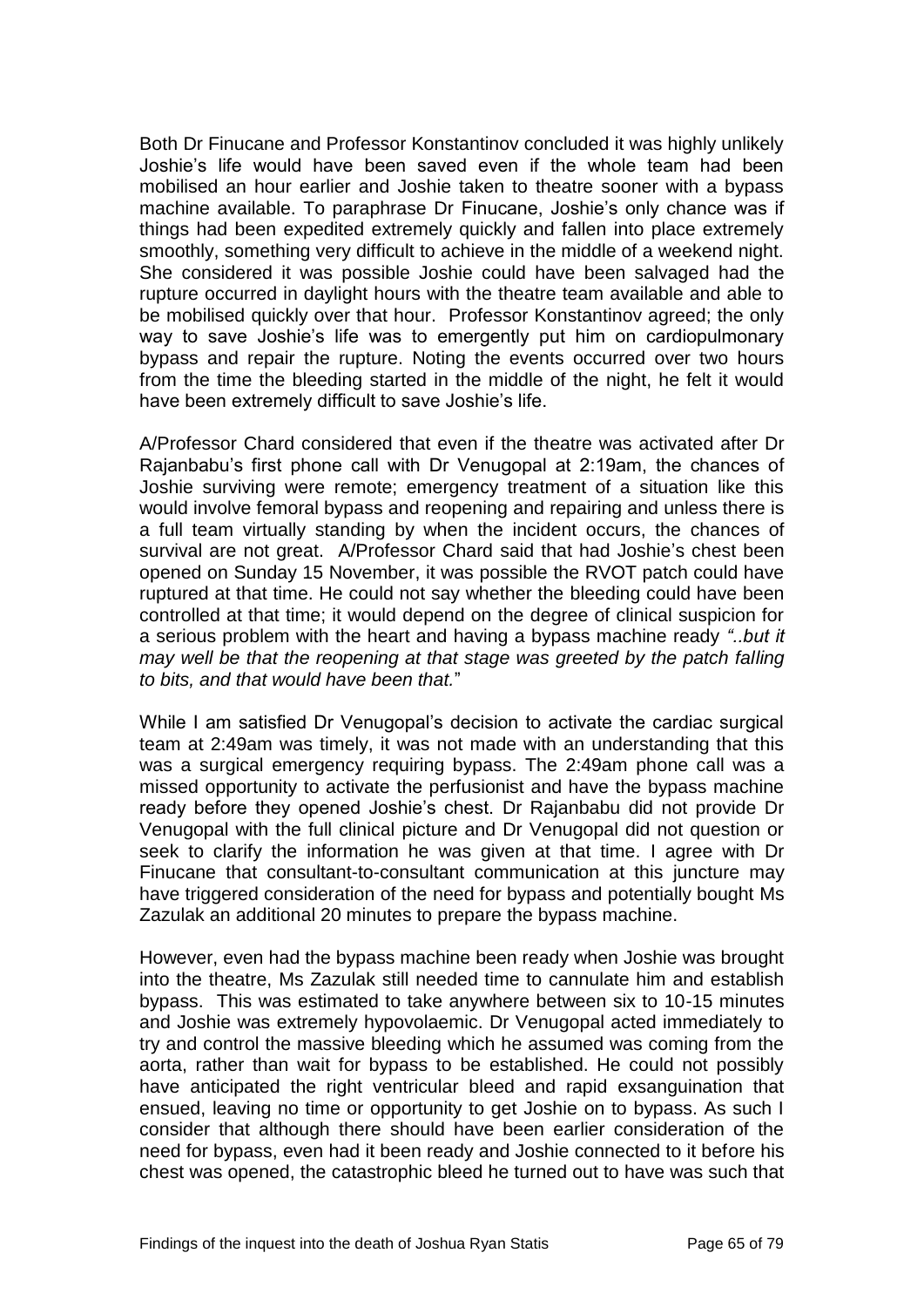it can not be said with any certainty that cardiopulmonary bypass would have changed the outcome for him. At best, it may have marginally increased an otherwise very remote chance of survival.

## *What caused the acute cardiac bleed? – mediastinitis versus the VAC dressing theory*

Tissue specimens including from the RVOT patch sent for microbiology did not grow anything.

An operation report prepared by Dr Rajanbabu that morning noted "*intraoperative-picture suggestive of mediastinitis with possibly infected RVOT patch near totally disintegrated and given way with bleeding*". He explained he thought this because during the procedure the tissues were inflamed, red with some whitish flakes. He considered the inflammation could be secondary to many things, a common cause being infection. He explained that mediastinitis can be infective or non-infective  $-$  if infective, they would have seen abscess and pus pockets but all they saw was everything looking red with some whitish flakes. He said the reason he referred to a possible infective condition was because at that time everyone was assuming it was infection given Joshie was being treated for previous wound ooze.

Dr Rajanbabu considered the wound swab results showing leukocytes of 3+ with no organisms grown were indicative of inflammation but conceded given the wound ooze was described as "snotty looking exudate" on the morning of Friday 13 November that this would be consistent with infection.

Dr Venugopal's initial reaction was to question whether he had missed mediastinitis. This is because he saw lots of inflamed tissue, tissues were stuck together and the RVOT patch tissue wasn't holding any sutures. However, knowing the autopsy findings, he considered it very unlikely to be mediastinitis. There was no obvious collection of pus in the mediastinum; the surface of the heart looked normal; the swabs did not grow the usual organisms associated with immediate post-operative mediastinitis and only one, not all, of the patches showed evidence of excessive inflammation. He did not accept the proposition that it was possible to have a negative culture in a patient who has been treated with antibiotics but still have mediastinitis. In his opinion, if it was mediastinitis, the patch would normally deteriorate or rupture at high pressure points such as along the suture line, not in the middle. He could not find any description in the clinical literature of an acute rupture in the middle of the patch nor of a patch rupturing within three to four weeks of surgery without obvious evidence of infection. He explained that given mediastinitis affects the whole chest wall, not just one area, chances are the patch which is subject to the highest pressure will be the first to give way – the RVOT patch was subject to considerably less pressure, usually one-fourth or one-fifth the pressure to which the others were subjected. To his mind the post-mortem finding of inflammation in the RVOT patch meant something had been irritating it; possibly the patch was rubbing against a jagged edge in the sternum that gradually weakened the patch to cause chronic inflammation and then gave way.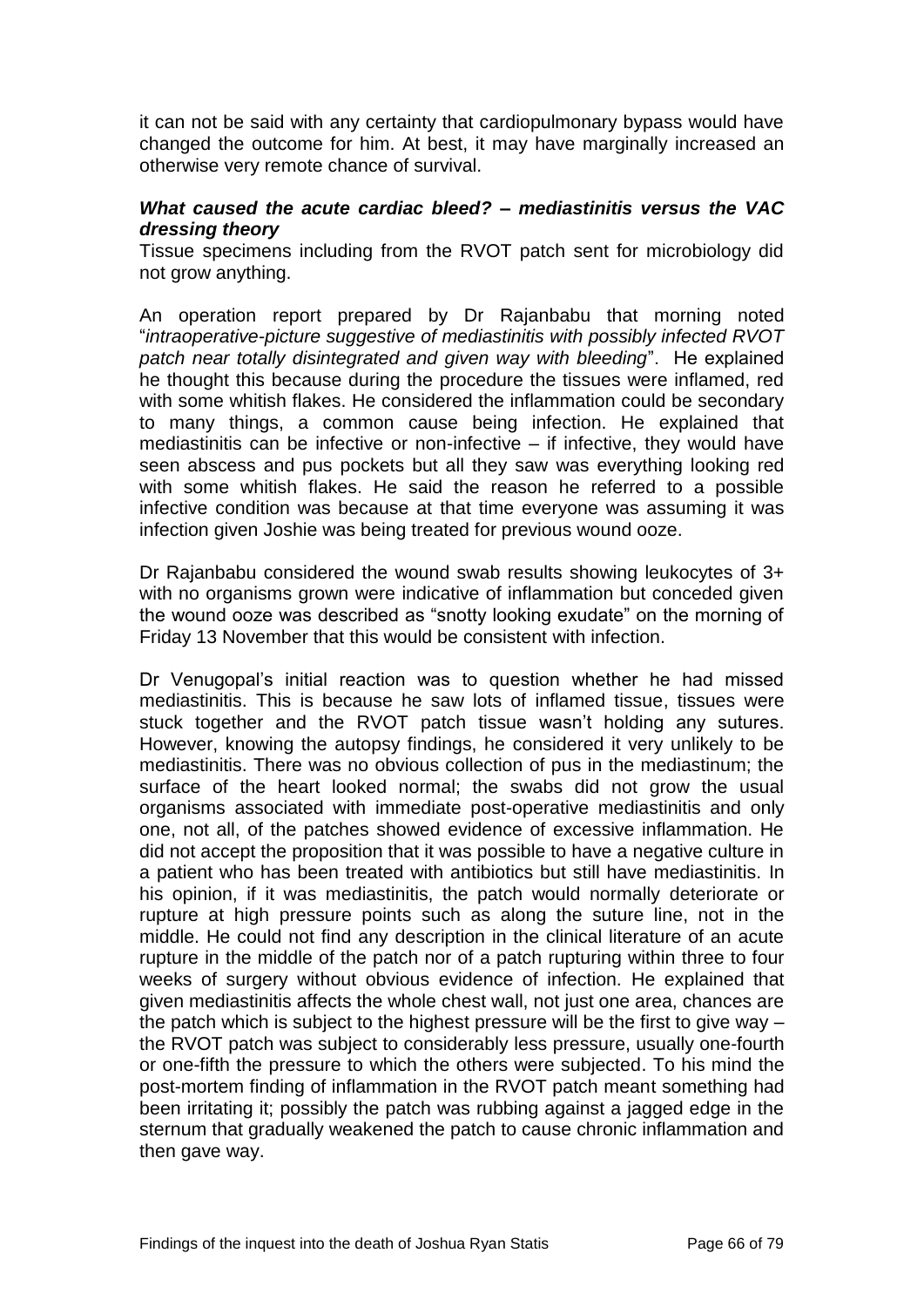None of the doctors involved in Joshie's care had ever seen an RVOT patch rupture in the same way.

After Joshie's death, Dr Alphonso reviewed all of their 500 CardioCel implants and all the literature published on this product and did not find any other case where the patch had ruptured in the centre. He said they have never had inflammatory cells in the CardioCel patch.

When asked to consider his own reference to infection in his report to the TGA, Dr Alphonso said the number one diagnosis and the first differential diagnosis in Joshie was always infection because he was being treated for a superficial wound infection. However, even considering the overall clinical picture and the absence of microbiology and post-mortem evidence of infection left him unable to conclude it was mediastinitis. Dr Alphonso agreed it was possible for there to have been some resolving infection to have caused the patch rupture in the context of a slight change in the integrity of the sternum as a result of the negative pressure of the VAC dressing. However, the location of the RVOT patch away from the undersurface of the sternum made this less convincing. Noting Joshie was a fourth-time redo sternotomy, he observed "*it doesn't require much to abrade these structures if you're rubbing against it constantly, you know, with each beat of the heart*."

Dr Forde confirmed in evidence that when forming her cause of death opinion she had reviewed the medical records and was aware of the history of a wound infection and ongoing fever and tachycardia on 14 and 15 November. This is why she considered *"..it's possible that there is potentially an infection there, or that this has been caused by an infection. But I haven't really found any clear objective evidence in my autopsy findings to be very firm about that*." She thought the VAC dressing theory put forward by Dr Finucane and Professor Konstantinov was plausible.

The VAC dressing theory was put forward following Dr Finucane's study of case reports. She explained for the theory to be accepted there needs to be some way in which the suction created by the VAC to apply to the heart – either there must be a channel through the sternum or over the top or underneath. She considered the most likely channel would be through a tiny breach in the area where the sternotomy was performed.

Dr Finucane was asked to consider Dr Alphonso's reservations about the applicability of this theory given the location of the RVOT patch away from the underside of the sternum. With reference to published data on right ventricle ruptures associated with VAC dressings, she explained there are probably a number of different ways this can happen:

- the bit that ruptures is right behind a sharp piece of sternal edge; or
- the negative pressure could cause the right ventricle to bulge forward just left of the sternotomy and as a thin walled low pressure structure be sucked up against the back of the chest wall creating friction.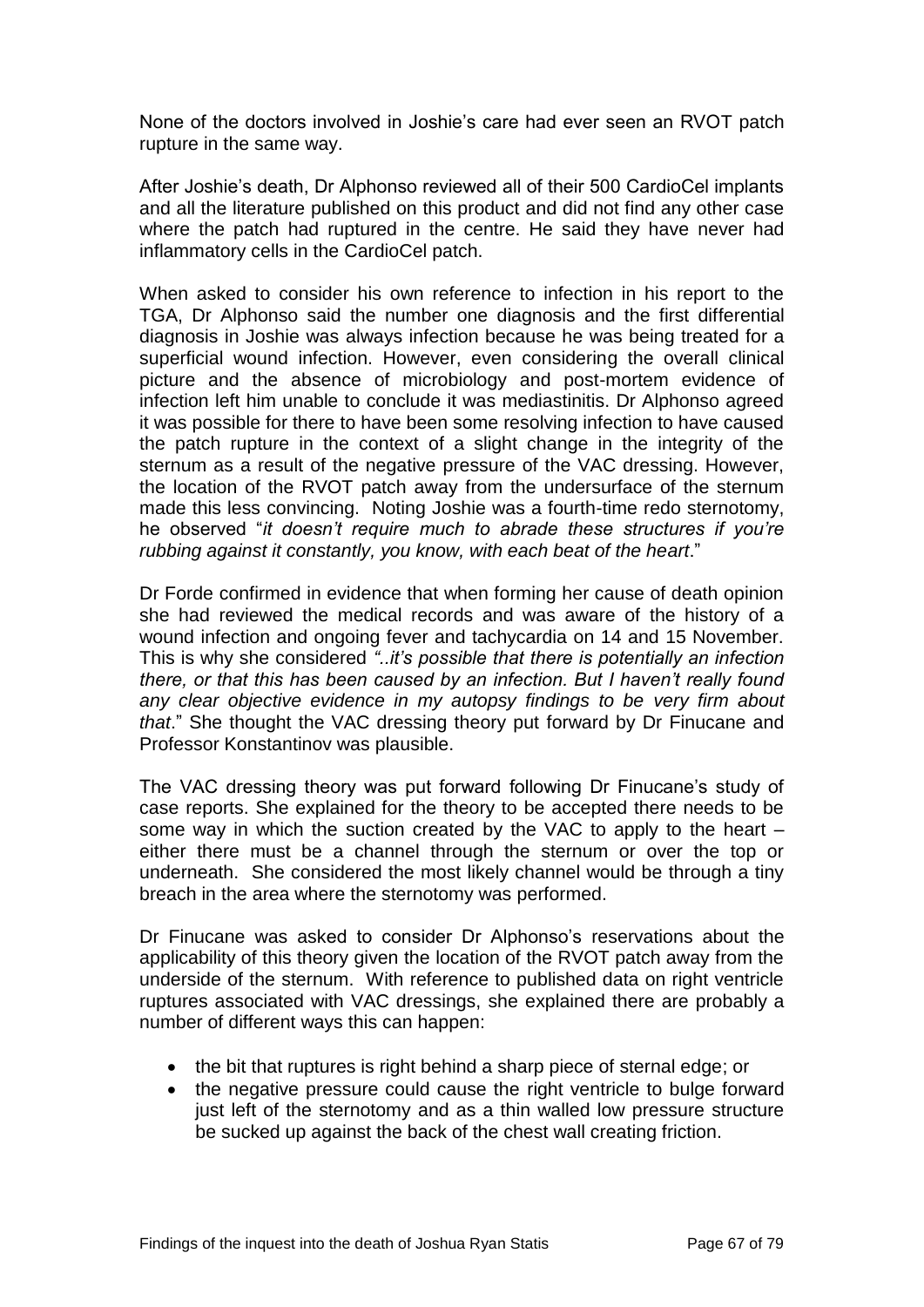Dr Finucane accepted the issue in applying this theory to Joshie is that reports of this happening in patients where the sternum hasn't been opened and the sternal wires haven't been taken out are extraordinarily difficult to find.

She accepted there could have been a low grade infection that may have changed the integrity of the sternum to create a small break which in combination with the VAC dressing caused the inflammation and in turn the breakdown of the RVOT patch; it could also have just been the negative pressure of the VAC itself.

Dr Finucane considered the finding of tissues being very stuck together and quite inflamed was more consistent with the normal healing process at that stage post-operatively, particularly given new materials were placed in the initial surgery, than with infection. She felt if there was still active infection, then probably more than 90% of the time it would grow something even with antibiotics present. She confirmed the expectation that an infected patch would usually "blow" through a suture line not the middle.

Professor Konstantinov felt it was inconsistent or extremely unusual to have such severe infection in the patch that it caused the rupture and yet grow nothing on cultures. Had there been such extensive mediastinitis, he would have expected to see pus on reopening and at least some bacteria as signs of severe ongoing infection.

Dr Finucane and Professor Konstantinov stood by their initial statement that while it was not possible to rule out low grade infection of the mediastinum completely, it did not explain the operative and post-mortem findings as completely as the VAC mechanism.

A/Professor Chard considered a VAC drain applying negative pressure to a wound that was truly superficial would put no negative pressure at all on the RVOT patch. The volume of blood that came from the heart behind the sternum into the VAC canister and the VAC dressing in front of the sternum could only come above, below or through the sternum, so there must have been a communication at that stage; had there not been the heart would have tamponaded in which case Joshie would have gone into cardiac arrest rather than bleed externally. In A/Professor Chard's opinion, if there is a communication behind the sternum from above, below or through, that is mediastinitis. The autopsy findings of very vigorous inflammation and a hole in the RVOT patch and no inflammation in the internal patch apart from a very light degree of response suggested to him an inflammatory process on the external patch which has probably caused the dehiscence. That inflammatory process has to be triggered by something and infection would be high on the list. He wasn't sure he knew of any other cause than infection.

The evidence is unequivocal that the cardiac bleed was caused by rupture of the RVOT patch which had become inflamed. The cause of that inflammation is much less clear. Clinically Joshie had signs of infection including high fevers and tachycardia over the weekend of 14-15 November which on the balance of probability were most likely due to wound infection. However, when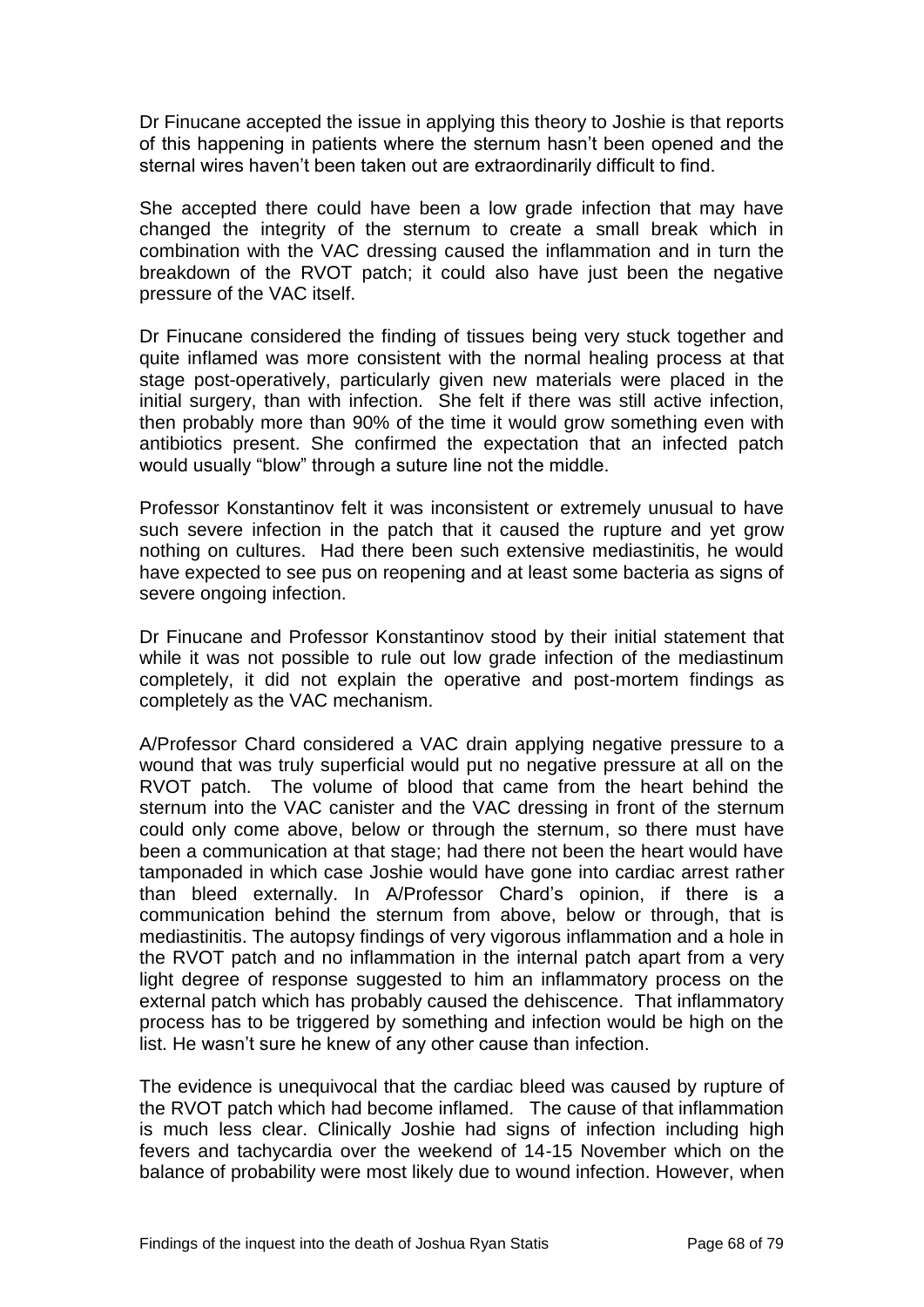the sternum was reopened emergently in the early hours of 16 November, there were no overt signs of infection such as pus and widespread inflammation of the chest wall and internal structures that are usually seen in mediastinitis; rather the state and appearance of the tissues were more consistent with the normal post-operative healing process. The confounding issue is the absence of evidence of infection on post-mortem cultures or at autopsy. A/Professor Chard's opinion that there must have been a communication from under the sternum in order for Joshie to have bled externally rather than go into cardiac arrest due to cardiac tamponade is compelling. However the absence of evidence of infection, even accounting for the fact Joshie had been receiving extensive antibiotic coverage which may have acted to suppress wound infection, the fact that only one of the CardioCel patches was significantly inflamed and the unusual location of the rupture mitigate against mediastinitis as the underlying cause. On the available evidence, I am most regrettably unable to make a definitive finding about what caused the RVOT patch to become inflamed and disintegrate – low grade infection or trauma caused by the effect of the VAC drain or a combination of both are all possibilities and there is not sufficient evidence to displace one in favour of another on the balance of probabilities.

## *Mycobacterium chimaera*

Joshie's family was concerned he may have been exposed to Mycobacterium chimaera given he received bypass during his initial surgery. This is an organism which most commonly lives in water and soil and can cause low grade infections. In 2016 it was recognised internationally as contaminating cardiac bypass machines. This prompted LCCH to issue an advisory to families whose children had received treatment on contaminated machines to alert them to the possibility of acquired infection. Dr Hallahan explained this organism causes an endocarditis, an infection of the lining of the heart. This is a low grade infection which the clinical literature suggests takes at least six months and typically several years from exposure to become symptomatic. It will typically affect a mechanical valve with visible vegetation on the valve.

Dr Forde explained she performed special stains on the post-mortem tissues to look for bacteria and did not see anything. Mycobacterium can be quite difficult to grow and culture so she did not specifically request it at the time of the autopsy. She subsequently sought advice from a microbiologist in relation to it but her testing had already been sent off by that stage. While she could not exclude it, she considered it to be a very low possibility in Joshie's case.

There is no compelling evidence to suggest this organism played a role in Joshie's death.

# **Changes implemented by Children's Health Queensland Hospital & Health Service following Joshie's death**

It is clear from the outset Children's Health Queensland has taken steps to carefully consider and genuinely reflect on the events leading up to Joshie's death. The inquest heard evidence about their progress in implementing the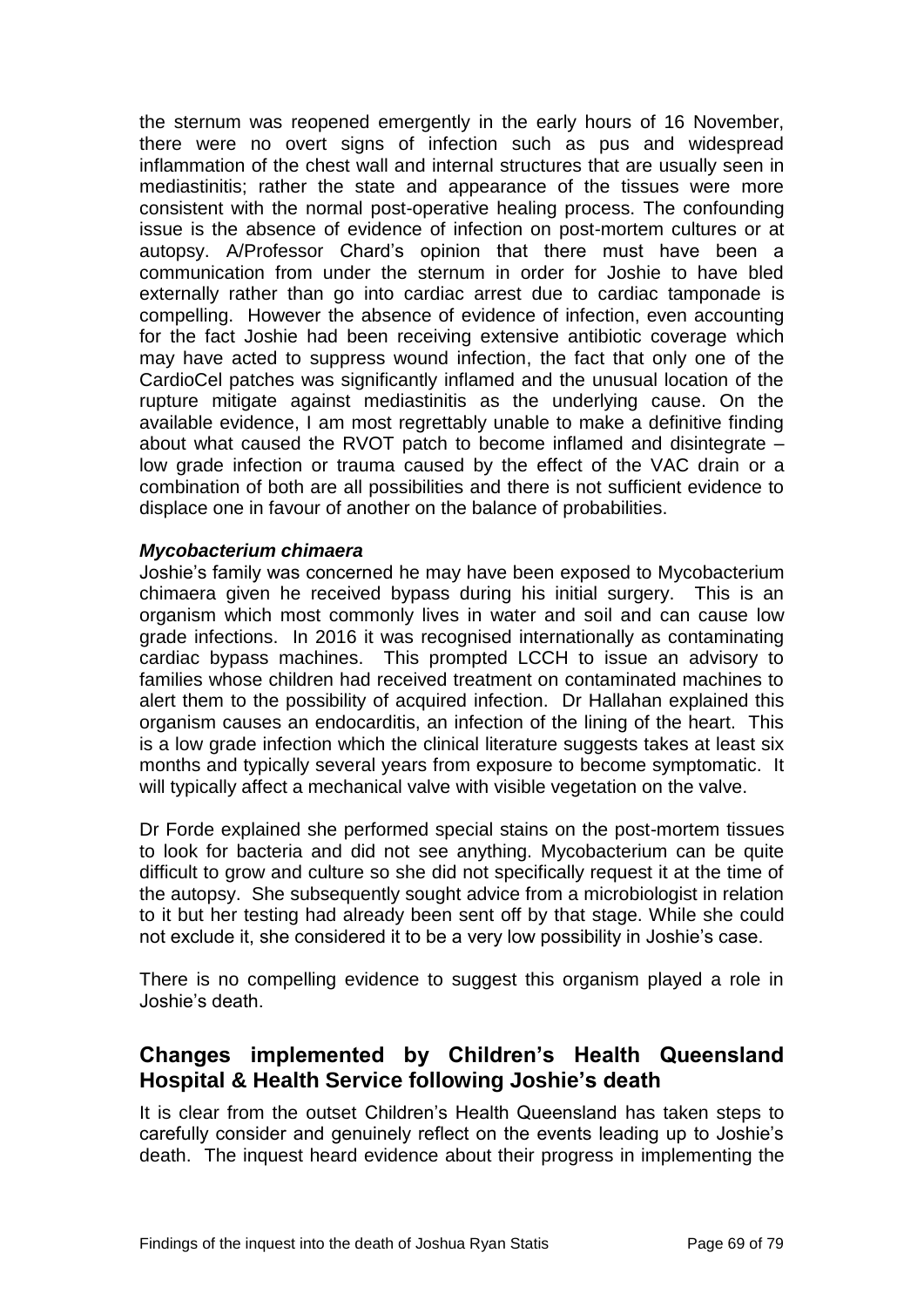RCA recommendations and other changes made to address issues identified during the coronial investigation.

# *Interaction between Surgical Services and Infectious Diseases Team*

The cardiology, cardiac surgical and infectious diseases teams worked together throughout 2016 to finalise a statement of best practice for consultation with the infectious diseases team. There are regular infectious diseases ward rounds in PICU to discuss all patients, the team is available for consultation any time and there is active management/liaison with treating teams regarding positive sterile cultures.

# *Massive Transfusion Protocol*

I am reassured by the extensive review of the hospital's MTP culminating in a revised MTP incorporating a flow chart outlining the respective responsibilities of the resuscitation team and the Blood Bank; general principles and indications for MTP; clear guidelines on when to activate the MTP; transportation and storage of blood throughout the MTP; roles and communication during patient transfer during the MTP; deactivation decisionmaking and processes; role cards for PICU, emergency department and operating theatre environments; role cards for medical, nursing and porter personnel (medical team leader, nursing team leader, transfusion doctor, transfusion nurse and porter) and use of the Blood Bank Liaison role as the single communication point.

The revised MTP has been informed by simulations to test the activation process in the emergency department, operating suite and PICU. There is provision for alternate porter arrangements in the event porters are not available for the MTP (a minimum of two porters are available across the hospital at all times). Blood products delivered by the PTS are now accompanied by a form which if not returned to the Blood Bank within ten minutes triggers contact by the Blood Bank for follow up. By the time of the inquest, simulated scenarios, education and training in the revised MTP had been undertaken. Dr Hallahan advised it has been used multiple times and represents a significant improvement for the health service.

# *Review of need for 24/7 onsite theatre team*

Children's Health Queensland undertook a benchmarking exercise with reference to comparable Australian and international paediatric facilities which found that 24 hour cover on site is not warranted for surgical teams but that on-call within an acceptable response time is adequate to meet demand. It has been agreed that on-call clinicians are to be in attendance at the hospital within 30 minutes, with nearby accommodation made available to those who live in areas exceeding a 30 minute response time.

After consideration, Children's Health Queensland Division of Surgery has not instituted 24-hour nursing and anaesthetic registrar cover because any urgent procedures require consultant surgeon attendance which will still take 30 minutes. The potential time saving of 15 minutes was not considered clinically significant.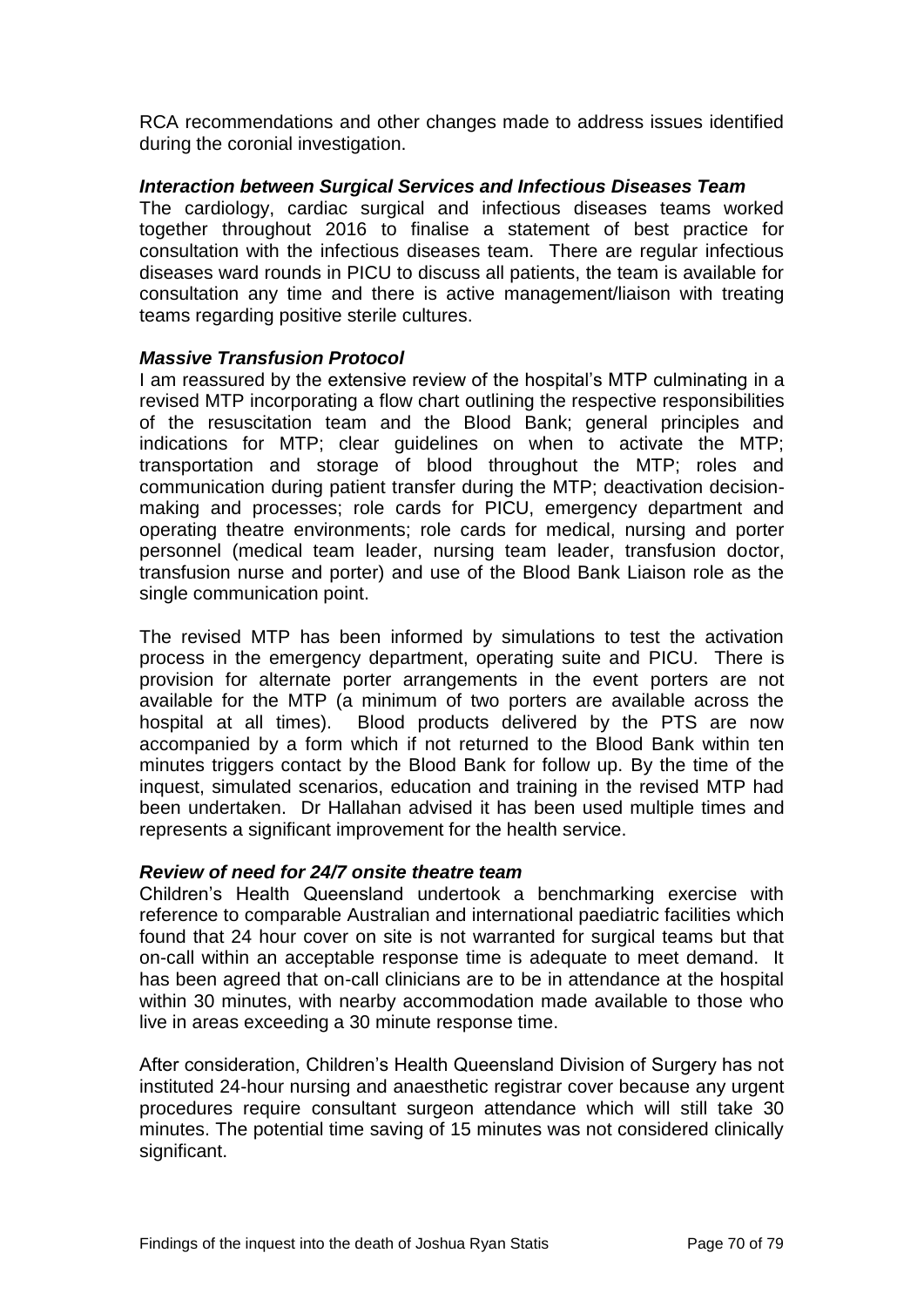### *Processes for after hours call-in of theatre teams*

The hospital now has a process by which the call-in lists for on-call theatre staff are updated daily prior to being emailed to the Nurse Manager Patient Flow and Staffing Unit at 3:00pm every day.

Dr Hallahan said the Divisional Director of Surgery now considers the hospital to have a prompt and reliable system for activating an operating theatre after hours.

The ECMO call now automatically alerts team members through a call to the hospital switchboard – the team includes the cardiac surgeon on-call, the perfusionist and nursing theatre staff. This call does not automatically call in the anaesthetist on-call, leaving this step to the cardiac surgical team once they determine whether an anaesthetist is required.

The cardiac surgical team call-in process now operates as follows:

- 1. the Surgical Fellow in consultation with the consultant, or the consultant alone, deciding to stand up theatre;
- 2. the Surgical Fellow or consultant contacting and requesting call in from the on-call anaesthetist, perfusionist and cardiac theatre scrub nurse; and
- 3. the scrub nurse then notifying the Nurse Manager Operations that a cardiac surgery call-in is underway.

I discuss this particular call-in process further below.

#### *Consultant-to-consultant communication*

Dr Hallahan agreed that consultant-to-consultant communication is critical in emergency situations and advised there has been improved collaboration, communication and transparency between PICU, cardiology and the cardiac surgical teams since Joshie's death. He said communication between PICU and cardiac surgical team is considered to be working well.

Dr Alphonso advised that since Joshie's death it has become protocol for the PICU consultant to phone the on-call cardiac surgeon whenever an ECMO call-in is made or a cardiac surgical patient in PICU becomes critically unwell. I consider this to be an appropriate response to address aspects of the communication issues examined by this inquest.

#### *Protocol for measuring and recording pain*

In acknowledging the family's concern that Joshie's pain was not well managed, Dr Hallahan explained the health service has been specifically assessing the effectiveness of pain management across the hospital and is committed to improvement in that space.

NUM Larkin explained that on Ward 10B a pain assessment forms part of the fourth-hourly observations. It was his expectation nurses would ask Joshie about his pain. Jacqui did not recall nurses enquiring about Joshie's pain with this frequency. Both she and Mrs Dalton would tell nursing staff if Joshie was in pain and would ask for pain relief. Jacqui could not recall any occasion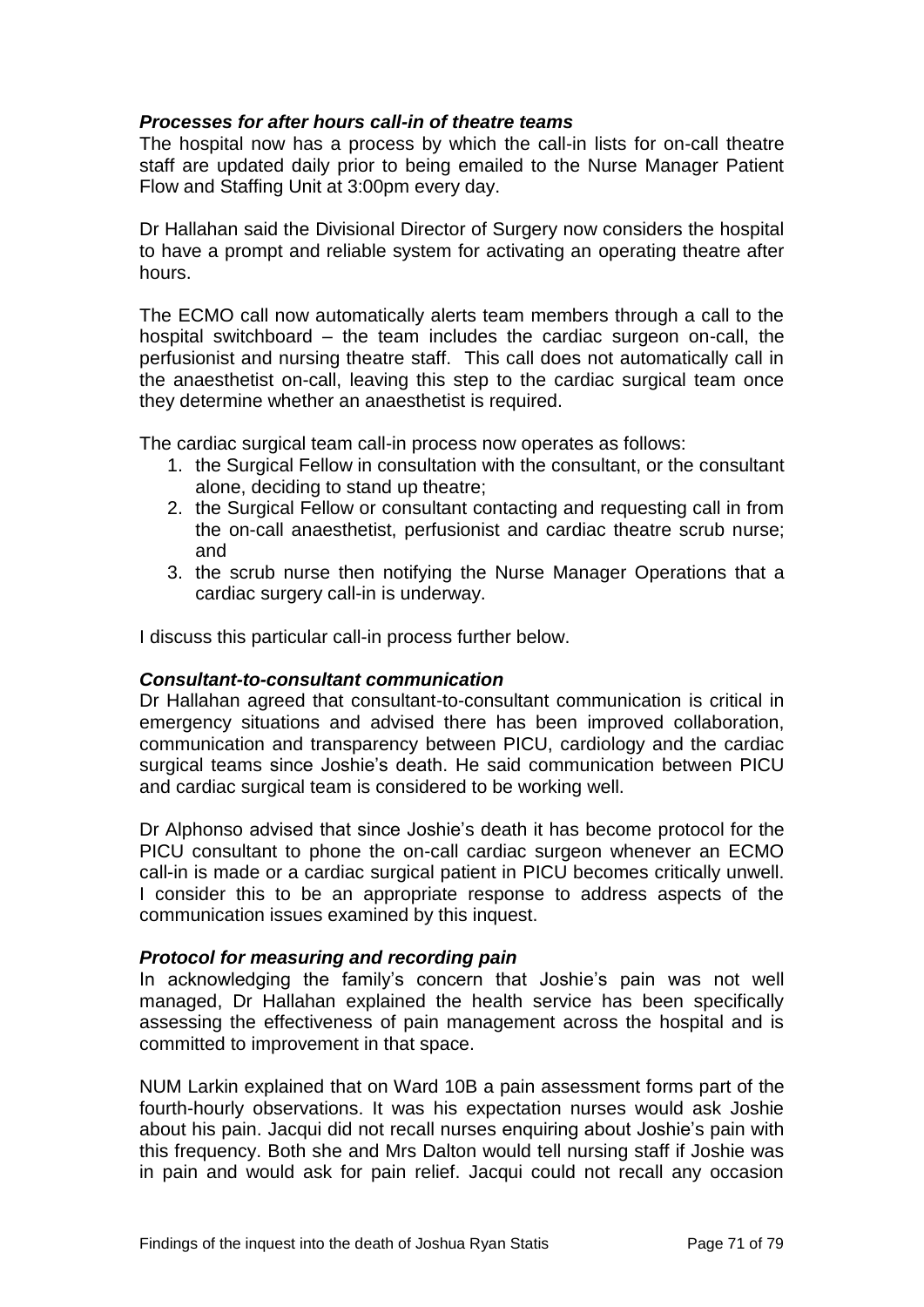when requested pain relief was not given though there were some occasions when he would have to wait a short period before his next dose was due. Joshie was not requesting Oxycodone on as frequent a basis as it was ordered; sometimes he would only have 1-2 doses in a 24 hour period. While Joshie did have some wound pain associated with the wound infection and after the debridement, it was not of the severity that signposts mediastinitis.

At the time of Joshie's admission, the cardiac/respiratory observations form in use on the ward did not easily allow for the recording of pain. There was no recording of a pain assessment using a pain scale (0-10) or visual cue symbols for Joshie. While nursing staff could then, and still can record pain scores in the progress notes, this information was not previously recorded routinely by all staff as part of each set of observations.

Dr Finucane considered that while the absence of a pain scale for pain assessments was not a deficiency per se it was something that could be addressed as a service improvement. NUM Larkin advised the cardiac/respiratory observations form has since been revised to include a pain score field.

#### *Paediatric deterioration detection system for cardiac patients*

The hospital uses a paediatric early warning and response observation tool known as the Children's Early Warning Tool (CEWT). This instrument records the child's vital signs (heart, rate, respiratory rate, oxygen saturation, blood pressure) and other clinical information (oxygen requirement, conscious state and capillary refill) to produce a score which compares the child's clinical condition to the normal range for that age group; scores outside the normal range trigger escalation with measures including more frequent observations and urgent medical review and management. NUM Larkin explained this tool is not used on Ward 10B because it is not suited to these particular patients as the symptoms of their cardiac conditions would generally trigger a high CEWT score even when there was in fact no clinical deterioration. Instead, if there are different parameters for an individual patient meaning their normal baseline is higher than generally expected, the treating team indicate acceptable parameters for that patient which are documented in the patient record. NUM Larkin acknowledged this was not documented for Joshie, though NUM Larkin recalled his tachycardia was verbally discussed. At the time of the inquest, the hospital was undertaking a project to investigate whether the CEWT scoring system can be adapted to the paediatric cardiac patient population.

# **Findings required by s.45 of the Coroners Act 2003**

I am required to find, as far as possible, the matters set out under section 45(2) of the *Coroners Act 2003*. Having considered all of the evidence, including the material contained in the exhibits, I am able to make the following findings:

Identity of the deceased: The deceased person is Joshua Ryan Statis.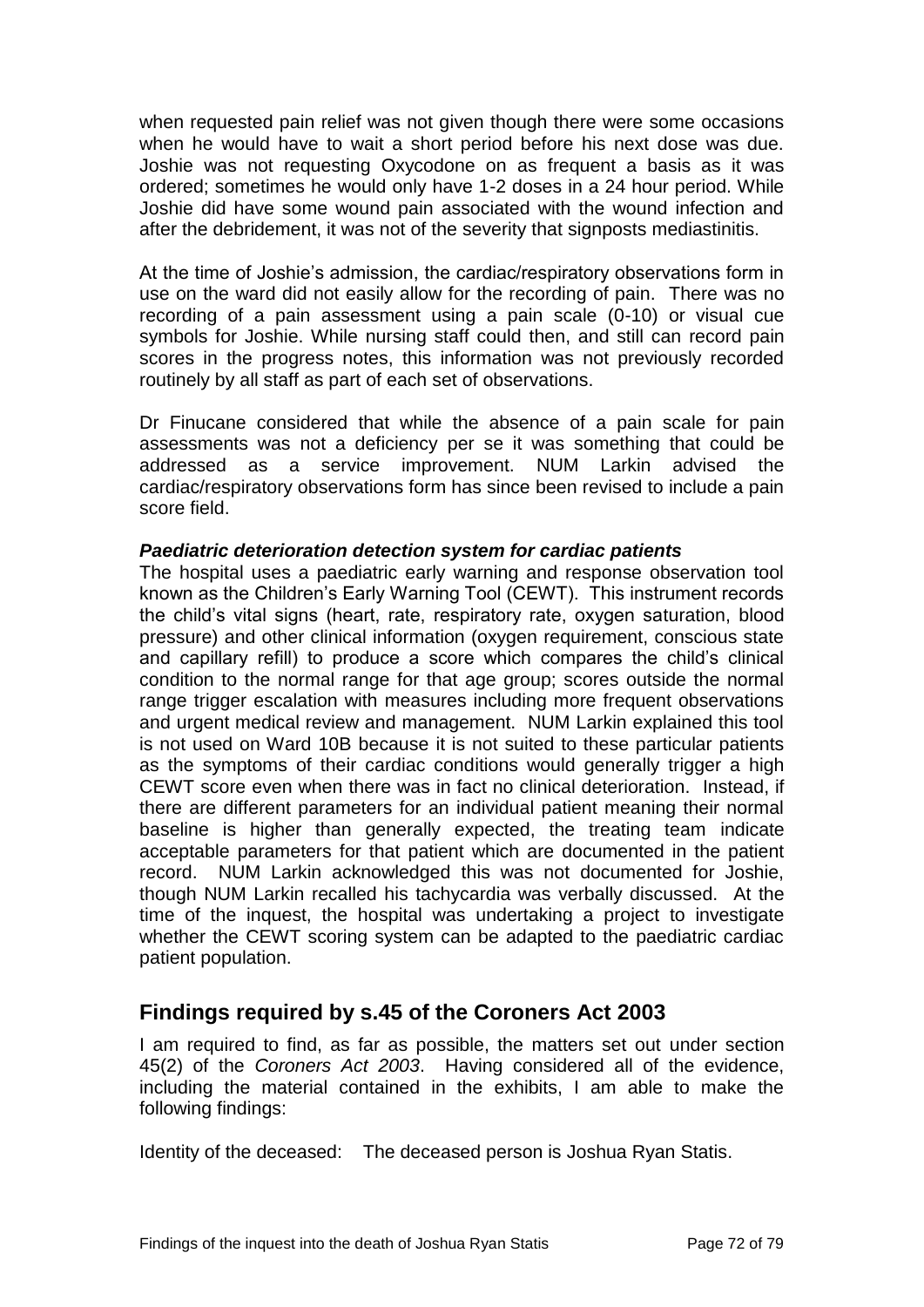| How he died:    | Joshua died 18 days after a fourth time sternotomy<br>and redo Konno procedure to upgrade his<br>mechanical aortic valve, enlarge a patch to cover a<br>ventricular septal defect and to enlarge the right<br>ventricular outflow tract with a CardioCel patch. He<br>had been returned to theatre on day 16 post-<br>operatively for exploration<br>and<br>surgical<br>debridement of a superficial infection of the<br>sternotomy wound which had started to ooze on<br>day 9 post-operatively. A VAC dressing was<br>applied at this time with a plan to return him to<br>theatre on day 18 post-operatively to reassess the<br>wound and change the dressing. Joshua was<br>actively investigated and treated for persisting<br>fevers and tachycardia over the next two days,<br>most likely caused by wound infection. In the early<br>hours of day 18 post-operatively, Joshua<br>developed an acute bleed through the sternotomy<br>wound which filled the VAC canister and was<br>collecting under the VAC dressing. He died in<br>theatre approximately two hours later undergoing<br>an emergency chest reopening which revealed the<br>right ventricular outflow tract CardioCel patch had<br>ruptured. Unfortunately surgeons were unable to<br>fix the defect or control the catastrophic bleeding<br>from the right ventricle. The Cardiocel patch<br>ruptured because it had become inflamed but the<br>cause of the inflammation remains uncertain. |
|-----------------|----------------------------------------------------------------------------------------------------------------------------------------------------------------------------------------------------------------------------------------------------------------------------------------------------------------------------------------------------------------------------------------------------------------------------------------------------------------------------------------------------------------------------------------------------------------------------------------------------------------------------------------------------------------------------------------------------------------------------------------------------------------------------------------------------------------------------------------------------------------------------------------------------------------------------------------------------------------------------------------------------------------------------------------------------------------------------------------------------------------------------------------------------------------------------------------------------------------------------------------------------------------------------------------------------------------------------------------------------------------------------------------------------------------------------------------------------------------------|
| Place of death: | Joshua died at the Lady Cilento Children's<br>Hospital, Brisbane in the State of Queensland.                                                                                                                                                                                                                                                                                                                                                                                                                                                                                                                                                                                                                                                                                                                                                                                                                                                                                                                                                                                                                                                                                                                                                                                                                                                                                                                                                                         |
| Date of death:  | Joshua died on 16 November 2015.                                                                                                                                                                                                                                                                                                                                                                                                                                                                                                                                                                                                                                                                                                                                                                                                                                                                                                                                                                                                                                                                                                                                                                                                                                                                                                                                                                                                                                     |
| Cause of death: | Joshua died from cardiac haemorrhage due to or<br>as a consequence of congenital aortic stenos                                                                                                                                                                                                                                                                                                                                                                                                                                                                                                                                                                                                                                                                                                                                                                                                                                                                                                                                                                                                                                                                                                                                                                                                                                                                                                                                                                       |

# **Comments and recommendations**

Section 46 of the *Coroners Act 2003* provides that a coroner may comment on anything connected with a death that relates to public health or safety, the administration of justice or ways to prevent deaths from happening in similar circumstances in the future.

(surgically repaired).

The inquest identified some shortcomings in clinical documentation practices within the Queensland Paediatric Cardiac Service and a missed opportunity for the cardiac surgical team to have properly understood the seriousness of the acute bleed sooner. While I am satisfied these issues were not outcome changing for Joshie, they represent opportunities for systems improvements.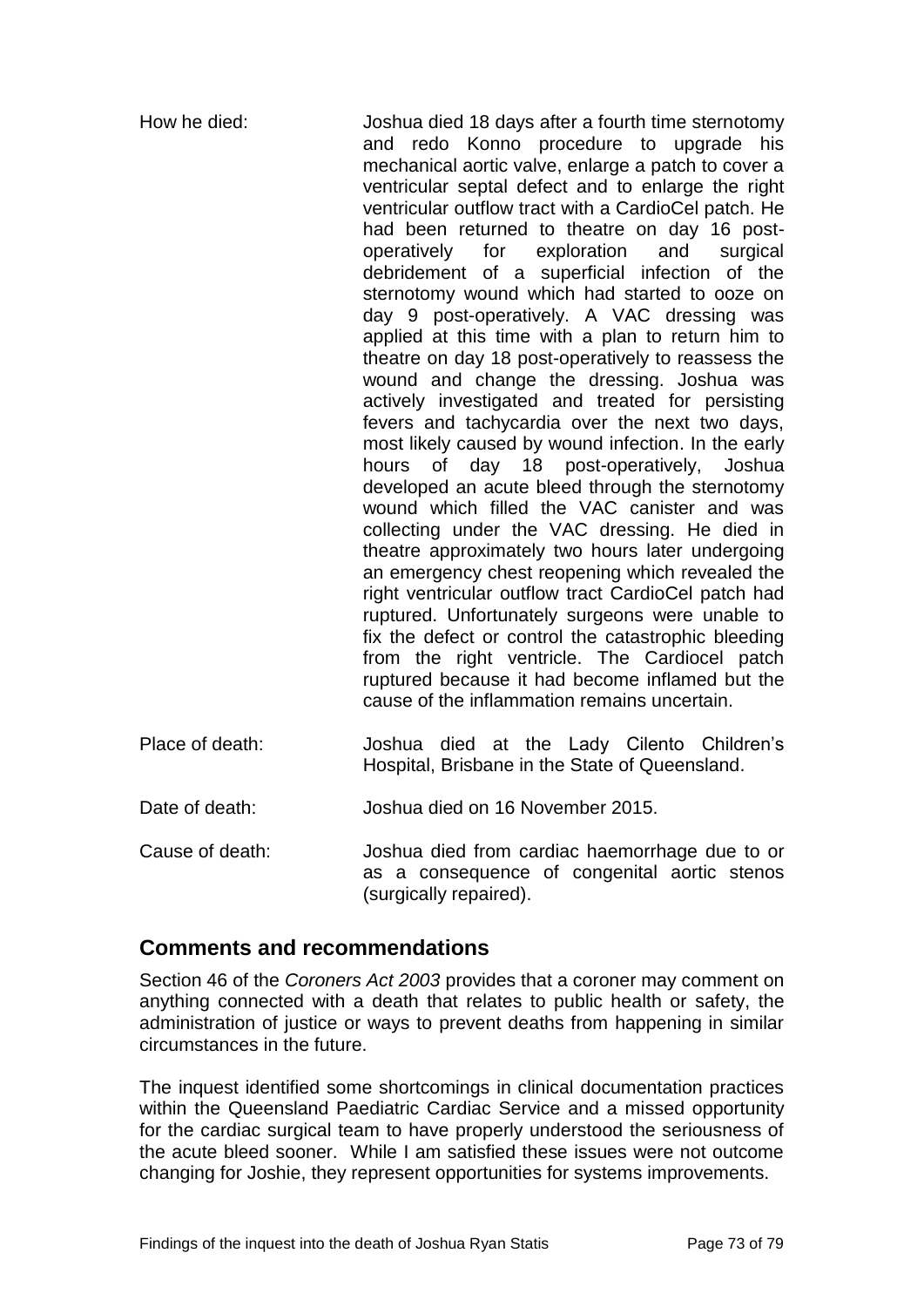# *Clinical communication and documentation within the Queensland Paediatric Cardiac Service*

At the outset, the absence of any documentation by the cardiac surgical team (other than operation reports and consent forms) was very concerning to me. However, the evidence given by witnesses from the cardiology and cardiac surgical teams involved in Joshie's care has clarified that while a dearth of written communication by the surgeons was the accepted culture and practice within the paediatric cardiac service at that time, there was ongoing and effective oral communication between the teams throughout Joshie's admission.

Dr Ward described the working relationship in the following terms "*I mean, the communication with the surgeons is extremely free, and contact with the cardiologist us frequent. So I would see the surgeons a number of times during the day, whether I was on call or not, and I'd also see the fellows many times during the day. And so the communication has always been extraordinarily good with our surgical team at the moment, and that's historically probably the best I've ever worked with. So whenever you've got a question, it's very easy to approach our surgeons or the fellows to see what the plan is, and – and so on. So I guess that we do a lot of verbal communication rather than anything else. It's much easier to get – get thing from the horse's mouth than something that's sort of written in the notes, and often a bit stilted, and so we communicate verbally…I can appreciate what you're saying, but I'm not sure that writing it down had made that any better; I thought it was good to begin with."*

Evidence from the experts provided broader context for this practice by confirming the prevalence of little if any daily documentation by the surgical team in other cardiac surgical services operating under a similar shared care model. A/Professor Chard explained there is an expectation at his hospital that consultant surgeons and Surgical Fellows will document if there is a surgical issue such as significant wound change. Dr Finucane conceded it would be reasonable practice for a member of the cardiac surgical team to regularly document a description of the wound and document the amount and appearance of any discharge given wound changes can be very subtle. None of the expert witnesses work with wound care nurses but they variously described the use of wound protocols though none of these incorporate photographing the wound.

Dr Alphonso acknowledged the cardiac surgical team were remiss in not documenting Joshie's wound infection and accepted they should be documenting when there is a serious wound infection. He accepted that while there was good oral communication between the teams it was poorly documented with no record of what was discussed "*This is a bit different. In this case, I absolutely agree it would have been very helpful for us to document because this is not common, and then that record would have helped, you know, in the event that some – something like this happens, you can go back and accurately assess what the correct state of the wound is. So I accept that. But that's just the reasoning. That's just how we work."*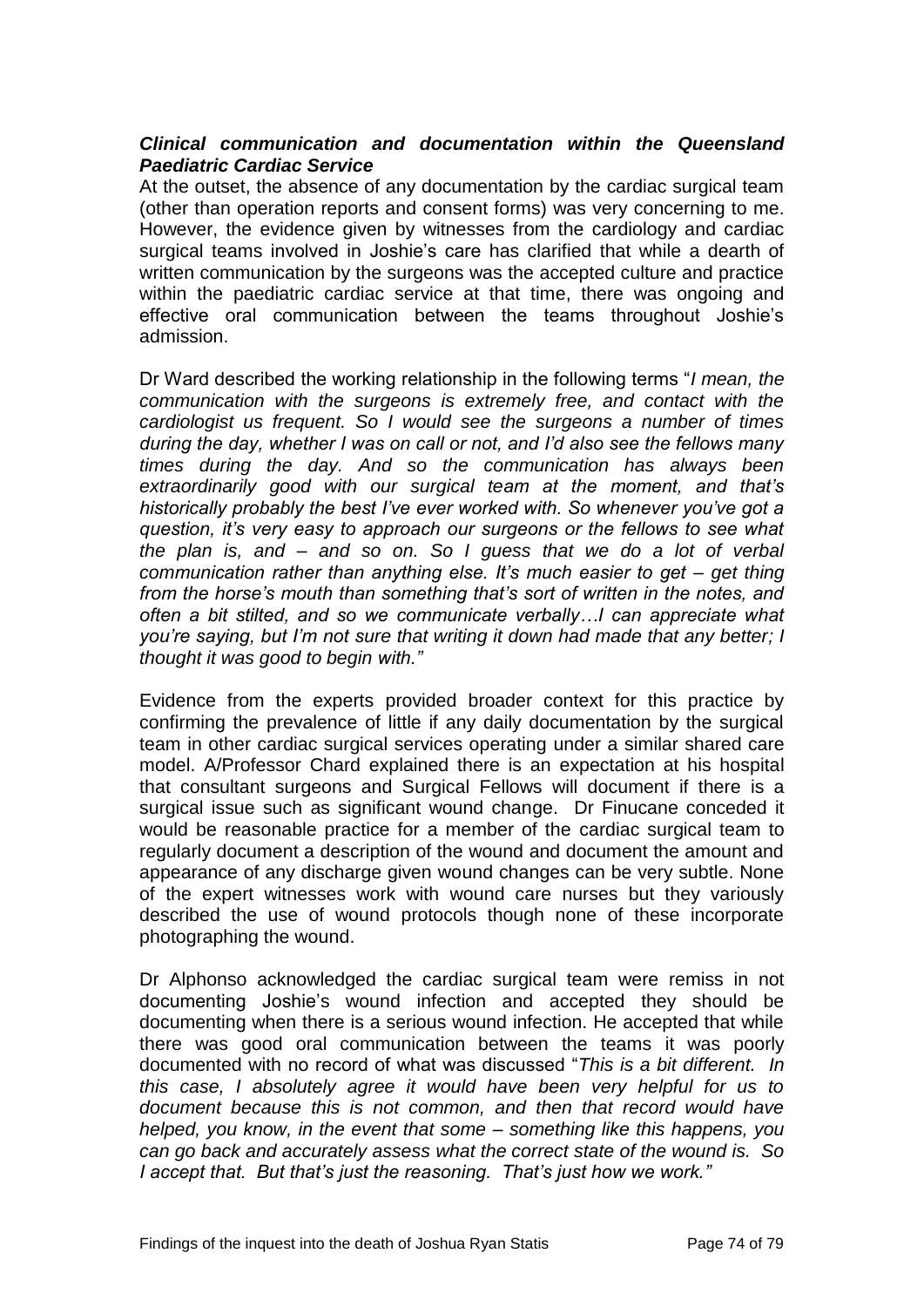In evidence Dr Alphonso confirmed that since Joshie's death the cardiac surgical team has started making entries in the patient notes, though he indicated a view this practice does not seem to add value. NUM Larkin explained the cardiac service has since developed and uses a template that auto-populates the previous surgical team entry into the patient's electronic record and this is added to by the cardiac surgical team for all ward rounds on all patients each day. He described this change as helpful for nursing staff in that it now makes clear the surgical team's management plan for each patient.

Dr Alphonso described the rationale for this change in practice as "*I think it's more to serve, you know, as a record that we're actually seeing the patient even though if we came to the hospital, everyone would tell you that we see the patient several times a day. But even now, the note, in my opinion, is incomplete because, you know, you assess a patient, and you have to write a plan down. And we don't write a plan. We write "as per cardiology." So in a way, it's just a record of what – the only things that we've changed is, yes, if there's a wound, I don't think actually a wound description is, really, very accurate because a different person seeing the wound would describe it differently. It's very subjective*." Drs Alphonso and Venugopal explained they were implementing a process for photographing wounds as a more objective record for wound management. This is a sensible enhancement of the team's wound management strategies. I am sure the legal issues of privacy and consent for this component of post-operative care can be easily managed in the broader context of consenting families for life-saving and life-extending complex surgery.

Notwithstanding Dr Alphonso's attitude to clinical documentation, Dr Hallahan appropriately acknowledged the importance of contemporaneous, clear, useful documentation, observing *"At its heart, what this is about is communication, both in present and future moment*". His enquires of other surgical colleagues and the hospital's other surgical services indicate they do document in the patient chart on a daily basis. In evidence he confirmed the cardiac surgical service has given its commitment to do so and now document "at a satisfactory level".

Joshie's family sought formal recommendations to cement improvement in the documentation, communication and planning practices within the cardiac surgical service through auditing the cardiac surgical team's documentation practices; developing specific documentation requirements for surgical ward rounds and implementing a documentation system that requires treating teams to both record their own patient review notes and confirm they have reviewed notes entered by other clinicians. Much of the detail of these proposed recommendations represents basic good clinical practice.

While I am satisfied the lack of documentation by the cardiac surgical team did not compromise Joshie's care, the somewhat dismissive attitude expressed by the Director of Queensland's only paediatric cardiac surgical service to clinical documentation as a compliance exercise and aide for retrospective chart review is disappointing. I reiterate Counsel Assisting's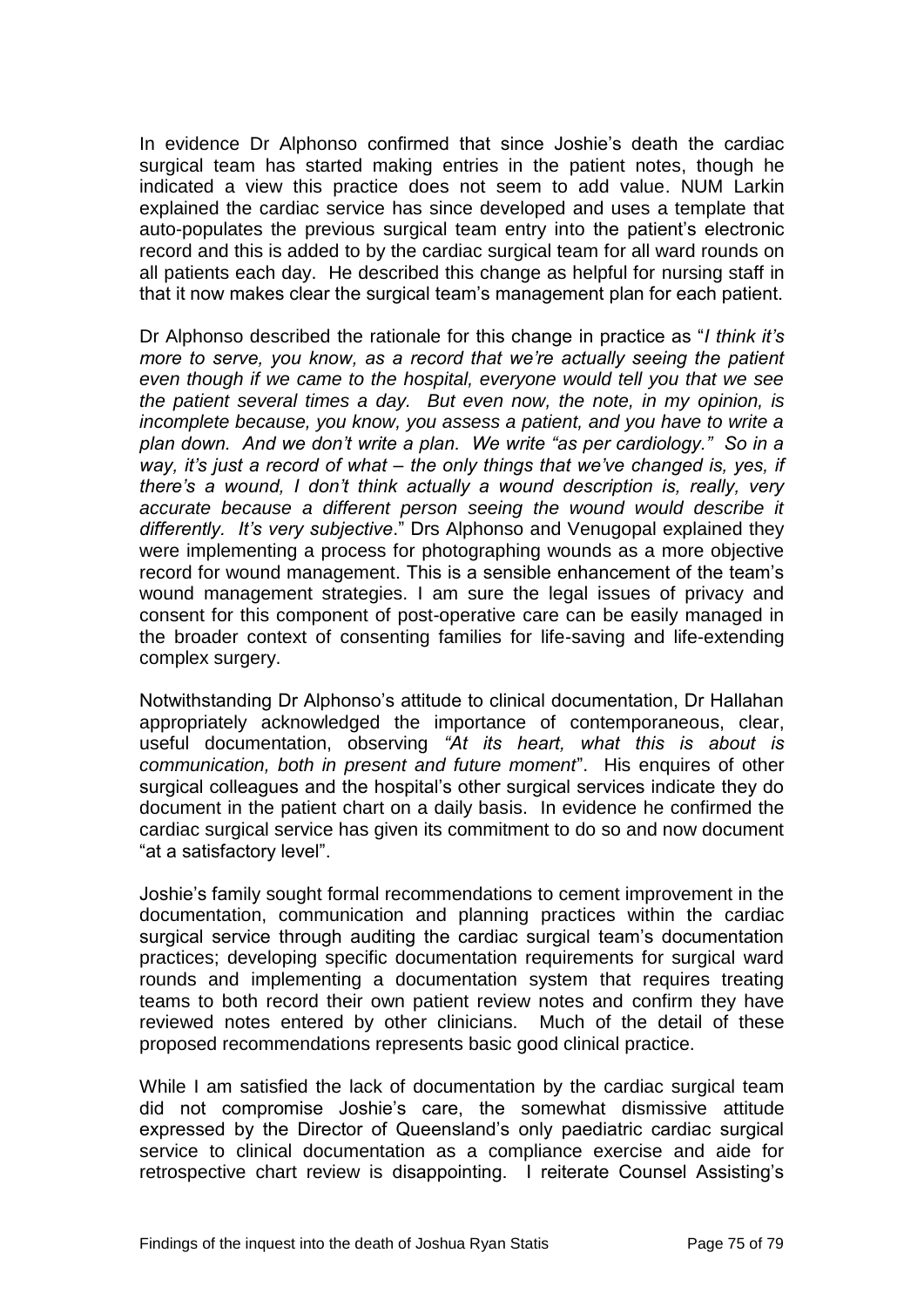submission that the cardiac surgical team should be documenting clinical information and management of a patient specific to their specialty and scope of involvement in the patient's care, particularly in relation to wound management, as a meaningful part of the overall communication between teams in a shared care model. If it can be achieved by all other surgical specialties within Children's Health Queensland as part of their daily patient management, I see no reason why the cardiac surgical team can not do the same. I urge Dr Alphonso to reflect on his attitude to this important element of clinical care and encourage him and Dr Venugopal to instil in their Surgical Fellows the importance of good clinical documentation practices.

In evidence, Dr Alphonso emphasised repeatedly the importance of vigilance for wound infection in post-surgical cardiac patients given the potentially serious consequences of deep infection. In his words "*That's our constant worry. Almost every patient of ours has foreign material, so the risk is very real for us, and in the presence of foreign material, infection is very hard to eradicate. So in this situation, prevention's better than cure, so ---".* Given the significance of this complication for the service's patients, I consider it important for those caring for these children to have a shared understanding of the minimum standards expected for documenting wound inspections. **To this end, I recommend that Children's Health Queensland consider developing a wound inspection guideline for the cardiac surgical service to ensure consistency in documenting wound features that may be indicative of infection, such as the nature and extent of any wound ooze, whether it is odorous, whether there is redness or swelling or hot areas and the location of affected areas, and consistency in documenting the wound management plan and its implementation. The service's efforts to incorporate the use of wound photographs can be incorporated in this exercise.** 

At the time of Joshie's death and as at the inquest, there was no ward protocol or observation sheet for measuring and recording the contents of a VAC canister. There was no communication, entry or indication about the VAC drain on the surgical pathway. As was heard in evidence, the volume in the canister is difficult to measure as there is a gel pack within the canister that solidifies any liquid. NUM Larkin said nurses were to check the VAC canister hourly to ensure the suction is on and the machine is functioning properly though RN Andresen could not recall a directive to this effect, suggesting it was at the nurses' discretion. There are some references in the nursing notes which indicate the VAC canister was being checked and noted to be functioning. At the inquest, Dr Hallahan observed there was room for the hospital have a better guideline and observation mechanism for VAC dressings and advised he has tasked the wound care team to consider this further. I encourage Children's Health Queensland to continue this work as an adjunct to my recommendation regarding the development of a wound inspection guideline for the cardiac surgical service.

# *Process for after hours call-in of cardiac surgical theatre team*

Dr Hallahan's statement outlined the usual call-in process for urgent theatre cases, outside of cardiac theatre, is for the relevant Surgical Fellow, after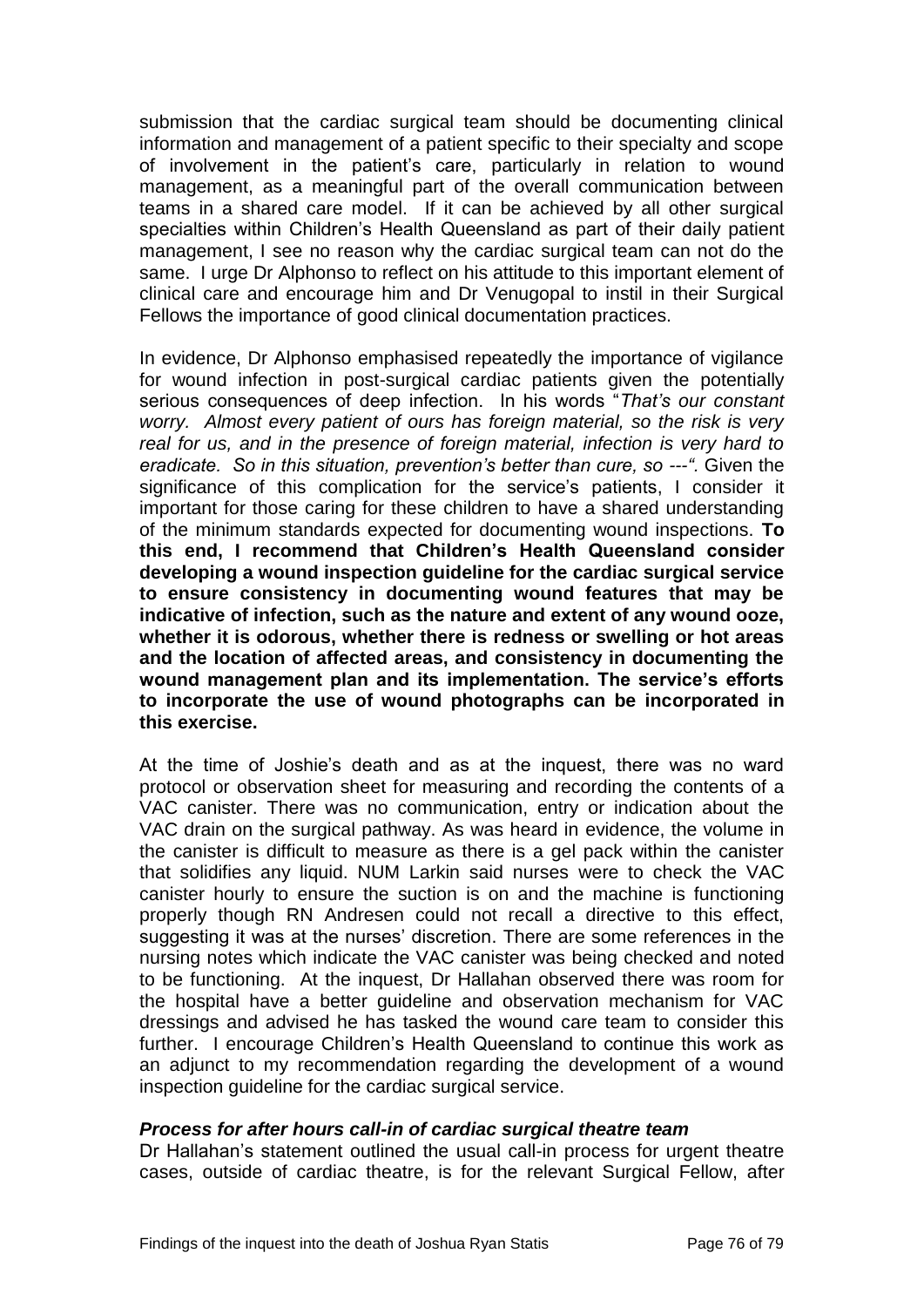consultation with the consultant surgeon, or the consultant who telephones the on-call anaesthetist and then contacts the Nurse Manager Operations to call in from the relevant list.

However, the cardiac surgical team operates a different call-in process because Drs Alphonso and Venugopal believe the surgical Fellows' personal phone calls to the team allow communication of important clinical information about the child's condition, the anticipated procedure and the equipment required and as such, allows the team to plan for the emergency procedure and be mentally prepared when they arrive at the hospital and in theatre.

Dr Hallahan advised that emergency bypass is performed rarely at LCCH with there having been fewer than five instances of this since the hospital opened in November 2014.

Dr Hallahan's statement refers to assurances given by Drs Alphonso and Venugopal to the hospital executive that very close attention is paid to the call-in process during the orientation of Fellows to the cardiac surgical service and about what is expected in relation to communication between team members. Dr Alphonso advised that all cardiac Surgical Fellows "*are expected to be detailed in their assessment and communication of findings when discussing patients with either of the consultants*". Just what this entails in practice was not explored further in evidence.

I remain concerned that the cardiac surgery theatre call-in process does nothing to address the Surgical Fellow-to-consultant communication issues arising in this matter which I consider to have been compromised in part by the call-in responsibilities Dr Rajanbabu was expected to manage and which impacted his ability to assess and reassess the rapidly evolving clinical situation in PICU. There is no evidence before me to explain or justify the clinical need, as opposed to individual consultant preference, for a different call-in process for cardiac surgery patients than for any other urgent theatre cases including emergency trauma. Noting the shared opinion of the hospital's own experts about the benefit of relieving Surgical Fellows of onerous call-in responsibilities, **I recommend that Children's Health Queensland formally review the cardiac surgery theatre team call-in process with a view to assessing the reasonableness and relative clinical merit of the Surgical Fellow call-in responsibilities with reference to call-in processes operating in comparable paediatric cardiac surgical centres.** 

# **Exercise of discretion under s.48** *Coroners Act 2003* **Reporting offices or misconduct**

Section 48(4) of the Act gives a coroner discretion to refer information about a person's professional conduct to the relevant professional disciplinary body if the coroner reasonably believes the information might cause that entity to inquire into or take steps in relation to the conduct. The disciplinary body for a health practitioner in Queensland is the Health Ombudsman.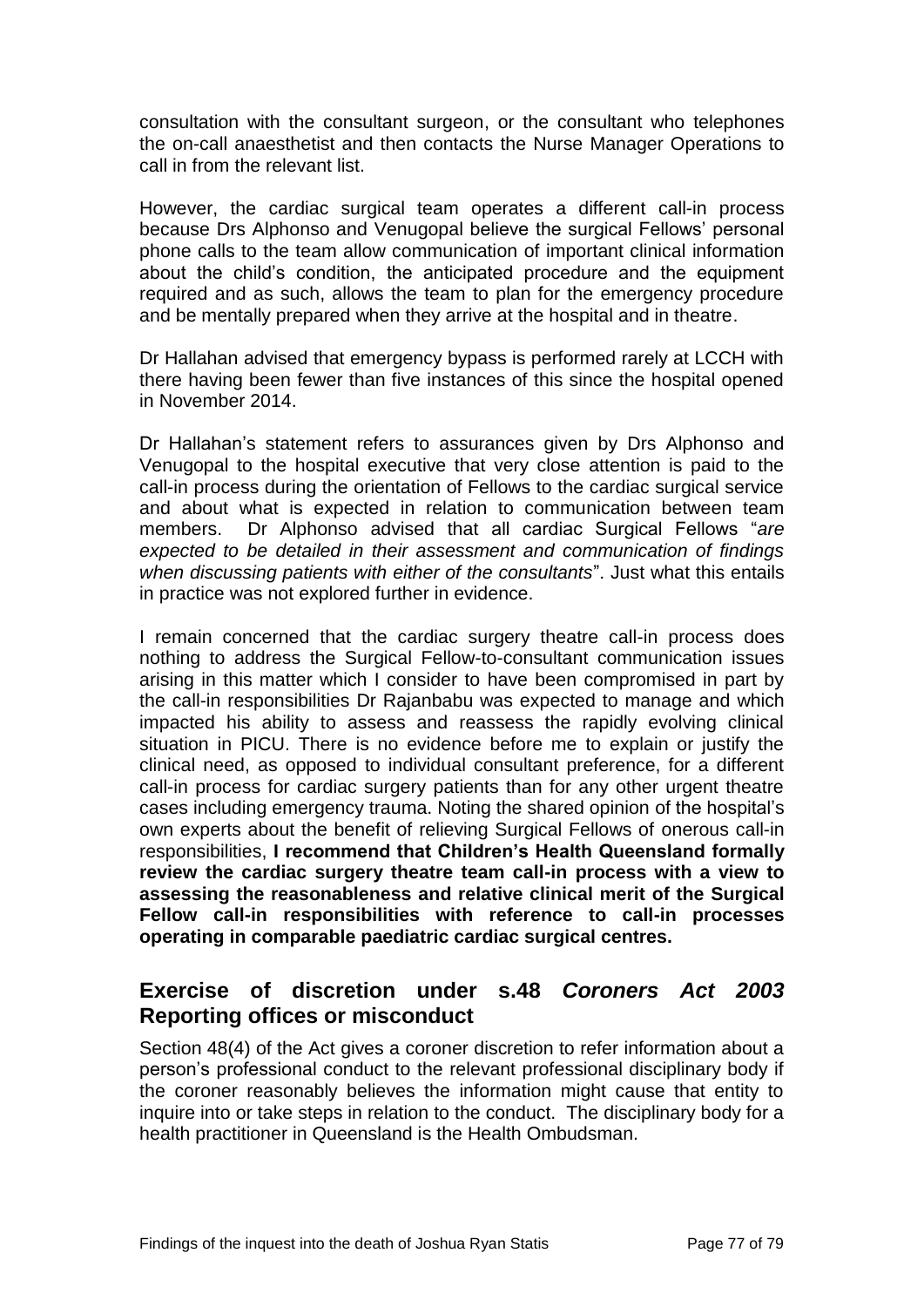The *Health Ombudsman Act 2013* empowers the Health Ombudsman to assess, investigate and take disciplinary action in response to notifications about conduct by a health practitioner that may constitute unsatisfactory professional performance, unprofessional conduct or professional misconduct. These concepts are defined by the *Health Practitioners Regulation National Law (Queensland) 2009* to encompass knowledge, skill or judgement possessed, or care exercised by the practitioner below the standard reasonably expected by a practitioner of equivalent level of training or experience; conduct of a lesser standard than that which might reasonably be expected of the practitioner by their professional peers or the public; and conduct falling substantially below the standard expected by a practitioner of equivalent training or experience.

The regulatory regime for health practitioners practising in Queensland is designed to protect public health and safety by ensuring health services are provided by health practitioners who are suitably trained, qualified and competent; it is not punitive in focus.

The clinicians involved in Joshie's care during the early hours of 16 November 2015 were confronted with a rapidly evolving clinical situation now known not to have been reported previously in the clinical literature. It was an extraordinarily rare and unheralded complication that unfolded over a two hour period in the early hours of a Sunday night.

I have found that Drs Venugopal and Rajanbabu collectively underestimated the seriousness of the bleed and made an error of judgement in assessing it as superficial rather than deep bleeding. This occurred in the context of the communication between them at 2:19am and again at 2:49am which with the benefit of hindsight was less effective than it could have been on both their parts – Dr Venugopal needed to have focussed more effort on exploring with Dr Rajanbabu the nature and extent of the bleeding during the initial phone call; Dr Rajanbabu needed to have reassessed the situation himself after speaking with Dr Stocker in PICU and before he spoke with Dr Venugopal again at 2:49am. However, that is not to say either doctor failed to take the situation seriously; there is certainly no evidence to suggest either adopted a cavalier approach to the situation.

It is evident both doctors have since reflected carefully on what might have been done differently that night and each made appropriate concessions around these issues at inquest.

It is important to consider their communication shortcomings in the broader context of whether earlier activation of the cardiac surgical theatre team and emergency bypass would have changed the outcome for Joshie. The expert consensus is that even had the whole theatre team been activated immediately and Joshie taken to theatre sooner with a bypass machine ready, the chances of saving his life were remote given the particular nature of this catastrophic bleed; something that could not reasonably have been anticipated by any of the clinicians caring for Joshie that night. It is in this context that I consider the conduct of Drs Venugopal and Rajanbabu does not